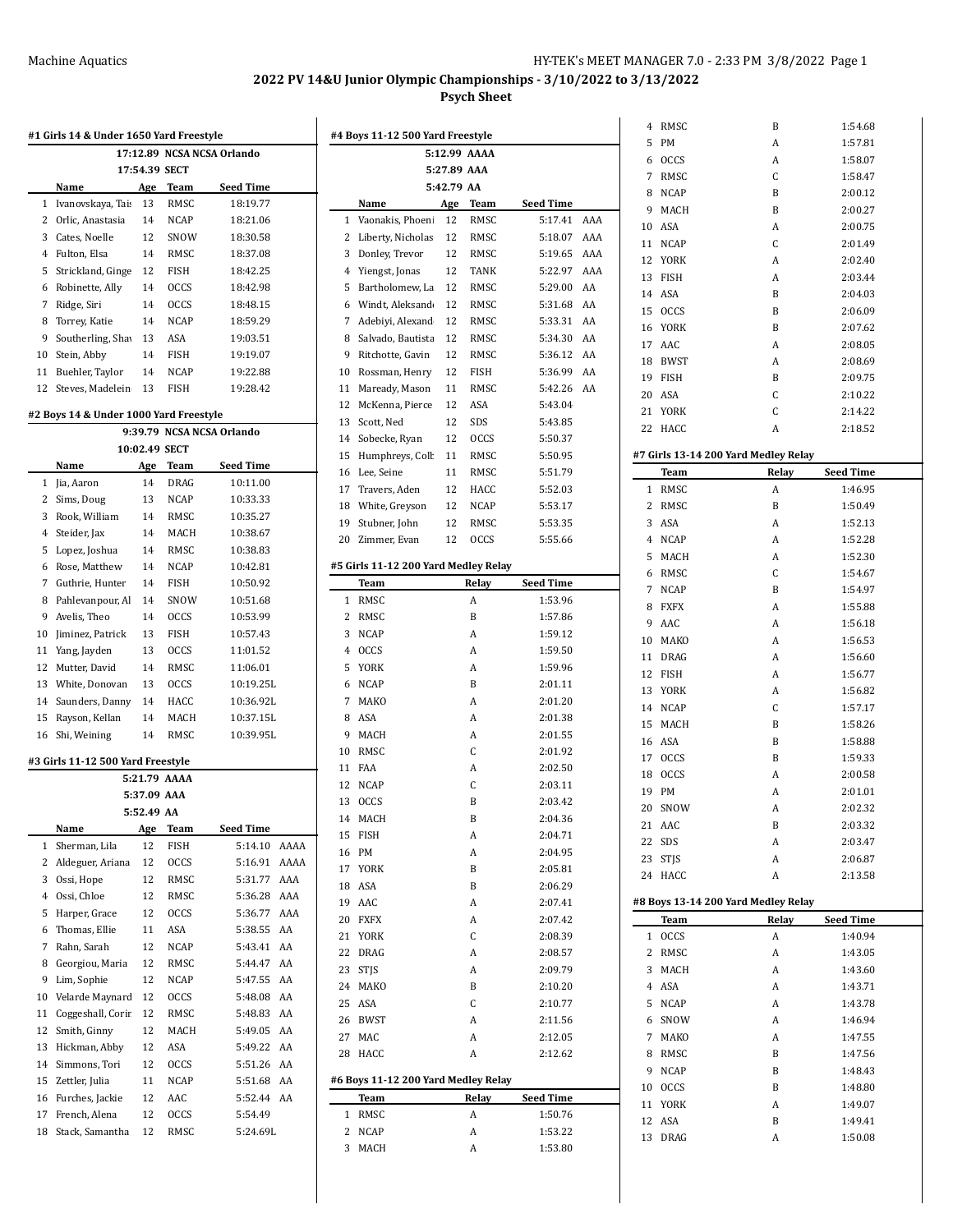|                | #8  (Boys 13-14 200 Yard Medley Relay)   |     |             |                      |
|----------------|------------------------------------------|-----|-------------|----------------------|
|                | 14 OCCS                                  |     | C           | 1:50.89              |
| 15             | MACH                                     |     | B           | 1:50.92              |
| 16             | SNOW                                     |     | B           | 1:50.99              |
| 17             | RMSC                                     |     | C           | 1:51.67              |
| 18             | <b>NCAP</b>                              |     | C           | 1:51.93              |
| 19             | FISH                                     |     | A           | 1:52.78              |
| 20             | AAC                                      |     | A           | 1:53.14              |
| 21             | <b>ASA</b>                               |     | C           | 1:55.45              |
| 22             | HACC                                     |     | A           | 1:59.50              |
|                |                                          |     |             |                      |
|                | #9 Mixed 11-12 400 Yard Freestyle Relay  |     |             |                      |
|                | Team                                     |     | Relay       | <b>Seed Time</b>     |
| 1              | RMSC                                     |     | A           | 3:31.29              |
| $\overline{2}$ | <b>OCCS</b>                              |     | A           | 3:41.29              |
| 3              | <b>NCAP</b>                              |     | A           | 3:46.20              |
| 4              | MACH                                     |     | A           | 3:47.62              |
| 5              | <b>PM</b>                                |     | A           | 3:49.44              |
| 6              | <b>FISH</b>                              |     | A           | 3:54.65              |
| $\overline{7}$ | YORK                                     |     | A           | 3:59.63              |
| 8              | DRAG                                     |     | A           | 4:01.72              |
| 9              | MAC                                      |     | A           | 4:07.77              |
| 10             | SDS                                      |     | A           | 4:14.23              |
| 11             | ASA                                      |     | A           | 4:15.00              |
| 12             | HACC                                     |     | A           | 4:16.38              |
|                |                                          |     |             |                      |
|                | #10 Mixed 13-14 400 Yard Freestyle Relay |     |             |                      |
| 1              | Team<br><b>NCAP</b>                      |     | Relay<br>A  | Seed Time<br>3:22.99 |
| 2              | RMSC                                     |     | A           | 3:25.38              |
| 3              | <b>OCCS</b>                              |     | A           | 3:27.97              |
| 4              | MACH                                     |     | A           | 3:29.56              |
| 5              | YORK                                     |     | Α           | 3:29.95              |
|                |                                          |     |             |                      |
| 6<br>7         | <b>FISH</b><br>MAKO                      |     | A<br>A      | 3:31.80<br>3:34.10   |
|                |                                          |     | A           |                      |
| 8<br>9         | DRAG                                     |     | A           | 3:34.45<br>3:49.61   |
|                | HACC<br><b>SDS</b>                       |     | A           |                      |
| 10             |                                          |     |             | 3:50.18              |
|                |                                          |     |             |                      |
|                | #11 Girls 12 & Under 200 Yard Backstroke |     |             |                      |
|                | Name                                     | Age | Team        | <b>Seed Time</b>     |
| 1              | Sherman, Lila                            | 12  | FISH        | 2:07.85              |
|                | 2 Buckley, Sadie                         | 12  | MAKO        | 2:08.48              |
| 3              | Chen, Elizabeth                          | 12  | RMSC        | 2:09.40              |
| 4              | Aldeguer, Ariana                         | 12  | <b>OCCS</b> | 2:11.73              |
| 5              | Cates, Noelle                            | 12  | SNOW        | 2:18.05              |
| 6              | Kim, Eurie                               | 12  | <b>NCAP</b> | 2:19.38              |
| 7              | Hickman, Abby                            | 12  | ASA         | 2:20.11              |
| 8              | Mercer, Maddie                           | 12  | OCCS        | 2:20.35              |
| 9              | Rowan, Elliott                           | 12  | YORK        | 2:20.70              |
| 10             | Huang, Kristine                          | 11  | RMSC        | 2:20.83              |
| 11             | Strickland, Ginge                        | 12  | FISH        | 2:22.10              |
| 12             | Ji, KaiLi                                | 12  | ASA         | 2:23.37              |
| 13             | Derrenbacher, La                         | 12  | NCAP        | 2:23.98              |
| 14             | Fortunato, Lola                          | 12  | NCAP        | 2:24.66              |
| 15             | Rushton, Harper                          | 12  | ASA         | 2:24.87              |
| 16             | Petronello, Hadle                        | 12  | NCAP        | 2:25.04              |
| 17             | Tan, Abigail                             | 12  | RMSC        | 2:25.57              |
| 18             | Hull, Sabrina                            | 12  | OCCS        | 2:25.83              |
| 19             | Simmons, Tori                            | 12  | OCCS        | 2:26.04              |
| 20             | Ossi, Chloe                              | 12  | RMSC        | 2:26.16              |

| 22 | Frank, Lucie                            | 12          | <b>FXFX</b>  | 2:27.67                   |             |
|----|-----------------------------------------|-------------|--------------|---------------------------|-------------|
| 23 | Shumate, Kate                           | 12          | MACH         | 2:29.16                   |             |
| 24 | Fleming, Brianna                        | 12          | NCAP         | 2:30.01                   |             |
| 25 | O'Donnell, Audre                        | 12          | RMSC         | 2:30.16                   |             |
| 26 | Paradise, Melissa                       | 12          | NCAP         | 2:30.39                   |             |
| 27 | Liu, Ashley                             | 11          | NCAP         | 2:30.45                   |             |
| 28 | Vanlandingham,                          | 12          | NCAP         | 2:30.51                   |             |
| 29 | MacIvor, Amelia                         | 11          | NCAP         | 2:30.57                   |             |
| 30 | Chehadeh, Adelii                        | 12          | NCAP         | 2:30.77                   |             |
| 31 | McCarty, Natalie                        | 11          | <b>RMSC</b>  | 2:30.77                   |             |
| 32 | Wu, Eva                                 | 12          | RMSC         | 2:31.00                   |             |
| 33 | Roche, Madeline                         | 12          | YORK         | 2:31.27                   |             |
| 34 | Block, Jessica                          | 12          | <b>NCAP</b>  | 2:31.39                   |             |
|    |                                         |             |              |                           |             |
|    | #12 Boys 12 & Under 200 Yard Backstroke |             |              |                           |             |
|    | Name                                    | Age         | Team         | Seed Time                 |             |
| 1  | Edwards, Mark                           | 12          | MACH         | 2:09.43                   |             |
| 2  | Donley, Trevor                          | 12          | RMSC         | 2:12.65                   |             |
| 3  | Yiengst, Jonas                          | 12          | TANK         | 2:17.40                   |             |
| 4  | Drews, Roman                            | 12          | RMSC         | 2:17.97                   |             |
| 5  | Ngo, Henry                              | 12          | <b>RMSC</b>  | 2:18.15                   |             |
| 6  | Gaddi, Landon                           | 12          | NCAP         | 2:19.83                   |             |
| 7  | Ritchotte, Gavin                        | 12          | <b>RMSC</b>  | 2:21.57                   |             |
| 8  | Tian, Brandon                           | 12          | RMSC         | 2:24.55                   |             |
| 9  | Thiede, George                          | 12          | ASA          | 2:26.73                   |             |
| 10 | Iavarone, Christi                       | 12          | <b>RMSC</b>  | 2:27.43                   |             |
| 11 | Kee, Caleb                              | 12          | NCAP         | 2:27.52                   |             |
| 12 | Stubner, John                           | 12          | RMSC         | 2:27.70                   |             |
| 13 | Jacobs, Ben                             | 12          | NCAP         | 2:27.93                   |             |
| 14 | Horner, Colton                          | 9           | SNOW         | 2:28.57                   |             |
| 15 | Daniels, Gavin                          | 11          | <b>OCCS</b>  | 2:29.51                   |             |
| 16 | Sobecke, Ryan                           | 12          | <b>OCCS</b>  | 2:29.68                   |             |
| 17 | Goede, Noah                             | 12          |              | 2:30.43                   |             |
|    |                                         |             | STJS         |                           |             |
| 18 | Liu, Winfred                            | 12          | NCAP         | 2:30.60                   |             |
| 19 | Kotowicz, Jasper                        | 12          | NCAP         | 2:30.71                   |             |
| 20 | Strickland, Owen                        | 11          | <b>NCAP</b>  | 2:31.06<br>2:31.31        |             |
| 21 | Sharabi, Noah                           | 12          | PM           |                           |             |
| 22 | Kollet, Cal                             | 11          | PМ           | 2:31.33                   |             |
| 23 | O'Shea, Finn                            | 11          | NCAP         | 2:31.35                   |             |
| 24 | Ha, Joel                                | 12          | <b>NCAP</b>  | 2:31.42                   |             |
| 25 | Adebiyi, Alexand                        | 12          | RMSC         | 2:31.45                   |             |
|    | 26 Sebunia, Griffin                     | 12          | YORK         | 2:31.68                   |             |
|    | 27 Wright, Jackson                      | 12          | RMSC         | 2:31.69                   |             |
| 28 | Harris, Nick                            | 12          | MAKO         | 2:32.44                   |             |
|    | #13 Girls 13-14 100 Yard Breaststroke   |             |              |                           |             |
|    |                                         |             |              | 1:06.39 NCSA NCSA Orlando |             |
|    |                                         |             | 1:06.49 AAAA |                           |             |
|    |                                         |             | 1:08.59 SECT |                           |             |
|    |                                         | 1:09.69 AAA |              |                           |             |
|    |                                         | 1:12.89 AA  |              |                           |             |
|    | Name                                    | Age         | <b>Team</b>  | <u>Seed Time</u>          |             |
| 1  | Bryan, Elizabeth                        | 13          | MACH         | 1:05.18                   | <b>NCSA</b> |
| 2  | Kadoorie, Angela                        | 14          | RMSC         | 1:07.43                   | SECT        |
| 3  | Arias, Samantha                         | 14          | RMSC         | 1:07.62                   | SECT        |
| 4  | Wilbur, Lilla                           | 13          | NCAP         | 1:07.71                   | SECT        |
| 5  | Bu, Catherine                           | 13          | NCAP         | 1:07.75                   | SECT        |
| 6  | Li, Reyna                               | 13          | RMSC         | 1:08.29                   | SECT        |
| 7  | Agee, Caroline                          | 14          | NCAP         | 1:08.33                   | SECT        |
| 8  | Watts, Emma                             | 13          | FISH         | 1:08.40                   | SECT        |
| 9  | Yanes, Giselle                          | 14          | RMSC         | 1:08.66                   | AAA         |
| 10 | Koroma, Sophie                          | 14          | <b>NCAP</b>  | 1:09.24                   | AAA         |
|    |                                         |             |              |                           |             |

 $\overline{\phantom{a}}$ 

| 11       | Balderrama, Isab  | 14       | RMSC        | 1:09.26 | AAA |
|----------|-------------------|----------|-------------|---------|-----|
| 12       | Crown, Katherin   | 14       | NCAP        | 1:09.39 | AAA |
| 13       | Fleck, Kristina   | 14       | <b>DRAG</b> | 1:09.47 | AAA |
| 14       | Bremner, Annabe   | 13       | AAC         | 1:09.70 | AA  |
| 15       | Wang, Daisy       | 14       | RMSC        | 1:09.73 | AA  |
| 16       | Schwarz, Maren    | 14       | AAC         | 1:10.39 | AA  |
| 17       | Mikulski, Lally   | 13       | <b>TANK</b> | 1:10.58 | AA  |
| 18       | Steves, Madelein  | 13       | FISH        | 1:10.63 | AA  |
| 19       | Bedford, Madiso   | 14       | NCAP        | 1:10.64 | AA  |
| 20       | Taylor, Sasha     | 14       | AAC         | 1:10.72 | AA  |
| 21       | Fredericks, Soph  | 14       | MACH        | 1:10.76 | AA  |
| 22       | Picardo, Nika     | 14       | <b>OCCS</b> | 1:10.76 | AA  |
| 23       | Tallis, Dylan     | 14       | AAC         | 1:10.81 | AA  |
| 24       | Ma, Emily         | 13       | RMSC        | 1:10.93 | AA  |
| 25       | Alguard, Kiana    | 14       | RMSC        | 1:11.05 | AA  |
| 26       | Morse, Tory       | 14       | ASA         | 1:11.23 | AA  |
| 27       | Yang, Julie       | 13       | <b>NCAP</b> | 1:11.24 | AA  |
| 28       | James, Helen      | 14       | RMSC        | 1:11.51 | AA  |
| 29       | Dorsey, Charlotte | 14       | ASA         | 1:11.55 | AA  |
| 30       | Grabowski, Ariel  | 14       | <b>OCCS</b> | 1:11.56 | AA  |
| 31       | Goff, Caitlin     | 14       | MAKO        | 1:11.57 | AA  |
| 32       | Rogers, Lily      | 13       | NCAP        | 1:11.64 | AA  |
| 33       | Grahl, Sophie     | 14       | RMSC        | 1:11.64 | AA  |
| 34       | Swanson, Esther   | 14       | UN-YK       | 1:12.03 | AA  |
| 35       | Crown, Ella       | 14       | RMSC        | 1:12.04 | AA  |
| 36       | Williams, Jill    | 13       | NCAP        | 1:12.16 | AA  |
| 37       | Pizzillo, Violet  | 14       | <b>OCCS</b> | 1:12.29 | AA  |
| 38       | Whelan, Abby      | 14       | MACH        | 1:12.33 | AA  |
| 39       | Thompson, Clair   | 14       | YORK        | 1:12.57 | AA  |
| 40       | Chen, Sara        | 14       | SNOW        | 1:12.68 | AA  |
|          |                   |          | AAC         | 1:12.75 | AA  |
| 41<br>42 | Cameron, Bryn     | 13<br>14 | <b>YORK</b> | 1:12.76 | AA  |
|          | Mikell, Megan     |          |             |         |     |
| 43       | Carpenter, Kenda  | 14       | MACH        | 1:12.85 | AA  |
| 44       | Thaivalappil, Ma  | 13       | NCAP        | 1:12.87 | AA  |
| 45       | Kilty, Caroline   | 13       | NCAP        | 1:12.91 |     |
| 46       | Buckley, Olivia   | 13       | <b>NCAP</b> | 1:12.91 |     |
| 47       | Munroe, Annama    | 13       | PМ          | 1:13.01 |     |
| 48       | McKeen, Audrey    | 13       | YORK        | 1:13.38 |     |
| 49       | Huang, Sophie     | 14       | DRAG        | 1:13.39 |     |
| 50       | Feltrin, Isadora  | 13       | RMSC        | 1:13.41 |     |
| 51       | Gattoni, Bianca   | 13       | <b>NCAP</b> | 1:13.49 |     |
|          | 52 Lesly, Hannah  | 14       | <b>OCCS</b> | 1:13.66 |     |
| 53       | Haynes, Emory     | 13       | AAC         | 1:13.80 |     |
| 54       | Devlin, Lyla      | 13       | MAKO        | 1:13.86 |     |
| 55       | Shive, Leah       | 13       | NCAP        | 1:13.86 |     |
| 56       | Hayden, Sophie    | 14       | NCAP        | 1:13.87 |     |
| 57       | Caldwell, Camilla | 14       | NCAP        | 1:13.92 |     |
| 58       | Ohtani, Mizuki    | 14       | RMSC        | 1:13.93 |     |
| 59       | Harris, Madison   | 14       | MACH        | 1:14.10 |     |
| 60       | Fetchko, Anna     | 14       | <b>OCCS</b> | 1:14.12 |     |
| 61       | Levine, Lauren    | 14       | NCAP        | 1:14.17 |     |
| 62       | Smullen, Carolin  | 13       | AAC         | 1:14.18 |     |
| 63       | Cebrian, Frances  | 14       | DRAG        | 1:14.28 |     |
| 64       | Edenberg, Haley   | 13       | NCAP        | 1:14.29 |     |
| 65       | Lim, Charlotte    | 14       | MAKO        | 1:14.42 |     |
|          |                   |          |             |         |     |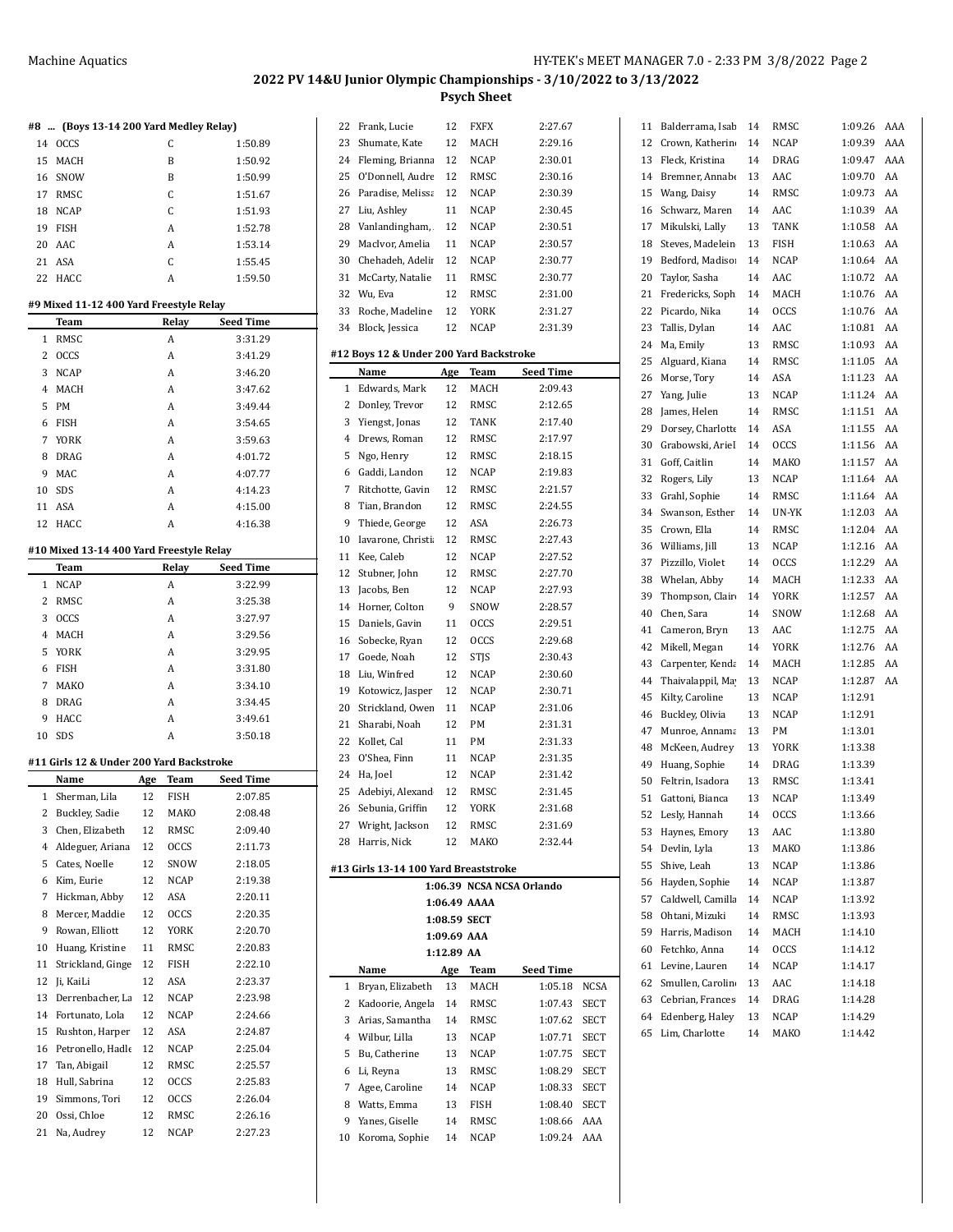|    | #14 Boys 13-14 100 Yard Breaststroke |              |             |                         |             |
|----|--------------------------------------|--------------|-------------|-------------------------|-------------|
|    |                                      |              |             | 59.49 NCSA NCSA Orlando |             |
|    |                                      | 1:01.09 AAAA |             |                         |             |
|    |                                      | 1:02.19 SECT |             |                         |             |
|    |                                      | 1:03.99 AAA  |             |                         |             |
|    |                                      | 1:06.89 AA   |             |                         |             |
|    | Name                                 |              | Age Team    | <b>Seed Time</b>        |             |
| 1  | Weber, Billy                         | 14           | MACH        | 1:00.22                 | AAAA        |
| 2  | Li, Kyle                             | 14           | DRAG        | 1:01.74                 | <b>SECT</b> |
| 3  | Madsen, Blake                        | 14           | MACH        | 1:01.77                 | SECT        |
| 4  | Laufer, Abe                          | 14           | ASA         | 1:02.03                 | <b>SECT</b> |
| 5  | Bagshaw, Max                         | 14           | RMSC        | 1:02.12                 | SECT        |
| 6  | Shafer, Lukas                        | 14           | RMSC        | 1:03.07                 | AAA         |
| 7  | Zhou, Michael                        | 14           | <b>NCAP</b> | 1:03.23                 | AAA         |
| 8  | Shin, Ethan                          | 14           | FISH        | 1:03.30                 | AAA         |
| 9  | Donovan, Josh                        | 14           | <b>TANK</b> | 1:03.34                 | AAA         |
| 10 | Kambhampaty, K                       | 14           | MACH        | 1:03.45                 | AAA         |
| 11 | Steider, Jax                         | 14           | MACH        | 1:03.47                 | AAA         |
| 12 | Lockard, Andrew                      | 14           | RMSC        | 1:03.52                 | AAA         |
| 13 | Menz, Mason                          | 14           | <b>NCAP</b> | 1:03.60                 | AAA         |
| 14 | Weiner, Ben                          | 13           | <b>NCAP</b> | 1:03.64                 | AAA         |
| 15 | Layden, Carter                       | 14           | <b>NCAP</b> | 1:04.49                 | AA          |
| 16 | Devinney, Maxim                      | 13           | ASA         | 1:04.73                 | AA          |
| 17 | Du Lac, Miles                        | 13           | RMSC        | 1:04.86                 | AA          |
| 18 | Lee, James                           | 14           | <b>NCAP</b> | 1:04.87                 | AA          |
| 19 | White, Ken                           | 14           | MAKO        | 1:04.90                 | AA          |
| 20 | Golembiewski, G                      | 14           | <b>OCCS</b> | 1:05.01                 | AA          |
| 21 | Lees, Jeremy                         | 14           | YORK        | 1:05.10                 | AA          |
| 22 | Dawson, Jack                         | 13           | RMSC        | 1:05.12                 | AA          |
| 23 | Ha, Sam                              | 14           | NCAP        | 1:05.22                 | AA          |
| 24 | Rowley, Jake                         | 14           | <b>NCAP</b> | 1:05.28                 | AA          |
| 25 | Lee, Ethan                           | 14           | RMSC        | 1:05.32                 | AA          |
| 26 | Sislen, Leonardo                     | 14           | <b>NCAP</b> | 1:05.33                 | AA          |
| 27 | White, Donovan                       | 13           | <b>OCCS</b> | 1:05.36                 | AA          |
| 28 | Rabe, Chase                          | 13           | NCAP        | 1:05.55                 | AA          |
| 29 | Ramsdell, Jonath                     | 14           | NCAP        | 1:05.55                 | AA          |
| 30 | Lutz, Oliver                         | 14           | RMSC        | 1:05.60                 | AA          |
| 31 | Matabang, Gian                       | 14           | SNOW        | 1:05.60                 | AA          |
| 32 | Piccolo, Ethan                       | 14           | MACH        | 1:05.75                 | AA          |
| 33 | Ramos, Diego                         | 13           | AAC         | 1:05.84                 | AA          |
| 34 | Saunders, Danny                      | 14           | HACC        | 1:06.20                 | AA          |
| 35 | Grendysz, Aiden                      | 14           | OCCS        | 1:06.47                 | AA          |
| 36 | Nagao, Kazuki                        | 14           | RMSC        | 1:06.55                 | AA          |
| 37 | Wood, Alex                           | 13           | NCAP        | 1:06.67                 | AA          |
| 38 | Daniels, Trent                       | 14           | OCCS        | 1:06.72                 | AA          |
| 39 | Lee, Ryan                            | 14           | RMSC        | 1:06.86                 | AA          |
| 40 | Avelis, Theo                         | 14           | <b>OCCS</b> | 1:07.01                 |             |
| 41 | Hutchison, Mejd                      | 14           | NCAP        | 1:07.28                 |             |
| 42 | Albert, Ryan                         | 14           | ASA         | 1:07.40                 |             |
| 43 | Char, Matthew                        | 13           | NCAP        | 1:07.41                 |             |
| 44 | Worthen, Jermai                      | 13           | PGPR        | 1:07.55                 |             |
| 45 | Lotsch, Endric                       | 14           | SDS         | 1:07.61                 |             |
| 46 | Lombardo, Jonat                      | 13           | RMSC        | 1:07.62                 |             |
| 47 | Ramchand, Ethai                      | 14           | MACH        | 1:07.74                 |             |
| 48 | Harriot, Jackson                     | 14           | MACH        | 1:07.78                 |             |
| 49 | Rodriguez, Isaac                     | 14           | FAA         | 1:07.80                 |             |
| 50 | Wang, Allen                          | 13           | DRAG        | 1:07.81                 |             |
| 51 | Van Tuyle, Aaron                     | 14           | SNOW        | 1:07.81                 |             |
| 52 | Chethan, Neel                        | 14           | NCAP        | 1:07.85                 |             |
| 53 | Arluck, Alex                         | 13           | NCAP        | 1:07.92                 |             |
| 54 | Gooch, Oliver                        | 14           | AAC         | 1:08.16                 |             |

| 55       | Lingafelt, Sean                           | 14        | <b>OCCS</b> | 1:08.24            |     |
|----------|-------------------------------------------|-----------|-------------|--------------------|-----|
| 56       | Ha, Everett                               | 14        | MACH        | 1:08.34            |     |
| 57       | Hua, Ethan                                | 13        | RMSC        | 1:08.35            |     |
| 58       | Groves, Cam                               | 14        | ASA         | 1:08.61            |     |
|          |                                           |           |             |                    |     |
| 59       | Lam, Caiden                               | 14        | RMSC        | 1:08.61            |     |
| 60       | Wergley, Cole                             | 14        | NCAP        | 1:08.64            |     |
| 61       | Uribe, Daniel                             | 13        | <b>NCAP</b> | 1:08.65            |     |
| 62       | Bian, Andrew                              | 13        | JFD         | 1:08.66            |     |
| 63       | Wolf, Moses                               | 13        | TANK        | 1:08.66            |     |
| 64       | Kala, Ash                                 | 14        | <b>OCCS</b> | 1:08.70            |     |
| 65       | Kauffman, Matth                           | 14        | MACH        | 1:08.71            |     |
| 66       | Chu-Roxas, Aidai                          | 14        | RMSC        | 1:08.71            |     |
| 67       | Findlay, Patrick                          | 14        | <b>NCAP</b> | 1:08.88            |     |
| 68       | Rook, William                             | 14        | RMSC        | 1:09.04            |     |
| 69       | Pahlevanpour, Al                          | 14        | SNOW        | 1:09.23            |     |
| 70       | Jiminez, Patrick                          | 13        | FISH        | 1:09.29            |     |
| 71       | Thode, David                              | 14        | NCAP        | 1:09.33            |     |
| 72       | Joseph, Sulaiman                          | 14        | <b>DCPR</b> | 1:09.36            |     |
|          |                                           |           |             |                    |     |
| 73       | Linga, Sanjeev                            | 14        | RMSC        | 1:09.37            |     |
| 74       | McDowell, Lenno                           | 13        | AAC         | 1:09.43            |     |
| 75       | Kim, Chris                                | 14        | NCAP        | 1:09.45            |     |
| 76       | Guo, Henry                                | 14        | <b>NCAP</b> | 1:09.52            |     |
| 77       | Lee, Vincent                              | 14        | JFD         | 1:09.54            |     |
| 78       | Casteleyn, Ryan                           | 14        | <b>MAKO</b> | 1:09.59            |     |
| 79       | Finnegan, Collin                          | 14        | <b>NCAP</b> | 1:09.59            |     |
| 80       | Ha, Elliot                                | 13        | <b>OCCS</b> | 1:09.67            |     |
| 81       | Sun, Immanuel                             | 14        | FAA         | 1:09.72            |     |
| 82       | Hans, Alex                                | 14        | AAC         | 1:09.75            |     |
| 83       | Valli, Leonardo                           | 14        | STJS        | 1:09.78            |     |
| 84       | Chandran, Alexan                          | 14        | RMSC        | 1:23.26L           |     |
| 85       | Lei, Jonathan                             | 14        | RMSC        | 1:23.49L           |     |
|          |                                           |           |             |                    |     |
|          |                                           |           |             |                    |     |
|          | #15 Girls 10 & Under 50 Yard Breaststroke |           |             |                    |     |
|          |                                           |           | 35.99 AAAA  |                    |     |
|          |                                           | 37.99 AAA |             |                    |     |
|          |                                           | 39.89 AA  |             |                    |     |
|          | Name                                      | Age       | Team        |                    |     |
| 1        |                                           | 10        | RMSC        | Seed Time<br>36.84 | AAA |
|          | Lindley, Elena                            |           |             |                    |     |
| 2        | Bartley, Leah                             | 10        | RMSC        | 37.19              | AAA |
| 3        | Luo, Angelina                             | 10        | RMSC        | 37.22              | AAA |
| 4        | Dufault, Audrey                           | 10        | NCAP        | 38.30              | AA  |
| 5        | Bhardwaj, Adya                            | 10        | ASA         | 38.54              | AA  |
| 6        | Chen, Bella                               | 10        | <b>NCAP</b> | 39.96              |     |
| 7        | Emery, Marlo                              | 10        | NCAP        | 40.14              |     |
| 8        | Narayanan, Saniy                          | 10        | ASA         | 40.25              |     |
| 9        | Shi, Emma                                 | 10        | RMSC        | 40.27              |     |
| 10       | Joung, Jessica                            | 10        | MAC         | 40.43              |     |
| 11       | Duan, Jacy                                | 10        | RMSC        | 40.48              |     |
| 12       | Shifflett, Jillian                        | 10        | NCAP        | 40.54              |     |
| 13       | Shu, Elaine                               | 10        | RMSC        | 40.90              |     |
| 14       | Masten, Kennedy                           | 9         | MACH        | 40.94              |     |
| 15       | Showalter, Ellie                          | 10        | MACH        | 41.00              |     |
| 16       | Brenner, Ellie                            | 9         | NCAP        | 41.05              |     |
| 17       | McAtee, Tenley                            | 10        | NCAP        | 41.20              |     |
|          |                                           | 10        | MACH        | 41.44              |     |
| 18       | Steele, Georgia                           |           |             |                    |     |
| 19       | Walther, Rio                              | 10        | NCAP        | 41.48              |     |
| 20       | Heller, Zoe                               | 10        | <b>OCCS</b> | 41.50              |     |
| 21       | Decareau, Samm                            | 10        | <b>STJS</b> | 41.51              |     |
| 22       | Plaza, Eva                                | 10        | TOLL        | 41.67              |     |
| 23       | Li, Sophie                                | 10        | FISH        | 41.86              |     |
| 24<br>25 | Gines, Victoria<br>Springer, Summe        | 10<br>9   | PM<br>YORK  | 41.89<br>41.93     |     |

| 26 | Young, Jessica                           | 10                    | FISH        | 41.99     |     |
|----|------------------------------------------|-----------------------|-------------|-----------|-----|
| 27 | Shen, Ashley                             | 10                    | YORK        | 42.04     |     |
| 28 | Schotter, Charlot                        | 10                    | NCAP        | 42.08     |     |
| 29 | Velasquez, Mia                           | 10                    | RMSC        | 42.18     |     |
| 30 | Collins, McKinley                        | 10                    | NCAP        | 42.22     |     |
| 31 | Devlin, Carleigh                         | 10                    | MAKO        | 42.78     |     |
| 32 | Wofford, Elise                           | 10                    | RMSC        | 42.80     |     |
| 33 | Peterson, Emma                           | 10                    | MACH        | 42.98     |     |
| 34 | Morgan, Alex                             | 9                     | STJS        | 42.98     |     |
|    |                                          |                       |             |           |     |
|    | #16 Boys 10 & Under 50 Yard Breaststroke |                       |             |           |     |
|    |                                          |                       | 35.49 AAAA  |           |     |
|    |                                          | 37.29 AAA<br>39.19 AA |             |           |     |
|    | Name                                     | Age                   | Team        | Seed Time |     |
| 1  | Gravell, John                            | 10                    | RMSC        | 36.14     | AAA |
| 2  | Mikhailov-Bakke                          | 10                    | NCAP        | 36.87     | AAA |
| 3  | Russell, Wyatt                           | 10                    | YORK        | 37.71     | AA  |
| 4  | Silva, Deshan                            | 10                    | TOLL        | 37.82     | AA  |
| 5  | McGuire, Jeffrey                         | 10                    | ASA         | 38.12     | AA  |
| 6  | Farley, Evan                             | 10                    | NCAP        | 39.20     |     |
| 7  | Reber, Casen                             | 10                    | PM          | 39.37     |     |
| 8  | Stringer, JJ                             | 10                    | RMSC        | 39.91     |     |
| 9  | Conley, Garrett                          | 10                    | RMSC        | 40.00     |     |
| 10 | Polutta, Noah                            | 10                    | NCAP        | 40.05     |     |
| 11 | Barnett, Mitchell                        | 10                    | RMSC        | 40.31     |     |
| 12 | Thatch, Topher                           | 10                    | TOLL        | 40.35     |     |
| 13 | Nielsen, Grant                           | 10                    | YORK        | 40.79     |     |
| 14 | Klump, Thomas                            | 10                    | <b>OCCS</b> | 41.18     |     |
| 15 | Nguyen, Declan                           | 10                    | MACH        | 41.19     |     |
| 16 | Garmon, Matix                            | 10                    | RMSC        | 41.27     |     |
| 17 | Britton, Dexter                          | 9                     | NCAP        | 41.34     |     |
| 18 | Djoubrailov, Tho                         | 9                     | MACH        | 41.36     |     |
| 19 | Dyson, Zach                              | 10                    | NCAP        | 41.67     |     |
| 20 | Rawson, Rory                             | 9                     | ASA         | 41.68     |     |
| 21 | Lam, Andrew                              | 10                    | NCAP        | 41.99     |     |
| 22 | Zhao, Jingwei                            | 10                    | RMSC        | 42.04     |     |
| 23 | Hejmo, Achilles                          | 10                    | MACH        | 42.14     |     |
| 24 | Thai, Brandon                            | 9                     | NCAP        | 42.16     |     |
| 25 | Butnick, Cade                            | 10                    | RMSC        | 42.19     |     |
| 26 | Arredondo, Max                           | 10                    | <b>OCCS</b> | 42.20     |     |
| 27 | Busteed, Harriso                         | 10                    | MACH        | 42.33     |     |
| 28 | Lamb, Hayden                             | 10                    | NCAP        | 42.33     |     |
| 29 | Sunjaya, Brian                           | 9                     | RMSC        | 42.33     |     |
| 30 | Tramonte, Ryan                           | 10                    | YORK        | 42.40     |     |
| 31 | Guo, Peter                               | 10                    | RMSC        | 42.41     |     |
| 32 | Cornell, Andrew                          | 10                    | PМ          | 42.57     |     |
| 33 | Kim, Dylan                               | 10                    | APAC        | 42.63     |     |
| 34 | Seyhan, Burak                            | 10                    | RMSC        | 42.76     |     |
| 35 | Heron, Taran                             | 10                    | PМ          | 42.80     |     |
| 36 | Cooke, Adam                              | 10                    | NCAP        | 42.81     |     |
| 37 | Chung, Eugene                            | 10                    | SSCT        | 42.86     |     |
| 38 | Pino, Brandon                            | 9                     | RMSC        | 42.96     |     |
| 39 | Yoo, Sully                               | 10                    | MACH        | 43.28     |     |
| 40 | Tajima, Aki                              | 10                    | FISH        | 43.29     |     |
| 41 | Cocker, Emmett                           | 10                    | YORK        | 43.37     |     |
|    |                                          |                       |             |           |     |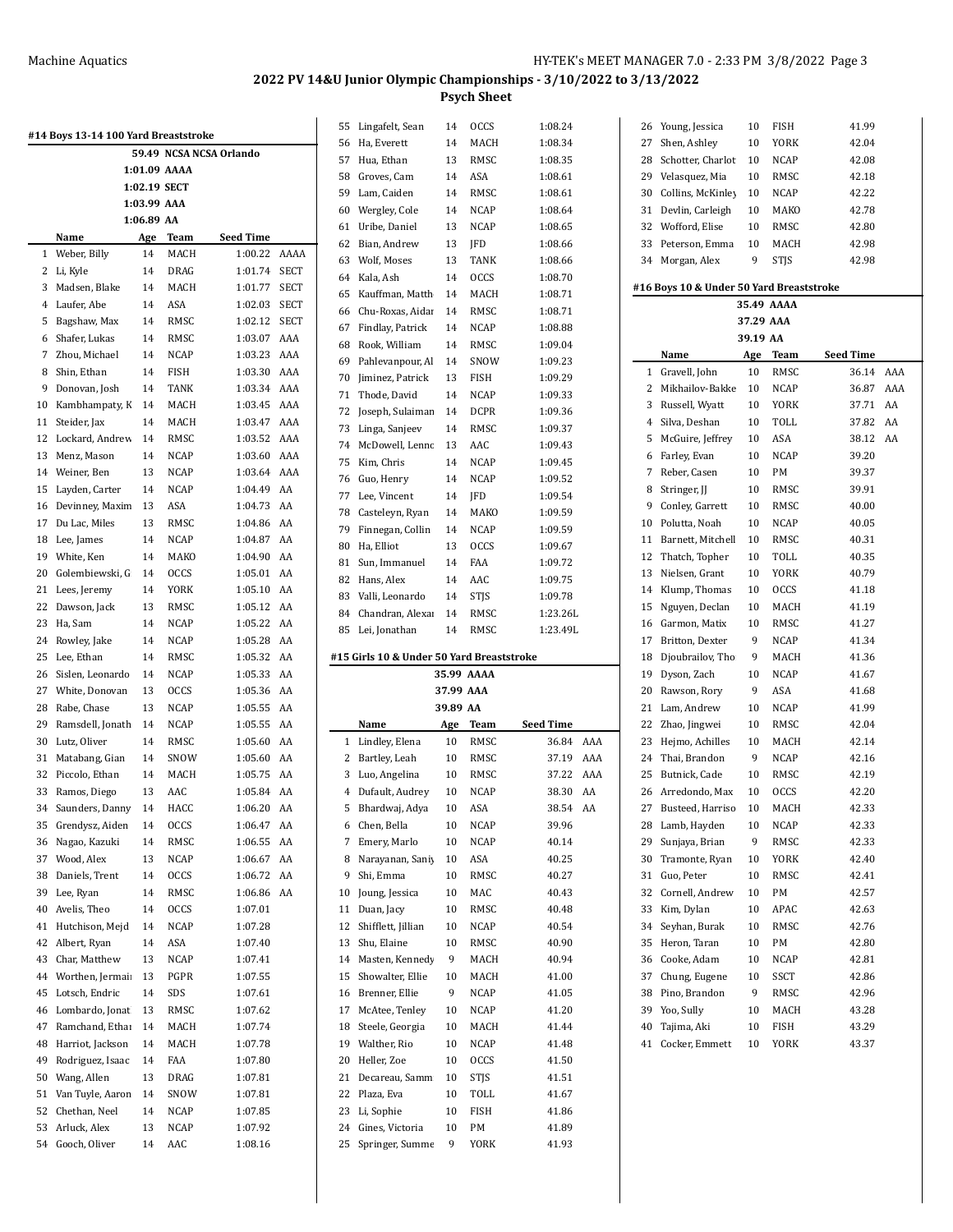|    | #17 Girls 11-12 50 Yard Breaststroke |            |             |           |     |
|----|--------------------------------------|------------|-------------|-----------|-----|
|    |                                      | 32.29 AAAA |             |           |     |
|    |                                      | 33.89 AAA  |             |           |     |
|    |                                      | 35.39 AA   |             |           |     |
|    | Name                                 | Age        | Team        | Seed Time |     |
| 1  | Sunjaya, Viona                       | 12         | RMSC        | 32.31     | AAA |
| 2  | Lacson, Aleah                        | 12         | RMSC        | 32.76     | AAA |
| 3  | Lee, Audrey                          | 12         | RMSC        | 33.26     | AAA |
| 4  | Munchel, Dylan                       | 12         | NCAP        | 33.51     | AAA |
| 5  | Campbell, Sydne                      | 11         | MSSC        | 33.57     | AAA |
| 6  | Bailey, Alysa                        | 12         | RMSC        | 33.65     | AAA |
| 7  | Thrash, Alexa                        | 12         | YORK        | 33.70     | AAA |
| 8  | Roemer, Samantl                      | 12         | <b>NCAP</b> | 34.20     | AA  |
| 9  | Morrison, Lexie                      | 11         | <b>FAA</b>  | 34.36     | AA  |
| 10 | Potter, Addison                      | 12         | RMSC        | 34.45     | AA  |
| 11 | Lahr, Leah                           | 12         | PM          | 34.49     | AA  |
| 12 | Kar, Shreya                          | 12         | RMSC        | 34.52     | AA  |
| 13 | Sun. Faith                           | 12         | FAA         | 34.94     | AA  |
| 14 | Davy-Brown, Lay                      | 11         | <b>NCAP</b> | 35.01     | AA  |
| 15 | Zawitoski, Lulu                      | 12         | TANK        | 35.14     | AA  |
| 16 | Valdecanas, Sava                     | 11         | DRAG        | 35.22     | AA  |
| 17 | Roy, Asha                            | 12         | <b>NCAP</b> | 35.26     | AA  |
| 18 | Colon, Ava                           | 12         | TANK        | 35.30     | AA  |
|    |                                      |            |             |           |     |
| 19 | In, Emily                            | 12         | MAC         | 35.40     |     |
| 20 | Snyder, Emma                         | 12         | <b>OCCS</b> | 35.64     |     |
| 21 | Rosade, Elyse                        | 11         | <b>NCAP</b> | 35.65     |     |
| 22 | Ohara, Kalyn                         | 12         | YORK        | 35.65     |     |
| 23 | Smith, Ginny                         | 12         | MACH        | 35.71     |     |
| 24 | Bui, AN                              | 12         | MSSC        | 35.71     |     |
| 25 | Domonkos, Lili                       | 12         | SNOW        | 35.75     |     |
| 26 | Roth, Anna                           | 11         | MAKO        | 35.86     |     |
| 27 | Roth, Laura                          | 11         | MAKO        | 35.90     |     |
| 28 | Gharakhanian, A                      | 12         | YORK        | 35.92     |     |
| 29 | Roca, Olivia                         | 12         | MAKO        | 35.99     |     |
| 30 | Weatherbee, Ale:                     | 12         | FXFX        | 36.04     |     |
| 31 | McCarney, Maya                       | 11         | NCAP        | 36.05     |     |
| 32 | Burke, Caroline                      | 12         | <b>STIS</b> | 36.09     |     |
| 33 | Armstrong, Kate                      | 12         | MACH        | 36.13     |     |
| 34 | Dewey, Lydia                         | 12         | RMSC        | 36.13     |     |
| 35 | Killian, Renee                       | 11         | FAA         | 36.17     |     |
| 36 | Watson, Natalie                      | 12         | RMSC        | 36.17     |     |
| 37 | Haggard, Esmé                        | 11         | <b>FISH</b> | 36.19     |     |
| 38 | Le, Rosaphi                          | 12         | <b>OCCS</b> | 36.22     |     |
| 39 | Sanchez-Castella                     | 12         | RMSC        | 36.22     |     |
| 40 | Fracasso, Sophia                     | 12         | NCAP        | 36.31     |     |
| 41 | Chehadeh, Adelii                     | 12         | <b>NCAP</b> | 36.32     |     |
| 42 | Moore, Cate                          | 11         | SNOW        | 36.40     |     |
| 43 | Katen, Valerie                       | 11         | <b>YORK</b> | 36.41     |     |
| 44 | Andrews, Abby                        | 12         | NCAP        | 36.50     |     |
| 45 | Bartholomew, Ha                      | 11         | RMSC        | 36.51     |     |
| 46 | Shen, Taylor                         | 12         | YORK        | 36.53     |     |
| 47 | Fischer, Kate                        | 12         | MAKO        | 36.54     |     |
| 48 | Decatur, Audrey                      | 11         | RMSC        | 36.61     |     |
| 49 | Fargo, Emmy                          | 12         | NCAP        | 36.70     |     |
|    |                                      |            |             |           |     |
| 50 | Trinh, Teralynn                      | 12         | NCAP        | 36.73     |     |
| 51 | Lotsch, Maika                        | 12         | SDS         | 36.76     |     |
| 52 | Bird, Karina                         | 12         | FAA         | 36.77     |     |
| 53 | Perna, Michaela                      | 12         | RMSC        | 36.84     |     |
| 54 | Schreiber, Kate                      | 12         | NCAP        | 36.86     |     |
| 55 | Bendza, Corinne                      | 11         | DRAG        | 36.87     |     |
| 56 | Valasco, Anna                        | 12         | NCAP        | 36.88     |     |

| 57       | Colwill, Jackie                     | 12        | MAKO         | 36.89            |      |
|----------|-------------------------------------|-----------|--------------|------------------|------|
| 58       | Johnston, Maggie                    | 11        | NCAP         | 36.90            |      |
| 59       | Dewhirst, Emma                      | 12        | NCAP         | 37.00            |      |
| 60       | Mitin, Veronica                     | 12        | RMSC         | 37.08            |      |
| 61       | Fitzgerald, Maya                    | 12        | AAC          | 37.14            |      |
| 62       | Scott, Samantha                     | 12        | NCAP         | 37.18            |      |
| 63       | Randsmith, Saxo                     | 11        | NCAP         | 37.21            |      |
| 64       | Bui, Emma                           | 11        | MACH         | 37.22            |      |
| 65       | Laughlin, Bridge                    | 11        | MACH         | 37.26            |      |
| 66       | Oskvig, Kari                        | 12        | ASA          | 37.29            |      |
| 67       | Wallace, Alyssa                     | 12        | <b>NCAP</b>  | 37.36            |      |
| 68       | Bird, Alexandra                     | 12        | FAA          | 37.38            |      |
| 69       | Feng, Shoshana                      | 11        | DRAG         | 37.42            |      |
| 70       | Kottak, Nadja                       | 11        | ASA          | 37.43            |      |
|          |                                     |           |              |                  |      |
| 71       | Dixon, Lordon                       | 12        | AAC          | 37.49            |      |
| 72       | Samsot, Alex                        | 12        | NCAP         | 37.50            |      |
| 73       | Tjader, Rylee                       | 12        | SNOW         | 37.54            |      |
| 74       | Dennis, Lucy                        | 11        | MACH         | 37.55            |      |
| 75       | Lowell, Sylvie                      | 11        | ASA          | 37.57            |      |
| 76       | Thomas, Abygail                     | 11        | RMSC         | 37.57            |      |
| 77       | Lundy, Olivia                       | 12        | MACH         | 37.59            |      |
|          | #18 Boys 11-12 50 Yard Breaststroke |           |              |                  |      |
|          |                                     |           | 31.09 AAAA   |                  |      |
|          |                                     | 32.79 AAA |              |                  |      |
|          |                                     | 34.49 AA  |              |                  |      |
|          | Name                                | Age       | Team         | <b>Seed Time</b> |      |
| 1        | Martinez, Lionel                    | 12        | <b>OCCS</b>  | 30.81            | AAAA |
| 2        | Shi, Justin                         | 12        | DRAG         | 30.87            | AAAA |
| 3        | Dionne, Luc                         | 12        | NCAP         | 31.60            | AAA  |
| 4        | Chen, Kevin                         | 12        | RMSC         | 32.54            | AAA  |
| 5        | Thompson, Max                       | 12        | MACH         | 32.55            | AAA  |
| 6        | Steele, Bennett                     | 12        | MACH         | 32.94            | AA   |
|          |                                     |           |              |                  |      |
|          |                                     |           |              |                  |      |
| 7        | Li, Andy                            | 12        | NCAP         | 33.33            | AA   |
| 8        | Bui, Olivier                        | 12        | RMSC         | 33.33            | AA   |
| 9        | Liberty, Nicholas                   | 12        | RMSC         | 33.41            | AA   |
| 10       | Thornton, Sandr                     | 12        | MACH         | 33.51            | AA   |
| 11       | Quach, Ethan                        | 12        | RMSC         | 33.62            | AA   |
| 12       | Cocker, George                      | 12        | YORK         | 33.83            | AA   |
| 13       | Chavez, Marco                       | 12        | MACH         | 33.89            | AA   |
| 14       | Choi, Anthony                       | 12        | ASA          | 34.12            | AA   |
| 15       | Garcia Rivera, Le                   | 12        | MAKO         | 34.16            | AA   |
| 16       | Burimski, Dennis                    | 11        | RMSC         | 34.27            | AA   |
| 17       | Testani, Nick                       | 12        | MACH         | 34.33            | AA   |
| 18       | Mascott, Everett                    | 12        | NCAP         | 34.46            | AA   |
| 19       | Hughes, Cayden                      | 12        | NCAP         | 34.56            |      |
| 20       | Hayden, Blake                       | 12        | NCAP         | 34.69            |      |
| 21       | Bravery, Jackson                    | 11        | MACH         | 34.79            |      |
| 22       | Yeh, Finn                           | 12        | MACH         | 34.85            |      |
| 23       | Chase, Tarik                        | 11        | HEAL         | 34.93            |      |
| 24       | Ohtani, Haruki                      | 11        | RMSC         | 34.99            |      |
| 25       | Cummins, Becke                      | 12        | FXFX         | 35.15            |      |
| 26       | Bhardwaj, Avi                       | 12        | ASA          | 35.22            |      |
| 27       | McCarthy, Brend                     | 12        | RMSC         | 35.22            |      |
| 28       | Helfers, Teague                     | 12        | MACH         | 35.23            |      |
| 29       | Bultema, Tyler                      | 12        | NCAP         | 35.26            |      |
| 30       | Gangemi, Cole                       | 12        | YORK         | 35.32            |      |
| 31       | Stoian, Teddy                       | 11        | ASA          | 35.33            |      |
|          |                                     |           |              |                  |      |
| 32       | Tofilon, Matthew                    | 12        | NCAP         | 35.37            |      |
| 33       | Matsuki, Hiroto                     | 12        | FISH         | 35.38            |      |
| 34<br>35 | Deekens, Andrev<br>O'Neill, Connor  | 12<br>12  | MACH<br>NCAP | 35.39<br>35.55   |      |

| 36       | Oremland, Bobby                    | 11           | <b>NCAP</b>         | 35.73                     |            |
|----------|------------------------------------|--------------|---------------------|---------------------------|------------|
| 37       | Reilly, Dylan                      | 11           | <b>NCAP</b>         | 35.82                     |            |
| 38       | White, Greyson                     | 12           | NCAP                | 36.03                     |            |
| 39       | Maher, Manu                        | 11           | <b>YORK</b>         | 36.10                     |            |
| 40       | Greer, Christian                   | 12           | NCAP                | 36.13                     |            |
| 41       | Bingley, Owen                      | 12           | RMSC                | 36.27                     |            |
| 42       | Marchand, Luc                      | 12           | NCAP                | 36.34                     |            |
| 43       | Maranchi, Krisha                   | 12           | RMSC                | 36.40                     |            |
| 44       | Vladimiroff, Dani                  | 11           | MACH                | 36.42                     |            |
| 45       | Donohue, J.T.                      | 12           | <b>NCAP</b>         | 36.42                     |            |
| 46       | Robinson, Mitche                   | 12           | NCAP                | 36.43                     |            |
| 47       | Wong, Isaiah                       | 11           | NCAP                | 36.44                     |            |
| 48       | Lam, Alan                          | 12           | FISH                | 36.46                     |            |
| 49       | Alfonso-Frank, Si                  | 12           | <b>NCAP</b>         | 36.46                     |            |
| 50       | Hu-Atienza, Max                    | 12           | CSC                 | 36.60                     |            |
| 51<br>52 | Reeves, Kaz                        | 12<br>12     | PAC                 | 36.63                     |            |
| 53       | Lindley, Connor<br>Craft, Bennett  | 12           | RMSC<br><b>OCCS</b> | 36.72<br>36.74            |            |
| 54       | Hong, Tyler                        | 12           | AAC                 | 36.85                     |            |
| 55       | Curtis, Cooper                     | 11           | RMSC                | 36.87                     |            |
| 56       | Liu, Aiden                         | 11           | NCAP                | 36.89                     |            |
| 57       | Joung, Luke                        | 12           | MAC                 | 36.94                     |            |
| 58       | Humphreys, Coll                    | 11           | RMSC                | 37.05                     |            |
| 59       | Faucette, Kai                      | 12           | RMSC                | 37.06                     |            |
| 60       | Hu, Louis                          | 11           | RMSC                | 37.07                     |            |
| 61       | Gutierrez, Marco                   | 12           | NCAP                | 37.08                     |            |
| 62       | Petti, Stephen                     | 12           | BWST                | 37.18                     |            |
| 63       | Jiang, Justin                      | 12           | RMSC                | 37.19                     |            |
| 64       | Maloney, Mikey                     | 11           | AAC                 | 37.21                     |            |
| 65       | Feazell, Noah                      | 12           | <b>NCAP</b>         | 37.22                     |            |
| 66       | Kominski, John                     | 12           | CSC                 | 37.27                     |            |
| 67       | Lee-Truesdell, Tc                  | 12           | MACH                | 37.35                     |            |
| 68       | Arredondo, Leo                     | 12           | <b>OCCS</b>         | 37.36                     |            |
| 69       | Travers, Aden                      | 12           | HACC                | 37.40                     |            |
| 70       | Shan, Andrew                       | 12           | RMSC                | 37.41                     |            |
| 71<br>72 | Joung, Justin<br>House, Nate       | 11<br>12     | RMSC<br>ASA         | 37.42<br>37.45            |            |
| 73       | Kim, Aidan                         | 11           | <b>NCAP</b>         | 37.53                     |            |
| 74       | Nguyen, Ethan                      | 12           | FISH                | 37.56                     |            |
| 75       | Yanjarlapati, Dhr                  | 12           | MACH                | 37.56                     |            |
| 76       | Cook, Talon                        | 11           | RMSC                | 37.59                     |            |
| 77       | Papadopoulos, F                    | 11           | YORK                | 44.05L                    |            |
| 78       | Rampulla, Nate                     | 11           | ASA                 | 44.09L                    |            |
|          | #19 Girls 13-14 200 Yard Freestyle |              |                     |                           |            |
|          |                                    |              |                     | 1:52.99 NCSA NCSA Orlando |            |
|          |                                    |              | 1:54.89 AAAA        |                           |            |
|          |                                    | 1:55.19 SECT |                     |                           |            |
|          |                                    | 2:00.39 AAA  |                     |                           |            |
|          |                                    | 2:05.79 AA   |                     |                           |            |
|          | Name                               | Age          | Team                | <b>Seed Time</b>          |            |
| 1        | Webb, Addison                      | 13           | RMSC                | 1:53.20                   | AAAA       |
| 2        | Hammond, Haile                     | 14           | NCAP                | 1:54.50                   | AAAA       |
| 3        | Kuang, Gloria                      | 14           | DRAG                | 1:56.04                   | AAA        |
| 4        | Watts, Emma                        | 13           | FISH                | 1:56.42                   | AAA        |
| 5<br>6   | Sherman, Nora<br>Schwieters, Julie | 14<br>14     | FISH<br>RMSC        | 1:56.79<br>1:58.16        | AAA<br>AAA |
| 7        | Sagle, Alyssa                      | 13           | NCAP                | 1:58.66 AAA               |            |
| 8        | Siraj, Hannah                      | 14           | HACC                | 1:58.77                   | AAA        |
| 9        | McCarthy, Clara                    | 14           | AAC                 | 1:59.50                   | AAA        |
| 10       | Santucci, Elle                     | 14           | SNOW                | 1:59.60                   | AAA        |
| 11       | Small, Sara                        | 14           | MAKO                | 1:59.93                   | AAA        |
|          |                                    |              |                     |                           |            |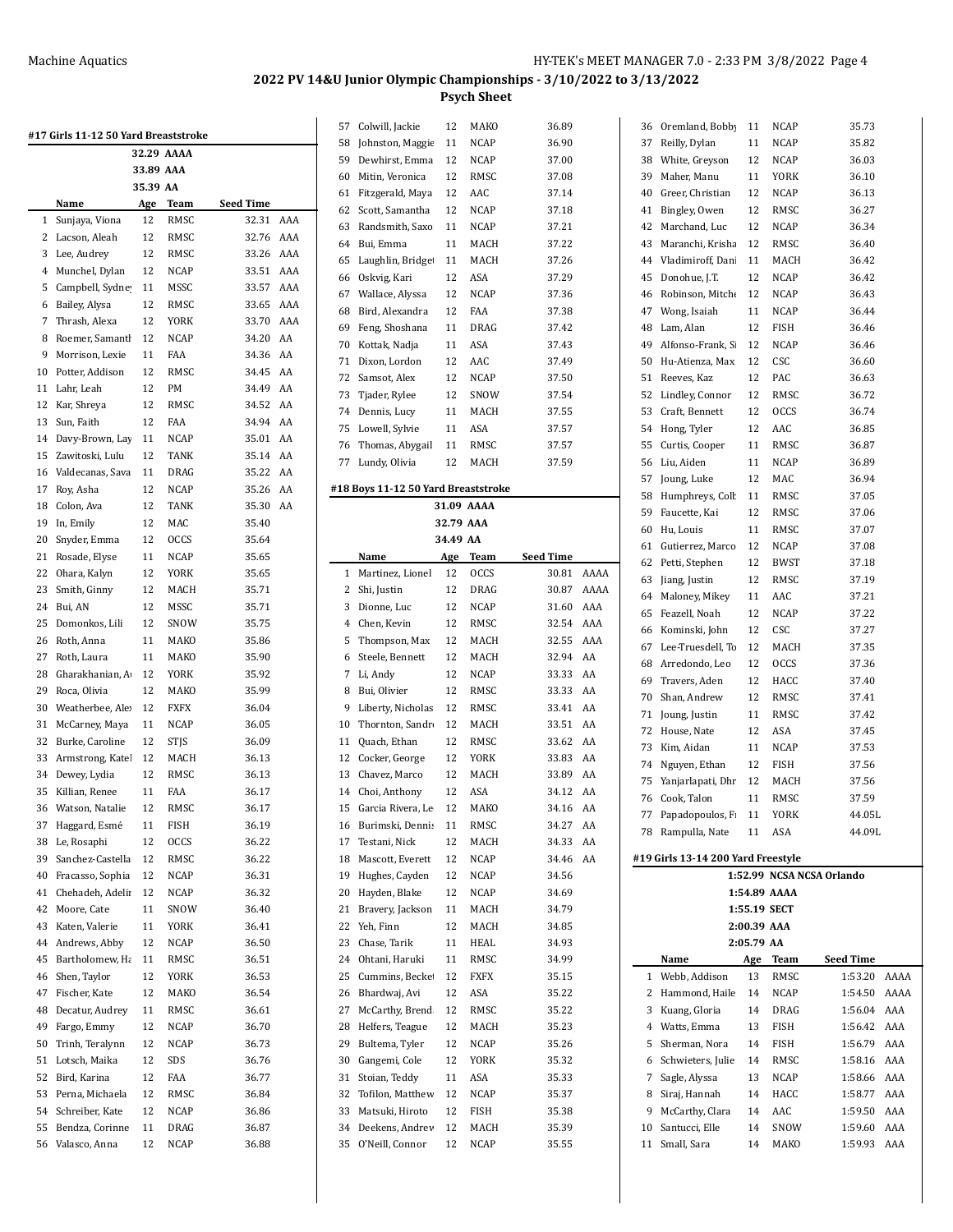|    | #19  (Girls 13-14 200 Yard Freestyle) |              |                           |                  |      |    | 18 Sites, Thomas                        | 14          | VLAC         | 1:53.01 AA         |    | 17 | Wofford, Elise                         | 10          | RMSC         | 1:08.15            |  |
|----|---------------------------------------|--------------|---------------------------|------------------|------|----|-----------------------------------------|-------------|--------------|--------------------|----|----|----------------------------------------|-------------|--------------|--------------------|--|
|    | 12 Dean, Skylar                       | 14           | RMSC                      | 2:00.05 AAA      |      |    | 19 Murphy, Taiyo                        | 14          | ASA          | 1:53.11 AA         |    | 18 | Waterman, Emm                          | 10          | RMSC         | 1:08.63            |  |
|    | 13 Carswell, McKen                    | 13           | RMSC                      | 2:00.16 AAA      |      | 20 | Mourad, Omar                            | 14          | SNOW         | 1:53.15 AA         |    | 19 | Weliwitigoda, Mi                       | 10          | <b>NCAP</b>  | 1:08.66            |  |
|    | 14 Robinette, Ally                    | 14           | <b>OCCS</b>               | 2:00.27 AAA      |      | 21 | Morgan, Kirk                            | 13          | ASA          | 1:53.24 AA         |    | 20 | Edwards, Sophia                        | 10          | MACH         | 1:08.72            |  |
| 15 | Wilbur, Lilla                         | 13           | <b>NCAP</b>               | 2:00.88 AA       |      | 22 | Hooper Jr., Patric                      | 14          | <b>OCCS</b>  | 1:53.54            | AA | 21 | Mancari, Emerso                        | 10          | PМ           | 1:08.75            |  |
| 16 | Nishnianidze, An                      | 14           | RMSC                      | 2:00.98 AA       |      | 23 | Pahlevanpour, Al                        | 14          | SNOW         | 1:53.78            | AA | 22 | Quach, Giselle                         | 9           | RMSC         | 1:08.99            |  |
| 17 | Orlic, Anastasia                      | 14           | <b>NCAP</b>               | 2:01.02 AA       |      | 24 | Bermudez, Lucas 14                      |             | <b>NCAP</b>  | 1:53.94 AA         |    | 23 | Leonard, Eleanoı                       | 10          | CSC          | 1:09.09            |  |
|    |                                       |              |                           |                  |      | 25 | Owen, Jacob                             | 14          | <b>NCAP</b>  | 1:53.98            | AA | 24 | Shive, Keira                           | 10          | <b>NCAP</b>  | 1:09.21            |  |
| 18 | Witt, Makenzie                        | 14           | <b>NCAP</b>               | 2:01.19 AA       |      |    |                                         |             | RMSC         |                    |    | 25 |                                        |             |              |                    |  |
| 19 | Clattenburg, Han                      | 13           | <b>NCAP</b>               | 2:01.26 AA       |      | 26 | Dawson, Jack                            | 13          |              | 1:54.15            | AA |    | Buczek, Annie                          | 10          | MACH         | 1:09.42            |  |
| 20 | Heath, Briana                         | 14           | <b>NCAP</b>               | 2:01.58 AA       |      | 27 | Wester, Christian                       | 14          | SNOW         | 1:54.47            | AA | 26 | Cai, Cindy                             | 10          | <b>NCAP</b>  | 1:09.72            |  |
| 21 | Gondi, Zoe                            | 14           | RMSC                      | 2:01.63 AA       |      | 28 | Phillips, Dain                          | 13          | RMSC         | 1:54.57            | AA | 27 | Van Dongen, Emi                        | 10          | SNOW         | 1:09.91            |  |
|    | 22 Watkins, Celia                     | 13           | RMSC                      | 2:01.90 AA       |      | 29 | Ancheta, Guillerr 14                    |             | RMSC         | 1:54.76            | AA | 28 | Bell, Ainsley                          | 10          | ASA          | 1:10.04            |  |
| 23 | Chang, Charlotte                      | 14           | RMSC                      | 2:01.92 AA       |      | 30 | McDonough, Ted                          | 14          | RMSC         | 1:54.86 AA         |    | 29 | Brenner, Ellie                         | 9           | <b>NCAP</b>  | 1:10.15            |  |
|    | 24 Morse, Tory                        | 14           | ASA                       | 2:01.98 AA       |      | 31 | Wong, Aiden                             | 14          | <b>NCAP</b>  | 1:54.87            | AA | 30 | Cushman, Addisc                        | 10          | <b>NCAP</b>  | 1:10.69            |  |
| 25 | Du, Madelyn                           | 14           | MACH                      | 2:02.11 AA       |      | 32 | Clabeaux, Ben                           | 14          | <b>YORK</b>  | 1:54.93            | AA | 31 | Franks, Keeley                         | 9           | <b>NCAP</b>  | 1:10.88            |  |
| 26 | Buehler, Taylor                       | 14           | <b>NCAP</b>               | 2:02.14 AA       |      | 33 | Wang, Allen                             | 13          | DRAG         | 1:55.23            | AA | 32 | Yiengst, Audrey                        | 10          | AAC          | 1:10.96            |  |
| 27 | Richardson, Mad                       | 14           | <b>RIPS</b>               | 2:02.40 AA       |      |    | 34 Page, Rece                           | 14          | MAKO         | 1:55.24 AA         |    | 33 | McConnell, Carol                       | 9           | RMSC         | 1:11.02            |  |
| 28 | Nguyen, Lien                          | 13           | PM                        | 2:02.56 AA       |      | 35 | Lei, Jonathan                           | 14          | RMSC         | 1:55.26            | AA |    | 34 Pintauro, Emery                     | 10          | YORK         | 1:11.30            |  |
| 29 | Ivanovskava, Tai:                     | 13           | RMSC                      | 2:02.59 AA       |      | 36 | Chang, Ken                              | 14          | SNOW         | 1:55.42            | AA | 35 | Hefferon, Lulu                         | 10          | ASA          | 1:11.41            |  |
| 30 | van Baars, Addis                      | 14           | MAKO                      | 2:02.90 AA       |      | 37 | Ha, Elliot                              | 13          | <b>OCCS</b>  | 1:55.43            | AA | 36 | Shin, Diane                            | 10          | <b>NCAP</b>  | 1:11.75            |  |
| 31 | Cameron, Bryn                         | 13           | AAC                       | 2:02.99          | AA   | 38 | Begin, Charlie                          | 13          | RMSC         | 1:55.54 AA         |    | 37 | Lawrence, Lilliar                      | 10          | RMSC         | 1:11.79            |  |
| 32 | Bremner, Annabe                       | 13           | AAC                       | 2:03.27 AA       |      | 39 | Craft, Landon                           | 14          | <b>NCAP</b>  | 1:55.58 AA         |    | 38 | Baterdene, Misho                       | 10          | AAC          | 1:11.80            |  |
| 33 | Hayden, Sophie                        | 14           | <b>NCAP</b>               | 2:03.37 AA       |      | 40 | Chen, Ethan                             | 14          | RMSC         | 1:55.59            | AA | 39 | Velasquez, Mia                         | 10          | RMSC         | 1:11.81            |  |
|    | 34 Fiery, Eden                        | 14           | RMSC                      | 2:03.42 AA       |      | 41 | Shafer, Lukas                           | 14          | RMSC         | 1:55.70            | AA | 40 | Sun, Hope                              | 9           | FAA          | 1:11.85            |  |
| 35 | Levine, Lauren                        | 14           | <b>NCAP</b>               | 2:03.44 AA       |      | 42 | Penn, Charlie                           | 13          | <b>NCAP</b>  | 1:55.84            | AA | 41 | Zettler, Grace                         | 9           | <b>NCAP</b>  | 1:11.87            |  |
| 36 | De Souza, Paige                       | 13           | RMSC                      | 2:03.54 AA       |      | 43 | Rook, William                           | 14          | RMSC         | 1:55.84            | AA | 42 | King, Caroline                         | 10          | MACH         | 1:11.88            |  |
|    | Alguard, Kiana                        | 14           | RMSC                      | 2:03.58 AA       |      |    | 44 Haggard, Bruno                       | 14          | <b>FISH</b>  | 1:55.99            | AA |    | 43 Kominski, Harpe                     | 10          | <b>NCAP</b>  | 1:11.88            |  |
| 37 |                                       |              |                           |                  |      | 45 | Chethan, Neel                           | 14          | <b>NCAP</b>  | 1:55.99            | AA | 44 | Lama, Sehana                           | 10          | MACH         | 1:11.99            |  |
| 38 | Gudana, Sophie                        | 13           | NCAP                      | 2:03.68 AA       |      |    |                                         | 13          | <b>DRAG</b>  | 1:56.02            | AA |    |                                        | 10          | RMSC         | 1:12.19            |  |
| 39 | Weliwitigoda, So                      | 14           | <b>NCAP</b>               | 2:03.69 AA       |      | 46 | Xin, Jason                              |             |              |                    |    | 45 | Lei, Sophie                            |             |              |                    |  |
| 40 | Kaiser, Gabriela                      | 14           | RMSC                      | 2:03.70 AA       |      | 47 | Palma, Charlie                          | 14          | <b>FISH</b>  | 1:56.24 AA         |    |    | 46 Crowley, Eliana                     | 10          | <b>FISH</b>  | 1:12.28            |  |
|    |                                       |              |                           |                  |      |    |                                         |             |              |                    |    |    |                                        |             |              |                    |  |
| 41 | Cypher, Ella                          | 14           | <b>NCAP</b>               | 2:03.72 AA       |      | 48 | Lee, Ryan                               | 14          | RMSC         | 1:56.33 AA         |    |    | #22 Boys 10 & Under 100 Yard Freestyle |             |              |                    |  |
|    | 42 Cosgrove, Eileen                   | 14           | RMSC                      | 2:03.75 AA       |      | 49 | Bagshaw, Max                            | 14          | RMSC         | 1:56.51 AA         |    |    |                                        |             | 1:00.59 AAAA |                    |  |
|    | 43 Fulton, Elsa                       | 14           | RMSC                      | 2:03.80 AA       |      | 50 | Oehler, Griffin                         | 13          | RMSC         | 1:56.57 AA         |    |    |                                        |             |              |                    |  |
| 44 | Grabowski, Ariel                      | 14           | <b>OCCS</b>               | 2:03.81 AA       |      |    | 51 Xu, Raymond                          | 14          | HACC         | 1:56.59 AA         |    |    |                                        | 1:03.69 AAA |              |                    |  |
|    | 45 Kish, Sydney                       | 13           | SNOW                      | 2:03.93 AA       |      | 52 | Jarczynski, Justin                      | 14          | RMSC         | 1:56.61 AA         |    |    |                                        | 1:06.69 AA  |              |                    |  |
|    | 46 Traister, Sedonal                  | 13           | <b>OCCS</b>               | 2:19.95L AA      |      | 53 | Sims, Doug                              | 13          | <b>NCAP</b>  | 1:56.72 AA         |    |    | Name                                   | Age         | Team         | <b>Seed Time</b>   |  |
|    |                                       |              |                           |                  |      |    | 54 Goldsborough, E                      | 14          | ASA          | 1:56.83 AA         |    |    | 1 Gravell, John                        | 10          | RMSC         | 1:02.02 AAA        |  |
|    | #20 Boys 13-14 200 Yard Freestyle     |              |                           |                  |      | 55 | Char, Matthew                           | 13          | <b>NCAP</b>  | 1:56.86 AA         |    |    | 2 McCullough, Con                      | 10          | RMSC         | 1:02.56 AAA        |  |
|    |                                       |              | 1:43.09 NCSA NCSA Orlando |                  |      | 56 | May, Trevor                             | 14          | TIBU         | 1:56.90 AA         |    |    | 3 Stone, William                       | 10          | ASA          | 1:02.86 AAA        |  |
|    |                                       | 1:46.49 SECT |                           |                  |      | 57 | Taylor, Chase                           | 13          | RMSC         | 2:13.64L AA        |    |    | 4 Moncton, Wesley                      | 10          | <b>NCAP</b>  | 1:03.90 AA         |  |
|    |                                       |              | 1:47.29 AAAA              |                  |      |    |                                         |             |              |                    |    |    | 5 Mikhailov-Bakke                      | - 10        | <b>NCAP</b>  | 1:04.22 AA         |  |
|    |                                       | 1:52.39 AAA  |                           |                  |      |    | #21 Girls 10 & Under 100 Yard Freestyle |             |              |                    |    |    | 6 Stringer, JJ                         | 10          | RMSC         | 1:04.31 AA         |  |
|    |                                       | 1:57.49 AA   |                           |                  |      |    |                                         |             | 1:00.99 AAAA |                    |    |    | 7 Thomas, Tripp                        | 10          | RMSC         | 1:04.59 AA         |  |
|    | Name                                  | Age          | <b>Team</b>               | <b>Seed Time</b> |      |    |                                         | 1:04.19 AAA |              |                    |    | 8  | Campbell, Jacob                        | 9           | MSSC         | 1:04.80 AA         |  |
|    | 1 Tishler, Jackson                    | 14           | <b>NCAP</b>               | 1:43.25 SECT     |      |    |                                         | 1:07.29 AA  |              |                    |    | 9  | Madden, James                          | 10          | <b>NCAP</b>  | 1:05.39 AA         |  |
| 2  | Jensen, Matt                          | 14           | OCCS                      | 1:45.09          | SECT |    | Name                                    | Age         | Team         | <b>Seed Time</b>   |    |    | 10 Pica, Zander                        | 10          | RMSC         | 1:05.76 AA         |  |
| 3  | Grocholski, Alex                      | 14           | OCCS                      | 1:46.45          | SECT |    | 1 Dunn, Olive                           | 9           | <b>NCAP</b>  | 1:01.64 AAA        |    |    | 11 Yang, Justin                        | 10          | <b>OCCS</b>  | 1:06.30 AA         |  |
| 4  | Menz, Mason                           | 14           | NCAP                      | 1:46.46 SECT     |      |    | 2 Mullen, Violet                        | 10          | <b>NCAP</b>  | 1:02.70 AAA        |    |    | 12 Phillips, Logan                     | 10          | <b>NCAP</b>  | 1:06.59 AA         |  |
| 5  | Vanas, Andrew                         | 13           | <b>NCAP</b>               | 1:46.61 AAAA     |      | 3  | Carroll, Maddie                         | 10          | MAKO         | 1:03.03 AAA        |    |    | 13 Jauss, Henry                        | 10          | <b>NCAP</b>  | 1:06.61 AA         |  |
| 6  | Grendysz, Aiden                       | 14           | <b>OCCS</b>               | 1:47.70 AAA      |      | 4  | Busen, McKinley                         | 10          | YORK         | 1:03.13 AAA        |    |    | 14 Raybon, Xavier                      | 10          | MACH         | 1:06.87            |  |
| 7  | Rose, Matthew                         | 14           | <b>NCAP</b>               | 1:47.74 AAA      |      | 5  | Dufault, Audrey                         | 10          | <b>NCAP</b>  | 1:03.18 AAA        |    |    | 15 Donley, Logan                       | 10          | RMSC         | 1:06.95            |  |
| 8  | Zipperer, Hunter                      | 14           | YORK                      | 1:48.28 AAA      |      | 6  | Ryan, Jenna                             | 10          | RMSC         | 1:03.81 AAA        |    | 16 | Stephens, Alex                         | 10          | MAKO         | 1:07.13            |  |
| 9  | Kueh, Michael                         | 14           | RMSC                      | 1:48.33 AAA      |      | 7  | Emery, Marlo                            | 10          | NCAP         | 1:05.49 AA         |    | 17 | Hernandez, Jorda                       | 9           | RMSC         | 1:07.46            |  |
| 10 | Rooney, Seamus                        | 13           | RMSC                      | 1:48.47 AAA      |      | 8  | Bui, Mai Lan                            | 10          | RMSC         | 1:06.34 AA         |    | 18 | Skelton, Finn                          | 10          | <b>NCAP</b>  | 1:07.52            |  |
| 11 | Svensson, Casper                      | 14           | ASA                       | 1:49.46 AAA      |      | 9  | Groves, Charlotte                       | 10          | ASA          | 1:06.55 AA         |    | 19 | Fortunato, Chase                       | 10          | <b>NCAP</b>  | 1:07.56            |  |
| 12 | Bishop, Anderso:                      | 14           | ASA                       | 1:49.97 AAA      |      | 10 | Harms, Stella                           | 10          | <b>NCAP</b>  | 1:06.74 AA         |    | 20 | Gibbs, Gerard                          | 10          | MAKO         | 1:07.63            |  |
| 13 | O'Shea, Calum                         | 14           | <b>NCAP</b>               | 1:50.49 AAA      |      | 11 | Kuzmenko, Alina                         | 10          | RMSC         | 1:06.91 AA         |    | 21 | De Angelis, Emar                       | 10          | RMSC         | 1:07.67            |  |
|    | 14 Ho, CJ                             | 14           | MACH                      | 1:51.34 AAA      |      |    | 12 Ferullo, Blake                       | 10          | RMSC         | 1:06.96 AA         |    | 22 | Bangert, Michael                       | 10          | ASA          | 1:08.03            |  |
|    | 15 Golembiewski, G                    | 14           |                           |                  |      |    | 13 Bartley, Leah                        | 10          | RMSC         | 1:07.66            |    | 23 | Barnett, Mitchell                      | 10          | RMSC         | 1:08.08            |  |
|    |                                       |              | <b>OCCS</b>               | 1:51.93 AAA      |      |    | 14 Lindley, Elena                       | 10          | RMSC         | 1:07.76            |    | 24 | Tempelhoff, Gray                       | 10          | RMSC         | 1:08.10            |  |
| 16 | Shin, Ethan                           | 14           | FISH                      | 1:52.11 AAA      |      |    |                                         |             |              |                    |    |    |                                        |             |              |                    |  |
|    | 17 Harriot, Jackson                   | 14           | MACH                      | 1:52.30 AAA      |      |    | 15 Robinson, Alyssa<br>16 Marm, Reagan  | 10<br>10    | MSSC<br>NCAP | 1:07.81<br>1:07.88 |    |    | 25 Harris, Tyler<br>26 Cory, Maddox    | 9<br>10     | MAKO<br>YORK | 1:08.19<br>1:08.27 |  |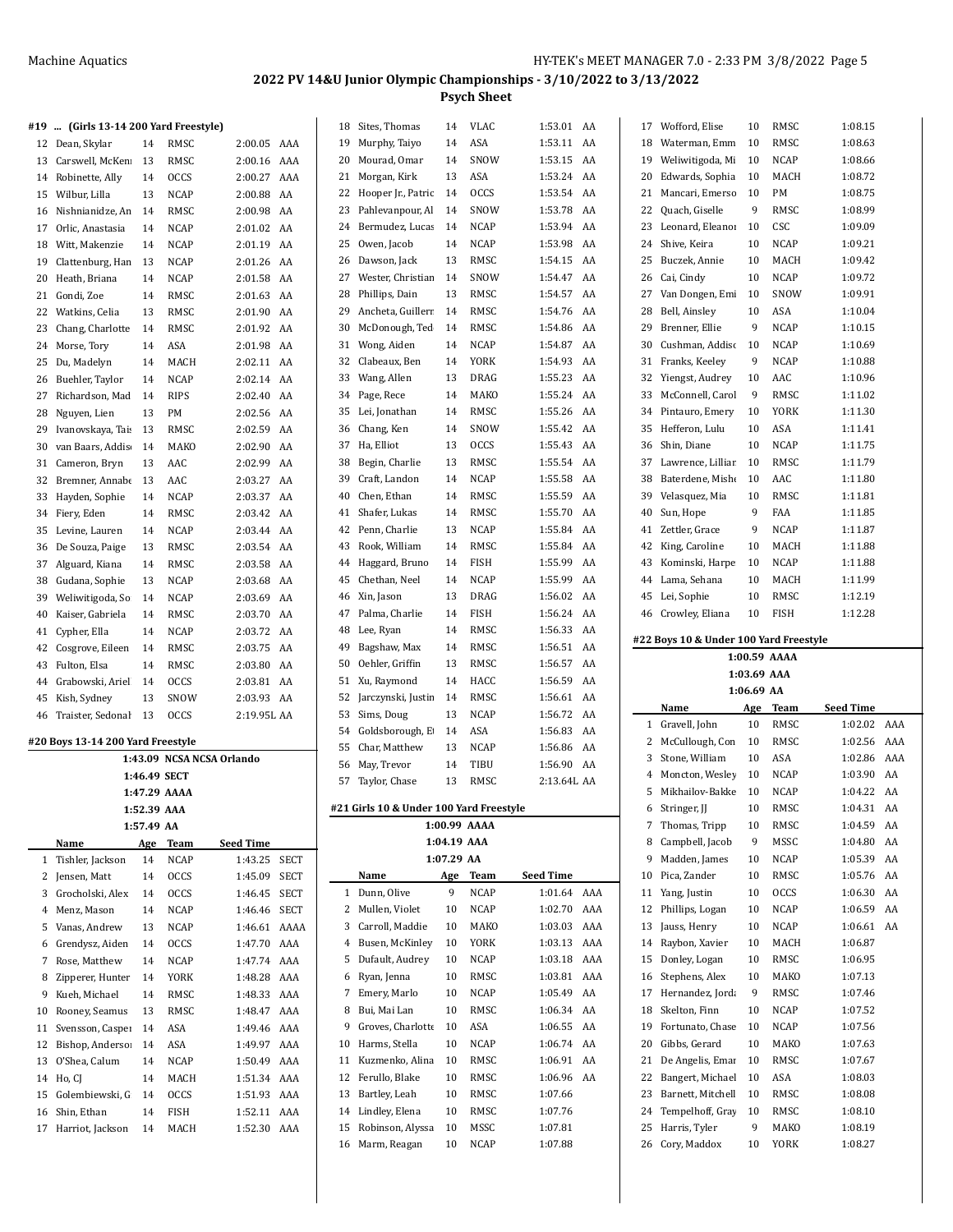#### **#22 ... (Boys 10 & Under 100 Yard Freestyle)**

| #ZZ | (Boys IV & Under IVV rard Freestyle) |    |             |         |
|-----|--------------------------------------|----|-------------|---------|
| 27  | Olson, Caleb                         | 10 | RMSC        | 1:08.71 |
| 28  | Kelly, Joseph                        | 10 | <b>YORK</b> | 1:08.76 |
| 29  | Dockett, Landon                      | 10 | <b>NCAP</b> | 1:08.87 |
| 30  | Nguyen, Declan                       | 10 | MACH        | 1:09.01 |
| 31  | Collazo. Isaiah                      | 9  | <b>FISH</b> | 1:09.32 |
| 32  | Morse, Sachin                        | 10 | MSSC        | 1:09.68 |
| 33  | Kottak, Danis                        | 9  | ASA         | 1:09.70 |
| 34  | Hillman, Logan                       | 10 | <b>NCAP</b> | 1:09.73 |
| 35  | Schwieters, Dani                     | 10 | RMSC        | 1:09.73 |
| 36  | Guo, Peter                           | 10 | RMSC        | 1:10.03 |
| 37  | Heron, Taran                         | 10 | PM          | 1:10.32 |
| 38  | Britton, Dexter                      | 9  | <b>NCAP</b> | 1:10.46 |
| 39  | Payson, Heath                        | 10 | <b>RMSC</b> | 1:10.55 |
| 40  | Silva, Deshan                        | 10 | TOLL        | 1:10.66 |
| 41  | Cutts, Henry                         | 9  | PM          | 1:10.66 |
| 42  | Henehan, Williar                     | 10 | RMSC        | 1:10.72 |
| 43  | Kimpel, Ross                         | 10 | RMSC        | 1:10.73 |
| 44  | Abbott, Timmy                        | 10 | AAC         | 1:10.89 |
| 45  | Francisco, Julian                    | 10 | <b>OCCS</b> | 1:10.90 |
| 46  | DiNicola, Rowan                      | 10 | MACH        | 1:11.31 |
| 47  | Rall, Preston                        | 10 | <b>NCAP</b> | 1:11.47 |
| 48  | Pan, Aiden                           | 9  | <b>DRAG</b> | 1:11.85 |
| 49  | Sanders, Kevin                       | 10 | RMSC        | 1:11.97 |
|     |                                      |    |             |         |

## **#23 Girls 11-12 100 Yard Freestyle 55.19 AAAA**

|                | 57.79 AAA         |            |             |                  |      |  |  |  |  |  |  |  |
|----------------|-------------------|------------|-------------|------------------|------|--|--|--|--|--|--|--|
|                |                   | 1:00.49 AA |             |                  |      |  |  |  |  |  |  |  |
|                | Name              | Age        | Team        | <b>Seed Time</b> |      |  |  |  |  |  |  |  |
| 1              | Hawver, Gabby     | 12         | <b>OCCS</b> | 54.68            | AAAA |  |  |  |  |  |  |  |
| 2              | Day, Gabrielle    | 12         | RMSC        | 54.98            | AAAA |  |  |  |  |  |  |  |
| 3              | Cai. Anika        | 12         | RMSC        | 56.38            | AAA  |  |  |  |  |  |  |  |
| $\overline{4}$ | Sherman, Lila     | 12         | <b>FISH</b> | 56.43            | AAA  |  |  |  |  |  |  |  |
| 5              | Deng, Callie      | 12         | RMSC        | 56.66            | AAA  |  |  |  |  |  |  |  |
| 6              | Cates, Noelle     | 12         | SNOW        | 57.74            | AAA  |  |  |  |  |  |  |  |
| 7              | Rahn, Sarah       | 12         | <b>NCAP</b> | 57.81            | AA   |  |  |  |  |  |  |  |
| 8              | Kim, Eurie        | 12         | <b>NCAP</b> | 57.94            | AA   |  |  |  |  |  |  |  |
| 9              | Roemer, Samantl   | 12         | <b>NCAP</b> | 58.03            | AA   |  |  |  |  |  |  |  |
| 10             | Strickland, Ginge | 12         | <b>FISH</b> | 58.27            | AA   |  |  |  |  |  |  |  |
| 11             | Lim, Sophie       | 12         | <b>NCAP</b> | 58.35            | AA   |  |  |  |  |  |  |  |
| 12             | Thomas, Ellie     | 11         | ASA         | 58.53            | AA   |  |  |  |  |  |  |  |
| 13             | Nelson, Maya      | 12         | PM          | 58.83            | AA   |  |  |  |  |  |  |  |
| 14             | Dinh. Lam         | 12         | MACH        | 58.84            | AA   |  |  |  |  |  |  |  |
| 15             | Fleming, Brianna  | 12         | <b>NCAP</b> | 58.84            | AA   |  |  |  |  |  |  |  |
| 16             | Roca, Olivia      | 12         | <b>MAKO</b> | 58.95            | AA   |  |  |  |  |  |  |  |
| 17             | Wertzler, Ellie   | 12         | MACH        | 59.10            | AA   |  |  |  |  |  |  |  |
| 18             | Epifanio, Allyson | 12         | <b>OCCS</b> | 59.32            | AA   |  |  |  |  |  |  |  |
| 19             | Derrenbacher, La  | 12         | <b>NCAP</b> | 59.43            | AA   |  |  |  |  |  |  |  |
| 20             | Mercer, Maddie    | 12         | <b>OCCS</b> | 59.44            | AA   |  |  |  |  |  |  |  |
| 21             | Cushman, McKin    | 12         | <b>NCAP</b> | 59.55            | AA   |  |  |  |  |  |  |  |
| 22             | Rushton, Harper   | 12         | ASA         | 59.62            | AA   |  |  |  |  |  |  |  |
| 23             | Hull, Sabrina     | 12         | <b>OCCS</b> | 59.67            | AA   |  |  |  |  |  |  |  |
| 24             | Cory, McKenzie    | 11         | YORK        | 59.72            | AA   |  |  |  |  |  |  |  |
| 25             | Ossi, Hope        | 12         | RMSC        | 59.77            | AA   |  |  |  |  |  |  |  |
| 26             | Winslow, Kylie    | 12         | MAKO        | 59.78            | AA   |  |  |  |  |  |  |  |
| 27             | Sidawy, Natalie   | 12         | RMSC        | 59.79            | AA   |  |  |  |  |  |  |  |
| 28             | Liu, Rachael      | 12         | RMSC        | 59.83            | AA   |  |  |  |  |  |  |  |
| 29             | Davy-Brown, Lay   | 11         | <b>NCAP</b> | 59.84            | AA   |  |  |  |  |  |  |  |
| 30             | Petronello, Hadle | 12         | <b>NCAP</b> | 59.87            | AA   |  |  |  |  |  |  |  |
| 31             | Harper, Grace     | 12         | <b>OCCS</b> | 59.94            | AA   |  |  |  |  |  |  |  |
|                |                   |            |             |                  |      |  |  |  |  |  |  |  |

| 32       | Shumate, Kate                     | 12        | MACH        | 1:00.06        | AA   |
|----------|-----------------------------------|-----------|-------------|----------------|------|
| 33       | Kovacs, Hanna                     | 12        | HACC        | 1:00.15        | AA   |
| 34       | Frank, Lucie                      | 12        | FXFX        | 1:00.35        | AA   |
| 35       | Fortunato, Lola                   | 12        | NCAP        | 1:00.47        | AA   |
| 36       | Bishop, Lexie                     | 12        | ASA         | 1:00.56        |      |
| 37       | Winston, Sarah                    | 12        | MACH        | 1:00.60        |      |
| 38       | Lahr, Leah                        | 12        | PМ          | 1:00.62        |      |
| 39       | Francis, Annabel                  | 12        | STJS        | 1:00.63        |      |
| 40       | Coggeshall, Corir                 | 12        | RMSC        | 1:00.64        |      |
| 41       | Boyd, Tatum                       | 12        | MACH        | 1:00.71        |      |
| 42       | Paradise, Melissa                 | 12        |             | 1:00.71        |      |
|          |                                   |           | NCAP        |                |      |
| 43       | Velarde Maynard                   | 12        | <b>OCCS</b> | 1:00.71        |      |
| 44       | Zettler, Julia                    | 11        | NCAP        | 1:00.73        |      |
| 45       | Sanchez-Castella                  | 12        | RMSC        | 1:00.73        |      |
| 46       | Rowan, Elliott                    | 12        | YORK        | 1:00.88        |      |
| 47       | Edwards, Amelia                   | 12        | NCAP        | 1:00.96        |      |
| 48       | Kass, Erin                        | 11        | MACH        | 1:01.08        |      |
| 49       | Rabah, Luana                      | 11        | ASA         | 1:01.12        |      |
| 50       | Trinh, Ellie                      | 11        | NCAP        | 1:01.12        |      |
| 51       | Hymans, Aubrey                    | 12        | MACH        | 1:01.19        |      |
| 52       | Deigan, Charlotte                 | 12        | NCAP        | 1:01.25        |      |
| 53       | MacIvor, Amelia                   | 11        | <b>NCAP</b> | 1:01.27        |      |
| 54       | Bui, Emma                         | 11        | MACH        | 1:01.39        |      |
|          |                                   |           |             |                |      |
|          | #24 Boys 11-12 100 Yard Freestyle |           |             |                |      |
|          |                                   |           | 53.29 AAAA  |                |      |
|          |                                   | 55.79 AAA |             |                |      |
|          |                                   | 58.29 AA  |             |                |      |
|          | Name                              | Age       | Team        | Seed Time      |      |
| 1        | Camet, Caleb                      | 12        | PM          | 52.06          | AAAA |
| 2        | Martinez, Lionel                  | 12        | <b>OCCS</b> | 53.04          | AAAA |
| 3        | Edwards, Mark                     | 12        | MACH        | 53.99          | AAA  |
| 4        | Vaonakis, Phoeni                  | 12        | RMSC        | 54.67          | AAA  |
| 5        | Kominski, Tyler                   | 12        | NCAP        | 54.71          | AAA  |
| 6        | Donley, Trevor                    | 12        | RMSC        | 55.35          | AAA  |
| 7        | Dionne, Luc                       | 12        | NCAP        | 55.74          | AAA  |
| 8        | Yiengst, Jonas                    | 12        | TANK        | 56.23          | AA   |
| 9        | Tovornik, Jack                    | 12        | RMSC        | 56.65          | AA   |
| 10       | Supon, Jack                       | 12        | OCCS        | 57.17          | AA   |
| 11       | Bartholomew, La                   | 12        | RMSC        | 57.32          | AA   |
| 12       | Mascott, Everett                  | 12        | NCAP        |                |      |
| 13       |                                   |           |             |                |      |
|          |                                   |           |             | 57.78          | AA   |
| 14       | Reber, Cruz                       | 12        | PМ          | 57.93          | AA   |
|          | Iimi, Shou                        | 11        | RMSC        | 57.98          | AA   |
| 15       | Roscetti, Nichola                 | 12        | ASA         | 58.07          | AA   |
| 16       | Garver, Andrew                    | 12        | MACH        | 58.11          | AA   |
| 17       | Windt, Aleksand                   | 12        | RMSC        | 58.15          | AA   |
| 18       | Abdelwahab, Kar                   | 12        | LIFE        | 58.55          |      |
| 19       | Steele, Bennett                   | 12        | MACH        | 58.63          |      |
| 20       | Xu, Joseph                        | 11        | RMSC        | 58.87          |      |
| 21       | Testani, Nick                     | 12        | MACH        | 59.11          |      |
| 22       | Campello, Ander                   | 12        | NCAP        | 59.12          |      |
| 23       | Zenyuh, Quinn                     | 12        | PM          | 59.22          |      |
| 24       | Rossman, Henry                    | 12        | FISH        | 59.26          |      |
| 25       | Thiede, George                    | 12        | ASA         | 59.32          |      |
|          |                                   |           |             |                |      |
| 26       | Sturgill, Josiah                  | 11        | MACH        | 59.37          |      |
| 27       | Salvado, Bautista                 | 12        | RMSC        | 59.41          |      |
| 28       | Landwehr, Todd                    | 12        | YORK        | 59.48          |      |
| 29       | Sharabi, Noah                     | 12        | PМ          | 59.58          |      |
| 30       | Thornton, Sandr                   | 12        | MACH        | 59.70          |      |
| 31       | McKenna, Pierce                   | 12        | ASA         | 59.75          |      |
| 32<br>33 | Smith, Marcos<br>Scott, Ned       | 12<br>12  | ERSC<br>SDS | 59.89<br>59.92 |      |

| 34 | Harris, Nick                       | 12          | MAKO        | 1:00.01                 |             |
|----|------------------------------------|-------------|-------------|-------------------------|-------------|
| 35 | Nedd, Christophe                   | 12          | RMSC        | 1:00.02                 |             |
| 36 | Bailey, Matthew                    | 11          | ASA         | 1:00.08                 |             |
| 37 | Jacobs, Ben                        | 12          | NCAP        | 1:00.33                 |             |
| 38 | Chen, Kevin                        | 12          | RMSC        | 1:00.47                 |             |
| 39 | Maready, Mason                     | 11          | RMSC        | 1:00.59                 |             |
| 40 | Bockman, Isaac                     | 12          | FISH        | 1:00.69                 |             |
| 41 | Lee, Seine                         | 11          | RMSC        | 1:00.70                 |             |
| 42 | O'Shea, Finn                       | 11          | NCAP        | 1:00.73                 |             |
| 43 | Wizenberg, Griff                   | 11          | NCAP        | 1:00.84                 |             |
| 44 | Loeffert, Clark                    | 12          | PM          | 1:00.85                 |             |
| 45 | Clado, Eli                         | 11          | RMSC        | 1:00.88                 |             |
| 46 | Koay, Kyle                         | 12          | FISH        | 1:00.89                 |             |
| 47 | Goldsborough, E                    | 12          | ASA         | 1:01.27                 |             |
| 48 | Pino, Dylan                        | 11          | RMSC        | 1:01.38                 |             |
| 49 | Nunes Fuller, Ma                   | 11          | MAC         | 1:01.43                 |             |
| 50 | King, Daniel                       | 12          | SNOW        | 1:01.52                 |             |
| 51 | Clegg, K.C.                        | 12          | BWST        | 1:01.56                 |             |
| 52 | Travers, Aden                      | 12          | HACC        | 1:01.56                 |             |
| 53 | Bui, Olivier                       | 12          | RMSC        | 1:01.65                 |             |
| 54 | Hong, Tyler                        | 12          | AAC         | 1:01.82                 |             |
| 55 |                                    | 11          | DRAG        | 1:01.82                 |             |
| 56 | Kuang, Aaron                       | 12          |             | 1:01.83                 |             |
| 57 | Nguyen, Ethan                      |             | FISH        |                         |             |
|    | Wentland, Phoen                    | 11          | NCAP        | 1:01.83                 |             |
| 58 | Sobecke, Ryan                      | 12          | <b>OCCS</b> | 1:01.84                 |             |
| 59 | Averill, Nathan                    | 12          | RMSC        | 1:01.84                 |             |
| 60 | Ritchotte, Gavin                   | 12          | RMSC        | 1:01.88                 |             |
| 61 | Tian, Brandon                      | 12          | RMSC        | 1:01.91                 |             |
| 62 | Beares, Gordon                     | 12          | NCAP        | 1:01.92                 |             |
| 63 | Ohtani, Haruki                     | 11          | RMSC        | 1:01.92                 |             |
| 64 | Adebiyi, Alexand                   | 12          | RMSC        | 1:01.96                 |             |
| 65 | Maranchi, Krisha                   | 12          | RMSC        | 1:02.00                 |             |
| 66 | Kollet, Cal                        | 11          | PM          | 1:02.07                 |             |
| 67 | Fry, Daniel                        | 11          | RMSC        | 1:02.09                 |             |
| 68 | Green, Nick                        | 12          | TOLL        | 1:02.10                 |             |
| 69 | Park, Jacob                        | 11          | ASA         | 1:02.14                 |             |
| 70 | Johnson, Finn                      | 11          | SDS         | 1:02.23                 |             |
| 71 | Faucette, Kai                      | 12          | RMSC        | 1:02.26                 |             |
| 72 | Augustine, Zach                    | 12          | OCCS        | 1:02.27                 |             |
|    | #25 Girls 13-14 100 Yard Butterfly |             |             |                         |             |
|    |                                    |             |             | 57.29 NCSA NCSA Orlando |             |
|    |                                    |             | 57.69 AAAA  |                         |             |
|    |                                    | 58.79 SECT  |             |                         |             |
|    |                                    | 1:00.49 AAA |             |                         |             |
|    |                                    | 1:03.19 AA  |             |                         |             |
|    | Name                               | Age         | Team        | Seed Time               |             |
| 1  | Hammond, Haile                     | 14          | NCAP        | 56.01                   | <b>NCSA</b> |
| 2  | Schwieters, Julie                  | 14          | RMSC        | 57.08                   | NCSA        |
| 3  | Fredericks, Soph                   | 14          | MACH        | 57.55                   | AAAA        |
| 4  | Simmons, Madel                     | 14          | ASA         | 57.65                   | AAAA        |
| 5  | Kuang, Gloria                      | 14          | DRAG        | 57.98                   | <b>SECT</b> |
| 6  | Kaiser, Gabriela                   | 14          | RMSC        | 58.69                   | <b>SECT</b> |
| 7  | Goff, Caitlin                      | 14          | MAKO        | 58.97                   | AAA         |
| 8  | Witt, Madalyn                      | 14          | NCAP        | 59.31                   | AAA         |
| 9  | Sherman, Nora                      | 14          | FISH        | 59.77                   | AAA         |
| 10 | Chang, Charlotte                   | 14          | RMSC        | 59.98                   | AAA         |
| 11 | Gilman, Heidi                      | 14          | NCAP        | 1:00.18                 | AAA         |
| 12 | Harris, Savannah                   | 13          | NCAP        | 1:00.40                 | AAA         |
| 13 | Mulkey, Anne                       | 13          | NCAP        | 1:00.50                 | AA          |
| 14 | McGee, Zoe                         | 14          | RMSC        | 1:00.66                 | AA          |

Cosgrove, Eileen 14 RMSC 1:00.70 AA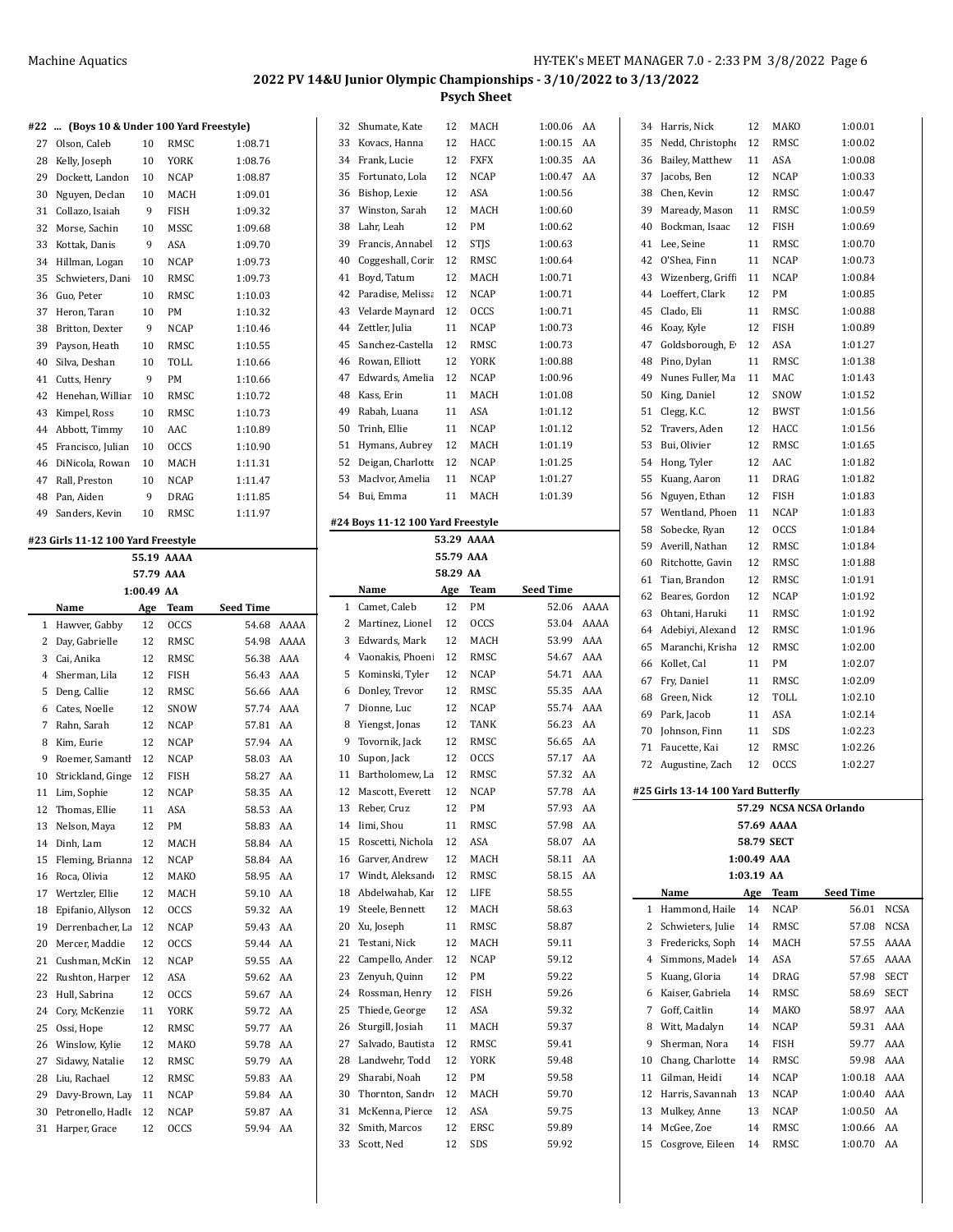| #25 | (Girls 13-14 100 Yard Butterfly)  |            |                         |                  |            | 3  | Lingafelt, Sean     | 14 | <b>OCCS</b> | 54.13 AAA |     |    | 65 Casteleyn, Ryan                     | 14        | MAKO        | 59.82            |  |
|-----|-----------------------------------|------------|-------------------------|------------------|------------|----|---------------------|----|-------------|-----------|-----|----|----------------------------------------|-----------|-------------|------------------|--|
|     | 16 Yang, Julie                    | 13         | <b>NCAP</b>             | 1:00.71 AA       |            | 4  | Donovan, Josh       | 14 | TANK        | 54.34 AAA |     | 66 | Kauffman, Matth                        | 14        | MACH        | 59.86            |  |
|     | 17 Inman, Maddie                  | 13         | <b>NCAP</b>             | 1:00.71 AA       |            | 5  | Waterman, Clayt     | 14 | <b>NCAP</b> | 54.56     | AAA | 67 | Budharaju, Prana                       | 13        | <b>NCAP</b> | 59.91            |  |
|     |                                   |            |                         |                  |            |    |                     |    |             |           |     |    |                                        |           |             |                  |  |
| 18  | Carswell, McKen                   | 13         | RMSC                    | 1:00.83 AA       |            | 6  | Sislen, Leonardo    | 14 | <b>NCAP</b> | 54.62     | AAA | 68 | Phillips, Dain                         | 13        | RMSC        | 1:00.04          |  |
| 19  | Park. Gianna                      | 13         | MAC                     | 1:01.19 AA       |            | 7  | Zipperer, Hunter    | 14 | YORK        | 55.31 AAA |     | 69 | Hejmo, Alex                            | 14        | MACH        | 1:00.12          |  |
|     | 20 McArthur, Kathe                | 14         | CSC                     | 1:01.30 AA       |            | 8  | Madsen, Blake       | 14 | MACH        | 55.38     | AAA | 70 | Cantrell, William                      | 14        | MACH        | 1:00.17          |  |
| 21  | Swanson, Esther                   | 14         | UN-YK                   | 1:01.37 AA       |            | 9  | Phillips, Tyler     | 13 | MAKO        | 55.57     | AAA | 71 | Starr, Graham                          | 14        | <b>NCAP</b> | 1:00.17          |  |
| 22  | Small, Sara                       | 14         | MAKO                    | 1:01.43 AA       |            | 10 | Menz, Mason         | 14 | <b>NCAP</b> | 55.57     | AAA | 72 | Na, Elijah                             | 14        | <b>YORK</b> | 1:00.39          |  |
| 23  | DeLuca, Campbe                    | 14         | YORK                    | 1:01.43 AA       |            | 11 | Bishop, Anderso:    | 14 | ASA         | 55.60     | AAA |    | 73 Doan, Kevin                         | 14        | RMSC        | 1:00.41          |  |
|     | 24 Yoon, Michelle                 | 14         | NCAP                    | 1:01.61 AA       |            |    | 12 Sites, Thomas    | 14 | <b>VLAC</b> | 55.65     | AAA |    | 74 Hooper Jr., Patric                  | 14        | <b>OCCS</b> | 1:00.43          |  |
|     | 25 Koroma, Sophie                 | 14         | NCAP                    | 1:01.68 AA       |            |    | 13 Shin, Ethan      | 14 | <b>FISH</b> | 55.89     | AAA | 75 | Kresin, Nikita                         | 14        | LIFE        | 1:00.44          |  |
| 26  | Zalalutdinov, Dar                 | 14         | RMSC                    | 1:02.01 AA       |            | 14 | Lee, Vincent        | 14 | JFD         | 56.08 AAA |     | 76 | Kambhampaty, K                         | 14        | MACH        | 1:00.47          |  |
| 27  | Oliver, Olivia                    | 13         | <b>OCCS</b>             | 1:02.15 AA       |            | 15 | Zhou, Michael       | 14 | <b>NCAP</b> | 56.37     | AA  | 77 | Lutz, Oliver                           | 14        | RMSC        | 1:00.50          |  |
| 28  | Li, Julia                         | 14         | <b>DRAG</b>             | 1:02.16 AA       |            | 16 | O'Shea, Calum       | 14 | <b>NCAP</b> | 56.50     | AA  | 78 | Kalka, Thomas                          | 14        | <b>NCAP</b> | 1:00.57          |  |
| 29  | Webb, Addison                     | 13         | RMSC                    | 1:02.19 AA       |            |    | 17 Li, Kyle         | 14 | DRAG        | 56.56 AA  |     | 79 | Lepre, William                         | 13        | AAC         | 1:00.62          |  |
|     | 30 Xiao, Alice                    | 14         | NCAP                    | 1:02.36 AA       |            | 18 | Southern, Ryan      | 14 | <b>NCAP</b> | 56.61 AA  |     | 80 | Mettler, Colton                        | 13        | RMSC        | 1:00.76          |  |
| 31  | Charters, Shanno                  | 14         | MACH                    | 1:02.39 AA       |            | 19 | Henrikson-Branc     | 14 | <b>DCPR</b> | 56.64 AA  |     | 81 | White, Donovan                         | 13        | <b>OCCS</b> | 1:00.83          |  |
| 32  | Nishnianidze, An                  | 14         | RMSC                    | 1:02.45 AA       |            | 20 | Kim, Jayden         | 14 | <b>NCAP</b> | 56.65     | AA  | 82 | Palma, Charlie                         | 14        | <b>FISH</b> | 1:00.85          |  |
| 33  | Menz, Madeline                    | 14         | NCAP                    | 1:02.52 AA       |            | 21 | Mourad, Omar        | 14 | SNOW        | 56.85 AA  |     | 83 | Wester, Christian                      | 14        | SNOW        | 1:10.17L         |  |
| 34  | Carpenter, Kenda                  | 14         | MACH                    | 1:02.55 AA       |            |    | 22 Laufer, Abe      | 14 | ASA         | 56.92 AA  |     |    | 84 Wong, Harrison                      | 13        | RMSC        | 1:10.81L         |  |
|     | 35 Picardo, Nika                  | 14         | <b>OCCS</b>             | 1:03.02 AA       |            |    | 23 Xin, Jason       | 13 | DRAG        | 57.04 AA  |     |    |                                        |           |             |                  |  |
| 36  | Gudana, Sophie                    | 13         | <b>NCAP</b>             | 1:03.03 AA       |            |    | 24 Hickey, Liam     | 14 | MACH        | 57.35     | AA  |    | #27 Girls 10 & Under 50 Yard Butterfly |           |             |                  |  |
| 37  | Kincaid, Kellie                   | 13         | RMSC                    | 1:03.04 AA       |            | 25 | Page, Rece          | 14 | MAKO        | 57.36     | AA  |    |                                        |           | 30.59 AAAA  |                  |  |
|     |                                   |            |                         |                  |            | 26 | Oehler, Griffin     | 13 | RMSC        | 57.65 AA  |     |    |                                        | 32.49 AAA |             |                  |  |
| 38  | Cigna, Emma                       | 13         | PM                      | 1:03.10 AA       |            |    |                     |    |             | 57.73 AA  |     |    |                                        | 34.39 AA  |             |                  |  |
| 39  | Gotting, Lauren                   | 14         | ASA                     | 1:03.18 AA       |            | 27 | Ramos, Diego        | 13 | AAC         |           |     |    | Name                                   | Age       | Team        | <b>Seed Time</b> |  |
| 40  | Long, Piper                       | 14         | RMSC                    | 1:03.29          |            | 28 | Morgan, Kirk        | 13 | ASA         | 57.74 AA  |     |    | 1 Busen, McKinley                      | 10        | <b>YORK</b> | 30.92 AAA        |  |
| 41  | Crown, Ella                       | 14         | RMSC                    | 1:03.32          |            | 29 | Bermudez, Lucas     | 14 | <b>NCAP</b> | 57.76     | AA  |    | 2 Masten, Kennedy                      | 9         | MACH        | 31.93 AAA        |  |
| 42  | Russell, Cecelia                  | 13         | <b>NCAP</b>             | 1:03.36          |            | 30 | Craft, Landon       | 14 | <b>NCAP</b> | 57.79     | AA  | 3  | Dunn, Olive                            | 9         | <b>NCAP</b> | 31.97 AAA        |  |
| 43  | Baumann, Alyssa                   | 14         | RMSC                    | 1:03.36          |            | 31 | Garvin, Parris      | 14 | <b>NCAP</b> | 57.87 AA  |     | 4  | Tolar, Mary Mac                        | 10        | <b>NCAP</b> | 32.11 AAA        |  |
|     | 44 Lim, Charlotte                 | 14         | MAKO                    | 1:03.42          |            |    | 32 Guo, Henry       | 14 | <b>NCAP</b> | 57.88 AA  |     |    | 5 Marm, Reagan                         | 10        | <b>NCAP</b> | 32.17 AAA        |  |
|     | 45 Chen, Sunny                    | 13         | NCAP                    | 1:03.62          |            | 33 | Wergley, Cole       | 14 | <b>NCAP</b> | 57.97 AA  |     | 6  | Kuzmenko, Alina                        | 10        | RMSC        | 32.40 AAA        |  |
| 46  | Van Buskirk, Mai                  | 13         | <b>NCAP</b>             | 1:03.64          |            | 34 | Chang, Ken          | 14 | SNOW        | 58.05     | AA  |    | 7 Shifflett, Jillian                   | 10        | <b>NCAP</b> | 32.56 AA         |  |
| 47  | Williams, Jill                    | 13         | <b>NCAP</b>             | 1:03.67          |            | 35 | Joseph, Sulaiman    | 14 | <b>DCPR</b> | 58.19     | AA  | 8  | Cai, Cindy                             | 10        | <b>NCAP</b> | 32.68 AA         |  |
| 48  | Walker, Mia                       | 14         | RMSC                    | 1:03.74          |            | 36 | Wong, Aiden         | 14 | <b>NCAP</b> | 58.21 AA  |     | 9  | Van Dongen, Emi                        | 10        | SNOW        | 32.87 AA         |  |
| 49  | Clattenburg, Han                  | 13         | NCAP                    | 1:03.81          |            | 37 | Lopez, Lucas        | 13 | <b>NCAP</b> | 58.23 AA  |     |    | 10 Diaz, Juli                          | 10        | RMSC        | 33.08 AA         |  |
| 50  | Takada-Jacobsor                   | 14         | NCAP                    | 1:03.88          |            | 38 | Maynard, Ryan       | 14 | <b>OCCS</b> | 58.25     | AA  |    | 11 Wilson, Mara                        | 10        | MACH        | 33.10 AA         |  |
| 51  | Dean, Skylar                      | 14         | RMSC                    | 1:03.88          |            | 39 | Taylor, Chase       | 13 | RMSC        | 58.35     | AA  |    | 12 Leonard, Eleanoi                    | 10        | CSC         | 33.17 AA         |  |
| 52  | Balderrama, Isab                  | 14         | RMSC                    | 1:03.89          |            | 40 | Seiger, Liam        | 14 | <b>NCAP</b> | 58.36     | AA  |    |                                        |           |             |                  |  |
| 53  | Jaoude, Mia                       | 13         | UN                      | 1:03.93          |            | 41 | Liu, Brandon        | 13 | <b>NCAP</b> | 58.39 AA  |     |    | 13 Groves, Charlotte                   | 10        | ASA         | 33.19 AA         |  |
|     | 54 Mascott, Avery                 | 14         | <b>NCAP</b>             | 1:03.94          |            |    | 42 Smith, Jordan    | 14 | FAST        | 58.79     |     | 14 | Quach, Giselle                         | 9         | RMSC        | 33.39 AA         |  |
|     | 55 Marks, Stephanie 14            |            | RMSC                    | 1:03.95          |            |    | 43 Anderson, James  | 14 | MAKO        | 58.81     |     |    | 15 Mancari, Emerso                     | 10        | PM          | 33.65 AA         |  |
| 56  | Arias, Samantha                   | 14         | RMSC                    | 1:03.98          |            | 44 | Lee, James          | 14 | <b>NCAP</b> | 58.81     |     |    | 16 Robinson, Alyssa                    | 10        | MSSC        | 33.66 AA         |  |
| 57  | Bedford, Madiso                   | 14         | NCAP                    | 1:04.02          |            | 45 | Penn, Charlie       | 13 | <b>NCAP</b> | 59.01     |     |    | 17 Chen, Bella                         | 10        | <b>NCAP</b> | 33.82 AA         |  |
| 58  | Kass, Morgan                      | 14         | MACH                    | 1:04.20          |            | 46 | May, Trevor         | 14 | TIBU        | 59.07     |     |    | 18 Edwards, Sophia                     | 10        | MACH        | 34.29 AA         |  |
| 59  | Thaivalappil, Ma                  | 13         | NCAP                    | 1:04.32          |            | 47 | Meledick, Ryan      | 13 | FAST        | 59.09     |     | 19 | Lama, Sehana                           | 10        | MACH        | 34.29 AA         |  |
| 60  | Wang, Daisy                       | 14         | RMSC                    | 1:04.32          |            | 48 | Ancheta, Guillerr   | 14 | RMSC        | 59.16     |     |    | 20 Schotter, Charlot                   | 10        | <b>NCAP</b> | 34.34 AA         |  |
| 61  | Ohtani, Mizuki                    | 14         | RMSC                    | 1:04.32          |            | 49 | Anderson, Sean      | 13 | RMSC        | 59.18     |     |    | 21 Pai, Divya                          | 10        | MACH        | 34.41            |  |
| 62  | Ramey, Addi                       | 14         | SNOW                    | 1:04.44          |            | 50 | Lee, Ethan          | 14 | RMSC        | 59.19     |     |    | 22 Emery, Marlo                        | 10        | NCAP        | 34.41            |  |
| 63  | Ma, Emily                         | 13         | RMSC                    | 1:04.57          |            | 51 | Matabang, Gian      | 14 | SNOW        | 59.33     |     |    | 23 Patel, Meera                        | 10        | RMSC        | 34.52            |  |
| 64  | Mikell, Megan                     | 14         | YORK                    | 1:04.58          |            |    | 52 Cortez Martinez, | 13 | NCAP        | 59.39     |     | 24 | Hallissey, Shoshi                      | 10        | TOLL        | 35.01            |  |
|     | 65 Nguyen, Lien                   | 13         | PM                      | 1:13.89L         |            | 53 | Jungbluth, Alexar   | 13 | RMSC        | 59.42     |     |    | 25 Decareau, Samm                      | 10        | <b>STJS</b> | 35.03            |  |
|     |                                   |            |                         |                  |            | 54 | Haggard, Bruno      | 14 | FISH        | 59.44     |     | 26 | Devlin, Carleigh                       | 10        | MAKO        | 35.19            |  |
|     | #26 Boys 13-14 100 Yard Butterfly |            |                         |                  |            | 55 | Beltram, Isaiah     | 14 | <b>NCAP</b> | 59.45     |     | 27 | Cushman, Addisc                        | 10        | NCAP        | 35.19            |  |
|     |                                   |            | 51.69 NCSA NCSA Orlando |                  |            |    |                     |    |             |           |     | 28 | Weliwitigoda, Mi 10                    |           | <b>NCAP</b> | 35.23            |  |
|     |                                   |            | 53.59 AAAA              |                  |            | 56 | Pendergraft, Aid.   | 14 | <b>OCCS</b> | 59.54     |     | 29 | Ahearn, Mara                           | 10        | RMSC        | 35.26            |  |
|     |                                   | 53.79 SECT |                         |                  |            | 57 | Jarczynski, Justin  | 14 | RMSC        | 59.55     |     | 30 | McConnell, Carol                       | 9         | RMSC        | 35.26            |  |
|     |                                   | 56.09 AAA  |                         |                  |            | 58 | Piccolo, Ethan      | 14 | MACH        | 59.60     |     |    | 31 Hergenroeder, Sy                    | 10        | PМ          | 35.28            |  |
|     |                                   | 58.69 AA   |                         |                  |            | 59 | Chen, Ethan         | 14 | RMSC        | 59.65     |     |    | 32 McAtee, Tenley                      | 10        | NCAP        | 35.29            |  |
|     | Name                              | Age        | Team                    | <b>Seed Time</b> |            | 60 | Rose, Matthew       | 14 | NCAP        | 59.72     |     | 33 | Nguyen, Sloane                         | 8         | MACH        | 35.32            |  |
|     | 1 Jensen, Matt                    | 14         | OCCS                    |                  | 52.54 AAAA |    | 61 Mutter, David    | 14 | RMSC        | 59.73     |     | 34 | Wofford, Elise                         | 10        | RMSC        | 35.43            |  |
|     | 2 Kueh, Michael                   | 14         | RMSC                    |                  | 52.56 AAAA |    | 62 Sun, Immanuel    | 14 | FAA         | 59.77     |     |    | 35 Jenks, Adrienne                     | 10        | YORK        | 35.47            |  |
|     |                                   |            |                         |                  |            |    | 63 Xu, Raymond      | 14 | HACC        | 59.79     |     |    | 36 Hutson, Kate                        | 10        | ASA         | 35.51            |  |
|     |                                   |            |                         |                  |            |    | 64 Clabeaux, Ben    |    | 14 YORK     | 59.79     |     |    |                                        |           |             |                  |  |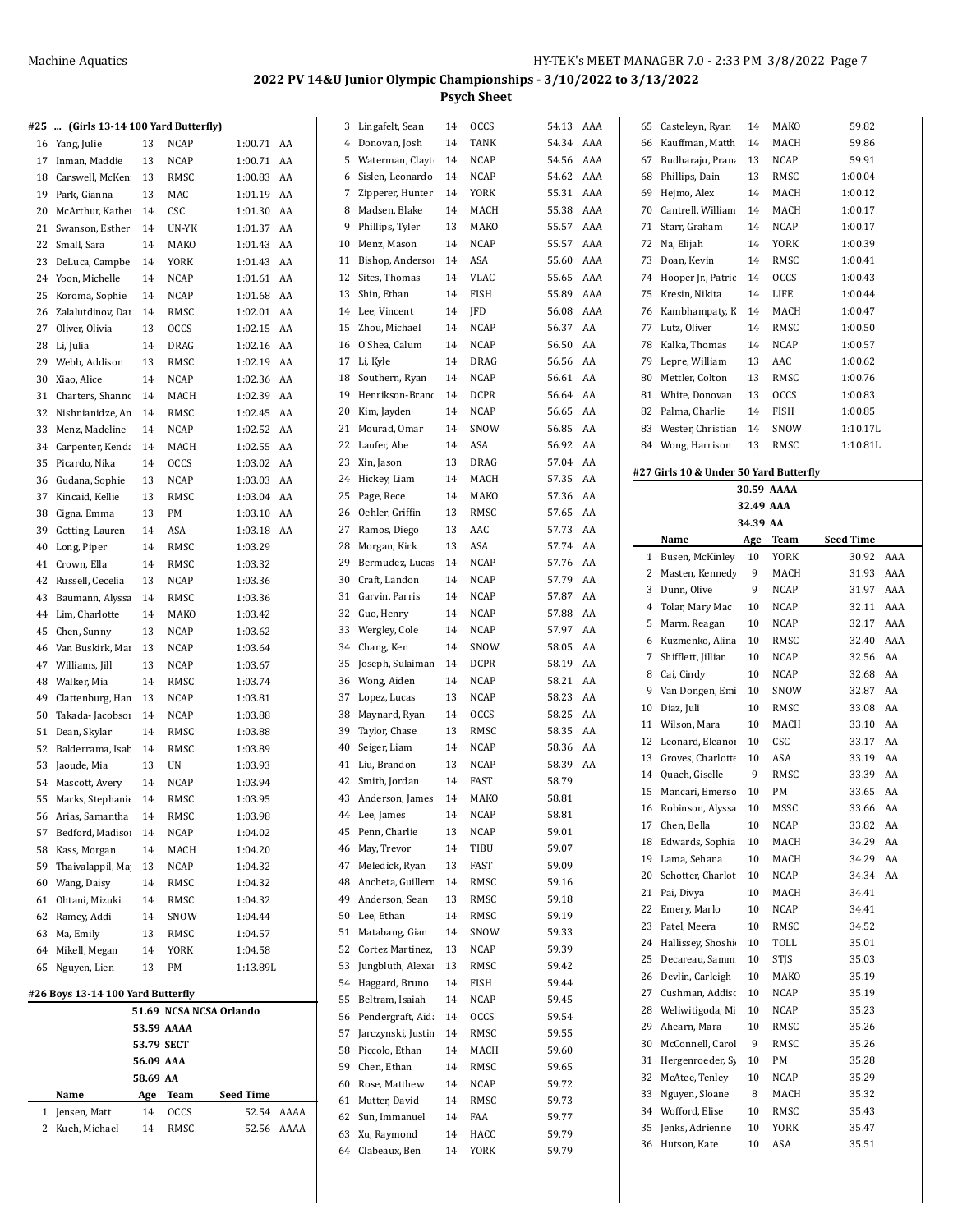|    | #27  (Girls 10 & Under 50 Yard Butterfly) |           |             |                  |      | 30 | Schwieters, Dani                      | 10        | RMSC               | 35.36                |      |    | 22 Nelson, Maya     | 12 | PM          | 29.87 AA |    |
|----|-------------------------------------------|-----------|-------------|------------------|------|----|---------------------------------------|-----------|--------------------|----------------------|------|----|---------------------|----|-------------|----------|----|
| 37 | Johnson, Lexi                             | 10        | MSSC        | 35.54            |      | 31 | Klump, Thomas                         | 10        | <b>OCCS</b>        | 35.43                |      | 23 | Shen, Taylor        | 12 | <b>YORK</b> | 29.88    | AA |
|    | 38 Haddad, Julianne                       | 10        | ASA         | 35.55            |      | 32 | Stephens, Alex                        | 10        | MAKO               | 35.45                |      | 24 | Rosade, Elyse       | 11 | <b>NCAP</b> | 29.89 AA |    |
|    | 39 Hefferon, Lulu                         | 10        | ASA         | 35.57            |      | 33 | Cooke, Adam                           | 10        | <b>NCAP</b>        | 35.50                |      | 25 | Codding, Cally      | 12 | MAKO        | 29.90 AA |    |
| 40 | Canfield, Parker                          | 10        | PM          | 35.58            |      | 34 | Zochowski, TJ                         | 10        | YORK               | 35.61                |      | 26 | Georgiou, Maria     | 12 | RMSC        | 30.02 AA |    |
|    | 41 Kominski, Harpe                        | 10        | <b>NCAP</b> | 35.70            |      | 35 | Sultan, Noah                          | 10        | <b>NCAP</b>        | 35.69                |      | 27 | Kass, Erin          | 11 | MACH        | 30.05 AA |    |
|    | 42 Lopez Murphy, E                        | 10        | SDS         | 35.97            |      | 36 | Friend, Joshua                        | 10        | AAC                | 35.74                |      | 28 | Lahr, Leah          | 12 | PM          | 30.08    | AA |
|    | 43 Beares, Caroline                       | 10        | <b>NCAP</b> | 36.01            |      | 37 | Bangert, Michael                      | 10        | ASA                | 35.77                |      | 29 | In, Emily           | 12 | MAC         | 30.12 AA |    |
|    | 44 King, Caroline                         | 10        | MACH        | 36.02            |      | 38 | Rubin, Jack                           | 10        | AAC                | 36.11                |      | 30 | Bui, Emma           | 11 | MACH        | 30.15 AA |    |
|    | 45 Shoemaker, Mad                         | 10        | <b>NCAP</b> | 36.24            |      | 39 | Flanagan, Jack                        | 10        | <b>NCAP</b>        | 36.18                |      | 31 | Thrash, Alexa       | 12 | YORK        | 30.16 AA |    |
|    | 46 Conn. Olivia                           | 10        | <b>NCAP</b> | 36.38            |      | 40 | Testani, Joey                         | 10        | <b>NCAP</b>        | 36.26                |      | 32 | Velarde Maynard     | 12 | <b>OCCS</b> | 30.21    |    |
|    | 47 Zhao, Alice                            | 10        | <b>NCAP</b> | 36.43            |      | 41 | Zhao, Jingwei                         | 10        | RMSC               | 36.28                |      | 33 | Deigan, Charlotte   | 12 | <b>NCAP</b> | 30.26    |    |
|    | 48 Schestopol, Celia                      | 10        | ASA         | 36.50            |      | 42 | Jauss, Henry                          | 10        | <b>NCAP</b>        | 36.31                |      | 34 | McNichols, Mary     | 12 | <b>NCAP</b> | 30.28    |    |
|    | 49 Brenner, Ellie                         | 9         | <b>NCAP</b> | 36.61            |      | 43 | Hernandez, Jorda                      | 9         | RMSC               | 36.32                |      | 35 | Killian, Renee      | 11 | FAA         | 30.32    |    |
|    | 50 Tretyakov, Irene                       | 10        | RMSC        | 36.61            |      | 44 | Zand, David                           | 10        | <b>NCAP</b>        | 36.36                |      | 36 | Ohara, Kalyn        | 12 | YORK        | 30.36    |    |
|    | 51 Peterson, Grace                        | 10        | RMSC        | 36.61            |      | 45 | Conley, Garrett                       | 10        | RMSC               | 36.50                |      | 37 | Gaines, Laila       | 12 | PM          | 30.36    |    |
|    | 52 Franklin, Emha                         | 10        | MACH        | 36.63            |      | 46 | Lei, Noah                             | 10        | TIBU               | 36.50                |      | 38 | Fitzgerald, Maya    | 12 | AAC         | 30.37    |    |
|    | 53 Shin, Diane                            | 10        | <b>NCAP</b> | 36.72            |      | 47 | Soundappan, Jay                       | 10        | <b>NCAP</b>        | 36.51                |      | 39 | Burke, Caroline     | 12 | <b>STJS</b> | 30.44    |    |
|    | 54 Taphorn, Vivi or                       | 10        | <b>FXFX</b> | 36.80            |      | 48 | Adriano, Adrian                       | 8         | MAC                | 36.52                |      | 40 | Block, Jessica      | 12 | <b>NCAP</b> | 30.45    |    |
|    | 55 Epperson, Cassic                       | 10        | MACH        | 36.80            |      | 49 | Bolgiano, Tyler                       | 9         | ASA                | 36.65                |      |    | 41 Liu, Rachael     | 12 | RMSC        | 30.45    |    |
|    | 56 Krol, Rachel                           | 10        | MAC         | 36.81            |      | 50 | Hill, Owen                            | 10        | MAKO               | 36.86                |      | 42 | Lee, Audrey         | 12 | RMSC        | 30.48    |    |
|    | 57 Chang, Sydney                          | 9         | RMSC        | 36.82            |      | 51 | Stringer, Teagan                      | 9         | RMSC               | 36.90                |      | 43 | Winston, Sarah      | 12 | MACH        | 30.49    |    |
|    | 58 Mulkey, Katelyn                        | 10        | <b>NCAP</b> | 36.85            |      | 52 | Henehan, Williar                      | 10        | RMSC               | 36.91                |      | 44 | Cota-Robles, Isal   | 11 | <b>NCAP</b> | 30.50    |    |
|    | 59 Netherton, Scarle                      | 10        | PAC         | 36.97            |      | 53 | Hartman, Charlie                      | 9         | AAC                | 36.96                |      | 45 | Vanlandingham,      | 12 | <b>NCAP</b> | 30.52    |    |
|    | 60 Min, Natalya                           | 10        | <b>YORK</b> | 37.00            |      | 54 | Abbott, Timmy                         | 10        | AAC                | 36.96                |      | 46 | Bailey, Alysa       | 12 | RMSC        | 30.56    |    |
|    | 61 Baterdene, Misho                       | 10        | AAC         | 37.03            |      | 55 | Lee, Colin                            | 8         | MAC                | 36.98                |      | 47 | Colon, Ava          | 12 | TANK        | 30.57    |    |
|    |                                           |           |             |                  |      | 56 | Frend, Jack                           | 9         | ASA                | 36.99                |      | 48 | Adler, Layla        | 12 | <b>BWST</b> | 30.60    |    |
|    | #28 Boys 10 & Under 50 Yard Butterfly     |           |             |                  |      | 57 | Rall, Preston                         | 10        | <b>NCAP</b>        | 37.00                |      | 49 | Boyd, Tatum         | 12 | MACH        | 30.67    |    |
|    |                                           |           | 30.29 AAAA  |                  |      | 58 | Cherryholmes, C                       | 10        | MACH               | 37.06                |      | 50 | Snyder, Emma        | 12 | <b>OCCS</b> | 30.69    |    |
|    |                                           | 31.99 AAA |             |                  |      | 59 | Rogers, Chase                         | 10        | CSC                | 37.10                |      | 51 | Munchel, Dylan      | 12 | <b>NCAP</b> | 30.73    |    |
|    |                                           | 33.69 AA  |             |                  |      | 60 | DiNicola, Rowan                       | 10        | MACH               | 37.15                |      | 52 | Kemp, Josie         | 12 | RMSC        | 30.78    |    |
|    | Name                                      | Age       | <b>Team</b> | <b>Seed Time</b> |      | 61 | Salvado, Ignacio                      | 10        | RMSC               | 37.21                |      | 53 | Levine, Sydney      | 12 | <b>YORK</b> | 30.80    |    |
|    | 1 Moncton, Wesley                         | 10        | <b>NCAP</b> | 30.23            | AAAA | 62 | Edwards, Henry                        | 9         | MACH               | 37.28                |      | 54 | Wertzler, Ellie     | 12 | MACH        | 30.81    |    |
| 2  | Stringer, JJ                              | 10        | <b>RMSC</b> | 30.79            | AAA  | 63 | Tempelhoff, Gray                      | 10        | RMSC               | 37.38                |      |    | 55 Fischer, Kate    | 12 | MAKO        | 30.82    |    |
|    | 3 McCullough, Con                         | 10        | RMSC        | 30.87            | AAA  |    | 64 Chung, Eugene                      | 10        | SSCT               | 37.38                |      | 56 | Ossi, Chloe         | 12 | RMSC        | 30.84    |    |
|    | 4 Stone, William                          | 10        | ASA         | 31.12 AAA        |      |    |                                       |           |                    |                      |      | 57 | Andrews, Abby       | 12 | NCAP        | 30.85    |    |
| 5  | Raybon, Xavier                            | 10        | MACH        | 31.69            | AAA  |    | #29 Girls 11-12 50 Yard Butterfly     |           |                    |                      |      | 58 | Ossi, Hope          | 12 | RMSC        | 30.85    |    |
| 6  | Madden, James                             | 10        | <b>NCAP</b> | 32.44 AA         |      |    |                                       |           | 27.59 AAAA         |                      |      | 59 | Liu, Ashley         | 11 | <b>NCAP</b> | 30.88    |    |
|    | 7 Campbell, Jacob                         | 9         | MSSC        | 32.47            | AA   |    |                                       | 28.89 AAA |                    |                      |      |    | 60 Lee, Christina   | 11 | <b>NCAP</b> | 30.88    |    |
|    | 8 Kelly, Joseph                           | 10        | <b>YORK</b> | 32.47            | AA   |    |                                       | 30.19 AA  |                    |                      |      |    | 61 Ma, Enya         | 12 | RMSC        | 30.88    |    |
|    | 9 Ahuja, Riaan                            | 10        | <b>NCAP</b> | 32.74 AA         |      |    | Name                                  | Age       | Team               | <b>Seed Time</b>     |      |    | 62 Dewhirst, Emma   | 12 | <b>NCAP</b> | 30.91    |    |
| 10 | Fortunato, Chase                          | 10        | NCAP        | 32.99            | AA   | 1  | Cai, Anika                            | 12        | RMSC               | 27.23                | AAAA | 63 | McCarney, Maya      | 11 | <b>NCAP</b> | 30.95    |    |
|    | 11 Phillips, Logan                        | 10        | NCAP        | 33.18 AA         |      | 2  | Hawver, Gabby                         | 12        | OCCS               | 27.93 AAA            |      | 64 | Gavino, Alessand    | 12 | <b>NCAP</b> | 30.96    |    |
|    | 12 Daniel, Jaxson                         | 10        | <b>OCCS</b> | 33.43 AA         |      | 3  | Groves, Caitlin                       | 12        | ASA                | 27.96 AAA            |      | 65 | Gramlich, Hazel     | 11 | YORK        | 30.97    |    |
|    | 13 Nigri, Eli                             | 10        | <b>NCAP</b> | 33.61 AA         |      | 4  | Chen, Elizabeth                       | 12        | RMSC               | 27.96 AAA            |      | 66 | Noyes, Logan        | 11 | <b>NCAP</b> | 31.00    |    |
|    | 14 McGuire, Jeffrey                       | 10        | ASA         | 33.62 AA         |      | 5  | Petronello, Hadle                     | 12        | NCAP               | 28.02 AAA            |      | 67 | Mason, Izabella     | 11 | RMSC        | 31.04    |    |
|    | 15 Skelton, Finn                          | 10        | NCAP        | 33.78            |      | 6  | Morrison, Lexie                       | 11        | FAA                | 28.41 AAA            |      | 68 | Furches, Jackie     | 12 | AAC         | 31.05    |    |
|    | 16 Pica, Zander                           | 10        | RMSC        | 33.80            |      | 7  | Campbell, Sydne                       | 11        | MSSC               | 28.55 AAA            |      | 69 | Rabah, Luana        | 11 | ASA         | 31.05    |    |
| 17 | Payson, Heath                             | 10        | RMSC        | 33.91            |      | 8  | Day, Gabrielle                        | 12        | RMSC               | 28.68 AAA            |      |    | 70 Beggan, Berkleig | 12 | HACC        | 31.07    |    |
|    | 18 Cory, Maddox                           | 10        | YORK        | 33.91            |      | 9  | Zawitoski, Lulu                       | 12        | TANK               | 28.81 AAA            |      |    | 71 LeFaivre, Blair  | 11 | NCAP        | 31.07    |    |
|    | 19 Harris, Tyler                          | 9         | MAKO        | 34.36            |      | 10 | O'Donnell, Audre 12                   |           | RMSC               | 29.02 AA             |      | 72 | Cortez-Martinez,    | 12 | <b>NCAP</b> | 31.08    |    |
|    | 20 Sanders, Kevin                         | 10        | RMSC        | 34.48            |      | 11 | Simmons, Tori                         | 12        | <b>OCCS</b>        | 29.35 AA             |      | 73 | Ren, Samantha       | 11 | RMSC        | 31.10    |    |
|    | 21 Thomas, Tripp                          | 10        | RMSC        | 34.58            |      | 12 | Cushman, McKin                        | 12        | <b>NCAP</b>        | 29.36 AA             |      |    | 74 Miller, Etta     | 12 | <b>NCAP</b> | 31.12    |    |
|    | 22 Bell, Zachary                          | 10        | NCAP        | 34.60            |      | 13 | Cory, McKenzie                        | 11        | YORK               | 29.50 AA             |      |    | 75 Norris, Shilah   | 12 | NCAP        | 31.15    |    |
|    | 23 Nguyen, Declan                         | 10        | MACH        | 34.61            |      | 14 | Hymans, Aubrey                        | 12        | MACH               | 29.62 AA             |      |    | 76 Schur, Gracie    | 11 | UN          | 35.02L   |    |
|    | 24 Zemek, Luke                            | 9         | NCAP        | 34.74            |      |    | 15 Mitin, Veronica                    | 12        | RMSC               | 29.64 AA             |      | 77 | Zhou, Elly          | 11 | RMSC        | 35.64L   |    |
|    | 25 Kim, Dylan                             | 10        | APAC        | 34.84            |      | 16 | Sidawy, Natalie                       | 12        | RMSC               | 29.67 AA             |      |    | 78 McCarty, Natalie | 11 | RMSC        | 36.71L   |    |
|    | 26 Moten, Karon                           | 10        | <b>NCAP</b> | 35.08            |      | 17 | Coughlin, Megha                       | 12        | MACH               | 29.76 AA             |      |    |                     |    |             |          |    |
|    |                                           |           |             |                  |      |    |                                       |           |                    |                      |      |    |                     |    |             |          |    |
| 27 | Mehdizadeh, Rya                           | 9         | NCAP        | 35.30            |      | 18 | Thomas, Ellie                         | 11        | ASA                | 29.80 AA             |      |    |                     |    |             |          |    |
|    | 28 Silva, Deshan                          | 10        | TOLL        | 35.35            |      | 19 | Armstrong, Katel                      | 12        | MACH               | 29.80 AA             |      |    |                     |    |             |          |    |
|    | 29 Nielsen, Grant                         | 10        | YORK        | 35.35            |      | 20 | Bishop, Lexie<br>21 Epifanio, Allyson | 12<br>12  | ASA<br><b>OCCS</b> | 29.82 AA<br>29.85 AA |      |    |                     |    |             |          |    |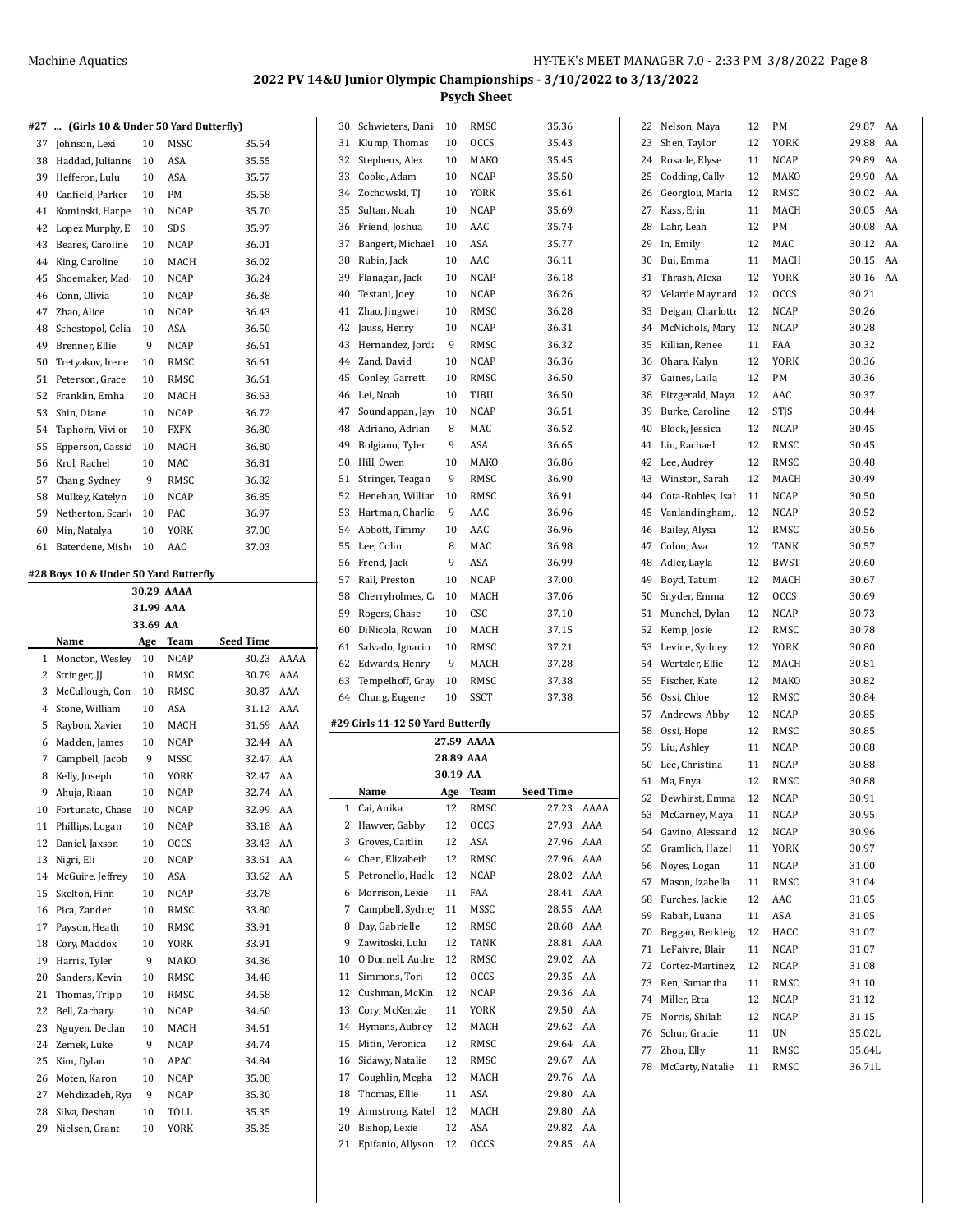|    | #30 Boys 11-12 50 Yard Butterfly |           |             |           |      |
|----|----------------------------------|-----------|-------------|-----------|------|
|    |                                  |           | 26.79 AAAA  |           |      |
|    |                                  | 28.19 AAA |             |           |      |
|    |                                  | 29.69 AA  |             |           |      |
|    | Name                             | Age       | Team        | Seed Time |      |
| 1  | Thompson, Max                    | 12        | MACH        | 26.26     | AAAA |
| 2  | Gadsby, Kyle                     | 12        | <b>NCAP</b> | 27.36     | AAA  |
| 3  | Drews, Roman                     | 12        | RMSC        | 27.69     | AAA  |
| 4  | Kominski, Tyler                  | 12        | <b>NCAP</b> | 27.83     | AAA  |
| 5  | Tovornik, Jack                   | 12        | RMSC        | 27.89     | AAA  |
| 6  | Vaonakis, Phoen                  | 12        | RMSC        | 27.95     | AAA  |
| 7  | Mourad, Ibrahim                  | 12        | SNOW        | 28.03     | AAA  |
| 8  | Davis, Wyatt                     | 12        | <b>NCAP</b> | 28.65     | AA   |
| 9  | Badmus, Nathan                   | 11        | UN-DR       | 28.69     | AA   |
| 10 | Campello, Ander                  | 12        | <b>NCAP</b> | 28.77     | AA   |
| 11 | Zenyuh, Quinn                    | 12        | PМ          | 28.81     | AA   |
| 12 | Yiengst, Jonas                   | 12        | TANK        | 28.82     | AA   |
| 13 | Windt, Aleksand                  | 12        | RMSC        | 28.88     | AA   |
| 14 | McKenna, Pierce                  | 12        | ASA         | 28.92     | AA   |
| 15 | Sturgill, Josiah                 | 11        | MACH        | 28.93     | AA   |
| 16 | Robinson, Mitche                 | 12        | NCAP        | 29.14     | AA   |
| 17 | O'Neill, Connor                  | 12        | <b>NCAP</b> | 29.14     | AA   |
| 18 | Roscetti, Nichola                | 12        | ASA         | 29.23     | AA   |
| 19 |                                  | 12        |             | 29.25     | AA   |
| 20 | Tian, Brandon                    | 12        | RMSC        |           | AA   |
|    | Barlotta, Connor                 |           | NCAP        | 29.29     |      |
| 21 | Hanson, Gabe                     | 11        | MACH        | 29.31     | AA   |
| 22 | Goldsborough, E                  | 12        | ASA         | 29.59     | AA   |
| 23 | Bockman, Isaac                   | 12        | FISH        | 29.59     | AA   |
| 24 | Lee, Seine                       | 11        | RMSC        | 29.60     | AA   |
| 25 | Clegg, K.C.                      | 12        | <b>BWST</b> | 29.71     |      |
| 26 | Pino, Dylan                      | 11        | RMSC        | 29.79     |      |
| 27 | Ngo, Henry                       | 12        | RMSC        | 29.82     |      |
| 28 | Evans, Cole                      | 12        | AAC         | 29.88     |      |
| 29 | Jacobs, Ben                      | 12        | <b>NCAP</b> | 29.93     |      |
| 30 | Kuang, Aaron                     | 11        | DRAG        | 29.98     |      |
| 31 | Parkhomenko, C:                  | 12        | NCAP        | 30.00     |      |
| 32 | King, Daniel                     | 12        | SNOW        | 30.04     |      |
| 33 | Lavedas, Liam                    | 12        | <b>OCCS</b> | 30.08     |      |
| 34 | Thorpe, Jacob                    | 12        | <b>OCCS</b> | 30.18     |      |
| 35 | Portner, Sully                   | 12        | AAC         | 30.23     |      |
| 36 | Marchand, Luc                    | 12        | <b>NCAP</b> | 30.26     |      |
| 37 | Lam, Alan                        | 12        | FISH        | 30.32     |      |
| 38 | Wizenberg, Griff                 | 11        | NCAP        | 30.36     |      |
| 39 | Warin, Paxton                    | 12        | NCAP        | 30.46     |      |
| 40 | Burimski, Denni:                 | 11        | RMSC        | 30.51     |      |
| 41 | Clado, Eli                       | 11        | RMSC        | 30.57     |      |
| 42 | Nedd, Christophe                 | 12        | RMSC        | 30.60     |      |
| 43 | Braccia, Sammy                   | 12        | MACH        | 30.71     |      |
| 44 | Strickland, Owen                 | 11        | <b>NCAP</b> | 30.75     |      |
| 45 | Engstrom, Russe                  | 12        | YORK        | 30.75     |      |
| 46 | Cummins, Becke                   | 12        | FXFX        | 30.78     |      |
| 47 | Supon, Jack                      | 12        | <b>OCCS</b> | 30.82     |      |
| 48 | Iavarone, Christi                | 12        | RMSC        | 30.82     |      |
| 49 | Do, Ben                          | 12        | PM          |           |      |
|    |                                  |           |             | 30.83     |      |
| 50 | Ha, Joel                         | 12        | NCAP        | 30.84     |      |
| 51 | Papadopoulos, F                  | 11        | YORK        | 30.93     |      |
| 52 | Hughes, Cayden                   | 12        | <b>NCAP</b> | 30.94     |      |
| 53 | Bhardwaj, Avi                    | 12        | ASA         | 31.10     |      |
| 54 | Maranchi, Krisha                 | 12        | RMSC        | 31.14     |      |
| 55 | Humphreys, Cha                   | 11        | RMSC        | 31.17     |      |
| 56 | Koay, Kyle                       | 12        | FISH        | 31.20     |      |

| 57       | Smith, Marcos                    | 12       | ERSC         | 31.32                     |             |
|----------|----------------------------------|----------|--------------|---------------------------|-------------|
| 58       | Park, Jacob                      | 11       | ASA          | 31.36                     |             |
| 59       | Goede, Noah                      | 12       | <b>STJS</b>  | 31.37                     |             |
| 60       | Wentland, Phoen                  | 11       | <b>NCAP</b>  | 31.39                     |             |
| 61       | Cook, Talon                      | 11       | RMSC         | 31.44                     |             |
| 62       | Brucker, Lex                     | 12       | YORK         | 31.50                     |             |
| 63       | Bak, Joshua                      | 11       | MACH         | 31.56                     |             |
| 64       | Reeves, Kaz                      | 12       | PAC          | 31.58                     |             |
| 65       | Landwehr, Todd                   | 12       | YORK         | 31.59                     |             |
| 66       | Matsuki, Hiroto                  | 12       | FISH         | 31.64                     |             |
| 67       | Cocker, George                   | 12       | YORK         | 31.66                     |             |
| 68       | Jenks, Hunter                    | 12       | <b>YORK</b>  | 31.66                     |             |
| 69       | Lan, Forest                      | 12       | <b>NCAP</b>  | 31.70                     |             |
| 70       | Walton, Evan                     | 12       | RMSC         | 31.71                     |             |
| 71       | Gangemi, Cole                    | 12       | YORK         | 31.74                     |             |
| 72       | Prince, Arthur                   | 11       | RMSC         | 31.76                     |             |
|          |                                  |          |              |                           |             |
| 73       | Maher, Manu                      | 11       | YORK         | 31.76                     |             |
| 74       | Green, Nick                      | 12       | TOLL         | 31.77                     |             |
| 75       | Thomas, Maddox                   | 11       | NCAP         | 31.79                     |             |
| 76       | Mollerup, Owen                   | 12       | <b>NCAP</b>  | 31.84                     |             |
| 77       | Kim, Aidan                       | 11       | <b>NCAP</b>  | 31.86                     |             |
| 78       | Jackson, Jude                    | 11       | LIFE         | 31.90                     |             |
| 79       | Martinez, Thiago                 | 11       | <b>OCCS</b>  | 31.92                     |             |
| 80       | Rayson, Devin                    | 12       | MACH         | 31.93                     |             |
| 81       | Sebunia, Griffin                 | 12       | YORK         | 31.93                     |             |
| 82       | O'Shea, Finn                     | 11       | <b>NCAP</b>  | 31.94                     |             |
| 83       | Fry, Daniel                      | 11       | RMSC         | 31.95                     |             |
| 84       | Liu, Winfred                     | 12       | NCAP         | 31.97                     |             |
| 85       | Fiore, Leyton                    | 11       | NCAP         | 31.99                     |             |
| 86       | Benkhayat, Raya                  | 11       | MACH         | 36.38L                    |             |
| 87       | Gildea, Ben                      | 11       | NCAP         | 36.49L                    |             |
|          |                                  |          |              |                           |             |
|          |                                  |          |              |                           |             |
|          | #31 Girls 14 & Under 400 Yard IM |          |              |                           |             |
|          |                                  |          |              | 4:29.99 NCSA NCSA Orlando |             |
|          |                                  |          | 4:38.39 SECT |                           |             |
|          | Name                             | Age      | Team         | <b>Seed Time</b>          |             |
| 1        | Kadoorie, Angela                 | 14       | RMSC         | 4.29.72                   | <b>NCSA</b> |
| 2        | Simmons, Madel                   | 14       | ASA          | 4:31.96                   | <b>SECT</b> |
| 3        | Fleck, Kristina                  | 14       | DRAG         | 4:36.73                   | <b>SECT</b> |
| 4        | Bryan, Elizabeth                 | 13       | MACH         | 4:42.48                   |             |
|          |                                  | 12       | <b>OCCS</b>  | 4.44.28                   |             |
| 5        | Aldeguer, Ariana                 | 14       |              | 4:46.20                   |             |
| 6        | Santucci, Elle                   |          | SNOW         |                           |             |
| 7        | Witt, Madalyn                    | 14       | NCAP         | 4:46.31                   |             |
| 8        | Orlic, Anastasia                 | 14       | NCAP         | 4:46.59                   |             |
| 9        | Witt, Makenzie                   | 14       | NCAP         | 4:47.27                   |             |
| 10       | Agee, Caroline                   | 14       | NCAP         | 4:47.63                   |             |
| 11       | Park, Gianna                     | 13       | MAC          | 4:49.84                   |             |
| 12       | Feltrin, Isadora                 | 13       | RMSC         | 4:50.17                   |             |
| 13       | Cypher, Ella                     | 14       | NCAP         | 4:51.02                   |             |
| 14       | Sagle, Alyssa                    | 13       | NCAP         | 4.51.06                   |             |
| 15       | McGee, Zoe                       | 14       | RMSC         | 4:51.64                   |             |
| 16       | Harris, Savannah                 | 13       | <b>NCAP</b>  | 4:52.70                   |             |
| 17       | Mulkey, Anne                     | 13       | NCAP         | 4:52.72                   |             |
| 18       | Crown, Katherin                  | 14       | NCAP         | 4:52.89                   |             |
| 19       | Devlin, Lyla                     | 13       | MAKO         | 4:52.91                   |             |
| 20       | Nguyen, Lien                     | 13       | PM           | 4:53.38                   |             |
| 21       | Yang, Julie                      | 13       | NCAP         | 4:53.59                   |             |
| 22       | Daniel, Lucy                     | 14       | OCCS         | 4:55.05                   |             |
| 23       | Traister, Sedonal                | 13       | OCCS         | 4:55.44                   |             |
| 24       | Miller, Lili                     | 14       | RMSC         | 4:55.69                   |             |
|          |                                  |          |              |                           |             |
| 25<br>26 | Bober, Ella<br>Torrey, Katie     | 14<br>14 | SNOW<br>NCAP | 4.57.54<br>4:58.53        |             |

| 27 |                                  | 14          | <b>NCAP</b>  | 4:58.59                   |             |
|----|----------------------------------|-------------|--------------|---------------------------|-------------|
|    | Buehler, Taylor                  |             |              |                           |             |
| 28 | Gilman, Heidi                    | 14          | NCAP         | 4:58.99                   |             |
| 29 | Li, Reyna                        | 13          | RMSC         | 4:59.16                   |             |
| 30 | Steves, Madelein                 | 13          | FISH         | 4:59.21                   |             |
| 31 | Ohtani, Mizuki                   | 14          | <b>RMSC</b>  | 4:59.34                   |             |
| 32 | Edenberg, Haley                  | 13          | NCAP         | 4:59.59                   |             |
| 33 | Charters, Shannc                 | 14          | MACH         | 5:00.10                   |             |
|    |                                  |             |              |                           |             |
|    | #32 Boys 14 & Under 400 Yard IM  |             |              |                           |             |
|    |                                  |             |              | 4:08.09 NCSA NCSA Orlando |             |
|    |                                  |             | 4:15.09 SECT |                           |             |
|    | Name                             |             | Age Team     | <b>Seed Time</b>          |             |
| 1  | Tishler, Jackson                 | 14          | <b>NCAP</b>  | 4:08.24                   | <b>SECT</b> |
| 2  | Grocholski, Alex                 | 14          | <b>OCCS</b>  | 4:14.10                   | SECT        |
| 3  | Madsen, Blake                    | 14          | MACH         | 4:20.23                   |             |
|    |                                  |             |              |                           |             |
| 4  | Svensson, Casper                 | 14          | ASA          | 4:22.88                   |             |
| 5  | Begin, Charlie                   | 13          | RMSC         | 4:24.22                   |             |
| 6  | Du Lac, Miles                    | 13          | RMSC         | 4:28.93                   |             |
| 7  | Li, Kyle                         | 14          | DRAG         | 4:30.79                   |             |
| 8  | Daniels, Trent                   | 14          | <b>OCCS</b>  | 4:31.41                   |             |
| 9  | Murphy, Taiyo                    | 14          | ASA          | 4:31.69                   |             |
| 10 | Rabe, Chase                      | 13          | NCAP         | 4:33.51                   |             |
| 11 | Devinney, Maxim                  | 13          | ASA          | 4:33.58                   |             |
| 12 | Garvin, Parris                   | 14          | <b>NCAP</b>  | 4:34.69                   |             |
| 13 | Albert, Ryan                     | 14          | ASA          | 4:35.44                   |             |
| 14 | Utter, Troy                      | 13          | <b>OCCS</b>  | 4:35.59                   |             |
|    |                                  |             |              | 4:36.22                   |             |
| 15 | Lockard, Andrew                  | 14          | RMSC         |                           |             |
| 16 | Weber, Billy                     | 14          | MACH         | 4:36.42                   |             |
| 17 | Matabang, Gian                   | 14          | SNOW         | 4:36.61                   |             |
| 18 | Groves, Cam                      | 14          | ASA          | 4:36.74                   |             |
| 19 | Owen, Jacob                      | 14          | NCAP         | 4:37.42                   |             |
| 20 | Jarczynski, Justir               | 14          | RMSC         | 4:37.44                   |             |
| 21 | Steider, Jax                     | 14          | MACH         | 4:38.37                   |             |
| 22 | Lombardo, Jonat                  | 13          | RMSC         | 4:38.49                   |             |
| 23 | Layden, Carter                   | 14          | NCAP         | 4:38.62                   |             |
| 24 | Waterman, Clayt                  | 14          | NCAP         | 4:39.43                   |             |
| 25 | Avelis, Theo                     | 14          | <b>OCCS</b>  | 4:39.92                   |             |
| 26 | Nagao, Kazuki                    | 14          | RMSC         | 4:40.13                   |             |
| 27 | Jungbluth, Alexa                 | 13          | RMSC         | 4:41.15                   |             |
| 28 | Jiminez, Patrick                 | 13          | FISH         | 4:41.65                   |             |
| 29 | Lutz, Oliver                     | 14          | RMSC         | 4:41.92                   |             |
|    |                                  |             |              |                           |             |
|    | 30 Beltram, Isaiah               | 14          | NCAP         | 4:42.09                   |             |
| 31 | Weiner, Ben                      | 13          | NCAP         | 4:42.13                   |             |
| 32 | Maynard, Ryan                    | 14          | <b>OCCS</b>  | 4:42.55                   |             |
|    | 33 Ustundag, Sarp                | 14          | NCAP         | 4:42.63                   |             |
| 34 | Piccolo, Ethan                   | 14          | MACH         | 4:42.87                   |             |
| 35 | Goldsborough, E                  | 14          | ASA          | 4:43.17                   |             |
| 36 | Arluck, Alex                     | 13          | <b>NCAP</b>  | 4:43.24                   |             |
|    | #33 Girls 10 & Under 200 Yard IM |             |              |                           |             |
|    |                                  |             | 2:29.79 AAAA |                           |             |
|    |                                  | 2:37.39 AAA |              |                           |             |
|    |                                  | 2:45.09 AA  |              |                           |             |
|    | Name                             | Age         | Team         | <b>Seed Time</b>          |             |
| 1  | Diaz, Juli                       | 10          | RMSC         | 2:36.50                   | AAA         |
| 2  | Ryan, Jenna                      | 10          | RMSC         | 2:40.25                   | AA          |
| 3  | Joung, Jessica                   | 10          | MAC          | 2:40.72                   | AA          |
| 4  | Lindley, Elena                   | 10          | RMSC         | 2:40.99                   | AA          |
| 5  | Ferullo, Blake                   | 10          | RMSC         | 2:41.03                   | AA          |
| 6  | Luo, Angelina                    | 10          |              | 2:42.99                   | AA          |
|    |                                  |             | RMSC         |                           |             |
| 7  | Harms, Stella                    | 10          | NCAP         | 2:43.52                   | AA          |
| 8  | Bui, Mai Lan                     | 10          | RMSC         | 2:43.72                   | AA          |
|    |                                  |             |              |                           |             |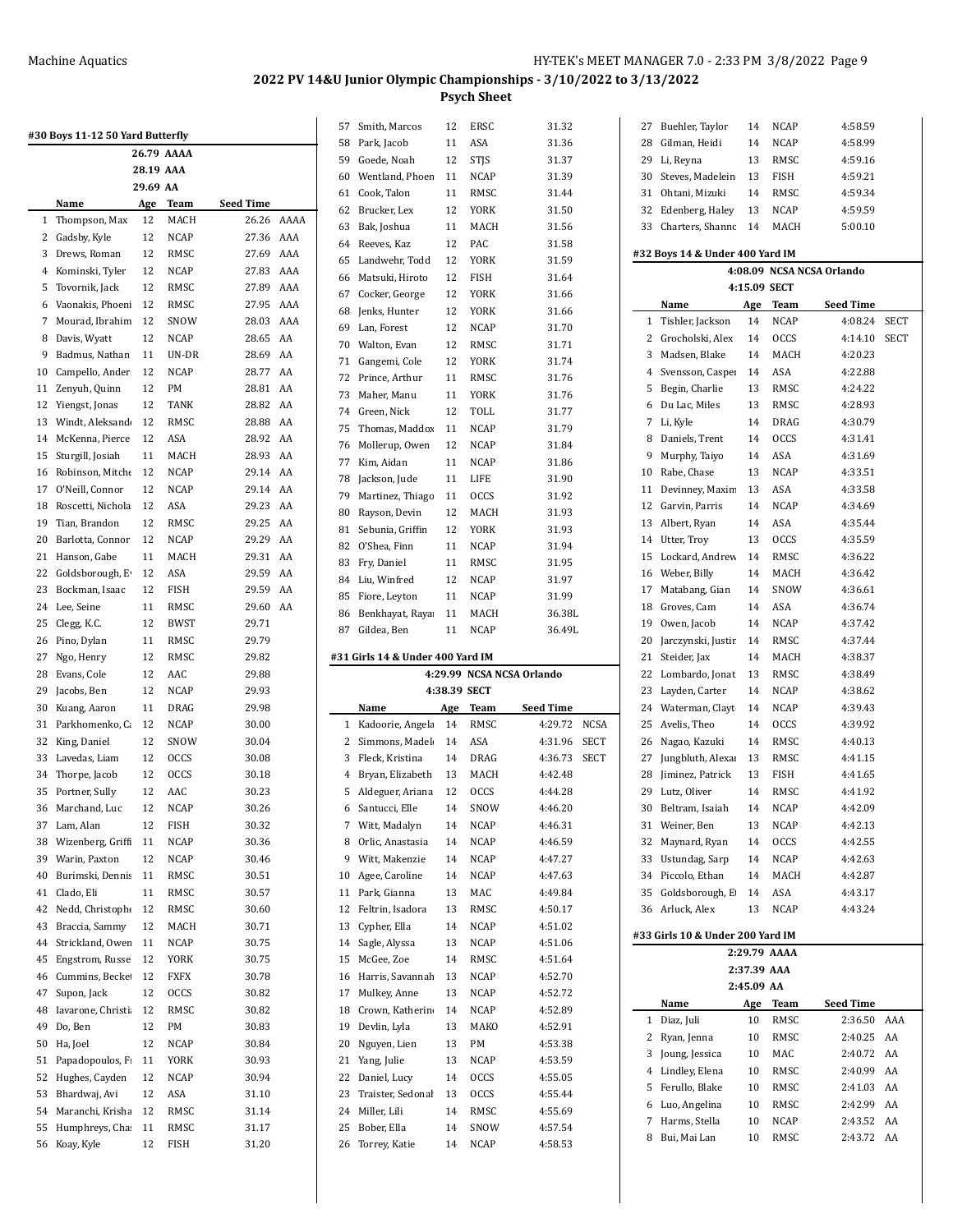|  | #33  (Girls 10 & Under 200 Yard IM) |  |  |  |  |
|--|-------------------------------------|--|--|--|--|
|  |                                     |  |  |  |  |

| 133 | (Girls 10 & Under 200 Yard IM) |    |             |         |
|-----|--------------------------------|----|-------------|---------|
| 9   | Buczek, Annie                  | 10 | <b>MACH</b> | 2:46.74 |
| 10  | Shive, Keira                   | 10 | <b>NCAP</b> | 2:46.95 |
| 11  | Dufault, Audrey                | 10 | <b>NCAP</b> | 2:47.23 |
| 12  | Bell, Ainsley                  | 10 | ASA         | 2:48.20 |
| 13  | Mullen, Violet                 | 10 | <b>NCAP</b> | 2:48.67 |
| 14  | Patel, Meera                   | 10 | RMSC        | 2:48.73 |
| 15  | Bhardwaj, Adya                 | 10 | ASA         | 2:50.41 |
| 16  | Schotter, Charlot              | 10 | <b>NCAP</b> | 2:50.50 |
| 17  | Waterman, Emm                  | 10 | <b>RMSC</b> | 2:51.31 |
| 18  | Conn, Olivia                   | 10 | <b>NCAP</b> | 2:51.32 |
| 19  | Quach, Giselle                 | 9  | RMSC        | 2:51.39 |
| 20  | Van Dongen, Emi                | 10 | SNOW        | 2:52.99 |
| 21  | Tolar, Mary Mac                | 10 | <b>NCAP</b> | 2:54.22 |
| 22  | Lawrence, Lilliar              | 10 | RMSC        | 2:54.51 |
| 23  | Shu. Elaine                    | 10 | RMSC        | 2:54.57 |
| 24  | Lei, Sophie                    | 10 | RMSC        | 2:56.22 |
| 25  | Duan, Jacy                     | 10 | RMSC        | 2:56.38 |
| 26  | Shin, Diane                    | 10 | <b>NCAP</b> | 2:56.79 |
| 27  | Li, Sophie                     | 10 | <b>FISH</b> | 2:57.37 |
| 28  | Chang, Sydney                  | 9  | RMSC        | 2:57.37 |
| 29  | Wu, Judy                       | 10 | RMSC        | 2:57.72 |
|     |                                |    |             |         |

#### **#34 Boys 10 & Under 200 Yard IM**

|    | 2:28.69 AAAA                |                 |             |                  |    |  |  |  |  |  |  |  |
|----|-----------------------------|-----------------|-------------|------------------|----|--|--|--|--|--|--|--|
|    |                             | 2:36.19 AAA     |             |                  |    |  |  |  |  |  |  |  |
|    |                             | 2:43.59 AA      |             |                  |    |  |  |  |  |  |  |  |
|    | Name                        | Age             | <b>Team</b> | <b>Seed Time</b> |    |  |  |  |  |  |  |  |
| 1  | Horner, Colton              | 9               | SNOW        | 2:37.69          | AA |  |  |  |  |  |  |  |
| 2  | Donley, Logan               | 10 <sup>1</sup> | RMSC        | 2:39.75          | AA |  |  |  |  |  |  |  |
| 3  | Farley, Evan                | 10 <sup>1</sup> | <b>NCAP</b> | 2:42.14          | AA |  |  |  |  |  |  |  |
| 4  | Daniel, Jaxson              | 10              | <b>OCCS</b> | 2:42.58          | AA |  |  |  |  |  |  |  |
| 5  | Ahuja, Riaan                | 10              | <b>NCAP</b> | 2:43.16          | AA |  |  |  |  |  |  |  |
| 6  | Russell, Wyatt              | 10              | <b>YORK</b> | 2:49.36          |    |  |  |  |  |  |  |  |
| 7  | De Angelis, Emar            | 10 <sup>1</sup> | RMSC        | 2:49.48          |    |  |  |  |  |  |  |  |
| 8  | Rawson, Rory                | 9               | ASA         | 2:49.86          |    |  |  |  |  |  |  |  |
| 9  | Yang, Justin                | 10              | <b>OCCS</b> | 2:50.10          |    |  |  |  |  |  |  |  |
| 10 | Zhao, Jingwei               | 10              | RMSC        | 2:50.20          |    |  |  |  |  |  |  |  |
| 11 | Gibbs, Gerard               | 10              | MAKO        | 2:51.49          |    |  |  |  |  |  |  |  |
| 12 | Collazo, Isaiah             | 9               | <b>FISH</b> | 2:51.85          |    |  |  |  |  |  |  |  |
| 13 | Dyson, Zach                 | 10 <sup>1</sup> | <b>NCAP</b> | 2:53.47          |    |  |  |  |  |  |  |  |
| 14 | Sunjaya, Brian              | 9               | RMSC        | 2:53.61          |    |  |  |  |  |  |  |  |
| 15 | Conley, Garrett             | 10              | RMSC        | 2:54.23          |    |  |  |  |  |  |  |  |
| 16 | Reber, Casen                | 10              | PM          | 2:54.98          |    |  |  |  |  |  |  |  |
| 17 | Nigri, Eli                  | 10 <sup>1</sup> | <b>NCAP</b> | 2:55.91          |    |  |  |  |  |  |  |  |
| 18 | Bell, Zachary               | 10              | <b>NCAP</b> | 2:56.27          |    |  |  |  |  |  |  |  |
| 19 | Zand. David                 | 10              | <b>NCAP</b> | 2:57.17          |    |  |  |  |  |  |  |  |
| 20 | Thai, Brandon               | 9               | <b>NCAP</b> | 2:57.25          |    |  |  |  |  |  |  |  |
| 21 | Pino, Brandon               | 9               | RMSC        | 2:57.36          |    |  |  |  |  |  |  |  |
| 22 | Cooke, Adam                 | 10 <sup>1</sup> | <b>NCAP</b> | 2:57.40          |    |  |  |  |  |  |  |  |
| 23 | Soundappan, Jay             | 10              | NCAP        | 2:57.43          |    |  |  |  |  |  |  |  |
|    | #35 Girls 11-12 200 Yard IM |                 |             |                  |    |  |  |  |  |  |  |  |

|    | 2:15.59 AAAA     |            |      |                  |      |  |  |  |  |  |  |  |
|----|------------------|------------|------|------------------|------|--|--|--|--|--|--|--|
|    | $2:21.99$ AAA    |            |      |                  |      |  |  |  |  |  |  |  |
|    |                  | 2:28.49 AA |      |                  |      |  |  |  |  |  |  |  |
|    | Name             | Age        | Team | <b>Seed Time</b> |      |  |  |  |  |  |  |  |
| 1. | Buckley, Sadie   | 12         | MAKO | 2:11.49          | AAAA |  |  |  |  |  |  |  |
|    | 2 Sunjaya, Viona | 12         | RMSC | $2.1722$ AAA     |      |  |  |  |  |  |  |  |
| 3  | Deng, Callie     | 12         | RMSC | 2:19.88          | AAA  |  |  |  |  |  |  |  |
| 4  | Lacson, Aleah    | 12         | RMSC | 2.2075           | AAA  |  |  |  |  |  |  |  |
|    |                  |            |      |                  |      |  |  |  |  |  |  |  |

| 5  | Groves, Caitlin            | 12          | ASA                 | 2:22.34   | AA   |
|----|----------------------------|-------------|---------------------|-----------|------|
| 6  | Cates, Noelle              | 12          | SNOW                | 2:22.60   | AA   |
| 7  | Munchel, Dylan             | 12          | NCAP                | 2:25.85   | AA   |
| 8  | Valdecanas, Sava           | 11          | DRAG                | 2:26.31   | AA   |
| 9  | Dinh, Lam                  | 12          | MACH                | 2:26.59   | AA   |
| 10 | Ji, KaiLi                  | 12          | ASA                 | 2:26.79   | AA   |
| 11 | Tan, Abigail               | 12          | RMSC                | 2:27.25   | AA   |
| 12 | Roca, Olivia               | 12          | MAKO                | 2:27.46   | AA   |
| 13 | Smith, Ginny               | 12          | MACH                | 2:27.70   | AA   |
| 14 | Ma, Enya                   | 12          | RMSC                | 2:28.13   | AA   |
| 15 | Sun, Faith                 | 12          | FAA                 | 2:28.46   | AA   |
| 16 | Bailey, Alysa              | 12          | RMSC                | 2:30.02   |      |
| 17 | Wu, Eva                    | 12          | RMSC                | 2:30.11   |      |
| 18 | McCarty, Natalie           | 11          | RMSC                | 2:30.24   |      |
|    |                            |             |                     |           |      |
| 19 | Georgiou, Maria            | 12          | RMSC                | 2:30.27   |      |
| 20 | Harper, Grace              | 12          | <b>OCCS</b>         | 2:30.31   |      |
| 21 | Roy, Asha                  | 12          | <b>NCAP</b>         | 2:30.55   |      |
| 22 | Ohara, Kalyn               | 12          | YORK                | 2:30.78   |      |
| 23 | Huang, Kristine            | 11          | RMSC                | 2:30.94   |      |
| 24 | Edwards, Amelia            | 12          | NCAP                | 2:31.20   |      |
| 25 | Killian, Renee             | 11          | FAA                 | 2:31.37   |      |
| 26 | Furches, Jackie            | 12          | AAC                 | 2:32.13   |      |
| 27 | Lim, Sophie                | 12          | NCAP                | 2:32.23   |      |
| 28 | Winslow, Kylie             | 12          | MAKO                | 2:32.44   |      |
| 29 | Norris, Shilah             | 12          | NCAP                | 2:32.54   |      |
| 30 | Deigan, Charlotte          | 12          | <b>NCAP</b>         | 2:32.61   |      |
| 31 | Decatur, Audrey            | 11          | RMSC                | 2:32.66   |      |
| 32 | Muller, Quinn              | 11          | NCAP                | 2:32.78   |      |
| 33 | Roth, Laura                | 11          | MAKO                | 2:32.82   |      |
| 34 | Cortez-Martinez,           | 12          | NCAP                | 2:33.14   |      |
|    |                            |             |                     |           |      |
|    |                            |             |                     |           |      |
|    | #36 Boys 11-12 200 Yard IM |             |                     |           |      |
|    |                            |             | 2:10.89 AAAA        |           |      |
|    |                            | 2:17.49 AAA |                     |           |      |
|    |                            | 2:24.19 AA  |                     |           |      |
|    | Name                       | Age         | Team                | Seed Time |      |
| 1  | Camet, Caleb               | 12          | PM                  | 2:09.51   | AAAA |
| 2  | Shi, Justin                | 12          | DRAG                | 2:11.01   | AAA  |
| 3  | Dionne, Luc                | 12          | <b>NCAP</b>         | 2:12.72   | AAA  |
| 4  |                            | 12          |                     | 2:15.43   | AAA  |
| 5  | Gadsby, Kyle               | 12          | <b>NCAP</b><br>RMSC | 2:19.26   | AA   |
|    | Bartholomew, La            |             |                     |           |      |
| 6  | Liberty, Nicholas          | 12          | RMSC                | 2:19.28   | AA   |
| 7  | Gaddi, Landon              | 12          | NCAP                | 2:22.05   | AA   |
| 8  | Li, Andy                   | 12          | <b>NCAP</b>         | 2:24.46   |      |
| 9  | Thorpe, Jacob              | 12          | <b>OCCS</b>         | 2:24.56   |      |
| 10 | Reber, Cruz                | 12          | PM                  | 2:24.90   |      |
| 11 | Rossman, Henry             | 12          | <b>FISH</b>         | 2:25.00   |      |
| 12 | Steele, Bennett            | 12          | MACH                | 2:25.88   |      |
| 13 | Davis, Wyatt               | 12          | <b>NCAP</b>         | 2:25.89   |      |
| 14 | Chen, Kevin                | 12          | RMSC                | 2:27.15   |      |
| 15 | Iimi, Shou                 | 11          | RMSC                | 2:27.65   |      |
| 16 | Ohtani, Haruki             | 11          | RMSC                | 2:28.17   |      |
| 17 | Garcia Rivera, Le          | 12          | MAKO                | 2:28.55   |      |
| 18 | Humphreys, Cha             | 11          | RMSC                | 2:29.05   |      |
| 19 | Hanson, Gabe               | 11          | MACH                | 2:29.19   |      |
| 20 | Salvado, Bautista          | 12          | RMSC                | 2:29.40   |      |
| 21 | Warin, Paxton              | 12          | NCAP                | 2:29.42   |      |
| 22 | Lavedas, Liam              | 12          | <b>OCCS</b>         | 2:29.64   |      |
| 23 | Bui, Olivier               | 12          | RMSC                | 2:29.98   |      |
| 24 | Xu, Joseph                 | 11          | RMSC                | 2:30.09   |      |
| 25 | Marchand, Luc              | 12          | NCAP                | 2:30.52   |      |
| 26 | Kee, Caleb                 | 12          | NCAP                | 2:30.67   |      |

| 27           | Bhardwaj, Avi                            | 12 | ASA          | 2:30.68                   |             |
|--------------|------------------------------------------|----|--------------|---------------------------|-------------|
| 28           | Alfonso-Frank, Si                        | 12 | NCAP         | 2:30.86                   |             |
|              | 29 Chavez, Marco                         | 12 | MACH         | 2:31.67                   |             |
| 30           | Mourad, Ibrahim                          | 12 | SNOW         | 2:31.89                   |             |
| 31           | Tofilon, Matthew                         | 12 | NCAP         | 2:32.38                   |             |
| 32           | Chang, Kevin                             | 12 | SNOW         | 2:32.42                   |             |
| 33           | Daniels, Gavin                           | 11 | <b>OCCS</b>  | 2:32.49                   |             |
| 34           | Portner, Sully                           | 12 | AAC          | 2:32.68                   |             |
| 35           | Loeffert, Clark                          | 12 | PM           | 2:32.77                   |             |
| 36           | Ha, Joel                                 | 12 | NCAP         | 2:32.80                   |             |
| 37           | Averill, Nathan                          | 12 | RMSC         | 2:32.81                   |             |
|              | 38 Stubner, John                         | 12 | RMSC         | 2:32.86                   |             |
|              | 39 Donohue, J.T.                         | 12 | NCAP         | 2:32.90                   |             |
| 40           | Joung, Luke                              | 12 | MAC          | 2:33.30                   |             |
|              | 41 Humphreys, Coll                       | 11 | RMSC         | 2:33.31                   |             |
|              | 42 Hayden, Blake                         | 12 | NCAP         | 2:56.66L                  |             |
|              |                                          |    |              |                           |             |
|              | #37 Girls 13-14 800 Yard Freestyle Relay |    |              |                           |             |
|              |                                          |    |              | 7:40.79 NCSA NCSA Orlando |             |
|              |                                          |    | 8:05.39 SECT |                           |             |
|              | Team                                     |    | Relay        | <b>Seed Time</b>          |             |
| $\mathbf{1}$ | <b>NCAP</b>                              |    | A            | 7:52.12                   | SECT        |
|              | 2 RMSC                                   |    | A            | 7:52.44                   | SECT        |
|              | 3 RMSC                                   |    | B            | 8:02.35                   | SECT        |
|              | 4 NCAP                                   |    | B            | 8:04.32                   | <b>SECT</b> |
| 5            | NCAP                                     |    | C            | 8:09.49                   |             |
| 6            | RMSC                                     |    | C            | 8:12.45                   |             |
|              | 7 OCCS                                   |    | A            | 8:12.84                   |             |
| 8            | ASA                                      |    | A            | 8:13.35                   |             |
| 9            | MACH                                     |    | A            | 8:14.17                   |             |
|              | 10 DRAG                                  |    | A            | 8:18.74                   |             |
|              | 11 AAC                                   |    | Α            | 8:20.20                   |             |
|              | 12 SNOW                                  |    | A            | 8:20.71                   |             |
| 13           | PM                                       |    | A            | 8:26.69                   |             |
|              | 14 OCCS                                  |    | B            | 8:28.49                   |             |
| 15           | YORK                                     |    | A            | 8:40.87                   |             |
|              | 16 ASA                                   |    | B            | 8:47.49                   |             |
|              | 17 FXFX                                  |    | A            | 8:54.76                   |             |
| 18           | SDS                                      |    | A            | 8:56.51                   |             |
| 19           | HACC                                     |    | A            | 8:59.89                   |             |
|              |                                          |    |              |                           |             |
|              | #38 Boys 13-14 800 Yard Freestyle Relay  |    |              | 7:05.69 NCSA NCSA Orlando |             |
|              |                                          |    | 7:22.39 SECT |                           |             |
|              | Team                                     |    | Relay        | <b>Seed Time</b>          |             |
| 1            | <b>NCAP</b>                              |    | A            | 7:04.06                   | <b>NCSA</b> |
| 2            | <b>OCCS</b>                              |    | A            | 7:10.25                   | <b>SECT</b> |
| 3            | RMSC                                     |    | A            | 7:25.56                   |             |
| 4            | ASA                                      |    | A            | 7:25.78                   |             |
| 5            | <b>NCAP</b>                              |    | B            | 7:26.79                   |             |
| 6            | MACH                                     |    | A            | 7:29.62                   |             |
| 7            | RMSC                                     |    | B            | 7:35.46                   |             |
| 8            | SNOW                                     |    | A            | 7:36.82                   |             |
| 9            |                                          |    |              |                           |             |
| 10           | <b>OCCS</b><br><b>NCAP</b>               |    | B<br>C       | 7:36.87<br>7:40.27        |             |
| 11           | ASA                                      |    | B            | 7:44.74                   |             |
|              |                                          |    |              |                           |             |
|              |                                          |    |              |                           |             |
| 12<br>13     | RMSC<br>MACH                             |    | C<br>B       | 7:45.66<br>7:45.89        |             |

 YORK A 7:51.46 ASA C 8:03.47 SDS A 8:46.64 HACC A 8:47.02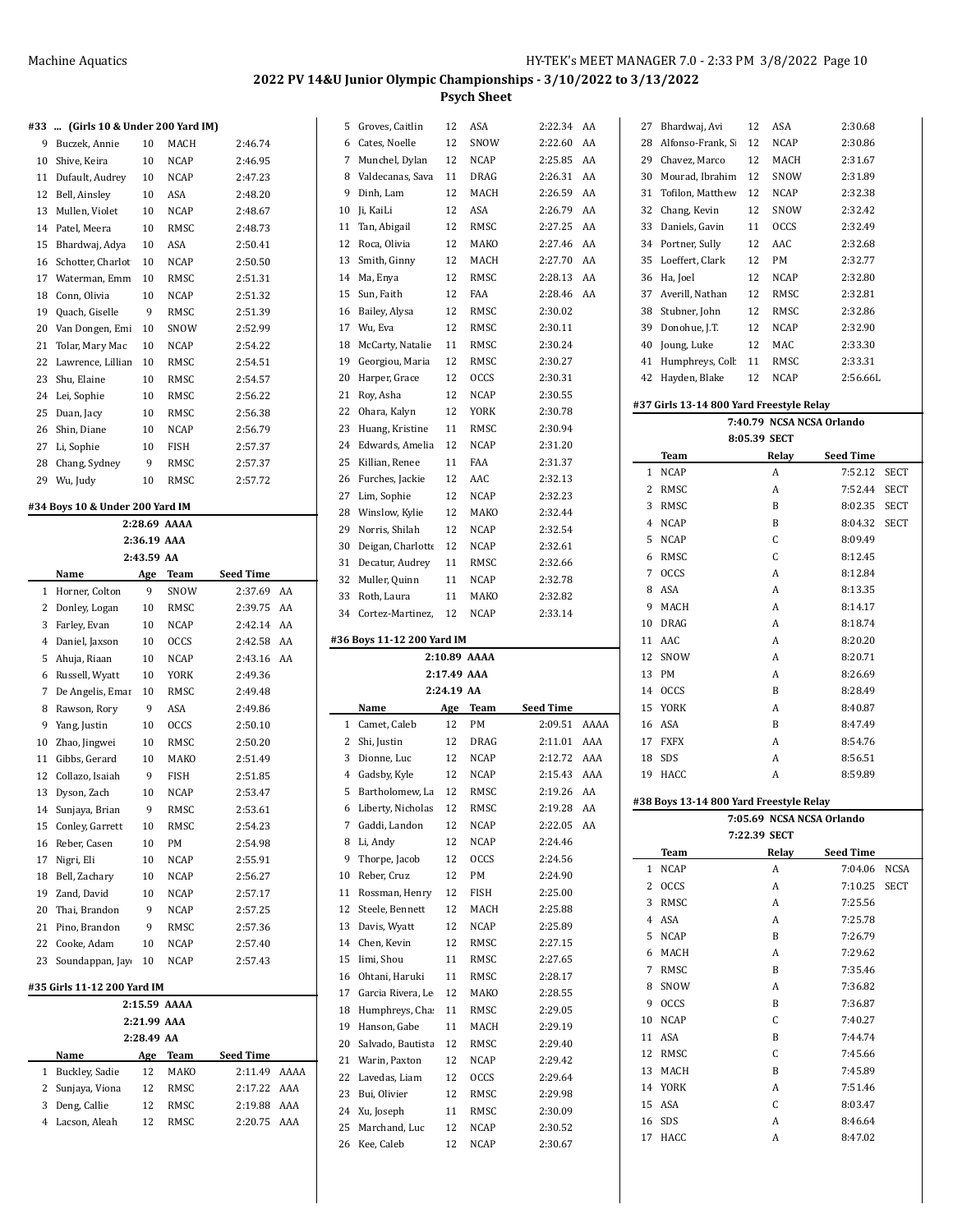## Machine Aquatics MEET MANAGER 7.0 - 2:33 PM 3/8/2022 Page 11

**2022 PV 14&U Junior Olympic Championships - 3/10/2022 to 3/13/2022**

## **Psych Sheet**

|    |                  | #39 Girls 11-12 200 Yard Freestyle Relay |                    |                |                  | #41 Girls 13-14 200 Yard Freestyle Relay |                                  |             | 6      | FISH                                    |          | A                   | 2:00.54            |
|----|------------------|------------------------------------------|--------------------|----------------|------------------|------------------------------------------|----------------------------------|-------------|--------|-----------------------------------------|----------|---------------------|--------------------|
|    | Team             | Relay                                    | <b>Seed Time</b>   |                |                  | 1:44.59 SECT                             |                                  |             |        | 7 DRAG                                  |          | A                   | 2:00.75            |
|    | 1 RMSC           | A                                        | 1:44.66            |                | Team<br>1 RMSC   | Relay<br>$\boldsymbol{A}$                | <b>Seed Time</b>                 |             | 8      | YORK                                    |          | A                   | 2:00.96            |
|    | 2 NCAP<br>3 OCCS | A<br>A                                   | 1:46.32<br>1:46.83 |                | 2 NCAP           | A                                        | 1:38.09 SECT<br>1:39.41 SECT     |             | 9      | MAC                                     |          | A                   | 2:08.98            |
|    | 4 MACH           | A                                        | 1:47.24            |                | 3 MACH           | A                                        | 1:42.31 SECT                     |             | 10     | SDS                                     |          | A                   | 2:11.31            |
|    | 5 ASA            | A                                        | 1:47.74            | $\overline{4}$ | RMSC             | B                                        | 1:42.33 SECT                     |             |        | 11 HACC                                 |          | A                   | 2:13.27            |
| 6  | <b>NCAP</b>      | B                                        | 1:48.38            |                | 5 NCAP           | $\, {\bf B}$                             | 1:42.74 SECT                     |             |        | #44 Mixed 13-14 200 Yard Medley Relay   |          |                     |                    |
|    | 7 RMSC           | $\, {\bf B}$                             | 1:48.76            | 6              | MAKO             | А                                        | 1:43.07 SECT                     |             |        | Team                                    |          | Relay               | <b>Seed Time</b>   |
|    | 8 FAA            | A                                        | 1:48.95            |                | 7 ASA            | A                                        | 1:43.11 SECT                     |             |        | 1 RMSC                                  |          | A                   | 1:41.64            |
| 9  | MAKO             | A                                        | 1:49.03            | 8              | YORK             | A                                        | 1:43.19 SECT                     |             |        | 2 MACH                                  |          | A                   | 1:45.60            |
| 10 | YORK             | A                                        | 1:49.76            | 9              | <b>DRAG</b>      | А                                        | 1:43.30                          | <b>SECT</b> | 3      | <b>NCAP</b>                             |          | A                   | 1:46.95            |
|    | 11 MACH          | B                                        | 1:51.16            | 10             | <b>NCAP</b>      | $\mathsf C$                              | 1:43.53 SECT                     |             | 4      | <b>OCCS</b>                             |          | A                   | 1:47.27            |
|    | 12 NCAP          | C                                        | 1:51.16            |                | 11 OCCS          | А                                        | 1:43.54 SECT                     |             |        | 5 FISH                                  |          | A                   | 1:49.85            |
|    | 13 OCCS          | B                                        | 1:51.45            |                | 12 FISH          | A                                        | 1:45.50                          |             | 6      | YORK                                    |          | A                   | 1:50.37            |
|    | 14 PM            | A                                        | 1:51.55            |                | 13 MACH          | B                                        | 1:45.57                          |             | 7      | DRAG                                    |          | A                   | 1:50.58            |
|    | 15 FISH          | A                                        | 1:51.86            |                | 14 PM            | А                                        | 1:45.86                          |             | 8      | MAKO                                    |          | A                   | 1:50.80            |
|    | 16 RMSC          | C                                        | 1:52.44            |                | 15 RMSC          | $\mathsf C$                              | 1:46.75                          |             | 9      | SDS                                     |          | A                   | 2:01.22            |
|    | 17 ASA           | $\, {\bf B}$                             | 1:52.67            |                | 16 OCCS          | B                                        | 1:47.19                          |             |        | 10 HACC                                 |          | A                   | 2:05.24            |
|    | 18 YORK          | B                                        | 1:53.10            |                | 17 FXFX          | A                                        | 1:47.68                          |             |        |                                         |          |                     |                    |
|    | 19 MAKO          | B                                        | 1:55.58            |                | 18 SDS           | A                                        | 1:48.11                          |             |        | #45 Girls 12 & Under 200 Yard Butterfly |          |                     |                    |
| 20 | <b>BWST</b>      | A                                        | 1:55.61            | 19             | <b>STJS</b>      | А                                        | 1:49.00                          |             |        | Name                                    | Age      | Team                | <b>Seed Time</b>   |
|    | 21 AAC           | A                                        | 1:55.65            | 20             | ASA              | $\, {\bf B}$                             | 1:49.77                          |             |        | 1 Chen, Elizabeth                       | 12       | RMSC                | 2:12.96            |
|    | 22 OCCS          | C                                        | 1:56.11            |                | 21 AAC           | А                                        | 1:49.79                          |             | 2      | Aldeguer, Ariana                        | 12       | <b>OCCS</b>         | 2:15.20            |
|    | 23 ASA           | С                                        | 1:56.70            |                | 22 OCCS          | $\mathsf C$                              | 1:52.76                          |             | 3      | Groves, Caitlin                         | 12       | ASA                 | 2:18.21            |
|    | 24 DRAG          | A                                        | 1:56.70            |                | 23 HACC          | A                                        | 1:53.45                          |             | 4      | Rahn, Sarah                             | 12       | <b>NCAP</b>         | 2:22.61            |
|    | 25 HACC          | A                                        | 1:56.74            |                |                  |                                          |                                  |             | 5      | Simmons, Tori                           | 12       | <b>OCCS</b>         | 2:23.73            |
|    | 26 YORK          | C                                        | 1:59.47            |                |                  | #42 Boys 13-14 200 Yard Freestyle Relay  |                                  |             | 6      | Thomas, Ellie                           | 11       | ASA                 | 2:29.61            |
|    |                  |                                          |                    |                |                  | 1:32.69 SECT                             |                                  |             | 7      | Bishop, Lexie                           | 12       | ASA                 | 2:31.46            |
|    |                  | #40 Boys 11-12 200 Yard Freestyle Relay  | <b>Seed Time</b>   |                | Team             | Relay<br>A                               | <b>Seed Time</b><br>1:28.18 SECT |             | 8<br>9 | Fleming, Brianna<br>Lee, Audrey         | 12<br>12 | <b>NCAP</b><br>RMSC | 2:32.38<br>2:33.04 |
|    | Team<br>1 RMSC   | Relay<br>A                               | 1:39.35            |                | 1 NCAP<br>2 OCCS | A                                        | 1:29.49 SECT                     |             | 10     | Zettler, Julia                          | 11       | <b>NCAP</b>         | 2:33.22            |
|    | 2 MACH           | A                                        | 1:42.33            | 3              | SNOW             | A                                        | 1:33.42                          |             | 11     | Cushman, McKin                          | 12       | <b>NCAP</b>         | 2:34.91            |
|    | 3 RMSC           | B                                        | 1:43.25            | 4              | MACH             | А                                        | 1:33.54                          |             | 12     | Block, Jessica                          | 12       | <b>NCAP</b>         | 2:36.89            |
|    | 4 NCAP           | A                                        | 1:43.41            |                | 5 NCAP           | B                                        | 1:33.64                          |             | 13     | Rushton, Harper                         | 12       | ASA                 | 2:37.86            |
|    | 5 PM             | A                                        | 1:44.27            | 6              | RMSC             | А                                        | 1:34.06                          |             |        | 14 Liu, Rachael                         | 12       | RMSC                | 2:38.49            |
| 6  | <b>OCCS</b>      | A                                        | 1:45.14            |                | 7 YORK           | А                                        | 1:34.10                          |             | 15     | O'Donnell, Audre                        | 12       | RMSC                | 2:38.50            |
| 7  | RMSC             | C                                        | 1:47.65            | 8              | DRAG             | А                                        | 1:35.67                          |             | 16     | Miller, Etta                            | 12       | <b>NCAP</b>         | 2:39.71            |
| 8  | ASA              | A                                        | 1:47.66            | 9              | <b>NCAP</b>      | $\mathsf C$                              | 1:35.90                          |             | 17     | Kemp, Josie                             | 12       | RMSC                | 2:40.79            |
|    | 9 NCAP           | B                                        | 1:48.18            |                | 10 OCCS          | B                                        | 1:36.05                          |             | 18     | McCarty, Natalie                        | 11       | RMSC                | 2:41.70            |
|    | 10 MACH          | B                                        | 1:49.59            |                | 11 ASA           | A                                        | 1:36.48                          |             |        | 19 Beggan, Berkleig 12                  |          | HACC                | 2:41.84            |
|    | 11 DRAG          | A                                        | 1:50.25            |                | 12 MAKO          | A                                        | 1:36.56                          |             |        | 20 Stegmaier, Shanr 11                  |          | MAKO                | 2:41.88            |
|    | 12 YORK          | A                                        | 1:50.27            |                | 13 MACH          | B                                        | 1:37.34                          |             |        | 21 Bedford, Molly                       | 12       | NCAP                | 2:42.40            |
|    | 13 FISH          | A                                        | 1:50.39            |                | 14 OCCS          | С                                        | 1:38.18                          |             | 22     | Winslow, Kylie                          | 12       | MAKO                | 2:43.36            |
|    | 14 NCAP          | С                                        | 1:51.91            |                | 15 ASA           | B                                        | 1:38.28                          |             | 23     | Edwards, Amelia                         | 12       | NCAP                | 2:44.30            |
|    | 15 MAKO          | A                                        | 1:52.29            |                | 16 RMSC          | B                                        | 1:38.75                          |             |        | 24 Stahl, Kayeleagh                     | 12       | <b>OCCS</b>         | 2:44.70            |
|    | 16 FISH          | B                                        | 1:53.67            |                | 17 AAC           | A                                        | 1:38.76                          |             |        | 25 Hooff, Lainey                        | 12       | <b>STJS</b>         | 2:44.88            |
|    | 17 AAC           | A                                        | 1:53.97            |                | 18 FISH          | A                                        | 1:38.87                          |             | 26     | Cortez-Martinez,                        | 12       | <b>NCAP</b>         | 2:45.01            |
|    | 18 ASA           | B                                        | 1:54.76            |                | 19 SNOW          | B                                        | 1:39.39                          |             | 27     | Roche, Madeline                         | 12       | YORK                | 2:45.01            |
|    | 19 YORK          | B                                        | 1:54.98            |                | 20 TOLL          | A                                        | 1:41.91                          |             | 28     | Norris, Shilah                          | 12       | NCAP                | 2:45.17            |
|    | 20 OCCS          | B                                        | 1:55.16            |                | 21 RMSC          | С                                        | 1:42.01                          |             |        | 29 Ingrassia, Kather                    | 12       | RMSC                | 2:47.46            |
|    | 21 BWST          | A                                        | 1:55.18            |                | 22 LIFE          | A                                        | 1:43.38                          |             | 30     | Andrews, Abby                           | 12       | <b>NCAP</b>         | 2:47.63            |
|    | 22 SDS           | A                                        | 1:55.28            |                | 23 ASA           | $\mathsf C$                              | 1:43.46                          |             |        | 31 Kuzmenko, Krist                      | 12       | RMSC                | 2:47.91            |
|    | 23 LIFE          | A                                        | 1:55.61            |                | 24 SDS           | A                                        | 1:43.52                          |             |        | 32 Gavino, Alessand                     | 12       | NCAP                | 2:48.93            |
|    | 24 TOLL          | A                                        | 1:55.69            |                | 25 HACC          | A                                        | 1:48.46                          |             |        |                                         |          |                     |                    |
|    | 25 ASA           | С                                        | 1:56.51            |                |                  |                                          |                                  |             |        | #46 Boys 12 & Under 200 Yard Butterfly  |          |                     |                    |
|    | 26 SNOW          | A                                        | 1:57.66            |                |                  | #43 Mixed 11-12 200 Yard Medley Relay    |                                  |             |        | Name                                    | Age      | Team                | <b>Seed Time</b>   |
|    | 27 YORK          | С                                        | 1:57.74            |                | Team             | Relay                                    | <b>Seed Time</b>                 |             |        | 1 Windt, Aleksand                       | 12       | RMSC                | 2:15.74            |
|    | 28 HACC          | A                                        | 2:01.50            |                | 1 RMSC           | A                                        | 1:48.61                          |             |        | 2 Gadsby, Kyle                          | 12       | <b>NCAP</b>         | 2:18.22            |
|    |                  |                                          |                    |                | 2 OCCS           | A                                        | 1:54.19                          |             | 3      | Thiede, George                          | 12       | ASA                 | 2:20.24            |
|    |                  |                                          |                    |                |                  |                                          |                                  |             |        |                                         |          |                     |                    |
|    |                  |                                          |                    |                | 3 NCAP           | A                                        | 1:54.68                          |             | 4      | Zenyuh, Quinn                           | 12       | PM                  | 2:22.85            |
|    |                  |                                          |                    |                | 4 MACH           | A                                        | 1:55.42                          |             |        | 5 O'Neill, Connor                       |          | 12 NCAP             | 2:24.65            |

| 8  | YORK                                    |     | Α           | 2:00.96          |  |  |  |  |  |
|----|-----------------------------------------|-----|-------------|------------------|--|--|--|--|--|
| 9  | <b>MAC</b>                              |     | A           | 2:08.98          |  |  |  |  |  |
| 10 | SDS                                     |     | A           | 2:11.31          |  |  |  |  |  |
| 11 | HACC                                    |     | A           | 2:13.27          |  |  |  |  |  |
|    |                                         |     |             |                  |  |  |  |  |  |
|    | #44 Mixed 13-14 200 Yard Medley Relay   |     |             |                  |  |  |  |  |  |
|    | Team                                    |     | Relay       | Seed Time        |  |  |  |  |  |
| 1  | RMSC                                    |     | A           | 1:41.64          |  |  |  |  |  |
| 2  | MACH                                    |     | A           | 1:45.60          |  |  |  |  |  |
| 3  | <b>NCAP</b>                             |     | A           | 1:46.95          |  |  |  |  |  |
| 4  | <b>OCCS</b>                             |     | A           | 1:47.27          |  |  |  |  |  |
| 5  | <b>FISH</b>                             |     | A           | 1:49.85          |  |  |  |  |  |
| 6  | YORK                                    |     | A           | 1:50.37          |  |  |  |  |  |
| 7  | <b>DRAG</b>                             |     | A           | 1:50.58          |  |  |  |  |  |
| 8  | MAKO                                    |     | A           | 1:50.80          |  |  |  |  |  |
| 9  | <b>SDS</b>                              |     | A           | 2:01.22          |  |  |  |  |  |
| 10 | HACC                                    |     | A           | 2:05.24          |  |  |  |  |  |
|    | #45 Girls 12 & Under 200 Yard Butterfly |     |             |                  |  |  |  |  |  |
|    | Name                                    | Age | Team        | <b>Seed Time</b> |  |  |  |  |  |
| 1  | Chen, Elizabeth                         | 12  | RMSC        | 2:12.96          |  |  |  |  |  |
| 2  | Aldeguer, Ariana                        | 12  | <b>OCCS</b> | 2:15.20          |  |  |  |  |  |
| 3  | Groves, Caitlin                         | 12  | ASA         | 2:18.21          |  |  |  |  |  |
| 4  | Rahn, Sarah                             | 12  | NCAP        | 2:22.61          |  |  |  |  |  |
| 5  | Simmons, Tori                           | 12  | <b>OCCS</b> | 2:23.73          |  |  |  |  |  |
| 6  | Thomas, Ellie                           | 11  | ASA         | 2:29.61          |  |  |  |  |  |
| 7  | Bishop, Lexie                           | 12  | ASA         | 2:31.46          |  |  |  |  |  |
| 8  | Fleming, Brianna                        | 12  | NCAP        | 2:32.38          |  |  |  |  |  |
| 9  | Lee, Audrey                             | 12  | RMSC        | 2:33.04          |  |  |  |  |  |
| 10 | Zettler, Julia                          | 11  | NCAP        | 2:33.22          |  |  |  |  |  |
| 11 | Cushman, McKin                          | 12  | NCAP        | 2:34.91          |  |  |  |  |  |
| 12 | Block, Jessica                          | 12  | <b>NCAP</b> | 2:36.89          |  |  |  |  |  |
| 13 | Rushton, Harper                         | 12  | ASA         | 2:37.86          |  |  |  |  |  |
| 14 | Liu, Rachael                            | 12  | RMSC        | 2:38.49          |  |  |  |  |  |
| 15 | O'Donnell, Audre                        | 12  | RMSC        | 2:38.50          |  |  |  |  |  |
| 16 | Miller, Etta                            | 12  | NCAP        | 2:39.71          |  |  |  |  |  |
| 17 | Kemp, Josie                             | 12  | RMSC        | 2:40.79          |  |  |  |  |  |
| 18 | McCarty, Natalie                        | 11  | RMSC        | 2:41.70          |  |  |  |  |  |
| 19 | Beggan, Berkleig                        | 12  | HACC        | 2:41.84          |  |  |  |  |  |
| 20 | Stegmaier, Shanr                        | 11  | MAKO        | 2:41.88          |  |  |  |  |  |
| 21 | Bedford, Molly                          | 12  | NCAP        | 2:42.40          |  |  |  |  |  |
| 22 | Winslow, Kylie                          | 12  | MAKO        | 2:43.36          |  |  |  |  |  |
| 23 | Edwards, Amelia                         | 12  | NCAP        | 2:44.30          |  |  |  |  |  |
| 24 | Stahl, Kayeleagh                        | 12  | <b>OCCS</b> | 2:44.70          |  |  |  |  |  |
| 25 | Hooff, Lainey                           | 12  | STJS        | 2:44.88          |  |  |  |  |  |
| 26 | Cortez-Martinez,                        | 12  | NCAP        | 2:45.01          |  |  |  |  |  |
| 27 | Roche, Madeline                         | 12  | YORK        | 2:45.01          |  |  |  |  |  |
| 28 | Norris, Shilah                          | 12  | NCAP        | 2:45.17          |  |  |  |  |  |
| 29 | Ingrassia, Kather                       | 12  | RMSC        | 2:47.46          |  |  |  |  |  |
| 30 | Andrews, Abby                           | 12  | NCAP        | 2:47.63          |  |  |  |  |  |
| 31 | Kuzmenko, Krist                         | 12  | RMSC        | 2:47.91          |  |  |  |  |  |
| 32 | Gavino, Alessand                        | 12  | NCAP        | 2:48.93          |  |  |  |  |  |
|    |                                         |     |             |                  |  |  |  |  |  |
|    | #46 Boys 12 & Under 200 Yard Butterfly  |     |             |                  |  |  |  |  |  |
|    | Name                                    | Age | Team        | <b>Seed Time</b> |  |  |  |  |  |
| 1  | Windt, Aleksand                         | 12  | RMSC        | 2:15.74          |  |  |  |  |  |
| 2  | Gadsby, Kyle                            | 12  | NCAP        | 2:18.22          |  |  |  |  |  |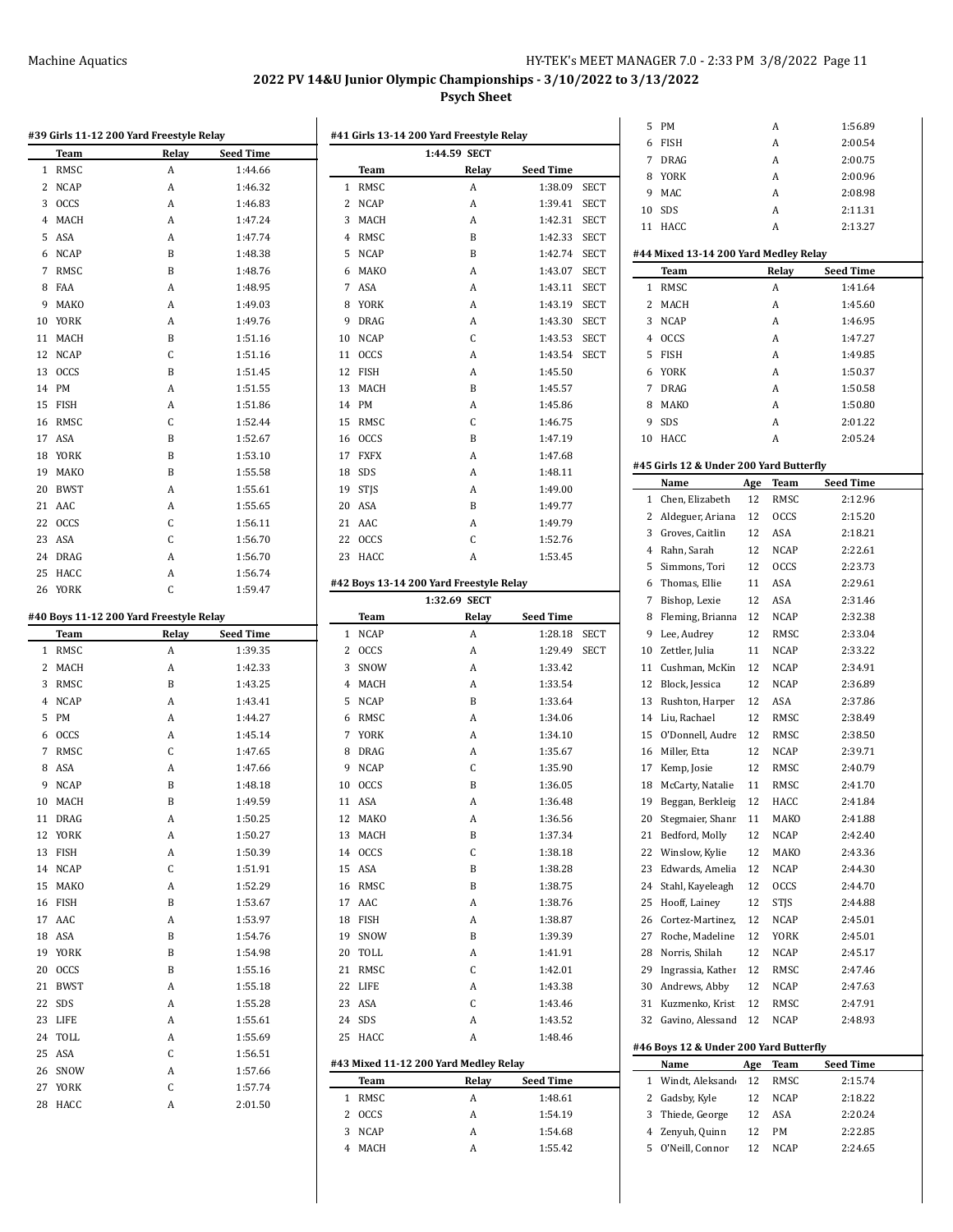#### **#46 ... (Boys 12 & Under 200 Yard Butterfly)**

| 6  | Salvado, Bautista | 12 | RMSC        | 2:31.05 |
|----|-------------------|----|-------------|---------|
| 7  | Clado, Eli        | 11 | RMSC        | 2:31.52 |
| 8  | Thorpe, Jacob     | 12 | <b>OCCS</b> | 2:32.21 |
| 9  | Wizenberg, Griff  | 11 | <b>NCAP</b> | 2:33.21 |
| 10 | Fry, Daniel       | 11 | RMSC        | 2:33.89 |
| 11 | White, Greyson    | 12 | NCAP        | 2:35.04 |
| 12 | Ha, Joel          | 12 | <b>NCAP</b> | 2:36.33 |
| 13 | Donohue, J.T.     | 12 | <b>NCAP</b> | 2:37.53 |
| 14 | Engstrom, Russe   | 12 | <b>YORK</b> | 2:37.92 |
| 15 | Pino, Dylan       | 11 | RMSC        | 2:38.43 |
| 16 | Goldsborough, E   | 12 | <b>ASA</b>  | 2:38.68 |
| 17 | Robinson, Mitche  | 12 | <b>NCAP</b> | 2:38.80 |
| 18 | Hayden, Blake     | 12 | <b>NCAP</b> | 2:39.62 |
| 19 | Frantz, Cayden    | 11 | MACH        | 2:40.31 |
| 20 | Daniels, Gavin    | 11 | <b>OCCS</b> | 2:40.36 |
| 21 | Sturgill, Josiah  | 11 | MACH        | 2:41.29 |
| 22 | Braccia, Sammy    | 12 | MACH        | 2:42.54 |
| 23 | Koay, Kyle        | 12 | <b>FISH</b> | 2:42.85 |
| 24 | Humphreys, Cha    | 11 | RMSC        | 2:43.15 |
| 25 | Bockman, Isaac    | 12 | FISH        | 2:43.30 |
|    |                   |    |             |         |

#### **#47 Girls 13-14 200 Yard IM**

|                | 2:07.99 NCSA NCSA Orlando |             |              |                  |             |  |  |  |  |  |  |  |
|----------------|---------------------------|-------------|--------------|------------------|-------------|--|--|--|--|--|--|--|
|                |                           |             | 2:08.59 AAAA |                  |             |  |  |  |  |  |  |  |
|                |                           |             | 2:11.29 SECT |                  |             |  |  |  |  |  |  |  |
|                |                           | 2:14.69 AAA |              |                  |             |  |  |  |  |  |  |  |
|                |                           | 2:20.89 AA  |              |                  |             |  |  |  |  |  |  |  |
|                | Name                      | Age         | Team         | <b>Seed Time</b> |             |  |  |  |  |  |  |  |
| 1              | Sherman, Nora             | 14          | <b>FISH</b>  | 2:07.66          | <b>NCSA</b> |  |  |  |  |  |  |  |
| 2              | Kadoorie, Angela          | 14          | RMSC         | 2:08.18          | AAAA        |  |  |  |  |  |  |  |
| 3              | Hammond, Haile            | 14          | <b>NCAP</b>  | 2:09.22          | <b>SECT</b> |  |  |  |  |  |  |  |
| $\overline{4}$ | Kuang, Gloria             | 14          | <b>DRAG</b>  | 2:10.33          | <b>SECT</b> |  |  |  |  |  |  |  |
| 5              | Agee, Caroline            | 14          | <b>NCAP</b>  | 2:10.94          | <b>SECT</b> |  |  |  |  |  |  |  |
| 6              | Santucci, Elle            | 14          | SNOW         | 2:11.61          | AAA         |  |  |  |  |  |  |  |
| 7              | Wilbur, Lilla             | 13          | <b>NCAP</b>  | 2:11.88          | AAA         |  |  |  |  |  |  |  |
| 8              | Simmons, Madel            | 14          | ASA          | 2:12.09          | AAA         |  |  |  |  |  |  |  |
| 9              | Fleck, Kristina           | 14          | DRAG         | 2:12.20          | AAA         |  |  |  |  |  |  |  |
| 10             | Goff, Caitlin             | 14          | MAKO         | 2:13.36          | AAA         |  |  |  |  |  |  |  |
| 11             | Falzone, Ana              | 14          | <b>NCAP</b>  | 2:13.72          | AAA         |  |  |  |  |  |  |  |
| 12             | Witt, Madalyn             | 14          | <b>NCAP</b>  | 2:14.88          | AA          |  |  |  |  |  |  |  |
| 13             | Fredericks, Soph          | 14          | MACH         | 2:15.03          | AA          |  |  |  |  |  |  |  |
| 14             | Caiazza-Blum, Al          | 14          | RMSC         | 2:15.06          | AA          |  |  |  |  |  |  |  |
| 15             | Chang, Charlotte          | 14          | RMSC         | 2:15.43          | AA          |  |  |  |  |  |  |  |
| 16             | Sagle, Alyssa             | 13          | <b>NCAP</b>  | 2:15.64          | AA          |  |  |  |  |  |  |  |
| 17             | Feltrin, Isadora          | 13          | RMSC         | 2:15.97          | AA          |  |  |  |  |  |  |  |
| 18             | Witt, Makenzie            | 14          | <b>NCAP</b>  | 2:16.42          | AA          |  |  |  |  |  |  |  |
| 19             | Picardo, Nika             | 14          | <b>OCCS</b>  | 2:16.42          | AA          |  |  |  |  |  |  |  |
| 20             | Alguard, Kiana            | 14          | RMSC         | 2:16.60          | AA          |  |  |  |  |  |  |  |
| 21             | Grabowski, Ariel          | 14          | <b>OCCS</b>  | 2:16.63          | AA          |  |  |  |  |  |  |  |
| 22             | Devlin, Lyla              | 13          | MAKO         | 2:16.82          | AA          |  |  |  |  |  |  |  |
| 23             | Balderrama, Isab          | 14          | RMSC         | 2:17.18          | AA          |  |  |  |  |  |  |  |
| 24             | Watkins, Celia            | 13          | RMSC         | 2:17.35          | AA          |  |  |  |  |  |  |  |
| 25             | Daniel, Lucy              | 14          | <b>OCCS</b>  | 2:17.38          | AA          |  |  |  |  |  |  |  |
| 26             | Hastings, Clara           | 14          | PM           | 2:17.45          | AA          |  |  |  |  |  |  |  |
| 27             | Crown, Katherin           | 14          | NCAP         | 2:17.52          | AA          |  |  |  |  |  |  |  |
| 28             | Crown, Ella               | 14          | RMSC         | 2:17.53          | AA          |  |  |  |  |  |  |  |
| 29             | Arias, Samantha           | 14          | <b>RMSC</b>  | 2:17.68          | AA          |  |  |  |  |  |  |  |
| 30             | Cypher, Ella              | 14          | <b>NCAP</b>  | 2:17.92          | AA          |  |  |  |  |  |  |  |
| 31             | Mulkey, Anne              | 13          | <b>NCAP</b>  | 2:17.93          | AA          |  |  |  |  |  |  |  |
| 32             | Carpenter, Kenda          | 14          | MACH         | 2:18.07          | AA          |  |  |  |  |  |  |  |
|                |                           |             |              |                  |             |  |  |  |  |  |  |  |

| 33       | Yang, Julie                     | 13         | <b>NCAP</b>  | 2:18.18<br>AA                  |
|----------|---------------------------------|------------|--------------|--------------------------------|
| 34       | Park, Gianna                    | 13         | MAC          | 2:18.23<br>AA                  |
| 35       | Gilman, Heidi                   | 14         | <b>NCAP</b>  | 2:18.27<br>AA                  |
| 36       | Small, Sara                     | 14         | MAKO         | 2:18.36<br>AA                  |
| 37       | Harris, Savannah                | 13         | <b>NCAP</b>  | 2:18.40<br>AA                  |
| 38       | Bu, Catherine                   | 13         | <b>NCAP</b>  | AA<br>2:18.63                  |
| 39       | Traister, Sedonal               | 13         | <b>OCCS</b>  | 2:18.64<br>AA                  |
| 40       | Nishnianidze, An                | 14         | RMSC         | AA<br>2:18.96                  |
|          |                                 | 13         |              | 2:19.14<br>AA                  |
| 41       | Masten, Payton                  |            | MACH         |                                |
| 42       | Edenberg, Haley                 | 13         | NCAP         | AA<br>2:19.36                  |
| 43       | Dean, Skylar                    | 14         | RMSC         | 2:19.41<br>AA                  |
| 44       | McCarthy, Clara                 | 14         | AAC          | 2:19.45<br>AA                  |
| 45       | Torrey, Katie                   | 14         | <b>NCAP</b>  | 2:19.47<br>AA                  |
| 46       | Taylor, Sasha                   | 14         | AAC          | 2:19.49<br>AA                  |
| 47       | Charters, Shannc                | 14         | MACH         | 2:19.52<br>AA                  |
| 48       | Nguyen, Lien                    | 13         | PM           | AA<br>2:19.53                  |
| 49       | Williams, Jill                  | 13         | NCAP         | 2:19.83<br>AA                  |
| 50       | Carswell, McKen                 | 13         | RMSC         | 2:19.94<br>AA                  |
| 51       | Sha, Anabel                     | 13         | RMSC         | 2:41.88L AA                    |
| 52       | Kass, Morgan                    | 14         | MACH         | 2:43.52L                       |
| 53       | Yanes, Giselle                  | 14         | RMSC         | 2:43.80L                       |
| 54       | Steves, Madelein                | 13         | FISH         | 2:44.03L                       |
|          |                                 |            | RMSC         |                                |
| 55       | Gondi, Zoe                      | 14         |              | 2:44.73L                       |
|          | #48 Boys 13-14 200 Yard IM      |            |              |                                |
|          |                                 |            |              | 1:56.29 NCSA NCSA Orlando      |
|          |                                 |            | 1:59.79 SECT |                                |
|          |                                 |            | 1:59.99 AAAA |                                |
|          |                                 |            | 2:05.69 AAA  |                                |
|          |                                 | 2:11.39 AA |              |                                |
|          | Name                            | Age        | Team         | Seed Time                      |
|          |                                 |            |              |                                |
|          |                                 |            |              |                                |
| 1        | Tishler, Jackson                | 14         | <b>NCAP</b>  | <b>SECT</b><br>1:56.82         |
| 2        | Grocholski, Alex                | 14         | <b>OCCS</b>  | 1:58.10<br>SECT                |
| 3        | Barnett, Brig                   | 14         | RMSC         | 1:59.12<br><b>SECT</b>         |
| 4        | Jensen, Matt                    | 14         | <b>OCCS</b>  | 1:59.56<br><b>SECT</b>         |
| 5        | Madsen, Blake                   | 14         | MACH         | AAA<br>2:02.41                 |
| 6        | Nguyen, Alex                    | 14         | RMSC         | 2:02.72<br>AAA                 |
| 7        | Lopez, Joshua                   | 14         | RMSC         | 2:04.05<br>AAA                 |
| 8        | Shin, Ethan                     | 14         | <b>FISH</b>  | 2:05.49<br>AAA                 |
| 9        | Garvin, Parris                  | 14         | <b>NCAP</b>  | 2:05.76<br>AA                  |
| 10       | Ramos, Diego                    | 13         | AAC          | 2:06.28<br>AA                  |
| 11       |                                 | 14         | JFD          | 2:06.43<br>AA                  |
| 12       | Lee, Vincent                    | 14         |              | 2:07.21<br>AA                  |
|          | Donovan, Josh                   |            | TANK         |                                |
| 13       | Matabang, Gian                  | 14         | SNOW         | 2:07.44<br>AA                  |
| 14       | Piccolo, Ethan                  | 14         | MACH         | 2:07.59<br>AA                  |
| 15       | Lee, Ethan                      | 14         | RMSC         | 2:07.64<br>AA                  |
| 16       | Wong, Aiden                     | 14         | NCAP         | 2:07.70<br>AA                  |
| 17       | Sislen, Leonardo                | 14         | NCAP         | 2:07.75<br>AA                  |
| 18       | Daniels, Trent                  | 14         | <b>OCCS</b>  | 2:07.82<br>AA                  |
| 19       | Waterman, Clayt                 | 14         | NCAP         | AA<br>2:08.02                  |
| 20       | Pahlevanpour, Al                | 14         | SNOW         | 2:08.02<br>AA                  |
| 21       | Wergley, Cole                   | 14         | NCAP         | 2:08.10<br>AA                  |
| 22       | McDonough, Ted                  | 14         | RMSC         | 2:08.16<br>AA                  |
| 23       | Du Lac, Miles                   | 13         | RMSC         | 2:08.63<br>AA                  |
| 24       | Harriot, Jackson                | 14         | MACH         | 2:08.66<br>AA                  |
| 25       | Devinney, Maxim                 | 13         | ASA          | 2:08.74<br>AA                  |
| 26       | Lakso, Justin                   | 14         | RMSC         | 2:08.81<br>AA                  |
| 27       | Wester, Christian               | 14         | SNOW         | 2:08.88<br>AA                  |
| 28       | Shafer, Lukas                   | 14         | RMSC         | 2:08.92<br>AA                  |
|          |                                 |            |              |                                |
| 29       | Grendysz, Aiden                 | 14         | <b>OCCS</b>  | 2:09.25<br>AA                  |
| 30<br>31 | Kambhampaty, K<br>Rose, Matthew | 14<br>14   | MACH<br>NCAP | 2:09.64<br>AA<br>2:09.92<br>AA |

| 32       | Kauffman, Matth                  | 14          | MACH         | 2:09.97<br>AA      |
|----------|----------------------------------|-------------|--------------|--------------------|
| 33       | Owen, Jacob                      | 14          | NCAP         | 2:09.98<br>AA      |
| 34       | Layden, Carter                   | 14          | <b>NCAP</b>  | 2:10.29<br>AA      |
| 35       | McGill, Dawson                   | 14          | <b>STJS</b>  | 2:10.29<br>AA      |
| 36       | Clabeaux, Ben                    | 14          | YORK         | 2:10.34<br>AA      |
| 37       | Morgan, Kirk                     | 13          | ASA          | 2:10.47<br>AA      |
| 38       | Avelis, Theo                     | 14          | <b>OCCS</b>  | 2:10.72<br>AA      |
|          |                                  |             |              |                    |
| 39       | Guo, Henry                       | 14          | NCAP         | 2:10.75<br>AA      |
| 40       | Ancheta, Guillerr                | 14          | RMSC         | 2:10.79<br>AA      |
| 41       | Mourad, Omar                     | 14          | SNOW         | 2:10.83<br>AA      |
| 42       | Groves, Cam                      | 14          | ASA          | 2:10.89<br>AA      |
| 43       | Utter, Troy                      | 13          | <b>OCCS</b>  | 2:11.09<br>AA      |
| 44       | Chen, Ethan                      | 14          | RMSC         | 2:11.19<br>AA      |
| 45       | Lee, Ryan                        | 14          | RMSC         | 2:11.26<br>AA      |
| 46       | Maynard, Ryan                    | 14          | <b>OCCS</b>  | 2:11.48            |
| 47       | Zipperer, Hunter                 | 14          | YORK         | 2:11.65            |
| 48       | Char, Matthew                    | 13          | NCAP         | 2:11.90            |
| 49       | Bagshaw, Max                     | 14          | RMSC         | 2:12.07            |
| 50       | Haggard, Bruno                   | 14          | <b>FISH</b>  | 2:12.09            |
| 51       | Ha, Sam                          | 14          | NCAP         | 2:12.13            |
|          |                                  |             |              |                    |
| 52       | May, Trevor                      | 14          | TIBU         | 2:12.19            |
| 53       | Zakorchemny, Cc                  | 14          | RMSC         | 2:12.25            |
| 54       | Lei, Jonathan                    | 14          | RMSC         | 2:12.41            |
| 55       | Kim, Jayden                      | 14          | NCAP         | 2:34.08L           |
| 56       | Saunders, Danny                  | 14          | HACC         | 2:37.78L           |
|          | #49 Girls 10 & Under 100 Yard IM |             |              |                    |
|          |                                  |             |              |                    |
|          |                                  |             | 1:09.79 AAAA |                    |
|          |                                  | 1:13.49 AAA |              |                    |
|          |                                  | 1:17.09 AA  |              |                    |
|          | Name                             | Age         | Team         | Seed Time          |
|          |                                  |             |              |                    |
| 1        | Busen, McKinley                  | 10          | YORK         | AAA<br>1:11.77     |
| 2        | Diaz, Juli                       | 10          | RMSC         | 1:13.73<br>AA      |
| 3        | Mullen, Violet                   | 10          | NCAP         | 1:13.80<br>AA      |
| 4        | Kuzmenko, Alina                  | 10          | RMSC         | 1:14.38<br>AA      |
| 5        | Bartley, Leah                    | 10          | RMSC         | 1:15.09<br>AA      |
| 6        | Harms, Stella                    | 10          | NCAP         | 1:15.23<br>AA      |
| 7        | Marm, Reagan                     | 10          | <b>NCAP</b>  | 1:15.72<br>AA      |
| 8        | Emery, Marlo                     | 10          | NCAP         | 1:15.97<br>AA      |
| 9        |                                  |             |              |                    |
|          | Shifflett, Jillian               | 10          | NCAP         | 1:16.02<br>AA      |
| 10       | Bhardwaj, Adya                   | 10          | ASA          | 1:16.05<br>AA      |
| 11       | Van Dongen, Emi                  | 10          | SNOW         | AA<br>1:16.33      |
| 12       | Masten, Kennedy                  | 9           | MACH         | 1:16.50<br>AA      |
| 13       | Ryan, Jenna                      | 10          | RMSC         | 1:16.94<br>AA      |
| 14       | Cai, Cindy                       | 10          | NCAP         | 1:17.29            |
| 15       | Wilson, Mara                     | 10          | MACH         | 1:17.33            |
| 16       | Lindley, Elena                   | 10          | RMSC         | 1:17.47            |
| 17       | Ferullo, Blake                   | 10          | RMSC         | 1:17.50            |
| 18       | Chen, Bella                      | 10          | NCAP         | 1:17.89            |
| 19       | Bui, Mai Lan                     | 10          | RMSC         | 1:17.92            |
| 20       | Mancari, Emerso                  | 10          | PM           | 1:18.17            |
| 21       | Schotter, Charlot                | 10          | NCAP         | 1:18.38            |
| 22       | Tolar, Mary Mac                  | 10          | NCAP         | 1:19.08            |
| 23       | Brenner, Ellie                   | 9           | NCAP         | 1:19.41            |
| 24       | Lee, Lauren                      | 10          | NCAP         | 1:19.41            |
| 25       | Shive, Keira                     | 10          | NCAP         | 1:19.45            |
|          |                                  |             |              |                    |
| 26       | Patel, Meera                     | 10          | RMSC         | 1:19.76            |
| 27       | Shi, Emma                        | 10          | RMSC         | 1:19.90            |
| 28       | Edwards, Sophia                  | 10          | MACH         | 1:20.04            |
| 29       | Decareau, Samm                   | 10          | <b>STJS</b>  | 1:20.14            |
| 30<br>31 | Cushman, Addisc<br>Li, Sophie    | 10<br>10    | NCAP<br>FISH | 1:20.40<br>1:20.69 |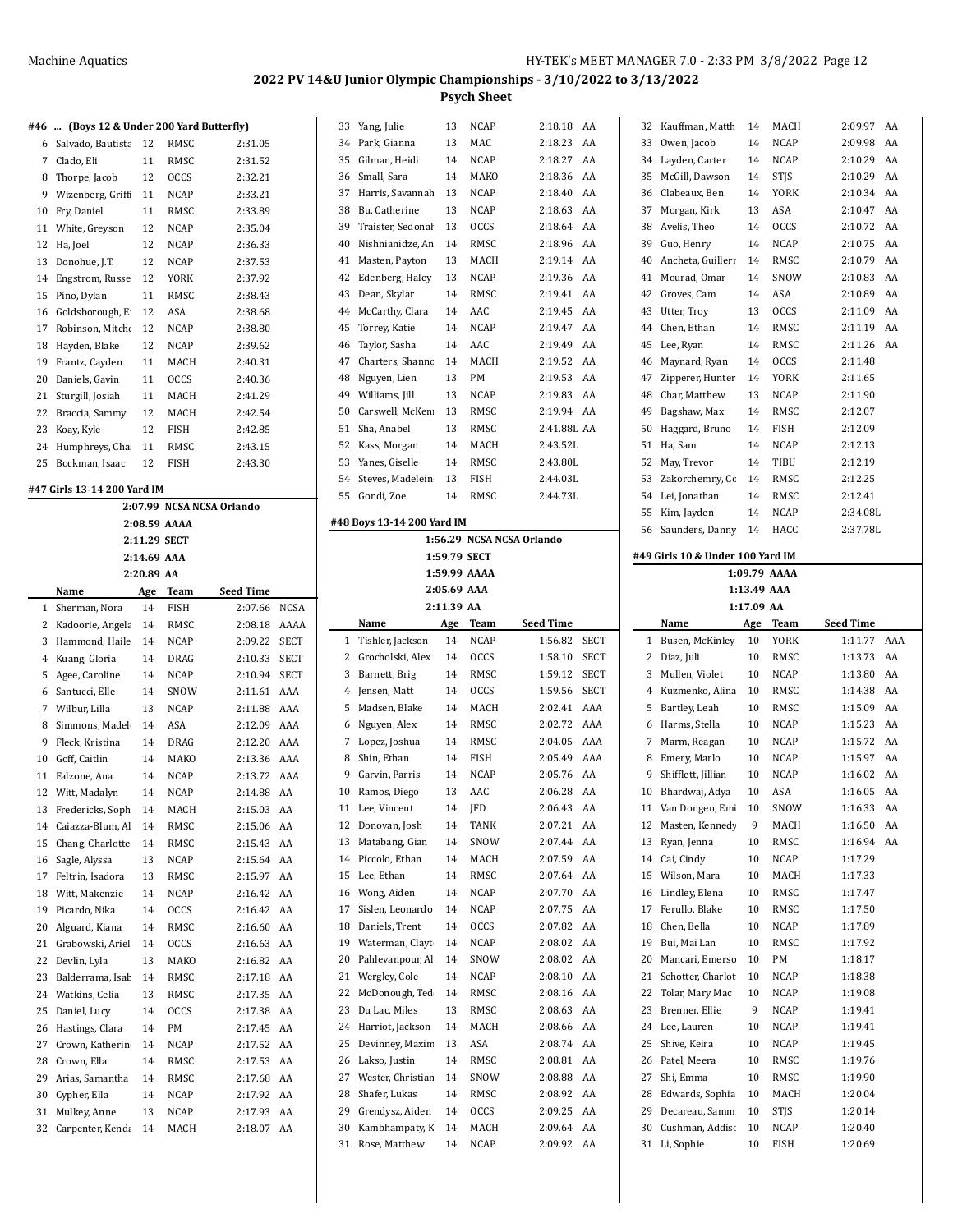| #49                                     | (Girls 10 & Under 100 Yard IM)<br> |             |              |           |      |  |  |  |  |  |  |  |  |  |
|-----------------------------------------|------------------------------------|-------------|--------------|-----------|------|--|--|--|--|--|--|--|--|--|
| 32                                      | Cho, Livi                          | 10          | <b>MACH</b>  | 1:20.90   |      |  |  |  |  |  |  |  |  |  |
| 33                                      | Paradise, Theres                   | 10          | <b>NCAP</b>  | 1:21.02   |      |  |  |  |  |  |  |  |  |  |
| 34                                      | Kominski, Harpe                    | 10          | <b>NCAP</b>  | 1:21.19   |      |  |  |  |  |  |  |  |  |  |
| 35                                      | Bell, Ainsley                      | 10          | ASA          | 1:21.52   |      |  |  |  |  |  |  |  |  |  |
| 36                                      | Duan, Jacy                         | 10          | RMSC         | 1:21.65   |      |  |  |  |  |  |  |  |  |  |
| 37                                      | Devlin, Carleigh                   | 10          | MAKO         | 1:21.70   |      |  |  |  |  |  |  |  |  |  |
| 38                                      | Hefferon, Lulu                     | 10          | ASA          | 1:21.88   |      |  |  |  |  |  |  |  |  |  |
|                                         |                                    |             |              |           |      |  |  |  |  |  |  |  |  |  |
|                                         | #50 Boys 10 & Under 100 Yard IM    |             | 1:09.59 AAAA |           |      |  |  |  |  |  |  |  |  |  |
|                                         |                                    |             |              |           |      |  |  |  |  |  |  |  |  |  |
| 1:12.89 AAA<br>$1:16.19$ AA             |                                    |             |              |           |      |  |  |  |  |  |  |  |  |  |
| Team<br><b>Seed Time</b><br>Name<br>Age |                                    |             |              |           |      |  |  |  |  |  |  |  |  |  |
| 1                                       | Gravell, John                      | 10          | RMSC         | 1:10.22   | AAA  |  |  |  |  |  |  |  |  |  |
| 2                                       | Moncton, Wesley                    | 10          | <b>NCAP</b>  | 1:11.75   | AAA  |  |  |  |  |  |  |  |  |  |
| 3                                       | Stone, William                     | 10          | ASA          | 1:12.95   | AA   |  |  |  |  |  |  |  |  |  |
| $\overline{4}$                          | Mikhailov-Bakke                    | 10          | <b>NCAP</b>  | 1:13.02   | AA   |  |  |  |  |  |  |  |  |  |
| 5                                       | Horner, Colton                     | 9           | SNOW         | 1:14.84   | AA   |  |  |  |  |  |  |  |  |  |
| 6                                       | Donley, Logan                      | 10          | RMSC         | 1:15.27   | AA   |  |  |  |  |  |  |  |  |  |
| 7                                       | Yu, Felix                          | 10          | MACH         | 1:16.01   | AA   |  |  |  |  |  |  |  |  |  |
|                                         |                                    |             | PM           |           |      |  |  |  |  |  |  |  |  |  |
| 8                                       | Reber, Casen                       | 10          |              | 1:16.25   |      |  |  |  |  |  |  |  |  |  |
| 9                                       | Ahuja, Riaan                       | 10          | <b>NCAP</b>  | 1:16.53   |      |  |  |  |  |  |  |  |  |  |
| 10                                      | Madden, James                      | 10          | NCAP         | 1:16.59   |      |  |  |  |  |  |  |  |  |  |
| 11                                      | Kelly, Joseph                      | 10          | YORK         | 1:16.68   |      |  |  |  |  |  |  |  |  |  |
| 12                                      | Daniel, Jaxson                     | 10          | <b>OCCS</b>  | 1:16.85   |      |  |  |  |  |  |  |  |  |  |
| 13                                      | Francisco, Julian                  | 10          | <b>OCCS</b>  | 1:17.29   |      |  |  |  |  |  |  |  |  |  |
| 14                                      | Raybon, Xavier                     | 10          | MACH         | 1:17.30   |      |  |  |  |  |  |  |  |  |  |
| 15                                      | Fortunato, Chase                   | 10          | <b>NCAP</b>  | 1:17.57   |      |  |  |  |  |  |  |  |  |  |
| 16                                      | Campbell, Jacob                    | 9           | MSSC         | 1:17.76   |      |  |  |  |  |  |  |  |  |  |
| 17                                      | Nielsen, Grant                     | 10          | <b>YORK</b>  | 1:18.05   |      |  |  |  |  |  |  |  |  |  |
| 18                                      | Rawson, Rory                       | 9           | ASA          | 1:18.45   |      |  |  |  |  |  |  |  |  |  |
| 19                                      | Jauss, Henry                       | 10          | <b>NCAP</b>  | 1:18.59   |      |  |  |  |  |  |  |  |  |  |
| 20                                      | Collazo, Isaiah                    | 9           | <b>FISH</b>  | 1:18.74   |      |  |  |  |  |  |  |  |  |  |
| 21                                      | Sanders, Kevin                     | 10          | RMSC         | 1:19.83   |      |  |  |  |  |  |  |  |  |  |
| 22                                      | Thomas, Tripp                      | 10          | RMSC         | 1:19.90   |      |  |  |  |  |  |  |  |  |  |
| 23                                      | Dyson, Zach                        | 10          | <b>NCAP</b>  | 1:19.91   |      |  |  |  |  |  |  |  |  |  |
| 24                                      | Stephens, Alex                     | 10          | MAKO         | 1:19.98   |      |  |  |  |  |  |  |  |  |  |
| 25                                      | Klump, Thomas                      | 10          | <b>OCCS</b>  | 1:20.10   |      |  |  |  |  |  |  |  |  |  |
| 26                                      | Kim, Dylan                         | 10          | APAC         | 1:20.14   |      |  |  |  |  |  |  |  |  |  |
| 27                                      | Bell, Zachary                      | 10          | <b>NCAP</b>  | 1:20.15   |      |  |  |  |  |  |  |  |  |  |
| 28                                      | Sultan, Noah                       | 10          | NCAP         | 1:20.36   |      |  |  |  |  |  |  |  |  |  |
| 29                                      | Skelton, Finn                      | 10          | NCAP         | 1:20.39   |      |  |  |  |  |  |  |  |  |  |
| 30                                      | Cory, Maddox                       | 10          | YORK         | 1:20.44   |      |  |  |  |  |  |  |  |  |  |
| 31                                      | Payson, Heath                      | 10          | RMSC         | 1:20.78   |      |  |  |  |  |  |  |  |  |  |
| 32                                      | Schwieters, Dani                   | 10          | RMSC         | 1:20.92   |      |  |  |  |  |  |  |  |  |  |
| 33                                      | Hillman, Logan                     | 10          | <b>NCAP</b>  | 1:21.41   |      |  |  |  |  |  |  |  |  |  |
| 34                                      | Zemek, Luke                        | 9           | NCAP         | 1:21.50   |      |  |  |  |  |  |  |  |  |  |
| 35                                      | Hernandez, Jorda                   | 9           | RMSC         | 1:21.55   |      |  |  |  |  |  |  |  |  |  |
| 36                                      | Conley, Garrett                    | 10          | RMSC         | 1:21.61   |      |  |  |  |  |  |  |  |  |  |
| 37                                      | Barnett, Mitchell                  | 10          | RMSC         | 1:21.79   |      |  |  |  |  |  |  |  |  |  |
|                                         |                                    |             |              |           |      |  |  |  |  |  |  |  |  |  |
|                                         | #51 Girls 11-12 100 Yard IM        |             |              |           |      |  |  |  |  |  |  |  |  |  |
|                                         |                                    |             | 1:03.29 AAAA |           |      |  |  |  |  |  |  |  |  |  |
|                                         |                                    | 1:06.29 AAA |              |           |      |  |  |  |  |  |  |  |  |  |
|                                         |                                    | 1:09.29 AA  |              |           |      |  |  |  |  |  |  |  |  |  |
|                                         | Name                               | <u>Age</u>  | <b>Team</b>  | Seed Time |      |  |  |  |  |  |  |  |  |  |
| 1                                       | Buckley, Sadie                     | 12          | MAKO         | 1:01.89   | AAAA |  |  |  |  |  |  |  |  |  |
| 2                                       | Lacson, Aleah                      | 12          | RMSC         | 1:03.36   | AAA  |  |  |  |  |  |  |  |  |  |
| 3                                       | Hawver, Gabby                      | 12          | OCCS         | 1:03.83   | AAA  |  |  |  |  |  |  |  |  |  |
| $\overline{4}$                          | Cai, Anika                         | 12          | RMSC         | 1:04.31   | AAA  |  |  |  |  |  |  |  |  |  |

| 5  | Deng, Callie                    | 12          | RMSC               | 1:05.77            | AAA        | 8  | Steele, Bennett                       | 12          | MACH         | 1:05.97                   | AA |
|----|---------------------------------|-------------|--------------------|--------------------|------------|----|---------------------------------------|-------------|--------------|---------------------------|----|
| 6  | Ji, KaiLi                       | 12          | ASA                | 1:06.16            | AAA        | 9  | Tovornik, Jack                        | 12          | RMSC         | 1:06.02                   | AA |
| 7  | Morrison, Lexie                 | 11          | FAA                | 1:06.27            | AAA        | 10 | Thiede, George                        | 12          | ASA          | 1:06.73                   |    |
| 8  | Munchel, Dylan                  | 12          | <b>NCAP</b>        | 1:06.56            | AA         | 11 | Mourad, Ibrahim                       | 12          | SNOW         | 1:06.78                   |    |
| 9  | Davy-Brown, Lay                 | 11          | <b>NCAP</b>        | 1:07.14            | AA         | 12 | Davis, Wyatt                          | 12          | NCAP         | 1:06.99                   |    |
| 10 | Kim, Eurie                      | 12          | <b>NCAP</b>        | 1:07.31            | AA         | 13 | Ngo, Henry                            | 12          | RMSC         | 1:07.30                   |    |
| 11 | Campbell, Sydne                 | 11          | MSSC               | 1:07.42            | AA         | 14 | Reber, Cruz                           | 12          | PM           | 1:07.32                   |    |
| 12 | Kass, Erin                      | 11          | MACH               | 1:07.47            | AA         | 15 | Tian, Brandon                         | 12          | RMSC         | 1:08.26                   |    |
| 13 | Bedford, Molly                  | 12          | <b>NCAP</b>        | 1:08.04            | AA         | 16 | Rossman, Henry                        | 12          | FISH         | 1:08.50                   |    |
| 14 | Day, Gabrielle                  | 12          | RMSC               | 1:08.21            | AA         | 17 | Hughes, Cayden                        | 12          | <b>NCAP</b>  | 1:08.71                   |    |
| 15 | Dinh, Lam                       | 12          | MACH               | 1:08.35            | AA         | 18 | Lavedas, Liam                         | 12          | <b>OCCS</b>  | 1:08.78                   |    |
| 16 | Sunjaya, Viona                  | 12          | RMSC               | 1:08.37            | AA         | 19 | Landwehr, Todd                        | 12          | <b>YORK</b>  | 1:08.87                   |    |
| 17 | Cory, McKenzie                  | 11          | YORK               | 1:08.38            | AA         | 20 | Thornton, Sandr                       | 12          | MACH         | 1:08.89                   |    |
| 18 | Roca, Olivia                    | 12          | MAKO               | 1:08.58            | AA         | 21 | Testani, Nick                         | 12          | MACH         | 1:09.02                   |    |
| 19 | Armstrong, Katel                | 12          | MACH               | 1:08.71            | AA         | 22 | Maher, Manu                           | 11          | YORK         | 1:09.13                   |    |
| 20 | Ohara, Kalyn                    | 12          | YORK               | 1:08.78            | AA         | 23 | Chavez, Marco                         | 12          | MACH         | 1:09.29                   |    |
| 21 | Nelson, Maya                    | 12          | PM                 | 1:08.85            | AA         | 24 | Ohtani, Haruki                        | 11          | RMSC         | 1:09.44                   |    |
| 22 | Sun, Faith                      | 12          | FAA                | 1:08.90            | AA         | 25 | Iavarone, Christi                     | 12          | RMSC         | 1:09.46                   |    |
| 23 | Smith, Ginny                    | 12          | MACH               | 1:08.98            | AA         | 26 | Alfonso-Frank, Si                     | 12          | NCAP         | 1:09.47                   |    |
| 24 | Lahr, Leah                      | 12          | PM                 | 1:09.06 AA         |            | 27 | Hanson, Gabe                          | 11          | MACH         | 1:09.56                   |    |
| 25 | Mercer, Maddie                  | 12          | <b>OCCS</b>        | 1:09.32            |            | 28 | Robinson, Mitche                      | 12          | <b>NCAP</b>  | 1:09.63                   |    |
| 26 | Roy, Asha                       | 12          | <b>NCAP</b>        | 1:09.34            |            | 29 | Matsuki, Hiroto                       | 12          | FISH         | 1:09.70                   |    |
| 27 | Thrash, Alexa                   | 12          | YORK               | 1:09.34            |            | 30 | Lam, Alan                             | 12          | FISH         | 1:09.80                   |    |
| 28 | Snyder, Emma                    | 12          | <b>OCCS</b>        | 1:09.35            |            | 31 | Chang, Kevin                          | 12          | SNOW         | 1:10.01                   |    |
| 29 | Shen, Taylor                    | 12          | <b>YORK</b>        | 1:09.42            |            | 32 | Gangemi, Cole                         | 12          | YORK         | 1:10.13                   |    |
| 30 | Ma, Enya                        | 12          | RMSC               | 1:09.62            |            | 33 | Tofilon, Matthew                      | 12          | NCAP         | 1:10.27                   |    |
| 31 | Roth, Laura                     | 11          | MAKO               | 1:09.66            |            | 34 | Warin, Paxton                         | 12          | NCAP         | 1:10.35                   |    |
| 32 | Paradise, Melissa               | 12          | <b>NCAP</b>        | 1:09.67            |            | 35 | Daniels, Gavin                        | 11          | occs         | 1:10.35                   |    |
| 33 | Fitzgerald, Maya                | 12          | AAC                | 1:09.92            |            | 36 | Campello, Ander                       | 12          | NCAP         | 1:10.36                   |    |
| 34 | Deigan, Charlotte               | 12          | <b>NCAP</b>        | 1:09.93            |            | 37 | Germosen, Jerem                       | 11          | RMSC         | 1:10.40                   |    |
| 35 | Bui, Emma                       | 11          | MACH               | 1:10.02            |            | 38 | Clado, Eli                            | 11          | RMSC         | 1:10.42                   |    |
| 36 | Laughlin, Bridget               | 11          | MACH               | 1:10.11            |            | 39 | O'Shea, Finn                          | 11          | NCAP         | 1:10.51                   |    |
| 37 | Sanchez-Castella                | 12          | RMSC               | 1:10.14            |            | 40 | Bravery, Jackson                      | 11          | MACH         | 1:10.52                   |    |
| 38 | Kovacs, Hanna                   | 12          | HACC               | 1:10.19            |            | 41 | Reeves, Kaz                           | 12          | PAC          | 1:10.57                   |    |
| 39 | Lim, Sophie                     | 12          | <b>NCAP</b>        |                    |            | 42 | Vladimiroff, Dani                     | 11          | MACH         | 1:10.59                   |    |
| 40 | Boyko, Sophia                   | 12          | AAC                | 1:10.24<br>1:10.47 |            | 43 | Burimski, Denni:                      | 11          | RMSC         | 1:10.68                   |    |
| 41 | Chehadeh, Adelii                | 12          | <b>NCAP</b>        | 1:10.59            |            | 44 | Bui, Olivier                          | 12          | RMSC         | 1:10.75                   |    |
| 42 | Epifanio, Allyson               | 12          | <b>OCCS</b>        | 1:10.60            |            | 45 | Loeffert, Clark                       | 12          | PМ           | 1:10.77                   |    |
| 43 | Rowan, Elliott                  | 12          | YORK               |                    |            | 46 | Curtis, Cooper                        | 11          | RMSC         |                           |    |
| 44 |                                 | 12          | MAKO               | 1:10.62            |            | 47 | Liu, Winfred                          | 12          | NCAP         | 1:10.82                   |    |
|    | Colwill, Jackie                 | 11          | <b>NCAP</b>        | 1:10.72            |            | 48 | Averill, Nathan                       | 12          | RMSC         | 1:10.91                   |    |
|    | 45 LeFaivre, Blair              | 11          |                    | 1:10.79            |            | 49 |                                       | 12          | <b>BWST</b>  | 1:10.92                   |    |
|    | 46 Rosade, Elyse                |             | <b>NCAP</b>        | 1:10.81            |            |    | Clegg, K.C.                           |             |              | 1:10.95                   |    |
|    | 47 Marshall, Vivi               | 11          | <b>BWST</b>        | 1:10.83            |            |    | 50 Braccia, Sammy                     | 12          | MACH         | 1:10.98                   |    |
| 48 | Colon, Ava                      | 12          | TANK               | 1:10.83            |            |    | 51 Hong, Tyler<br>Lee, Seine          | 12          | AAC          | 1:11.11                   |    |
| 49 | Gaines, Laila<br>Rizzardi, Anna | 12          | PM                 | 1:10.88            |            | 52 |                                       | 11          | RMSC         | 1:11.11                   |    |
| 50 |                                 | 11          | MAKO               | 1:10.97            |            | 53 | Wang, Alexander                       | 11          | RMSC         | 1:11.12                   |    |
| 51 | Killian, Renee                  | 11          | FAA<br><b>NCAP</b> | 1:11.00            |            | 54 | Portner, Sully<br>Goldsborough, E     | 12          | AAC          | 1:11.14                   |    |
|    | 52 Liu, Ashley                  | 11          |                    | 1:11.14            |            | 55 |                                       | 12          | ASA          | 1:11.14                   |    |
|    | 53 Coggeshall, Corir            | 12          | RMSC               | 1:11.14            |            |    | 56 Cocker, George                     | 12          | YORK         | 1:11.24                   |    |
|    | #52 Boys 11-12 100 Yard IM      |             |                    |                    |            |    | #53 Girls 13-14 200 Yard Breaststroke |             |              |                           |    |
|    |                                 |             | 1:00.29 AAAA       |                    |            |    |                                       |             |              | 2:23.29 NCSA NCSA Orlando |    |
|    |                                 | 1:03.29 AAA |                    |                    |            |    |                                       |             | 2:23.99 AAAA |                           |    |
|    |                                 | 1:06.19 AA  |                    |                    |            |    |                                       |             | 2:29.39 SECT |                           |    |
|    | Name                            | Age         | Team               | <b>Seed Time</b>   |            |    |                                       | 2:30.89 AAA |              |                           |    |
|    | 1 Camet, Caleb                  | 12          | PM                 |                    | 59.16 AAAA |    |                                       | 2:37.69 AA  |              |                           |    |
|    | 2 Shi, Justin                   | 12          | DRAG               |                    | 59.89 AAAA |    | Name                                  | Age         | <b>Team</b>  | Seed Time                 |    |
|    | 3 Dionne, Luc                   | 12          | NCAP               | 1:01.34 AAA        |            |    | 1 Kadoorie, Angela                    | 14          | RMSC         | 2:21.61 NCSA              |    |
| 4  | Thompson, Max                   | 12          | MACH               | 1:01.83 AAA        |            | 2  | Bryan, Elizabeth                      | 13          | MACH         | 2:22.20 NCSA              |    |
|    | 5 Vaonakis, Phoeni              | 12          | RMSC               | 1:01.88 AAA        |            | 3  | Agee, Caroline                        | 14          | NCAP         | 2:26.22 SECT              |    |
| 6  | Kominski, Tyler                 | 12          | NCAP               | 1:02.19 AAA        |            | 4  | Fleck, Kristina                       | 14          | DRAG         | 2:27.46 SECT              |    |
|    | 7 Gaddi, Landon                 | 12          | <b>NCAP</b>        | 1:05.07 AA         |            | 5  | Crown, Katherin                       | 14          | NCAP         | 2:27.54 SECT              |    |
|    |                                 |             |                    |                    |            |    |                                       |             |              |                           |    |
|    |                                 |             |                    |                    |            |    |                                       |             |              |                           |    |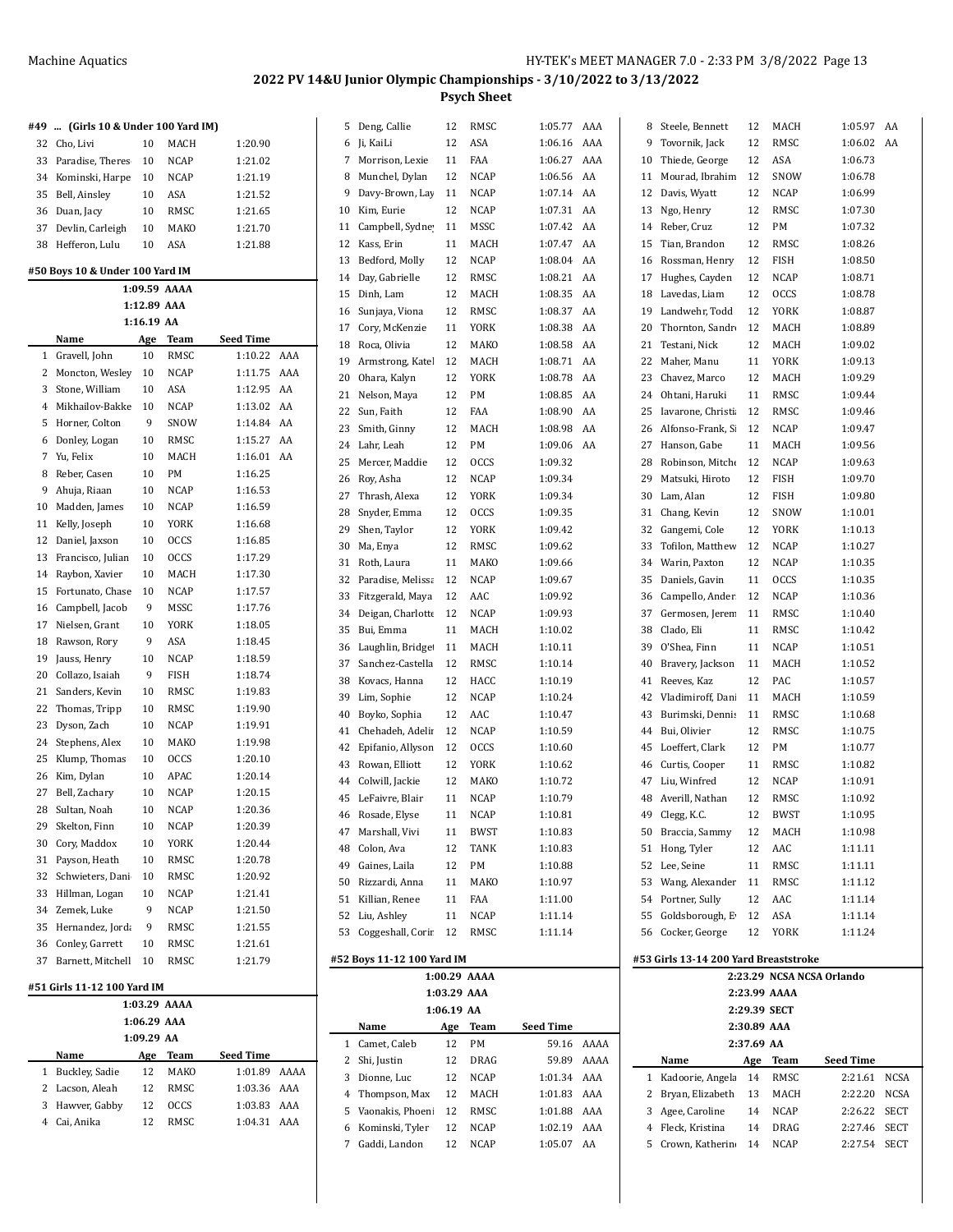| #53 … | (Girls 13-14 200 Yard Breaststroke)  |            |              |                           |             |    | 10 Golembiewski, G                         | 14         | <b>OCCS</b>  | 2:19.83 AAA      |     |    | 11 Lee, Lauren                            | 10          | <b>NCAP</b>  | 1:28.79          |    |
|-------|--------------------------------------|------------|--------------|---------------------------|-------------|----|--------------------------------------------|------------|--------------|------------------|-----|----|-------------------------------------------|-------------|--------------|------------------|----|
|       | 6 Bu, Catherine                      | 13         | <b>NCAP</b>  | 2:28.00                   | <b>SECT</b> |    | 11 Lee, James                              | 14         | <b>NCAP</b>  | 2:19.84          | AAA |    | 12 Emery, Marlo                           | 10          | <b>NCAP</b>  | 1:28.94          |    |
|       | 7 Wilbur, Lilla                      | 13         | <b>NCAP</b>  | 2:28.18                   | <b>SECT</b> |    | 12 Du Lac, Miles                           | 13         | RMSC         | 2:20.40          | AA  |    | 13 Velasquez, Mia                         | 10          | RMSC         | 1:28.95          |    |
| 8     | Arias, Samantha                      | 14         | RMSC         | 2:28.28                   | <b>SECT</b> |    | 13 Piccolo, Ethan                          | 14         | MACH         | 2:20.46          | AA  |    | 14 Chen, Bella                            | 10          | <b>NCAP</b>  | 1:29.07          |    |
|       |                                      |            |              |                           |             |    |                                            |            |              |                  |     |    |                                           |             |              |                  |    |
| 9     | Watts, Emma                          | 13         | <b>FISH</b>  | 2:28.92                   | <b>SECT</b> | 14 | White, Donovan                             | 13         | <b>OCCS</b>  | 2:21.07          | AA  |    | 15 Shi, Emma                              | 10          | <b>RMSC</b>  | 1:29.14          |    |
| 10    | Wang, Daisy                          | 14         | RMSC         | 2:30.85                   | AAA         | 15 | Lutz, Oliver                               | 14         | <b>RMSC</b>  | 2:21.30          | AA  |    | 16 Plaza, Eva                             | 10          | TOLL         | 1:29.21          |    |
|       | 11 Balderrama, Isab                  | 14         | RMSC         | 2:31.00                   | AA          |    | 16 White, Ken                              | 14         | MAKO         | 2:21.92          | AA  |    | 17 Marm, Reagan                           | 10          | <b>NCAP</b>  | 1:29.58          |    |
|       | 12 Williams, Jill                    | 13         | <b>NCAP</b>  | 2:31.70                   | AA          |    | 17 Ha, Sam                                 | 14         | <b>NCAP</b>  | 2:22.75          | AA  |    | 18 Shu, Elaine                            | 10          | RMSC         | 1:29.81          |    |
|       | 13 Yanes, Giselle                    | 14         | RMSC         | 2:32.25                   | AA          | 18 | Kambhampaty, K                             | - 14       | MACH         | 2:23.04          | AA  | 19 | Walther, Rio                              | 10          | <b>NCAP</b>  | 1:30.12          |    |
|       | 14 James, Helen                      | 14         | RMSC         | 2:32.71                   | AA          | 19 | Daniels, Trent                             | 14         | <b>OCCS</b>  | 2:23.06          | AA  | 20 | Heller, Zoe                               | 10          | <b>OCCS</b>  | 1:30.56          |    |
|       | 15 Nishnianidze, An                  | 14         | RMSC         | 2:33.52 AA                |             | 20 | Devinney, Maxim                            | 13         | ASA          | 2:23.10          | AA  | 21 | Martinez, Lara                            | 9           | <b>OCCS</b>  | 1:30.72          |    |
|       | 16 De, Lara                          | 14         | <b>NCAP</b>  | 2:33.82 AA                |             | 21 | Dawson, Jack                               | 13         | RMSC         | 2:23.70          | AA  |    | 22 Springer, Summe                        | 9           | <b>YORK</b>  | 1:31.05          |    |
|       | 17 Steves, Madelein                  | 13         | FISH         | 2:33.91 AA                |             |    | 22 Wood, Alex                              | 13         | <b>NCAP</b>  | 2:23.99          | AA  |    | 23 Schreiber, Claire                      | 10          | <b>NCAP</b>  | 1:31.14          |    |
|       |                                      |            |              |                           |             |    |                                            | 13         |              |                  | AA  |    | 24 Li, Sophie                             | 10          | <b>FISH</b>  |                  |    |
|       | 18 Crown, Ella                       | 14         | RMSC         | 2:33.93                   | AA          | 23 | Rabe, Chase                                |            | <b>NCAP</b>  | 2:24.19          |     |    |                                           |             |              | 1:31.44          |    |
|       | 19 Mikulski, Lally                   | 13         | TANK         | 2:34.78                   | AA          | 24 | Ramsdell, Jonath                           | -14        | <b>NCAP</b>  | 2:24.22          | AA  | 25 | Paradise, Theres                          | 10          | <b>NCAP</b>  | 1:31.44          |    |
| 20    | Tallis, Dylan                        | 14         | AAC          | 2:35.39                   | AA          | 25 | Layden, Carter                             | 14         | <b>NCAP</b>  | 2:24.87          | AA  |    | 26 Lawrence, Lilliar                      | 10          | RMSC         | 1:31.54          |    |
|       | 21 Koroma, Sophie                    | 14         | <b>NCAP</b>  | 2:35.48                   | AA          |    | 26 Weiner, Ben                             | 13         | <b>NCAP</b>  | 2:25.20          | AA  |    | 27 Gines, Victoria                        | 10          | PM           | 1:31.55          |    |
|       | 22 Ma, Emily                         | 13         | RMSC         | 2:35.79                   | AA          |    | 27 Murphy, Taiyo                           | 14         | ASA          | 2:25.23          | AA  |    | 28 Shen, Ashley                           | 10          | <b>YORK</b>  | 1:31.64          |    |
|       | 23 McKeen, Audrey                    | 13         | <b>YORK</b>  | 2:35.86                   | AA          | 28 | Shafer, Lukas                              | 14         | RMSC         | 2:25.34          | AA  | 29 | Demissie, Hanna                           | 9           | <b>NCAP</b>  | 1:32.68          |    |
|       | 24 Rogers, Lily                      | 13         | <b>NCAP</b>  | 2:36.15                   | AA          | 29 | Lees, Jeremy                               | 14         | YORK         | 2:25.37          | AA  | 30 | Sosinski, Hailey                          | 9           | <b>NCAP</b>  | 1:33.02          |    |
|       | 25 Richardson, Mad                   | 14         | <b>RIPS</b>  | 2:36.43                   | AA          | 30 | Rowley, Jake                               | 14         | <b>NCAP</b>  | 2:25.94          | AA  |    | 31 Wong, Arianna                          | 9           | SNOW         | 1:33.04          |    |
|       | 26 Lesly, Hannah                     | 14         | <b>OCCS</b>  | 2:36.88 AA                |             | 31 | Hua, Ethan                                 | 13         | RMSC         | 2:26.30 AA       |     |    |                                           |             |              |                  |    |
|       | 27 Yang, Julie                       | 13         | <b>NCAP</b>  | 2:36.92 AA                |             | 32 | Ramchand, Ethai                            | -14        | MACH         | 2:26.81          |     |    | #56 Boys 10 & Under 100 Yard Breaststroke |             |              |                  |    |
| 28    | Caldwell, Camilla                    | 14         | <b>NCAP</b>  | 2:37.34 AA                |             | 33 | Steider, Jax                               | 14         | MACH         | 2:26.86          |     |    |                                           |             | 1:18.39 AAAA |                  |    |
|       |                                      | 14         | PM           | 2:37.39                   | AA          | 34 | Jiminez, Patrick                           | 13         | FISH         | 2:26.90          |     |    |                                           | 1:22.39 AAA |              |                  |    |
| 29    | Hastings, Clara                      |            |              |                           |             |    |                                            |            | <b>NCAP</b>  | 2:27.06          |     |    |                                           | 1:26.29 AA  |              |                  |    |
| 30    | Taylor, Sasha                        | 14         | AAC          | 2:37.60 AA                |             | 35 | Finnegan, Collin                           | 14         |              |                  |     |    | Name                                      | Age         | Team         | <b>Seed Time</b> |    |
|       | 31 Morse, Tory                       | 14         | ASA          | 2:37.72                   |             | 36 | Wang, Allen                                | 13         | DRAG         | 2:27.09          |     |    | 1 Russell, Wyatt                          | 10          | <b>YORK</b>  | 1:22.25 AAA      |    |
| 32    | Mulkey, Anne                         | 13         | <b>NCAP</b>  | 2:37.76                   |             | 37 | Matabang, Gian                             | 14         | SNOW         | 2:27.12          |     |    | 2 Mikhailov-Bakke                         | 10          | <b>NCAP</b>  | 1:22.79 AA       |    |
| 33    | Whelan, Abby                         | 14         | MACH         | 2:38.03                   |             | 38 | Saunders, Danny                            | -14        | HACC         | 2:27.18          |     | 3  | Farley, Evan                              | 10          | <b>NCAP</b>  | 1:23.65          | AA |
|       | 34 Gattoni, Bianca                   | 13         | <b>NCAP</b>  | 2:38.21                   |             | 39 | Albert, Ryan                               | 14         | ASA          | 2:27.36          |     | 4  | Silva, Deshan                             | 10          | TOLL         | 1:25.18          | AA |
|       | 35 Ohtani, Mizuki                    | 14         | RMSC         | 2:38.40                   |             | 40 | Lombardo, Jonat                            | -13        | RMSC         | 2:27.45          |     |    |                                           |             |              |                  |    |
|       | 36 Grahl, Sophie                     | 14         | RMSC         | 2:38.50                   |             | 41 | McGill, Dawson                             | 14         | <b>STJS</b>  | 2:27.49          |     |    | 5 Reber, Casen                            | 10          | PM           | 1:26.18          | AA |
| 37    | Carpenter, Kenda                     | 14         | MACH         | 2:39.05                   |             | 42 | Hutchison, Mejd                            | 14         | <b>NCAP</b>  | 2:27.60          |     |    | 6 McGuire, Jeffrey                        | 10          | ASA          | 1:26.26 AA       |    |
|       | 38 Dorsey, Charlotte                 | 14         | ASA          | 2:39.10                   |             | 43 | McDowell, Lenn (13                         |            | AAC          | 2:27.92          |     |    | 7 Kim, Dylan                              | 10          | APAC         | 1:28.41          |    |
|       | 39 Fetchko, Anna                     | 14         | <b>OCCS</b>  | 2:39.30                   |             | 44 | Arluck, Alex                               | 13         | <b>NCAP</b>  | 2:28.46          |     | 8  | Sunjaya, Brian                            | 9           | RMSC         | 1:28.59          |    |
| 40    | Chen, Sara                           | 14         | SNOW         | 2:39.38                   |             | 45 | Rook, William                              | 14         | RMSC         | 2:28.73          |     | 9  | Conley, Garrett                           | 10          | RMSC         | 1:28.69          |    |
|       | 41 Schwarz, Maren                    | 14         | AAC          | 2:39.69                   |             | 46 | Avelis, Theo                               | 14         | <b>OCCS</b>  | 2:28.93          |     | 10 | Arredondo, Max                            | 10          | <b>OCCS</b>  | 1:29.18          |    |
|       | 42 Smullen, Carolin                  | 13         | AAC          | 2:39.80                   |             | 47 | Campet, Luke                               | 13         | YORK         | 2:29.48          |     |    | 11 Zhao, Jingwei                          | 10          | RMSC         | 1:29.81          |    |
|       |                                      |            |              |                           |             |    |                                            |            |              |                  |     |    | 12 Pino, Brandon                          | 9           | RMSC         | 1:29.86          |    |
| 43    | Cebrian, Frances                     | 14         | <b>DRAG</b>  | 2:39.82                   |             | 48 | Lam, Caiden                                | 14         | RMSC         | 2:29.72          |     | 13 | Djoubrailov, Tho                          | 9           | MACH         | 1:30.40          |    |
| 44    | Munroe, Annama                       | 13         | PM           | 2:39.86                   |             | 49 | Goldsborough, E                            | 14         | ASA          | 2:30.46          |     |    | 14 Busteed, Harriso                       | 10          | MACH         | 1:31.28          |    |
|       | 45 Buckley, Olivia                   | 13         | NCAP         | 2:39.91                   |             |    | 50 Bian, Andrew                            | 13         | JFD          | 2:30.49          |     |    | 15 Tajima, Aki                            | 10          | <b>FISH</b>  | 1:31.42          |    |
|       | 46 Fulton, Elsa                      | 14         | RMSC         | 2:39.96                   |             |    | 51 Wolf, Moses                             | 13         | TANK         | 2:30.63          |     |    | 16 Lamb, Hayden                           | 10          | NCAP         | 1:32.18          |    |
|       | 47 Giglio, Chloe                     | 13         | DRAG         | 3:05.44L                  |             |    | 52 Linga, Sanjeev                          | 14         | RMSC         | 2.31.02          |     |    | 17 Seyhan, Burak                          | 10          |              | 1:32.74          |    |
|       | 48 Rutledge, Kenzie 14               |            | <b>OCCS</b>  | 3:08.05L                  |             |    | 53 Van Tuyle, Aaron 14                     |            | SNOW         | 2.31.31          |     |    |                                           |             | RMSC         |                  |    |
|       |                                      |            |              |                           |             |    | 54 Uribe, Daniel                           | 13         | NCAP         | 2:56.59L         |     |    | 18 Britton, Dexter                        | 9           | <b>NCAP</b>  | 1:32.80          |    |
|       | #54 Boys 13-14 200 Yard Breaststroke |            |              |                           |             |    | 55 Chandran, Alexai 14                     |            | RMSC         | 2:57.95L         |     |    | 19 Chung, Eugene                          | 10          | SSCT         | 1:32.80          |    |
|       |                                      |            |              | 2:09.79 NCSA NCSA Orlando |             |    |                                            |            |              |                  |     |    | 20 Cornell, Andrew                        | 10          | PM           | 1:32.87          |    |
|       |                                      |            | 2:13.79 AAAA |                           |             |    | #55 Girls 10 & Under 100 Yard Breaststroke |            |              |                  |     |    | 21 Dyson, Zach                            | 10          | <b>NCAP</b>  | 1:32.96          |    |
|       |                                      |            | 2:15.39 SECT |                           |             |    |                                            |            | 1:18.79 AAAA |                  |     |    | 22 Garmon, Matix                          | 10          | RMSC         | 1:32.99          |    |
|       |                                      |            | 2:20.09 AAA  |                           |             |    |                                            |            | 1:23.09 AAA  |                  |     |    | 23 Guo, Peter                             | 10          | RMSC         | 1:33.08          |    |
|       |                                      | 2:26.49 AA |              |                           |             |    |                                            | 1:27.49 AA |              |                  |     |    | 24 Thai, Brandon                          | 9           | <b>NCAP</b>  | 1:33.14          |    |
|       | Name                                 | Age        | Team         | <b>Seed Time</b>          |             |    | Name                                       | Age        | Team         | <b>Seed Time</b> |     |    | 25 Heron, Taran                           | 10          | PM           | 1:48.01L         |    |
|       | 1 Jia, Aaron                         | 14         | DRAG         | 2:10.76 AAAA              |             |    | 1 Lindley, Elena                           | 10         | RMSC         | 1:19.69 AAA      |     |    | 26 Cooke, Adam                            | 10          | NCAP         | 1:48.58L         |    |
|       | 2 Zhou, Michael                      | 14         | NCAP         | 2:13.37 AAAA              |             |    | 2 Bartley, Leah                            | 10         | RMSC         | 1:20.93 AAA      |     |    |                                           |             |              |                  |    |
|       | 3 Laufer, Abe                        | 14         | ASA          | 2:16.16 AAA               |             |    | 3 Luo, Angelina                            | 10         | RMSC         | 1:21.15 AAA      |     |    | #57 Girls 11-12 100 Yard Breaststroke     |             |              |                  |    |
| 4     | Weber, Billy                         | 14         | MACH         | 2:16.37 AAA               |             |    | 4 Mullen, Violet                           | 10         | NCAP         | 1:23.64 AA       |     |    |                                           |             | 1:09.99 AAAA |                  |    |
| 5     | Madsen, Blake                        | 14         | MACH         | 2:16.42 AAA               |             |    | 5 Bhardwaj, Adya                           | 10         | ASA          | 1:24.90 AA       |     |    |                                           | 1:13.49 AAA |              |                  |    |
|       | 6 Lockard, Andrew                    | 14         |              |                           |             |    | 6 Joung, Jessica                           | 10         | MAC          | 1:25.93 AA       |     |    |                                           | 1:16.99 AA  |              |                  |    |
|       |                                      |            | RMSC         | 2:17.46 AAA               |             |    | 7 Duan, Jacy                               | 10         | RMSC         | 1:26.32 AA       |     |    | Name                                      | Age         | Team         | <b>Seed Time</b> |    |
|       | 7 Li, Kyle                           | 14         | DRAG         | 2:17.66 AAA               |             |    |                                            |            |              |                  |     |    | 1 Sunjaya, Viona                          | 12          | RMSC         | 1:08.32 AAAA     |    |
| 8     | Lee, Ethan                           | 14         | RMSC         | 2:18.81 AAA               |             |    | 8 Dufault, Audrey                          | 10         | NCAP         | 1:26.48 AA       |     |    | 2 Lacson, Aleah                           | 12          | RMSC         | 1:10.82 AAA      |    |
|       | 9 Bagshaw, Max                       | 14         | RMSC         | 2:19.30 AAA               |             |    | 9 Buczek, Annie                            | 10         | MACH         | 1:27.10 AA       |     |    | 3 Lee, Audrey                             | 12          | RMSC         | 1:12.51 AAA      |    |
|       |                                      |            |              |                           |             |    | 10 Schotter, Charlot 10                    |            | <b>NCAP</b>  | 1:28.02          |     |    |                                           |             |              |                  |    |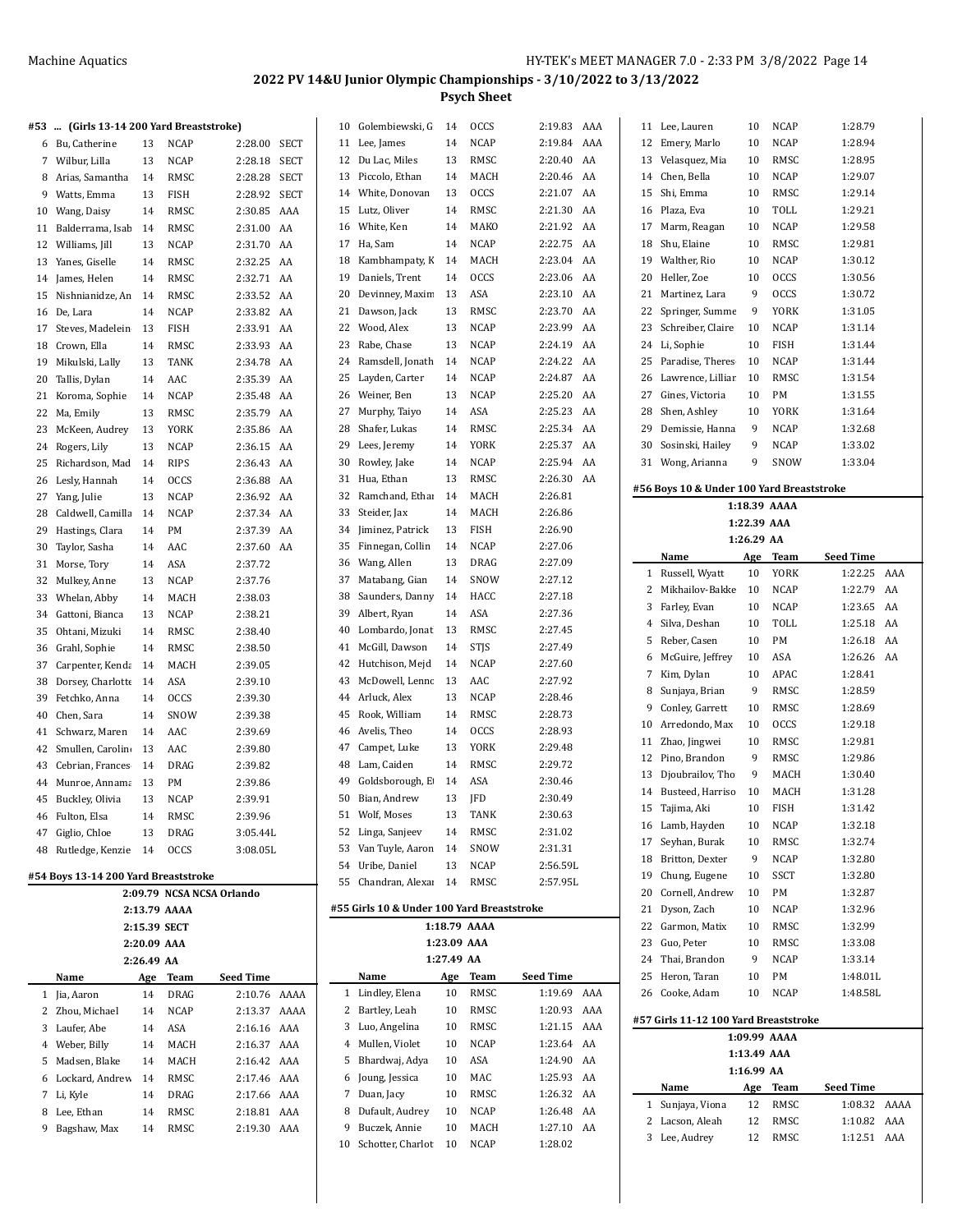## **#57 ... (Girls 11-12 100 Yard Breaststroke)**

| 75 T | <br>(Girls 11-12 100 Yard Breaststroke) |    |             |         |    |
|------|-----------------------------------------|----|-------------|---------|----|
| 4    | Groves, Caitlin                         | 12 | ASA         | 1:14.20 | AA |
| 5    | Lahr, Leah                              | 12 | PM          | 1:15.16 | AA |
| 6    | Potter, Addison                         | 12 | RMSC        | 1:15.25 | AA |
| 7    | Bailey, Alysa                           | 12 | RMSC        | 1:15.46 | AA |
| 8    | Thrash, Alexa                           | 12 | <b>YORK</b> | 1:15.51 | AA |
| 9    | Zawitoski, Lulu                         | 12 | <b>TANK</b> | 1:15.53 | AA |
| 10   | Ji, KaiLi                               | 12 | ASA         | 1:15.66 | AA |
| 11   | Munchel, Dylan                          | 12 | NCAP        | 1:15.70 | AA |
| 12   | Valdecanas, Sava                        | 11 | <b>DRAG</b> | 1:15.75 | AA |
| 13   | Roemer, Samantl                         | 12 | <b>NCAP</b> | 1:16.07 | AA |
| 14   | Davy-Brown, Lay                         | 11 | NCAP        | 1:16.41 | AA |
| 15   | Domonkos, Lili                          | 12 | SNOW        | 1:16.58 | AA |
| 16   | In, Emily                               | 12 | MAC         | 1:16.64 | AA |
| 17   | Kar, Shreya                             | 12 | RMSC        | 1:16.88 | AA |
| 18   | Roy, Asha                               | 12 | <b>NCAP</b> | 1:17.15 |    |
| 19   | Gharakhanian, A                         | 12 | YORK        | 1:17.54 |    |
| 20   | Decatur, Audrey                         | 11 | RMSC        | 1:17.68 |    |
| 21   | Bird, Karina                            | 12 | <b>FAA</b>  | 1:17.86 |    |
| 22   | Watson, Natalie                         | 12 | RMSC        | 1:18.40 |    |
| 23   | Weatherbee, Ale:                        | 12 | <b>FXFX</b> | 1:18.63 |    |
| 24   | Roth, Laura                             | 11 | MAKO        | 1:18.64 |    |
| 25   | Andrews, Abby                           | 12 | <b>NCAP</b> | 1:18.88 |    |
| 26   | Dinh, Lam                               | 12 | MACH        | 1:18.96 |    |
| 27   | Colon, Ava                              | 12 | TANK        | 1:19.10 |    |
| 28   | Rosade, Elyse                           | 11 | <b>NCAP</b> | 1:19.21 |    |
| 29   | Johnston, Maggie                        | 11 | <b>NCAP</b> | 1:19.22 |    |
| 30   | Colwill, Jackie                         | 12 | MAKO        | 1:19.26 |    |
| 31   | McCarney, Maya                          | 11 | NCAP        | 1:19.28 |    |
| 32   | Bui, AN                                 | 12 | MSSC        | 1:19.30 |    |
| 33   | Paradise, Melissa                       | 12 | <b>NCAP</b> | 1:19.31 |    |
| 34   | Fracasso, Sophia                        | 12 | NCAP        | 1:19.41 |    |
| 35   | Haggard, Esmé                           | 11 | FISH        | 1:19.67 |    |
| 36   | Lowell, Sylvie                          | 11 | ASA         | 1:19.77 |    |
| 37   | Wu, Eva                                 | 12 | RMSC        | 1:19.83 |    |
| 38   | Roth, Anna                              | 11 | MAKO        | 1:19.94 |    |
| 39   | Bendza, Corinne                         | 11 | DRAG        | 1:20.11 |    |
| 40   | Chehadeh, Adelii                        | 12 | NCAP        | 1:20.16 |    |
| 41   | Trinh, Teralynn                         | 12 | NCAP        | 1:20.18 |    |
| 42   | Burke, Caroline                         | 12 | <b>STJS</b> | 1:20.22 |    |
| 43   | Fargo, Emmy                             | 12 | <b>NCAP</b> | 1:20.32 |    |
| 44   | Harper, Grace                           | 12 | <b>OCCS</b> | 1:20.52 |    |
| 45   | Samsot, Alex                            | 12 | NCAP        | 1:20.58 |    |
| 46   | Dixon, Lordon                           | 12 | AAC         | 1:20.60 |    |
| 47   | Le, Rosaphi                             | 12 | <b>OCCS</b> | 1:20.64 |    |
| 48   | Fischer, Kate                           | 12 | MAKO        | 1:20.71 |    |
| 49   | Valasco, Anna                           | 12 | <b>NCAP</b> | 1:20.71 |    |
| 50   | Perna, Michaela                         | 12 | RMSC        | 1:20.76 |    |
| 51   | Moore, Cate                             | 11 | SNOW        | 1:20.77 |    |
| 52   | Cortez-Martinez,                        | 12 | NCAP        | 1:20.88 |    |
| 53   | Bird, Alexandra                         | 12 | FAA         | 1:20.89 |    |
| 54   | Dewey, Lydia                            | 12 | RMSC        | 1:20.90 |    |
| 55   | Hawman, Sora                            | 11 | RMSC        | 1:20.97 |    |
| 56   | Laughlin, Bridge                        | 11 | MACH        | 1:20.98 |    |
| 57   | Kottak, Nadja                           | 11 | ASA         | 1:20.99 |    |
| 58   | Heath, Alexandra                        | 11 | <b>NCAP</b> | 1:21.02 |    |
|      |                                         |    |             |         |    |

|          |                                  |             | 1:07.79 AAAA |                    |            |
|----------|----------------------------------|-------------|--------------|--------------------|------------|
|          |                                  | 1:11.29 AAA |              |                    |            |
|          |                                  | 1:14.89 AA  |              |                    |            |
|          | Name                             | Age         | Team         | Seed Time          |            |
| 1        | Shi, Justin                      | 12          | DRAG         | 1:06.27            | AAAA       |
| 2        | Dionne, Luc                      | 12          | <b>NCAP</b>  | 1:07.84            | AAA<br>AAA |
| 3        | Martinez, Lionel                 | 12          | <b>OCCS</b>  | 1:09.16            |            |
| 4        | Chen, Kevin                      | 12          | RMSC         | 1:10.58            | AAA        |
| 5        | Bartholomew, La                  | 12          | RMSC<br>MACH | 1:11.41            | AA<br>AA   |
| 6        | Steele, Bennett                  | 12          |              | 1:11.67            |            |
| 7        | Bui, Olivier                     | 12<br>12    | RMSC         | 1:12.05            | AA<br>AA   |
| 8        | Li, Andy                         | 12          | NCAP         | 1:12.13<br>1:12.31 | AA         |
| 9        | Gaddi, Landon                    |             | NCAP         | 1:12.96            |            |
| 10<br>11 | Liberty, Nicholas                | 12<br>12    | RMSC<br>NCAP | 1:13.31            | AA<br>AA   |
| 12       | O'Neill, Connor                  | 12          | MAKO         | 1:14.28            | AA         |
| 13       | Garcia Rivera, Le                | 12          | MACH         | 1:15.18            |            |
| 14       | Chavez, Marco<br>Matsuki, Hiroto | 12          |              | 1:15.39            |            |
| 15       |                                  |             | FISH         |                    |            |
|          | Hajaev, Matthew                  | 12          | SNOW<br>MACH | 1:15.90            |            |
| 16       | Testani, Nick                    | 12          |              | 1:15.96<br>1:16.21 |            |
| 17       | Thornton, Sandr                  | 12          | MACH         | 1:16.39            |            |
| 18       | Bhardwaj, Avi                    | 12          | ASA          |                    |            |
| 19       | Gangemi, Cole                    | 12          | YORK         | 1:16.41            |            |
| 20       | Mascott, Everett                 | 12          | NCAP         | 1:16.44            |            |
| 21       | Ohtani, Haruki                   | 11          | RMSC         | 1:16.68            |            |
| 22       | McCarthy, Brend                  | 12          | RMSC         | 1:16.68            |            |
| 23       | Bravery, Jackson                 | 11          | MACH         | 1:17.01            |            |
| 24       | Hughes, Cayden                   | 12          | NCAP         | 1:17.20            |            |
| 25       | Iimi, Shou                       | 11          | RMSC         | 1:17.28            |            |
| 26       | Choi, Anthony                    | 12          | ASA          | 1:17.68            |            |
| 27       | Tofilon, Matthew                 | 12          | NCAP         | 1:17.78            |            |
| 28       | Hayden, Blake                    | 12          | NCAP         | 1:17.80            |            |
| 29       | Cocker, George                   | 12          | YORK         | 1:17.91            |            |
| 30       | Yeh, Finn                        | 12          | MACH         | 1:17.98            |            |
| 31       | Petti, Stephen                   | 12          | BWST         | 1:18.19            |            |
| 32       | Vladimiroff, Dani                | 11          | MACH         | 1:18.21            |            |
| 33       | Wright, Miles                    | 12          | AAC          | 1:18.37            |            |
| 34       | Helfers, Teague                  | 12          | MACH         | 1:18.40            |            |
| 35       | Marchand, Luc                    | 12          | NCAP         | 1:18.58            |            |
| 36       | Quach, Ethan                     | 12          | RMSC         | 1:18.82            |            |
| 37       | Curtis, Cooper                   | 11          | RMSC         | 1:18.92            |            |
| 38       | Kee, Caleb                       | 12          | NCAP         | 1:19.12            |            |
| 39       | Reilly, Dylan                    | 11          | NCAP         | 1:19.13            |            |
| 40       | Chang, Kevin                     | 12          | SNOW         | 1:19.14            |            |
| 41       | Wang, Alexander                  | 11          | RMSC         | 1:19.35            |            |
| 42       | Wong, Isaiah                     | 11          | NCAP         | 1:19.44            |            |
| 43       | Bultema, Tyler                   | 12          | NCAP         | 1:19.65            |            |
| 44       | White, Greyson                   | 12          | <b>NCAP</b>  | 1:19.75            |            |
| 45       | Chase, Tarik                     | 11          | HEAL         | 1:19.84            |            |
| 46       | Oremland, Bobby                  | 11          | NCAP         | 1:19.90            |            |
| 47       | Stoian, Teddy                    | 11          | ASA          | 1:20.01            |            |
| 48       | Burimski, Dennis                 | 11          | RMSC         | 1:20.01            |            |
| 49       | Greer, Christian                 | 12          | NCAP         | 1:20.14            |            |
| 50       | Bingley, Owen                    | 12          | RMSC         | 1:20.20            |            |
| 51       | House, Nate                      | 12          | ASA          | 1:20.38            |            |
| 52       | Deekens, Andrev                  | 12          | MACH         | 1:20.48            |            |
| 53       | Alfonso-Frank, Si                | 12          | NCAP         | 1:20.62            |            |
| 54       | Shan, Andrew                     | 12          | RMSC         | 1:20.75            |            |
| 55       | Joung, Luke                      | 12          | MAC          | 1:20.79            |            |
| 56       | Hu-Atienza, Max                  | 12          | CSC          | 1:20.85            |            |

| 57       | Roscetti, Nichola                   | 12                        | ASA                | 1:20.90                 |             |
|----------|-------------------------------------|---------------------------|--------------------|-------------------------|-------------|
| 58       | Faucette, Kai                       | 12                        | RMSC               | 1:21.02                 |             |
| 59       | Robinson, Mitche                    | 12                        | NCAP               | 1:21.04                 |             |
| 60       | Cummins, Becke                      | 12                        | FXFX               | 1:21.08                 |             |
| 61       | Humphreys, Coll                     | 11                        | RMSC               | 1:21.15                 |             |
| 62       | Garcia, Geo                         | 12                        | NCAP               | 1:21.36                 |             |
| 63       | Lindley, Connor                     | 12                        | RMSC               | 1:21.42                 |             |
|          |                                     |                           |                    |                         |             |
|          | #59 Girls 13-14 100 Yard Backstroke |                           |                    |                         |             |
|          |                                     |                           | 57.89 AAAA         |                         |             |
|          |                                     |                           |                    | 57.99 NCSA NCSA Orlando |             |
|          |                                     |                           | 59.29 SECT         |                         |             |
|          |                                     | 1:00.59 AAA<br>1:03.39 AA |                    |                         |             |
|          | Name                                | Age                       | Team               | Seed Time               |             |
| 1        | Kuang, Gloria                       | 14                        | DRAG               | 57.69                   | AAAA        |
| 2        | Sherman, Nora                       | 14                        | FISH               | 57.89                   | AAAA        |
| 3        | Sagle, Alyssa                       | 13                        | NCAP               | 58.28                   | <b>SECT</b> |
| 4        | Linck, Elizabeth                    | 14                        | RMSC               | 58.88                   | <b>SECT</b> |
| 5        | Witt, Madalyn                       | 14                        | NCAP               | 58.94                   | <b>SECT</b> |
| 6        | Webb, Maria                         | 14                        | RMSC               | 59.18                   | <b>SECT</b> |
| 7        | Inman, Maddie                       | 13                        | NCAP               | 59.75                   | AAA         |
| 8        | Falzone, Ana                        | 14                        | NCAP               | 1:00.12                 | AAA         |
| 9        | Cypher, Ella                        | 14                        | NCAP               | 1:00.42                 | AAA         |
| 10       | Watkins, Celia                      | 13                        | RMSC               | 1:00.76                 | AA          |
| 11       | Yoon, Michelle                      | 14                        | <b>NCAP</b>        | 1:00.77                 | AA          |
| 12       | Park, Gianna                        | 13                        | MAC                | 1:01.27                 | AA          |
| 13       | Small, Sara                         | 14                        | MAKO               | 1:01.58                 | AA          |
| 14       | Daniel, Lucy                        | 14                        | <b>OCCS</b>        | 1:01.60                 | AA          |
| 15       | Santucci, Elle                      | 14                        | SNOW               | 1:01.63                 | AA          |
| 16       | Schultz, Eva                        | 14                        | PAC                | 1:01.80                 | AA          |
| 17       | Picardo, Nika                       | 14                        | <b>OCCS</b>        | 1:01.81                 | AA          |
| 18       | Mikell, Megan                       | 14                        | YORK               | 1:01.84                 | AA          |
| 19       | Levine, Lauren                      | 14                        | NCAP               | 1:01.95                 | AA          |
| 20       | Young, Lindsay                      | 14                        | NCAP               | 1:01.98                 | AA          |
| 21       | Heath, Briana                       | 14                        | NCAP               | 1:02.12                 | AA          |
| 22       | Kincaid, Kellie                     | 13                        | RMSC               | 1:02.29                 | AA          |
| 23       | Kaiser, Gabriela                    | 14                        | <b>RMSC</b>        | 1:02.67                 | AA          |
| 24       | Kilty, Caroline                     | 13                        | NCAP               | 1:02.69                 | AA          |
| 25       | Wu, Jingjing                        | 14                        | <b>RMSC</b>        | 1:02.76                 | AA          |
| 26       | Du, Madelyn                         | 14                        | MACH               | 1:02.78                 | AA          |
| 27       | Belknap, Penelop                    | 13                        | ASA                | 1:02.86                 | AA          |
| 28       | Richardson, Mad                     | 14                        | RIPS               | 1:02.93                 | AA          |
| 29       | Gotting, Lauren<br>Grabowski, Ariel | 14<br>14                  | ASA<br><b>OCCS</b> | 1:02.96<br>1:02.98      | AA<br>AA    |
| 30<br>31 | Menz, Madeline                      | 14                        | NCAP               | 1:03.02                 | AA          |
| 32       | Nguyen, Fiona                       | 14                        | NCAP               | 1:03.08                 | AA          |
| 33       | Augustine, Ashly                    | 14                        | <b>OCCS</b>        | 1:03.17                 | AA          |
| 34       | Clattenburg, Han                    | 13                        | NCAP               | 1:03.21                 | AA          |
| 35       | Schwieters, Julie                   | 14                        | RMSC               | 1:03.31                 | AA          |
| 36       | Siraj, Hannah                       | 14                        | HACC               | 1:03.48                 |             |
| 37       | Feltrin, Isadora                    | 13                        | RMSC               | 1:03.55                 |             |
| 38       | Huang, Sophie                       | 14                        | DRAG               | 1:03.58                 |             |
| 39       | Miranda, Gabriel                    | 14                        | MACH               | 1:03.60                 |             |
| 40       | McFadden, Sarah                     | 14                        | SNOW               | 1:03.63                 |             |
| 41       | Masten, Payton                      | 13                        | MACH               | 1:03.75                 |             |
| 42       | McArthur, Kathe                     | 14                        | CSC                | 1:03.91                 |             |
| 43       | Torrey, Katie                       | 14                        | NCAP               | 1:04.00                 |             |
| 44       | Cotton, Rachel                      | 14                        | NCAP               | 1:04.26                 |             |
| 45       | Cigna, Emma                         | 13                        | PМ                 | 1:04.34                 |             |
| 46       | Carpenter, Kenda                    | 14                        | MACH               | 1:04.38                 |             |
| 47       | van Baars, Addis                    | 14                        | MAKO               | 1:04.38                 |             |
|          |                                     |                           |                    |                         |             |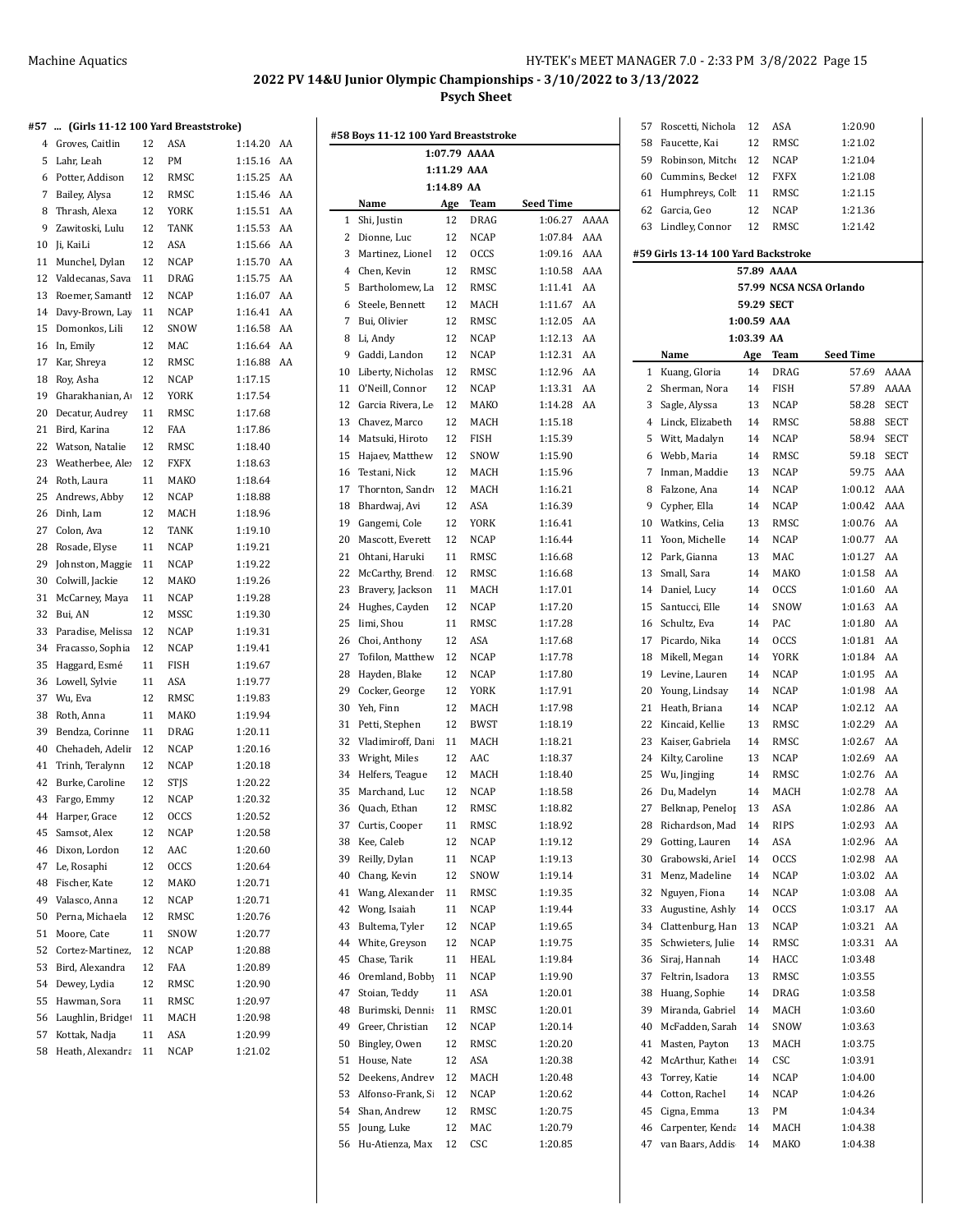#### **#59 ... (Girls 13-14 100 Yard Backstroke)**

| 48 | Steves, Madelein  | 13 | <b>FISH</b> | 1:04.46  |
|----|-------------------|----|-------------|----------|
| 49 | Crown, Ella       | 14 | RMSC        | 1:04.51  |
| 50 | Xiao, Alice       | 14 | <b>NCAP</b> | 1:04.55  |
| 51 | Douglas, Kate     | 14 | AAC         | 1:04.57  |
| 52 | Reynolds, Kate    | 13 | MACH        | 1:04.63  |
| 53 | Devlin, Lyla      | 13 | MAKO        | 1:04.63  |
| 54 | Chen, Sunny       | 13 | NCAP        | 1:04.66  |
| 55 | Cosgrove, Eileen  | 14 | RMSC        | 1:04.66  |
| 56 | Redburn, Diya     | 14 | <b>NCAP</b> | 1:04.72  |
| 57 | Swezey, Charlott  | 13 | <b>NCAP</b> | 1:04.75  |
| 58 | Thaivalappil, Ma  | 13 | NCAP        | 1:04.78  |
| 59 | Hayward, Audrey   | 13 | NCAP        | 1:04.81  |
| 60 | Greenwood, Lily   | 13 | <b>NCAP</b> | 1:04.82  |
| 61 | Barbee, Sabine    | 14 | AAC         | 1:04.86  |
| 62 | Oliver, Olivia    | 13 | <b>OCCS</b> | 1:04.87  |
| 63 | Mastroianni, Stel | 13 | MACH        | 1:04.90  |
| 64 | Taylor, Sasha     | 14 | AAC         | 1:04.96  |
| 65 | Fiery, Eden       | 14 | RMSC        | 1:14.71L |
| 66 | Weliwitigoda, So  | 14 | <b>NCAP</b> | 1:15.13L |
| 67 | Bremner, Annabe   | 13 | AAC         | 1:15.49L |
|    |                   |    |             |          |

#### **#60 Boys 13-14 100 Yard Backstroke**

|                |                   |            |             | 52.89 NCSA NCSA Orlando |             |
|----------------|-------------------|------------|-------------|-------------------------|-------------|
|                |                   |            | 54.09 AAAA  |                         |             |
|                |                   | 54.89 SECT |             |                         |             |
|                |                   | 56.59 AAA  |             |                         |             |
|                |                   | 59.19 AA   |             |                         |             |
|                | Name              | Age        | Team        | <b>Seed Time</b>        |             |
| 1              | Tishler, Jackson  | 14         | <b>NCAP</b> | 52.48                   | <b>NCSA</b> |
| 2              | Grocholski, Alex  | 14         | <b>OCCS</b> | 54.05                   | AAAA        |
| 3              | Donovan, Josh     | 14         | <b>TANK</b> | 55.07                   | AAA         |
| $\overline{4}$ | Kueh, Michael     | 14         | <b>RMSC</b> | 55.14                   | AAA         |
| 5              | Rooney, Seamus    | 13         | RMSC        | 55.25                   | AAA         |
| 6              | Henrikson-Brand   | 14         | <b>DCPR</b> | 55.41                   | AAA         |
| 7              | Vanas, Andrew     | 13         | <b>NCAP</b> | 55.43                   | AAA         |
| 8              | Bishop, Anderso:  | 14         | ASA         | 55.58                   | AAA         |
| 9              | Page, Rece        | 14         | <b>MAKO</b> | 56.36                   | AAA         |
| 10             | Wester, Christian | 14         | SNOW        | 56.49                   | AAA         |
| 11             | Menz, Mason       | 14         | <b>NCAP</b> | 56.51                   | AAA         |
| 12             | Beltram, Isaiah   | 14         | <b>NCAP</b> | 56.79                   | AA          |
| 13             | Mourad, Omar      | 14         | SNOW        | 56.84                   | AA          |
| 14             | Begin, Charlie    | 13         | RMSC        | 57.00                   | AA          |
| 15             | Steider, Jax      | 14         | <b>MACH</b> | 57.11                   | AA          |
| 16             | Xin, Jason        | 13         | DRAG        | 57.19                   | AA          |
| 17             | Lopez, Joshua     | 14         | RMSC        | 57.24                   | AA          |
| 18             | Hickey, Liam      | 14         | MACH        | 57.38                   | AA          |
| 19             | Pahlevanpour, Al  | 14         | SNOW        | 57.49                   | AA          |
| 20             | Lee, Vincent      | 14         | JFD         | 57.74                   | AA          |
| 21             | Daniels, Trent    | 14         | <b>OCCS</b> | 57.82                   | AA          |
| 22             | Chethan, Neel     | 14         | <b>NCAP</b> | 57.87                   | AA          |
| 23             | Oehler, Griffin   | 13         | RMSC        | 58.02                   | AA          |
| 24             | May, Trevor       | 14         | TIBU        | 58.13                   | AA          |
| 25             | Wong, Aiden       | 14         | <b>NCAP</b> | 58.29                   | AA          |
| 26             | Sites, Thomas     | 14         | VLAC        | 58.45                   | AA          |
| 27             | McDonough, Ted    | 14         | RMSC        | 58.58                   | AA          |
| 28             | Nagao, Kazuki     | 14         | RMSC        | 58.62                   | AA          |
| 29             | Everitt, Gage     | 14         | <b>NCAP</b> | 58.77                   | AA          |
| 30             | Williams, Henry   | 13         | MACH        | 58.82                   | AA          |
| 31             | Waterman, Clayt   | 14         | <b>NCAP</b> | 58.83                   | AA          |
| 32             | Ramos, Diego      | 13         | AAC         | 58.88                   | AA          |
|                |                   |            |             |                         |             |

| 33 | Rowan, Graham    | 13 | YORK        | 58.88<br>AA |  |
|----|------------------|----|-------------|-------------|--|
| 34 | O'Shea, Calum    | 14 | NCAP        | AA<br>59.03 |  |
| 35 | Rabe, Chase      | 13 | NCAP        | AA<br>59.16 |  |
| 36 | Saravanan, Surya | 14 | SNOW        | 59.31       |  |
| 37 | Eriksen, Alex    | 14 | NCAP        | 59.41       |  |
| 38 | Rodriguez, Isaac | 14 | FAA         | 59.61       |  |
| 39 | Palma, Charlie   | 14 | FISH        | 59.62       |  |
| 40 | Sims, Doug       | 13 | NCAP        | 59.64       |  |
| 41 | Phillips, Tyler  | 13 | MAKO        | 59.67       |  |
| 42 | Deshmukh, Ayaa   | 13 | <b>OCCS</b> | 59.71       |  |
| 43 | Harriot, Jackson | 14 | MACH        | 59.84       |  |
| 44 | Brooks, Harrison | 14 | CSC         | 59.92       |  |
| 45 | Penn, Charlie    | 13 | NCAP        | 1:00.05     |  |
| 46 | Ha, Elliot       | 13 | <b>OCCS</b> | 1:00.19     |  |
| 47 | Millsaps, Ian    | 13 | <b>OCCS</b> | 1:00.36     |  |
| 48 | Utter, Troy      | 13 | <b>OCCS</b> | 1:00.40     |  |
| 49 | Owen, Jacob      | 14 | NCAP        | 1:00.55     |  |
| 50 | Curb, Tristan    | 13 | NCAP        | 1:00.57     |  |
| 51 | Na, Elijah       | 14 | YORK        | 1:00.57     |  |
| 52 | Vaughn, Jordan   | 14 | MACH        | 1:00.60     |  |
| 53 | Kalka, Thomas    | 14 | NCAP        | 1:00.66     |  |
| 54 | Miceli, Jack     | 13 | NCAP        | 1:00.72     |  |
| 55 | Lopez, Lucas     | 13 | NCAP        | 1:00.76     |  |
| 56 | Duma, John       | 14 | TOLL        | 1:00.78     |  |
| 57 | Arluck, Alex     | 13 | <b>NCAP</b> | 1:00.82     |  |
| 58 | Caputo, Quinn    | 13 | NCAP        | 1:00.82     |  |
| 59 | Popp, Noah       | 14 | AAC         | 1:01.08     |  |
| 60 | Liu, Brandon     | 13 | NCAP        | 1:01.10     |  |
| 61 | Mettler, Colton  | 13 | RMSC        | 1:01.10     |  |
| 62 | Mutter, David    | 14 | RMSC        | 1:01.16     |  |
| 63 | Anderson, James  | 14 | MAKO        | 1:01.22     |  |
| 64 | Xu, Raymond      | 14 | HACC        | 1:01.27     |  |
| 65 | Friedman, Owen   | 14 | NCAP        | 1:01.33     |  |
| 66 | Laine, Chase     | 14 | NCAP        | 1:01.35     |  |
| 67 | Midda, Nikhil    | 14 | <b>NCAP</b> | 1:01.42     |  |
| 68 | Yun, Noah        | 14 | APAC        | 1:01.50     |  |
| 69 | Brady, Ryan      | 14 | MAKO        | 1:01.53     |  |
| 70 | Hans, Alex       | 14 | AAC         | 1:01.57     |  |
| 71 | Haggard, Bruno   | 14 | FISH        | 1:01.69     |  |
| 72 | Allvin, Eli      | 14 | <b>NCAP</b> | 1:01.74     |  |
| 73 | Ustundag, Sarp   | 14 | NCAP        | 1:01.77     |  |
|    | 74 Seiger, Liam  | 14 | <b>NCAP</b> | 1:01.78     |  |
| 75 | Ramsdell, Jonath | 14 | NCAP        | 1:01.79     |  |
| 76 | Joseph, Sulaiman | 14 | DCPR        | 1:01.86     |  |
| 77 | Starr, Graham    | 14 | NCAP        | 1:01.86     |  |
| 78 | Anderson, Sean   | 13 | RMSC        | 1:01.92     |  |
| 79 | Lee, Ryan        | 14 | RMSC        | 1:01.96     |  |
| 80 | Roy, Gabe        | 14 | MACH        | 1:02.05     |  |
| 81 | Fulwiler, Levi   | 13 | <b>NCAP</b> | 1:02.07     |  |
| 82 | Parkzes, Mason   | 14 | UN-NC       | 1:02.12     |  |
| 83 | Eachus, Robert   | 14 | MACH        | 1:02.13     |  |
| 84 | Dlugosz, Russell | 13 | ASA         | 1:02.15     |  |
| 85 | Chen, Ethan      | 14 | RMSC        | 1:02.16     |  |
| 86 | Mussie, Samuel   | 14 | <b>OCCS</b> | 1:12.59L    |  |
| 87 | Kang, Ian        | 13 | NCAP        | 1:13.55L    |  |
| 88 | Kim, Jayden      | 14 | NCAP        | 1:14.10L    |  |
| 89 | Shi, Weining     | 14 | RMSC        | 1:14.24L    |  |
|    |                  |    |             |             |  |

|    |                     | 31.59 AAAA |             |           |      |
|----|---------------------|------------|-------------|-----------|------|
|    |                     | 33.29 AAA  |             |           |      |
|    |                     | 34.99 AA   |             |           |      |
|    | Name                | Age        | Team        | Seed Time |      |
| 1  | Dunn, Olive         | 9          | <b>NCAP</b> | 31.00     | AAAA |
| 2  | Busen, McKinley     | 10         | YORK        | 33.25     | AAA  |
| 3  | Bell, Ainsley       | 10         | ASA         | 33.64     | AA   |
|    | 4 Diaz, Juli        | 10         | RMSC        | 33.68     | AA   |
|    | 5 Carroll, Maddie   | 10         | MAKO        | 33.71     | AA   |
| 6  | Patel, Meera        | 10         | RMSC        | 33.85     | AA   |
| 7  | Harms, Stella       | 10         | NCAP        | 33.90     | AA   |
| 8  | Groves, Charlotte   | 10         | ASA         | 34.06     | AA   |
| 9  | Tolar, Mary Mac     | 10         | <b>NCAP</b> | 34.28     | AA   |
| 10 | Masten, Kennedy     | 9          | MACH        | 34.35     | AA   |
| 11 | Wilson, Mara        | 10         | MACH        | 34.47     | AA   |
| 12 | Mancari, Emerso     | 10         | PM          | 34.69     | AA   |
| 13 | Shifflett, Jillian  | 10         | NCAP        | 34.73     | AA   |
|    | 14 Robinson, Alyssa | 10         | MSSC        | 34.96     | AA   |
| 15 | Kuzmenko, Alina     | 10         | RMSC        | 35.05     |      |
| 16 | Edwards, Sophia     | 10         | MACH        | 35.07     |      |
| 17 | Cai, Cindy          | 10         | NCAP        | 35.28     |      |
| 18 | Ferullo, Blake      | 10         | RMSC        | 35.29     |      |
| 19 | Weliwitigoda, Mi    | 10         | <b>NCAP</b> | 35.43     |      |
| 20 | Schestopol, Celia   | 10         | ASA         | 35.56     |      |
| 21 | Cho, Livi           | 10         | MACH        | 36.27     |      |
| 22 | Johnson, Lexi       | 10         | MSSC        | 36.28     |      |
| 23 | Cushman, Addisc     | 10         | NCAP        | 36.35     |      |
| 24 | Kominski, Harpe     | 10         | NCAP        | 36.43     |      |
| 25 | Bartley, Leah       | 10         | RMSC        | 36.52     |      |
| 26 | Franklin, Emha      | 10         | MACH        | 36.66     |      |
| 27 | Brenner, Ellie      | 9          | NCAP        | 36.68     |      |
| 28 | Lee, Lauren         | 10         | NCAP        | 36.70     |      |
| 29 | Krol, Rachel        | 10         | MAC         | 36.87     |      |
| 30 | Young, Andie        | 9          | RMSC        | 36.95     |      |
| 31 | Pai, Divya          | 10         | MACH        | 36.97     |      |
| 32 | King, Caroline      | 10         | MACH        | 36.98     |      |
| 33 | Luo, Angelina       | 10         | RMSC        | 37.01     |      |
|    | 34 Waterman, Emm    | 10         | RMSC        | 37.02     |      |
| 35 | Netherton, Scarlo   | 10         | PAC         | 37.10     |      |
| 36 | Ahearn, Mara        | 10         | <b>RMSC</b> | 37.14     |      |
| 37 | Willie, Skyler      | 10         | MAKO        | 37.19     |      |
| 38 | Decareau, Samm      | 10         | STJS        | 37.20     |      |
| 39 | Lei, Sophie         | 10         | RMSC        | 37.22     |      |
| 40 | Kollman, Hayden     | 10         | SNOW        | 37.27     |      |
| 41 | Santos, Alaina      | 9          | RMSC        | 37.45     |      |
| 42 | Spurlock, Sophie    | 9          | DCPR        | 37.47     |      |
| 43 | Matthews, Aubre     | 10         | NCAP        | 37.56     |      |
| 44 | Paradise, Theres    | 10         | NCAP        | 37.60     |      |
| 45 | Conn, Olivia        | 10         | NCAP        | 37.62     |      |
| 46 | Canfield, Parker    | 10         | PM          | 37.64     |      |
| 47 | Bett, Colleen       | 10         | AAC         | 37.75     |      |
| 48 | DeLuca, Ryan        | 10         | ASA         | 37.81     |      |
| 49 | Shive, Keira        | 10         | <b>NCAP</b> | 37.82     |      |
| 50 | Leonard, Eleanoi    | 10         | CSC         | 37.86     |      |
| 51 | Taphorn, Vivi or    | 10         | FXFX        | 38.00     |      |
| 52 | Devlin, Carleigh    | 10         | MAKO        | 38.08     |      |
| 53 | Moats, Jamie        | 10         | <b>OCCS</b> | 38.09     |      |
| 54 | Robey, Annabel      | 9          | RMSC        | 38.09     |      |
| 55 | Jenks, Adrienne     | 10         | YORK        | 38.09     |      |
| 56 | Warren, Vivian      | 9          | MACH        | 38.12     |      |
|    |                     |            |             |           |      |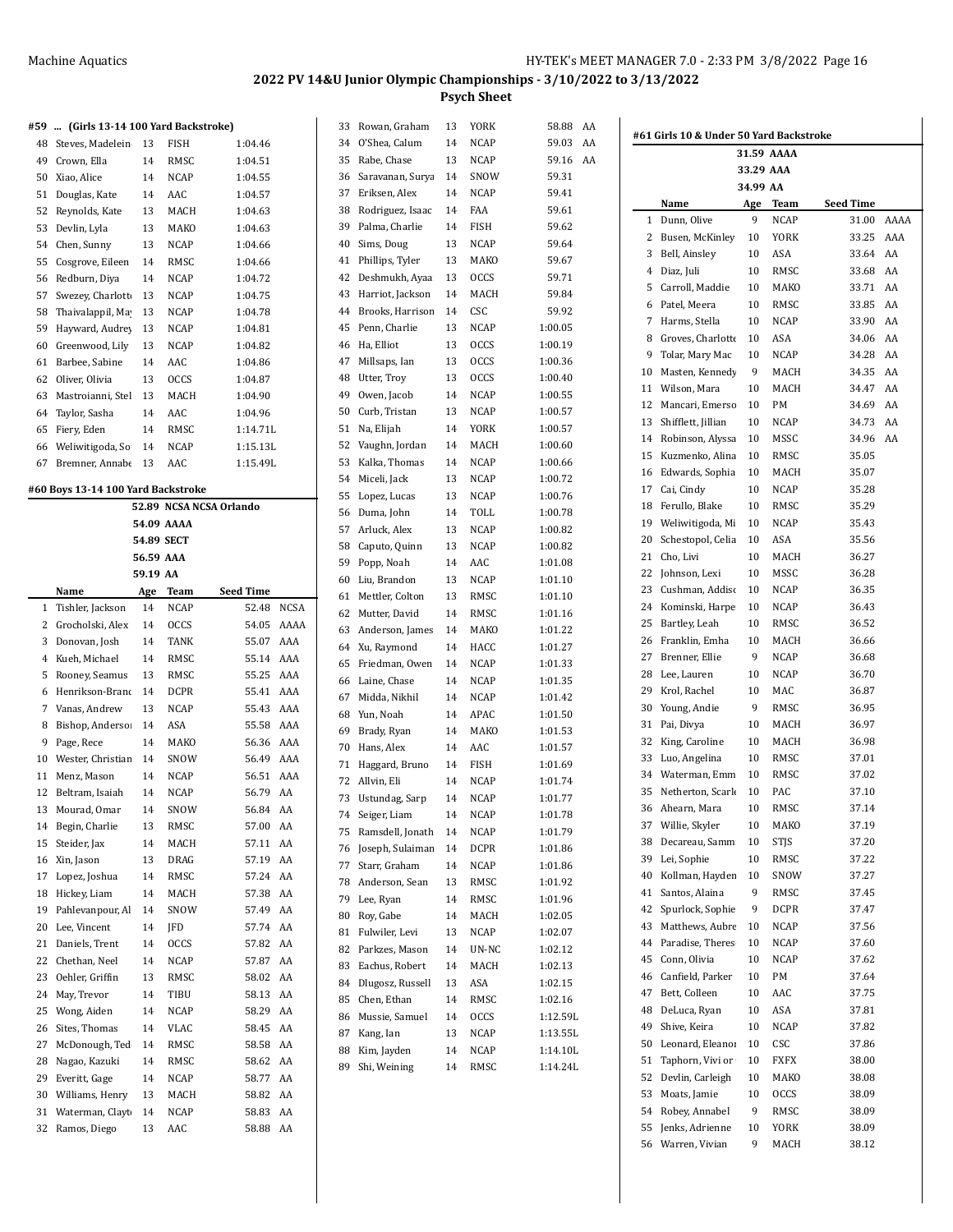| #61      | (Girls 10 & Under 50 Yard Backstroke)<br> |            |              |                  |      |
|----------|-------------------------------------------|------------|--------------|------------------|------|
| 57       | Hull, Christine                           | 9          | <b>OCCS</b>  | 38.12            |      |
| 58       | Yiengst, Audrey                           | 10         | AAC          | 38.13            |      |
| 59       | Sosinski, Hailey                          | 9          | <b>NCAP</b>  | 38.15            |      |
| 60       | Mulkey, Katelyn                           | 10         | <b>NCAP</b>  | 38.16            |      |
| 61       | Shu, Elaine                               | 10         | <b>RMSC</b>  | 38.16            |      |
| 62       | Baterdene, Misho                          | 10         | AAC          | 38.18            |      |
| 63       | Showalter, Ellie                          | 10         | MACH         | 38.20            |      |
| 64       | Crowley, Eliana                           | 10         | FISH         | 38.21            |      |
| 65       | Myers, Reese                              | 9          | <b>STIS</b>  | 38.22            |      |
| 66       | Driscoll, Margare                         | 10         | NCAP         | 38.24            |      |
| 67       | Franks, Keelev                            | 9          | <b>NCAP</b>  | 38.25            |      |
| 68       | Wofford, Elise                            | 10         | RMSC         | 43.83L           |      |
|          | #62 Boys 10 & Under 50 Yard Backstroke    |            |              |                  |      |
|          |                                           | 31.79 AAAA |              |                  |      |
|          |                                           | 33.59 AAA  |              |                  |      |
|          |                                           | 35.29 AA   |              |                  |      |
|          | Name                                      | Age        | <b>Team</b>  | <b>Seed Time</b> |      |
| 1        | Horner, Colton                            | 9          | SNOW         | 31.76            | AAAA |
| 2        | Gravell, John                             | 10         | RMSC         | 32.00            | AAA  |
| 3        | Stone, William                            | 10         | ASA          | 32.62            | AAA  |
| 4        | Nielsen, Grant                            | 10         | <b>YORK</b>  | 33.13            | AAA  |
| 5        | McCullough, Con                           | 10         | RMSC         | 33.49            | AAA  |
| 6        | Pica. Zander                              | 10         | <b>RMSC</b>  | 33.59            | AAA  |
| 7        | Cory, Maddox                              | 10         | <b>YORK</b>  | 33.62            | AA   |
| 8        | Barnett, Mitchell                         | 10         | RMSC         | 33.70            | AA   |
| 9        | Madden, James                             | 10         | <b>NCAP</b>  | 33.84            | AA   |
| 10       | Phillips, Logan                           | 10         | <b>NCAP</b>  | 33.89            | AA   |
| 11       | De Angelis, Emar                          | 10         | RMSC         | 34.09            | AA   |
| 12       | Yang, Justin                              | 10         | OCCS         | 34.42            | AA   |
| 13       | Yu, Felix                                 | 10         | MACH         | 34.90            | AA   |
| 14       | Hillman, Logan                            | 10         | NCAP         | 34.91            | AA   |
| 15       | Tempelhoff, Gray                          | 10         | RMSC         | 34.96            | AA   |
| 16       | Klump, Thomas                             | 10         | OCCS         | 35.47            |      |
| 17       | Hernandez, Jorda                          | 9          | RMSC         | 35.47            |      |
| 18       | Fortunato, Chase                          | 10         | <b>NCAP</b>  | 35.63            |      |
| 19       | Stephens, Alex                            | 10         | MAKO         | 36.04            |      |
| 20       | Kottak. Danis                             | 9          | ASA          | 36.17            |      |
| 21       | Frend, Jack                               | 9          | ASA          | 36.35            |      |
| 22       | Rawson, Rory                              | 9          | ASA          | 36.43            |      |
| 23       | Dockett, Landon                           | 10         | <b>NCAP</b>  | 36.49            |      |
| 24<br>25 | Gibbs, Gerard<br>Cleary, Patrick          | 10<br>10   | MAKO<br>MAKO | 36.51<br>36.58   |      |
| 26       | Jauss, Henry                              | 10         | NCAP         | 36.59            |      |
| 27       | Mourad, Suleima                           | 10         | SNOW         | 36.68            |      |
| 28       | Francisco, Julian                         | 10         | <b>OCCS</b>  | 36.75            |      |
| 29       | Guo, Peter                                | 10         | RMSC         | 36.87            |      |
| 30       | Bell, Zachary                             | 10         | NCAP         | 36.89            |      |
| 31       | Xie, Grant                                | 10         | FISH         | 36.94            |      |
| 32       | Edwards, Henry                            | 9          | MACH         | 37.11            |      |
| 33       | Henehan, Williar                          | 10         | RMSC         | 37.16            |      |
| 34       | Lyden, Ryan                               | 10         | SNOW         | 37.26            |      |
| 35       | Nishnianidze, Ni                          | 9          | RMSC         | 37.35            |      |
| 36       | Skelton, Finn                             | 10         | NCAP         | 37.36            |      |
| 37       | Nigri, Eli                                | 10         | NCAP         | 37.37            |      |
| 38       | Soundappan, Jay                           | 10         | NCAP         | 37.40            |      |
| 39       | Bolgiano, Tyler                           | 9          | ASA          | 37.42            |      |
| 40       | Morse, Sachin                             | 10         | MSSC         | 37.48            |      |
| 41       | Zhao, Jingwei                             | 10         | RMSC         | 37.50            |      |
| 42       | Lei, Noah                                 | 10         | TIBU         | 37.70            |      |
|          |                                           |            |              |                  |      |

| 43       | Silva, Deshan                      | 10        | TOLL         | 37.71            |      |
|----------|------------------------------------|-----------|--------------|------------------|------|
| 44       | Ullmann, Theo                      | 10        | <b>NCAP</b>  | 37.82            |      |
| 45       | Sultan, Noah                       | 10        | NCAP         | 37.82            |      |
| 46       | Johnson, Jason                     | 9         | DCPR         | 37.85            |      |
| 47       | Sanders, Kevin                     | 10        | RMSC         | 37.85            |      |
| 48       | Harris, Tyler                      | 9         | <b>MAKO</b>  | 37.94            |      |
| 49       | Friend, Joshua                     | 10        | AAC          | 38.01            |      |
| 50       | Russell, Wyatt                     | 10        | YORK         | 38.05            |      |
| 51       | Williams, George                   | 9         | MACH         | 38.07            |      |
| 52       | Lesniewicz, Benr                   | 10        | RMSC         | 38.07            |      |
| 53       | Flanagan, Jack                     | 10        | NCAP         | 38.12            |      |
| 54       | Zemek, Luke                        | 9         | <b>NCAP</b>  | 38.17            |      |
| 55       | Adriano, Adrian                    | 8         | MAC          | 38.18            |      |
| 56       | Cornell, Andrew                    | 10        | PM           | 38.19            |      |
| 57       | Klapmust, Cole                     | 10        | AAC          | 38.22            |      |
| 58       | Li, Ryan                           | 10        | <b>NCAP</b>  | 38.36            |      |
| 59       | Rall, Preston                      | 10        | <b>NCAP</b>  | 38.38            |      |
| 60       | Byford, WillS                      | 10        | ASA          | 38.48            |      |
| 61       | Morillo, Rafa                      | 10        | <b>NCAP</b>  | 38.48            |      |
|          |                                    |           |              |                  |      |
| 62       | Hua, Jason                         | 10        | RMSC         | 38.49            |      |
| 63       | Baxter, Jacob                      | 10        | RMSC         | 38.49            |      |
|          | #63 Girls 11-12 50 Yard Backstroke |           |              |                  |      |
|          |                                    |           | 28.79 AAAA   |                  |      |
|          |                                    | 30.09 AAA |              |                  |      |
|          |                                    | 31.49 AA  |              |                  |      |
|          | Name                               | Age       | Team         | <b>Seed Time</b> |      |
| 1        | Buckley, Sadie                     | 12        | MAKO         | 28.14            | AAAA |
| 2        | Sherman, Lila                      | 12        | FISH         | 28.70            | AAAA |
| 3        | Chen, Elizabeth                    | 12        | RMSC         | 28.88            | AAA  |
| 4        | Cory, McKenzie                     | 11        | YORK         | 29.46            | AAA  |
|          |                                    |           | <b>OCCS</b>  |                  | AAA  |
| 5        | Aldeguer, Ariana                   | 12        |              | 29.53            |      |
|          |                                    |           |              |                  |      |
| 6        | Morrison, Lexie                    | 11        | FAA          | 29.59            | AAA  |
| 7        | Cai, Anika                         | 12        | RMSC         | 29.70            | AAA  |
| 8        | Petronello, Hadle                  | 12        | NCAP         | 29.83            | AAA  |
| 9        | Kass, Erin                         | 11        | MACH         | 29.89            | AAA  |
| 10       | Hull, Sabrina                      | 12        | <b>OCCS</b>  | 30.11            | AA   |
| 11       | Rowan, Elliott                     | 12        | YORK         | 30.56            | AA   |
| 12       | Frank, Lucie                       | 12        | <b>FXFX</b>  | 30.59            | AA   |
| 13       | Bedford, Molly                     | 12        | NCAP         | 30.60            | AA   |
| 14       | Davy-Brown, Lay                    | 11        | <b>NCAP</b>  | 30.69            | AA   |
| 15       | Zawitoski, Lulu                    | 12        | TANK         | 30.76 AA         |      |
| 16       | Liu, Ashley                        | 11        | NCAP         | 30.77            | AA   |
| 17       | Mercer, Maddie                     | 12        | OCCS         | 30.77            | AA   |
| 18       | Bishop, Lexie                      | 12        | ASA          | 30.91            | AA   |
| 19       | Roemer, Samantl                    | 12        | <b>NCAP</b>  | 30.94            | AA   |
| 20       | Sun, Faith                         | 12        | FAA          | 31.00            | AA   |
| 21       | Fortunato, Lola                    | 12        | NCAP         | 31.03            | AA   |
| 22       | Hickman, Abby                      | 12        | ASA          |                  | AA   |
|          | Cushman, McKin                     |           |              | 31.05            |      |
| 23       |                                    | 12        | <b>NCAP</b>  | 31.07            | AA   |
| 24       | Rushton, Harper                    | 12        | ASA          | 31.09            | AA   |
| 25       | Armstrong, Katel                   | 12        | MACH         | 31.26            | AA   |
| 26       | McNichols, Mary                    | 12        | NCAP         | 31.26            | AA   |
| 27       | Ohara, Kalyn                       | 12        | YORK         | 31.44            | AA   |
| 28       | MacIvor, Amelia                    | 11        | <b>NCAP</b>  | 31.46            | AA   |
| 29       | Gaines, Laila                      | 12        | PM           | 31.47            | AA   |
| 30       | Boyko, Sophia                      | 12        | AAC          | 31.51            |      |
| 31       | Hymans, Aubrey                     | 12        | MACH         | 31.55            |      |
| 32       | Lee, Christina                     | 11        | NCAP         | 31.75            |      |
| 33       | Adler, Layla                       | 12        | BWST         | 31.92            |      |
| 34<br>35 | Winston, Sarah<br>Coughlin, Megha  | 12<br>12  | MACH<br>MACH | 31.95<br>31.96   |      |

| 36       | Bagley, Kate                      | 11        | MACH         | 32.07                      |  |
|----------|-----------------------------------|-----------|--------------|----------------------------|--|
| 37       | Anderson, Natali                  | 12        | YORK         | 32.08                      |  |
| 38       | Lundy, Olivia                     | 12        | MACH         | 32.18                      |  |
| 39       | Derrenbacher, La                  | 12        | NCAP         | 32.23                      |  |
| 40       | Georgiou, Maria                   | 12        | RMSC         | 32.23                      |  |
| 41       | Bui, Emma                         | 11        | MACH         | 32.27                      |  |
| 42       | Na, Audrey                        | 12        | NCAP         | 32.27                      |  |
| 43       | O'Donnell, Audre                  | 12        | RMSC         | 32.28                      |  |
| 44       | Marshall, Vivi                    | 11        | BWST         | 32.29                      |  |
| 45       | Stark, Kiera                      | 12        | FXFX         | 32.31                      |  |
| 46       | Mendizabal, Mali                  | 12        | ASA          | 32.35                      |  |
| 47       | Wolfington, Anni                  | 12        | JFD          | 32.39                      |  |
| 48       | Rabah, Luana                      | 11        | ASA          | 32.41                      |  |
| 49       | Bartholomew, Ha                   | 11        | RMSC         | 32.41                      |  |
| 50       | Liu, Rachael                      | 12        | RMSC         | 32.41                      |  |
| 51       | Wang, Christine                   | 12        | RMSC         | 32.42                      |  |
| 52       | Vanlandingham,                    | 12        | NCAP         | 32.43                      |  |
| 53       | Block, Jessica                    | 12        | NCAP         | 32.43                      |  |
| 54       | Codding, Cally                    | 12        | MAKO         | 32.45                      |  |
| 55       | Paradise, Melissa                 | 12        | NCAP         | 32.46                      |  |
| 56       | Huang, Kristine                   | 11        | RMSC         | 32.47                      |  |
| 57       | Zhang, Ava                        | 12        | DRAG         | 32.48                      |  |
| 58       | Kraft, Allison                    | 12        | RMSC         | 32.48                      |  |
| 59       | LeFaivre, Blair                   | 11        | NCAP         | 32.51                      |  |
| 60       | Sidawy, Natalie                   | 12        | RMSC         | 32.56                      |  |
| 61       | Schur, Gracie                     | 11        | UN           | 32.56                      |  |
| 62       | Shafer, Camille                   | 12        | RMSC         | 32.58                      |  |
| 63       | Ma, Enya                          | 12        | RMSC         | 32.60                      |  |
| 64       | Sanchez-Castella                  | 12        | RMSC         | 32.63                      |  |
| 65       | Saunders, Riley                   | 12        | PМ           | 32.69                      |  |
| 66       | Hooker, Marion                    | 11        | RMSC         | 32.72                      |  |
| 67       | Wertzler, Ellie                   | 12        | MACH         | 32.74                      |  |
| 68       | Shumate, Kate                     | 12        | MACH         | 32.74                      |  |
| 69       | Johnston, Maggie                  | 11        | NCAP         | 32.75                      |  |
| 70       | Tan, Abigail                      | 12        | RMSC<br>SNOW | 32.77                      |  |
| 71<br>72 | Tjader, Rylee<br>Yangas, Alicia   | 12<br>12  | FAA          | 32.78<br>32.81             |  |
| 73       | Ossi, Chloe                       | 12        | RMSC         | 32.81                      |  |
| 74       | Magro, Sienna                     | 11        | RMSC         | 32.85                      |  |
| 75       | Ramchandran, A                    | 12        | <b>YORK</b>  | 32.85                      |  |
| 76       | French, Alena                     | 12        | <b>OCCS</b>  | 32.86                      |  |
| 77       | Kovacs, Hanna                     | 12        | HACC         | 32.88                      |  |
| 78       | Noyes, Logan                      | 11        | NCAP         | 32.88                      |  |
| 79       | Shen, Taylor                      | 12        | YORK         | 38.45L                     |  |
|          |                                   |           |              |                            |  |
|          | #64 Boys 11-12 50 Yard Backstroke |           |              |                            |  |
|          |                                   |           | 27.99 AAAA   |                            |  |
|          |                                   | 29.39 AAA |              |                            |  |
|          | Name                              | 30.89 AA  |              |                            |  |
| 1        | Camet, Caleb                      | Age<br>12 | Team<br>PМ   | Seed Time<br>AAAA<br>26.33 |  |
| 2        | Edwards, Mark                     | 12        | MACH         | AAA<br>28.03               |  |
| 3        | Kominski, Tyler                   | 12        | NCAP         | AAA<br>28.16               |  |
| 4        | Gadsby, Kyle                      | 12        | NCAP         | AAA<br>28.49               |  |
| 5        | Thompson, Max                     | 12        | MACH         | AAA<br>28.59               |  |
| 6        | Drews, Roman                      | 12        | RMSC         | 28.82<br>AAA               |  |
| 7        | Tovornik, Jack                    | 12        | RMSC         | AAA<br>29.09               |  |
| 8        | Ngo, Henry                        | 12        | RMSC         | AA<br>29.66                |  |
| 9        | Landwehr, Todd                    | 12        | YORK         | AA<br>29.99                |  |
| 10       | Davis, Wyatt                      | 12        | NCAP         | AA<br>30.11                |  |
| 11       | Tian, Brandon                     | 12        | RMSC         | AA<br>30.15                |  |
|          |                                   |           |              |                            |  |
| 12       | Li, Andy                          | 12        | NCAP         | 30.36<br>AA                |  |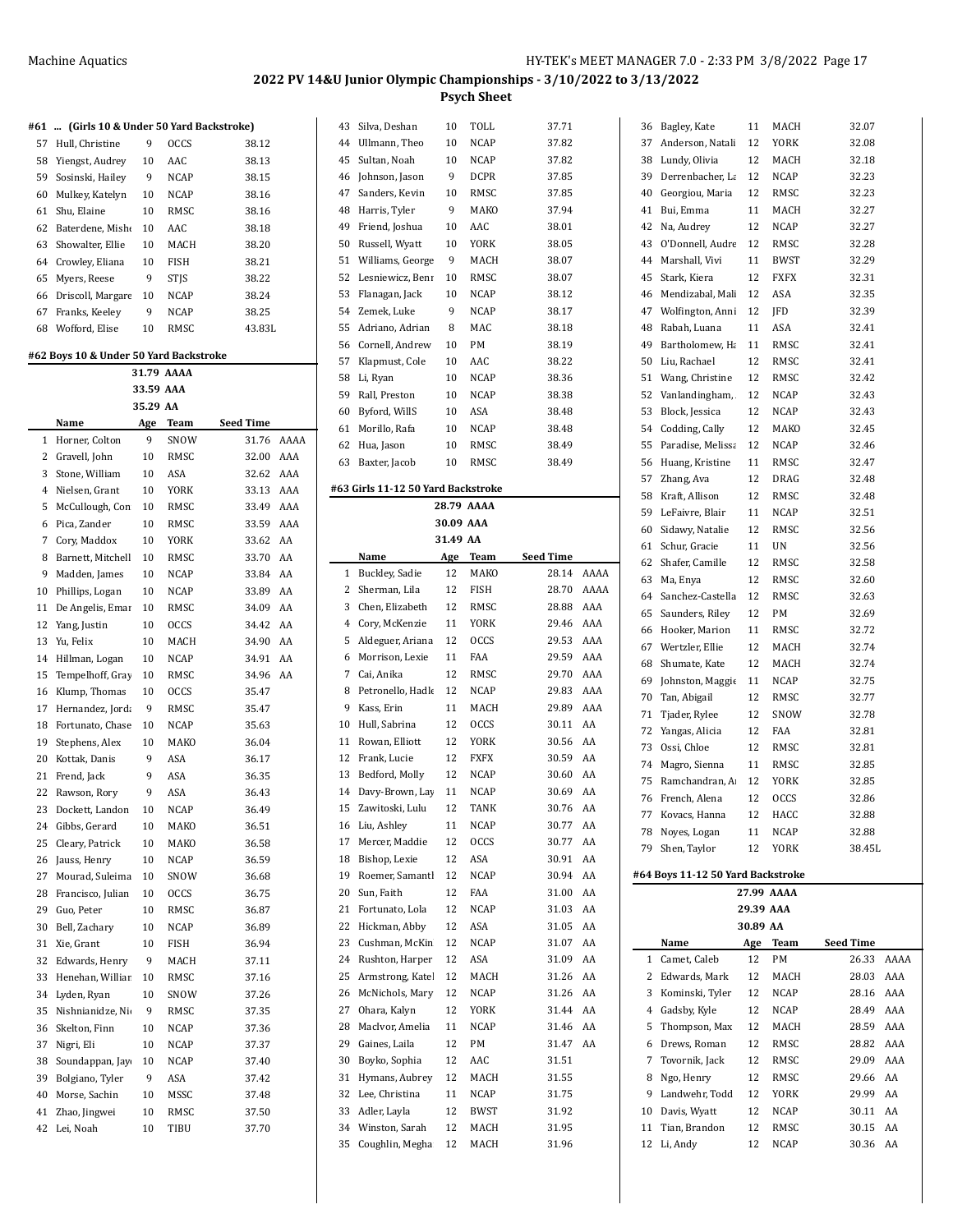# **2022 PV 14&U Junior Olympic Championships - 3/10/2022 to 3/13/2022**

**Psych Sheet**

|    | #64  (Boys 11-12 50 Yard Backstroke)    |          |              |                | 73 Yo, Caleb                      | 11        | RMSC        | 39.11L                  |             |    | 54 Devlin, Lyla                  | 13         | MAKO        | 26.10 AA                |      |
|----|-----------------------------------------|----------|--------------|----------------|-----------------------------------|-----------|-------------|-------------------------|-------------|----|----------------------------------|------------|-------------|-------------------------|------|
|    | 13 Wizenberg, Griff 11                  |          | NCAP         | 30.58 AA       |                                   |           |             |                         |             | 55 | Gotting, Lauren                  | 14         | ASA         | 26.16 AA                |      |
|    | 14 Hanson, Gabe                         | 11       | MACH         | 30.77 AA       | #65 Girls 13-14 50 Yard Freestyle |           |             |                         |             |    | 56 Zalalutdinov, Dar             | 14         | RMSC        | 26.16 AA                |      |
|    | 15 Mourad, Ibrahim                      | 12       | SNOW         | 31.00          |                                   |           |             | 24.19 NCSA NCSA Orlando |             | 57 | Bremner, Annabe                  | 13         | AAC         | 26.17 AA                |      |
|    | 16 Rossman, Henry                       | 12       | <b>FISH</b>  | 31.07          |                                   |           | 24.49 AAAA  |                         |             | 58 | Harris, Madison                  | 14         | MACH        | 26.17 AA                |      |
|    | 17 Maready, Mason                       | 11       | RMSC         | 31.08          |                                   |           | 24.99 SECT  |                         |             | 59 | Alguard, Kiana                   | 14         | RMSC        | 26.17                   | AA   |
| 18 | Devinney, Jay Col                       | 11       | ASA          | 31.11          |                                   | 25.69 AAA |             |                         |             | 60 | Heath, Briana                    | 14         | <b>NCAP</b> | 26.19                   | AA   |
|    | 19 Smith, Marcos                        | 12       | ERSC         | 31.17          |                                   | 26.79 AA  |             |                         |             |    | 61 Robinette, Ally               | 14         | <b>OCCS</b> | 26.20 AA                |      |
| 20 | Arredondo, Leo                          | 12       | <b>OCCS</b>  | 31.26          | Name                              | Age       | Team        | <b>Seed Time</b>        |             |    | 62 Siraj, Hannah                 | 14         | HACC        | 26.23 AA                |      |
|    | 21 Lam, Alan                            | 12       | <b>FISH</b>  | 31.28          | 1 Webb, Addison                   | 13        | RMSC        |                         | 24.41 AAAA  |    | 63 Kish, Sydney                  | 13         | SNOW        | 26.23 AA                |      |
|    |                                         | 12       |              |                | 2 Hammond, Haile                  | 14        | <b>NCAP</b> | 24.43                   | AAAA        | 64 | Gilman, Heidi                    | 14         | NCAP        | 26.27 AA                |      |
| 23 | 22 Warin, Paxton<br>Maher, Manu         | 11       | NCAP<br>YORK | 31.30<br>31.38 | 3<br>Koroma, Sophie               | 14        | <b>NCAP</b> | 24.54                   | <b>SECT</b> |    | 65 Fiery, Eden                   | 14         | RMSC        | 29.84L AA               |      |
|    | 24 Garver, Andrew                       | 12       | MACH         | 31.57          | Linck, Elizabeth<br>4             | 14        | RMSC        | 24.80                   | SECT        |    | 66 Watkins, Celia                | 13         | RMSC        | 30.12L AA               |      |
|    | 25 Xu, Joseph                           | 11       | RMSC         |                | Nishnianidze, An<br>5             | 14        | RMSC        | 24.84 SECT              |             |    | 67 Lavedas, Emma                 | 14         | <b>OCCS</b> | 30.14L AA               |      |
|    | 26 Burimski, Dennis                     | 11       | RMSC         | 31.67<br>31.76 | Schwieters, Julie<br>6            | 14        | RMSC        | 24.91                   | <b>SECT</b> | 68 | Balderrama, Isab                 | 14         | RMSC        | 30.23L AA               |      |
| 27 | Steele, Bennett                         | 12       | MACH         | 31.86          | Bryan, Elizabeth<br>7             | 13        | MACH        | 25.10 AAA               |             | 69 | Kincaid, Kellie                  | 13         | RMSC        | 30.26L AA               |      |
| 28 | Supon, Jack                             | 12       | <b>OCCS</b>  | 31.98          | 8<br>Swanson, Esther              | 14        | UN-YK       | 25.13 AAA               |             |    | 70 Brown, Brea                   | 14         | RMSC        | 30.33L AA               |      |
| 29 | Kuang, Aaron                            | 11       | DRAG         | 32.01          | Baumann, Alyssa<br>9              | 14        | RMSC        | 25.14 AAA               |             |    | 71 Helms, Anna                   | 13         | MAKO        | 30.43L AA               |      |
| 30 | Adebiyi, Alexand                        |          | RMSC         | 32.05          | Webb, Maria<br>10                 | 14        | <b>RMSC</b> | 25.22 AAA               |             |    | 72 Xiao, Alice                   | 14         | NCAP        | 30.43L AA               |      |
|    |                                         | 12<br>12 | <b>BWST</b>  | 32.07          | Morse, Tory<br>11                 | 14        | ASA         | 25.30 AAA               |             |    | 73 Sha, Anabel                   | 13         | RMSC        | 30.50L AA               |      |
|    | 31 Clegg, K.C.<br>32 O'Shea, Finn       |          |              |                | 12<br>Kaiser, Gabriela            | 14        | RMSC        | 25.31 AAA               |             |    |                                  |            |             |                         |      |
|    |                                         | 11       | NCAP         | 32.18          | 13<br>Wu, Jingjing                | 14        | RMSC        | 25.41 AAA               |             |    | #66 Boys 13-14 50 Yard Freestyle |            |             |                         |      |
| 33 | Germosen, Jerem                         | 11       | RMSC         | 32.20          | Kass, Morgan<br>14                | 14        | MACH        | 25.42 AAA               |             |    |                                  |            |             | 21.69 NCSA NCSA Orlando |      |
|    | 34 Harris, Nick                         | 12       | MAKO         | 32.22          | Augustine, Ashly<br>15            | 14        | <b>OCCS</b> | 25.43 AAA               |             |    |                                  |            | 22.49 AAAA  |                         |      |
|    | 35 Beares, Gordon                       | 12       | NCAP         | 32.24          | Gudana, Sophie<br>16              | 13        | <b>NCAP</b> | 25.44 AAA               |             |    |                                  | 22.49 SECT |             |                         |      |
|    | 36 Averill, Nathan                      | 12       | RMSC         | 32.30          | Caiazza-Blum, Al<br>17            | 14        | RMSC        | 25.48 AAA               |             |    |                                  | 23.59 AAA  |             |                         |      |
| 37 | Sebunia, Griffin                        | 12       | YORK         | 32.31          | Witt, Makenzie<br>18              | 14        | <b>NCAP</b> | 25.54 AAA               |             |    |                                  | 24.69 AA   |             |                         |      |
| 38 | Reeves, Kaz                             | 12<br>11 | PAC          | 32.33<br>32.37 | 19<br>Schultz, Eva                | 14        | PAC         | 25.56 AAA               |             |    | Name                             | Age        | Team        | <b>Seed Time</b>        |      |
| 39 | Strickland, Ower                        |          | NCAP         |                | Goff, Caitlin<br>20               | 14        | MAKO        | 25.57                   | AAA         |    | 1 Zipperer, Hunter               | 14         | <b>YORK</b> | 21.53                   | NCSA |
| 40 | Lan, Forest                             | 12       | NCAP<br>MAC  | 32.38<br>32.43 | Mathias, Olivia<br>21             | 14        | DRAG        | 25.65 AAA               |             |    | 2 Jensen, Matt                   | 14         | <b>OCCS</b> | 21.80                   | AAAA |
|    | 41 Nunes Fuller, Ma                     | 11       |              |                | 22<br>Lim, Charlotte              | 14        | MAKO        | 25.65 AAA               |             |    | 3 Menz, Mason                    | 14         | <b>NCAP</b> | 21.92                   | AAAA |
|    | 42 Moy-Jacobs, Dud<br>43 Kominski, John | 11<br>12 | MAKO<br>CSC  | 32.44<br>32.53 | 23<br>Gary, Morgan                | 14        | <b>NCAP</b> | 25.67                   | AAA         |    | 4 Vanas, Andrew                  | 13         | <b>NCAP</b> | 22.02                   | AAAA |
|    | 44 Ha, Joel                             | 12       | NCAP         | 32.55          | Thatch, Rebecca<br>24             | 13        | SDS         | 25.67                   | AAA         |    | 5 Barnett, Brig                  | 14         | RMSC        | 22.23                   | AAAA |
|    | 45 Lee, Seine                           | 11       | RMSC         | 32.60          | Gondi, Zoe<br>25                  | 14        | <b>RMSC</b> | 25.68 AAA               |             |    | 6 Grendysz, Aiden                | 14         | <b>OCCS</b> | 22.25                   | AAAA |
|    | 46 Iavarone, Christi                    | 12       | RMSC         | 32.69          | Mikell, Megan<br>26               | 14        | YORK        | 25.72 AA                |             |    | 7 O'Shea, Calum                  | 14         | <b>NCAP</b> | 22.32                   | AAAA |
| 47 | Alms, John                              | 11       | FISH         | 32.70          | 27<br>Clattenburg, Han            | 13        | <b>NCAP</b> | 25.73 AA                |             |    | 8 Eriksen, Alex                  | 14         | <b>NCAP</b> | 22.34                   | AAAA |
| 48 | Wentland, Phoer                         | 11       | <b>NCAP</b>  | 32.70          | Inman, Maddie<br>28               | 13        | <b>NCAP</b> | 25.79                   | AA          |    | 9 Jia, Aaron                     | 14         | DRAG        | 22.48                   | AAAA |
|    | 49 Scott, Ned                           | 12       | SDS          | 32.70          | Antognoli, Soleil<br>29           | 14        | SNOW        | 25.81                   | AA          | 10 | Mourad, Omar                     | 14         | SNOW        | 22.53                   | AAA  |
|    | 50 Frantz, Cayden                       | 11       | MACH         | 32.72          | Douglas, Kate<br>30               | 14        | AAC         | 25.82 AA                |             |    | 11 Weber, Billy                  | 14         | MACH        | 22.54 AAA               |      |
|    | 51 Bak, Joshua                          | 11       | MACH         | 32.72          | Thaivalappil, Ma<br>31            | 13        | <b>NCAP</b> | 25.82 AA                |             |    | 12 Lakso, Justin                 | 14         | RMSC        | 22.55                   | AAA  |
|    | 52 Barlotta, Connor 12                  |          | NCAP         | 32.73          | 32 Fredericks, Soph 14            |           | MACH        | 25.83 AA                |             |    | 13 Chang, Ken                    | 14         | SNOW        | 22.56 AAA               |      |
| 53 | Ahmed, Deen                             | 11       | MACH         | 32.75          | 33 Huang, Sophie                  | 14        | DRAG        | 25.84                   | AA          |    | 14 Lingafelt, Sean               | 14         | OCCS        | 22.60                   | AAA  |
|    | 54 Sharabi, Noah                        | 12       | PM           | 32.75          | 34<br>Jaoude, Mia                 | 13        | UN          | 25.86 AA                |             |    | 15 Rooney, Seamus                | 13         | RMSC        | 22.76 AAA               |      |
|    | 55 Ritchotte, Gavin                     | 12       | RMSC         | 32.76          | Belknap, Penelop<br>35            | 13        | ASA         | 25.88 AA                |             |    | 16 Donovan, Josh                 | 14         | TANK        | 22.79 AAA               |      |
|    | 56 Wright, Jackson                      | 12       | RMSC         | 32.82          | Chen, Sunny<br>36                 | 13        | <b>NCAP</b> | 25.90 AA                |             |    | 17 Shin, Ethan                   | 14         | FISH        | 23.14 AAA               |      |
|    | 57 Gorban, Lev                          | 12       | RMSC         | 32.86          | Redburn, Diya<br>37               | 14        | <b>NCAP</b> | 25.90 AA                |             | 18 | Kueh, Michael                    | 14         | RMSC        | 23.26 AAA               |      |
| 58 | Egbert, Max                             | 12       | <b>BWST</b>  | 32.88          | Hayden, Sophie<br>38              | 14        | NCAP        | 25.90 AA                |             |    | 19 Clabeaux, Ben                 | 14         | YORK        | 23.27 AAA               |      |
|    | 59 Augustine, Zach                      | 12       | <b>OCCS</b>  | 32.88          | Carswell, McKen<br>39             | 13        | RMSC        | 25.90 AA                |             |    | 20 Hickey, Liam                  | 14         | MACH        | 23.29                   | AAA  |
|    | 60 Guo, Ethan                           | 12       | RMSC         | 32.88          | Henry, Paige<br>40                | 13        | RMSC        | 25.93 AA                |             |    | 21 Chethan, Neel                 | 14         | <b>NCAP</b> | 23.42 AAA               |      |
|    | 61 Kotowicz, Jasper                     | 12       | NCAP         | 32.89          | Levine, Lauren<br>41              | 14        | <b>NCAP</b> | 25.94 AA                |             |    | 22 Parkzes, Mason                | 14         | UN-NC       | 23.44 AAA               |      |
|    | 62 Kollet, Cal                          | 11       | PM           | 32.91          | Cigna, Emma<br>42                 | 13        | PM          | 25.94 AA                |             |    | 23 Page, Rece                    | 14         | MAKO        | 23.65 AA                |      |
|    | 63 Grahl, Owen                          | 12       | RMSC         | 32.92          | Charters, Shannc<br>43            | 14        | MACH        | 25.96 AA                |             |    | 24 Sites, Thomas                 | 14         | VLAC        | 23.66 AA                |      |
|    | 64 Wang, Alexander                      | 11       | RMSC         | 32.93          | Radcliffe, Emily<br>44            | 13        | <b>FXFX</b> | 25.99 AA                |             | 25 | Svensson, Casper                 | 14         | ASA         | 23.68 AA                |      |
|    | 65 Green, Nick                          | 12       | TOLL         | 33.00          | Cotton, Rachel<br>45              | 14        | <b>NCAP</b> | 26.00 AA                |             |    | 26 Southern, Ryan                | 14         | NCAP        | 23.77 AA                |      |
|    | 66 Goede, Noah                          | 12       | <b>STJS</b>  | 33.03          | Falzone, Ana<br>46                | 14        | <b>NCAP</b> | 26.01 AA                |             |    | 27 Xin, Jason                    | 13         | DRAG        | 23.80 AA                |      |
|    | 67 Papadopoulos, F                      | 11       | YORK         | 33.06          | Corderman, Devo<br>47             | 14        | YORK        | 26.04 AA                |             | 28 | Harriot, Jackson                 | 14         | MACH        | 23.81 AA                |      |
|    | 68 Hong, Tyler                          | 12       | AAC          | 33.08          | van Baars, Addis<br>48            | 14        | MAKO        | 26.05 AA                |             | 29 | Sislen, Leonardo                 | 14         | <b>NCAP</b> | 23.81 AA                |      |
|    | 69 Thorpe, Jacob                        | 12       | <b>OCCS</b>  | 36.81L         | Hayward, Audrey<br>49             | 13        | <b>NCAP</b> | 26.05 AA                |             | 30 | Bermudez, Lucas                  | 14         | NCAP        | 23.87 AA                |      |
|    | 70 Wall, Victor                         | 11       | <b>OCCS</b>  | 37.43L         | Lesly, Hannah<br>50               | 14        | <b>OCCS</b> | 26.06 AA                |             |    | 31 Millsaps, Ian                 | 13         | <b>OCCS</b> | 23.87 AA                |      |
|    | 71 Liu, Winfred                         | 12       | NCAP         | 38.57L         | De Souza, Paige<br>51             | 13        | RMSC        | 26.06 AA                |             |    | 32 Nagao, Kazuki                 | 14         | RMSC        | 23.89 AA                |      |
|    | 72 Schoch, Will                         | 11       | NCAP         | 38.97L         | McCarthy, Clara<br>52             | 14        | AAC         | 26.08 AA                |             |    | 33 Madsen, Blake                 | 14         | MACH        | 23.90 AA                |      |
|    |                                         |          |              |                | 53 Edenberg, Haley                | 13        | <b>NCAP</b> | 26.09 AA                |             |    | 34 Craft, Landon                 | 14         | <b>NCAP</b> | 23.94 AA                |      |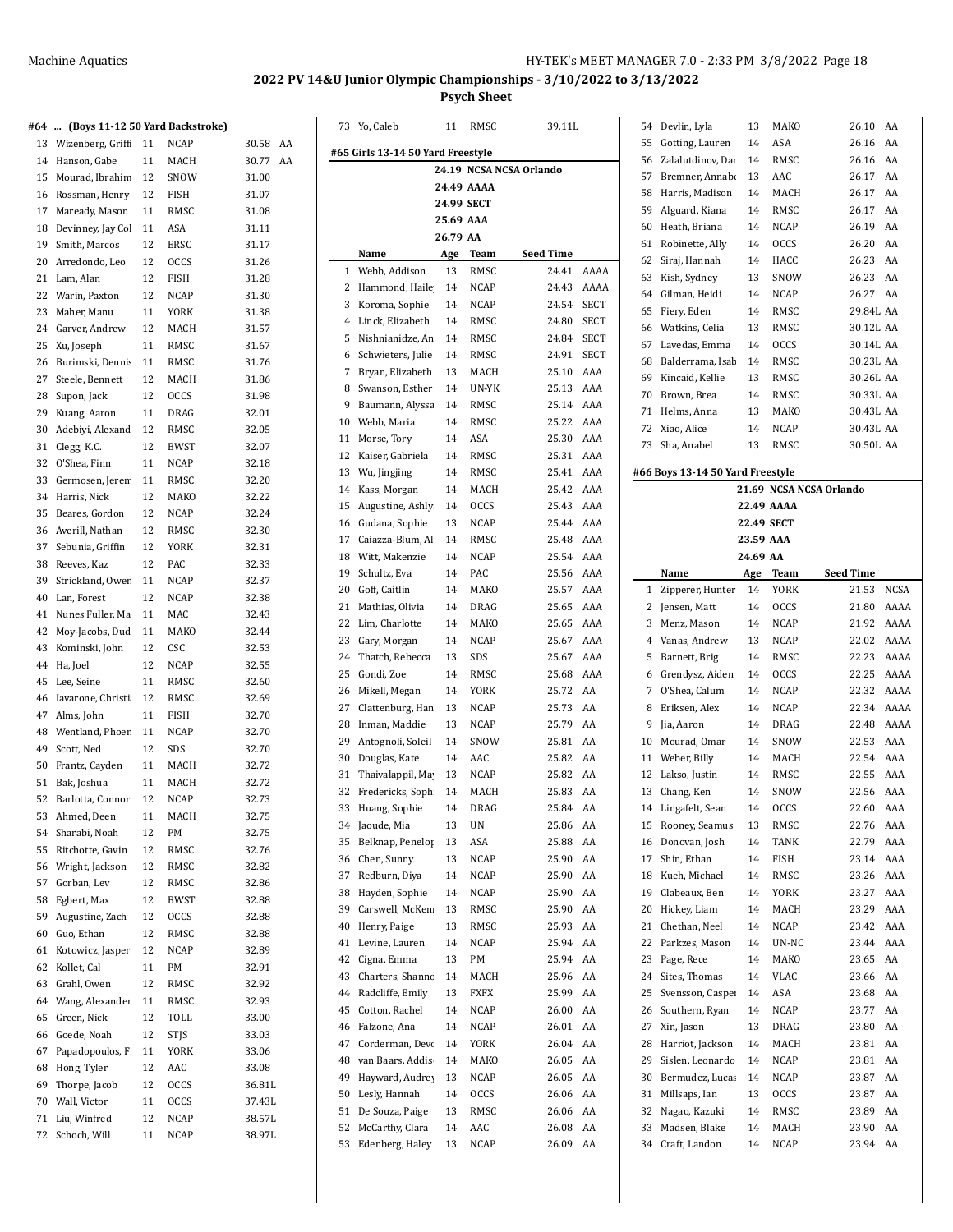#### **#66 ... (Boys 13-14 50 Yard Freestyle)**

| ۲UU | (DOYS 13-14 30 Talu Preestyle) |    |             |       |    |
|-----|--------------------------------|----|-------------|-------|----|
| 35  | Lopez, Joshua                  | 14 | RMSC        | 23.94 | AA |
| 36  | Hooper Jr., Patric             | 14 | <b>OCCS</b> | 23.95 | AA |
| 37  | Everitt, Gage                  | 14 | NCAP        | 23.96 | AA |
| 38  | Shafer, Lukas                  | 14 | RMSC        | 23.99 | AA |
| 39  | Wang, Allen                    | 13 | <b>DRAG</b> | 24.01 | AA |
| 40  | Zakorchemny, Cc                | 14 | RMSC        | 24.03 | AA |
| 41  | Casteleyn, Ryan                | 14 | MAKO        | 24.09 | AA |
| 42  | Lotsch, Endric                 | 14 | SDS         | 24.09 | AA |
| 43  | Kaleem, Jacob                  | 14 | NCAP        | 24.10 | AA |
| 44  |                                | 14 | SNOW        | 24.12 | AA |
|     | Saravanan, Surya               | 14 | RMSC        | 24.14 |    |
| 45  | Nguyen, Alex                   |    |             |       | AA |
| 46  | Wergley, Cole                  | 14 | <b>NCAP</b> | 24.17 | AA |
| 47  | Laufer, Abe                    | 14 | ASA         | 24.19 | AA |
| 48  | Lee, Jacob                     | 13 | MAKO        | 24.20 | AA |
| 49  | Bagshaw, Max                   | 14 | RMSC        | 24.20 | AA |
| 50  | Van Tuyle, Aaron               | 14 | SNOW        | 24.21 | AA |
| 51  | Utter, Troy                    | 13 | <b>OCCS</b> | 24.28 | AA |
| 52  | Vaughn, Jordan                 | 14 | MACH        | 24.29 | AA |
| 53  | Weiner, Ben                    | 13 | NCAP        | 24.29 | AA |
| 54  | Popp, Noah                     | 14 | AAC         | 24.30 | AA |
| 55  | DeLellis, J.D.                 | 14 | ASA         | 24.31 | AA |
| 56  | Ancheta, Guillerr              | 14 | RMSC        | 24.32 | AA |
| 57  | Guo, Henry                     | 14 | NCAP        | 24.33 | AA |
| 58  | Goldsborough, E                | 14 | <b>ASA</b>  | 24.34 | AA |
| 59  | Oehler, Griffin                | 13 | RMSC        | 24.38 | AA |
| 60  | Henrikson-Brand                | 14 | DCPR        | 24.41 | AA |
| 61  | Ha, Elliot                     | 13 | <b>OCCS</b> | 24.46 | AA |
| 62  | Cho, Jacob                     | 13 | <b>OCCS</b> | 24.47 | AA |
| 63  | Kambhampaty, K                 | 14 | MACH        | 24.49 | AA |
| 64  | Lukin, Myroslav                | 14 | LIFE        | 24.50 | AA |
| 65  | Yun, Noah                      | 14 | APAC        | 24.51 | AA |
| 66  | Worthen, Jermai                | 13 | PGPR        | 24.51 | AA |
| 67  |                                | 14 | PM          | 24.51 | AA |
|     | Sheppard, Owen                 |    |             |       | AA |
| 68  | Taylor, Chase                  | 13 | RMSC        | 24.52 |    |
| 69  | Rook, William                  | 14 | RMSC        | 24.53 | AA |
| 70  | Roy, Gabe                      | 14 | MACH        | 24.58 | AA |
| 71  | Campet, Luke                   | 13 | YORK        | 24.58 | AA |
| 72  | Rodriguez, Isaac               | 14 | FAA         | 24.59 | AA |
| 73  | Ramos, Diego                   | 13 | AAC         | 24.60 | AA |
| 74  | Pendergraft, Aid               | 14 | <b>OCCS</b> | 24.60 | AA |
| 75  | Anderson, James                | 14 | MAKO        | 24.62 | AA |
| 76  | Finnegan, Collin               | 14 | NCAP        | 24.62 | AA |
| 77  | Makepeace, Arch                | 13 | TOLL        | 24.64 | AA |
| 78  | Staples, Alex                  | 14 | <b>NCAP</b> | 24.65 | AA |
| 79  | White, Donovan                 | 13 | <b>OCCS</b> | 24.65 | AA |
| 80  | Phillips, Dain                 | 13 | RMSC        | 24.66 | AA |
| 81  | Kalka, Thomas                  | 14 | NCAP        | 24.70 |    |
| 82  | Ye, Anson                      | 13 | <b>DRAG</b> | 24.71 |    |
| 83  | Shi, Weining                   | 14 | RMSC        | 24.72 |    |
| 84  | Suarez, Zach                   | 14 | <b>YORK</b> | 24.72 |    |
| 85  | Seiger, Liam                   | 14 | NCAP        | 24.73 |    |
| 86  | Liu, Brandon                   | 13 | NCAP        | 24.73 |    |
| 87  | Xu, Raymond                    | 14 | HACC        | 24.75 |    |
| 88  | Penn, Charlie                  | 13 | <b>NCAP</b> | 24.77 |    |
| 89  | Mussie, Samuel                 | 14 | <b>OCCS</b> | 24.77 |    |
| 90  | Katen, Jonathan                | 14 | NCAP        | 24.83 |    |
|     |                                |    |             |       |    |
| 91  | Starr, Graham                  | 14 | NCAP        | 24.85 |    |
| 92  | Lee, Ryan                      | 14 | RMSC        | 24.86 |    |
| 93  | Maynard, Ryan                  | 14 | <b>OCCS</b> | 24.87 |    |
| 94  | Chung, Edwin                   | 13 | <b>SSCT</b> | 24.87 |    |

| 95                                                      | Lee, Michael                           | 13          | SSCT                | 24.87              |     |  |  |  |
|---------------------------------------------------------|----------------------------------------|-------------|---------------------|--------------------|-----|--|--|--|
| 96                                                      | Dawson, Jack                           | 13          | RMSC                | 24.90              |     |  |  |  |
| 97                                                      | Lepre, William                         | 13          | AAC                 | 24.91              |     |  |  |  |
| 98                                                      | Phillips, Tyler                        | 13          | MAKO                | 24.91              |     |  |  |  |
| 99                                                      | Ha, Sam                                | 14          | NCAP                | 24.93              |     |  |  |  |
| 100                                                     | Hotra, Charlie                         | 14          | AAC                 | 24.95              |     |  |  |  |
| 101                                                     | Beslic, Luka                           | 13          | NCAP                | 24.95              |     |  |  |  |
| 102                                                     |                                        |             |                     |                    |     |  |  |  |
|                                                         | Findlay, Patrick                       | 14          | NCAP                | 24.96              |     |  |  |  |
| 103                                                     | Chen, Ethan                            | 14          | RMSC                | 24.97              |     |  |  |  |
| 104                                                     | Kretzing, Piersor                      | 14          | SNOW                | 24.98              |     |  |  |  |
| 105                                                     | Cleveland, Jack                        | 14          | <b>YORK</b>         | 24.98              |     |  |  |  |
| 106                                                     | Lei, Jonathan                          | 14          | RMSC                | 28.51L             |     |  |  |  |
| 107                                                     | Palma, Charlie                         | 14          | FISH                | 28.77L             |     |  |  |  |
| #67 Girls 10 & Under 200 Yard Freestyle<br>2:13.69 AAAA |                                        |             |                     |                    |     |  |  |  |
|                                                         |                                        |             |                     |                    |     |  |  |  |
|                                                         |                                        | 2:20.99 AAA |                     |                    |     |  |  |  |
|                                                         |                                        | 2:28.29 AA  |                     |                    |     |  |  |  |
|                                                         | Name                                   | Age         | Team                | Seed Time          |     |  |  |  |
| 1                                                       | Dunn, Olive                            | 9           | NCAP                | 2:17.09            | AAA |  |  |  |
| 2                                                       | Carroll, Maddie                        | 10          | MAKO                | 2:18.17            | AAA |  |  |  |
| 3                                                       | Dufault, Audrey                        | 10          | NCAP                | 2:18.34            | AAA |  |  |  |
| 4                                                       | Ryan, Jenna                            | 10          | RMSC                | 2:19.44            | AAA |  |  |  |
| 5                                                       | Joung, Jessica                         | 10          | MAC                 | 2:20.03            | AAA |  |  |  |
| 6                                                       | Bui, Mai Lan                           | 10          | RMSC                | 2:23.52            | AA  |  |  |  |
| 7                                                       | Groves, Charlotte                      | 10          | ASA                 | 2:25.54            | AA  |  |  |  |
| 8                                                       | Lawrence, Lilliar                      | 10          | RMSC                | 2:28.92            |     |  |  |  |
| 9                                                       | Buczek, Annie                          | 10          | MACH                | 2:30.83            |     |  |  |  |
| 10                                                      | Sun, Hope                              | 9           | FAA                 | 2:30.93            |     |  |  |  |
| 11                                                      | Robinson, Alyssa                       | 10          | MSSC                | 2:31.38            |     |  |  |  |
| 12                                                      | Hefferon, Lulu                         | 10          | ASA                 | 2:31.53            |     |  |  |  |
| 13                                                      | Krol, Rachel                           | 10          | MAC                 | 2:31.64            |     |  |  |  |
| 14                                                      | Weliwitigoda, Mi                       | 10          | NCAP                | 2:32.35            |     |  |  |  |
| 15                                                      |                                        | 10          | RMSC                | 2:32.42            |     |  |  |  |
|                                                         | Waterman, Emm                          |             |                     |                    |     |  |  |  |
| 16                                                      | Yiengst, Audrey                        | 10          | AAC                 | 2:32.99            |     |  |  |  |
| 17                                                      | Baterdene, Mishe                       | 10          | AAC                 | 2:33.51            |     |  |  |  |
| 18                                                      | Zettler, Grace                         | 9           | NCAP                | 2:33.91            |     |  |  |  |
| 19                                                      | McConnell, Carol                       | 9           | RMSC                | 2:34.66            |     |  |  |  |
| 20                                                      | Franks, Keeley                         | 9           | <b>NCAP</b>         | 2:35.34            |     |  |  |  |
|                                                         | #68 Boys 10 & Under 200 Yard Freestyle |             |                     |                    |     |  |  |  |
|                                                         |                                        |             | 2:10.69 AAAA        |                    |     |  |  |  |
|                                                         |                                        | 2:16.89 AAA |                     |                    |     |  |  |  |
|                                                         |                                        | 2:23.09 AA  |                     |                    |     |  |  |  |
| 1                                                       | Name                                   | Age<br>10   | Team                | Seed Time          | AAA |  |  |  |
| 2                                                       | McCullough, Con<br>Moncton, Wesley     | 10          | RMSC<br><b>NCAP</b> | 2:15.76<br>2:17.43 | AA  |  |  |  |
|                                                         |                                        |             |                     |                    |     |  |  |  |
| 3                                                       | Donley, Logan                          | 10          | RMSC                | 2:19.85            | AA  |  |  |  |
| $\overline{4}$                                          | Yu, Felix                              | 10          | MACH                | 2:20.10            | AA  |  |  |  |
| 5                                                       | Pica, Zander                           | 10          | RMSC                | 2:20.99            | AA  |  |  |  |
| 6                                                       | Yang, Justin                           | 10          | OCCS                | 2:21.73            | AA  |  |  |  |
| 7                                                       | Campbell, Jacob                        | 9           | MSSC                | 2:21.75            | AA  |  |  |  |
| 8                                                       | Thomas, Tripp                          | 10          | RMSC                | 2:23.64            |     |  |  |  |
| 9                                                       | Phillips, Logan                        | 10          | NCAP                | 2:24.18            |     |  |  |  |
| 10                                                      | Daniel, Jaxson                         | 10          | <b>OCCS</b>         | 2:24.91            |     |  |  |  |
| 11                                                      | Raybon, Xavier                         | 10          | MACH                | 2:26.12            |     |  |  |  |
| 12                                                      | Schwieters, Dani                       | 10          | RMSC                | 2:26.69            |     |  |  |  |
| 13                                                      | Farley, Evan                           | 10          | NCAP                | 2:26.76            |     |  |  |  |
| 14                                                      | Kelly, Joseph                          | 10          | YORK                | 2:27.41            |     |  |  |  |
| 15                                                      | Payson, Heath                          | 10          | RMSC                | 2:27.88            |     |  |  |  |
| 16                                                      | Harris, Tyler                          | 9           | MAKO                | 2:27.99            |     |  |  |  |
| 17                                                      | Gibbs, Gerard                          | 10          | MAKO                | 2:28.42            |     |  |  |  |
|                                                         |                                        |             |                     |                    |     |  |  |  |

| 18 | Ahuja, Riaan                       | 10          | NCAP         | 2:28.90          |      |
|----|------------------------------------|-------------|--------------|------------------|------|
| 19 | De Angelis, Emar                   | 10          | RMSC         | 2:28.92          |      |
| 20 | Francisco, Julian                  | 10          | <b>OCCS</b>  | 2:31.21          |      |
| 21 | McGuire, Jeffrey                   | 10          | ASA          | 2:31.52          |      |
| 22 | Tempelhoff, Gray                   | 10          | RMSC         | 2:32.27          |      |
| 23 | Olson, Caleb                       | 10          | RMSC         | 2:32.71          |      |
| 24 | Zhao, Jingwei                      | 10          | RMSC         | 2:32.92          |      |
| 25 | Kimpel, Ross                       | 10          | RMSC         | 2:33.22          |      |
| 26 | Collazo, Isaiah                    | 9           | FISH         | 2:33.34          |      |
| 27 | Henehan, Williar                   | 10          | RMSC         | 2:33.42          |      |
|    |                                    |             |              |                  |      |
| 28 | Cutts, Henry                       | 9           | PМ           | 2:33.55          |      |
| 29 | Li, Ryan                           | 10          | <b>NCAP</b>  | 2:34.11          |      |
| 30 | Heron, Taran                       | 10          | PМ           | 2:34.23          |      |
| 31 | Sunjaya, Brian                     | 9           | RMSC         | 2:34.35          |      |
| 32 | Bangert, Michael                   | 10          | ASA          | 2:34.71          |      |
| 33 | Dockett, Landon                    | 10          | NCAP         | 2:34.89          |      |
|    | #69 Girls 11-12 200 Yard Freestyle |             |              |                  |      |
|    |                                    |             | 2:00.89 AAAA |                  |      |
|    |                                    | 2:06.69 AAA |              |                  |      |
|    |                                    | 2:12.39 AA  |              |                  |      |
|    | Name                               | Age         | Team         | <b>Seed Time</b> |      |
| 1  | Sherman, Lila                      | 12          | FISH         | 1:59.44          | AAAA |
| 2  | Hawver, Gabby                      | 12          | <b>OCCS</b>  | 2:00.03          | AAAA |
| 3  | Cates, Noelle                      | 12          | SNOW         | 2:01.96          | AAA  |
| 4  | Day, Gabrielle                     | 12          | RMSC         | 2:04.24          | AAA  |
| 5  | Roca, Olivia                       | 12          | MAKO         | 2:05.35          | AAA  |
| 6  | Rahn, Sarah                        | 12          | NCAP         | 2:05.59          | AAA  |
| 7  | Strickland, Ginge                  | 12          | FISH         | 2:05.66          | AAA  |
| 8  | Deng, Callie                       | 12          | RMSC         | 2:05.94          | AAA  |
| 9  | Lim, Sophie                        | 12          | NCAP         | 2:07.44          | AA   |
| 10 | Derrenbacher, La                   | 12          | NCAP         | 2:07.83          | AA   |
| 11 | Hickman, Abby                      | 12          | ASA          | 2:08.35          | AA   |
| 12 |                                    | 12          | <b>NCAP</b>  | 2:08.83          | AA   |
|    | Fleming, Brianna                   |             |              |                  |      |
| 13 | Coggeshall, Corir                  | 12          | RMSC         | 2:09.13          | AA   |
| 14 | Valdecanas, Sava                   | 11          | DRAG         | 2:09.50          | AA   |
| 15 | Zettler, Julia                     | 11          | <b>NCAP</b>  | 2:09.57          | AA   |
| 16 | Simmons, Tori                      | 12          | <b>OCCS</b>  | 2:09.78          | AA   |
| 17 | Harper, Grace                      | 12          | <b>OCCS</b>  | 2:09.87          | AA   |
| 18 | Ossi, Hope                         | 12          | RMSC         | 2:10.34          | AA   |
| 19 | Nelson, Maya                       | 12          | PМ           | 2:10.37          | AA   |
| 20 | Huang, Kristine                    | 11          | RMSC         | 2:10.60          | AA   |
| 21 | Tan, Abigail                       | 12          | RMSC         | 2:11.31          | AA   |
| 22 | Smith, Ginny                       | 12          | MACH         | 2:11.32          | AA   |
| 23 | Campbell, Sydne                    | 11          | MSSC         | 2:11.35          | AA   |
| 24 | Snyder, Emma                       | 12          | <b>OCCS</b>  | 2:11.85          | AA   |
| 25 | Georgiou, Maria                    | 12          | RMSC         | 2:11.99          | AA   |
| 26 | Fortunato, Lola                    | 12          | NCAP         | 2:12.19          | AA   |
| 27 | Decatur, Audrey                    | 11          | RMSC         | 2:12.46          |      |
| 28 | Hull, Sabrina                      | 12          | <b>OCCS</b>  | 2:12.91          |      |
| 29 | Velarde Maynard                    | 12          | <b>OCCS</b>  | 2:12.91          |      |
| 30 | Winslow, Kylie                     | 12          | MAKO         | 2:13.05          |      |
| 31 | MacIvor, Amelia                    | 11          | NCAP         | 2:13.16          |      |
| 32 | Muller, Quinn                      | 11          | NCAP         | 2:13.28          |      |
| 33 | Furches, Jackie                    | 12          | AAC          | 2:13.58          |      |
| 34 | Bird, Karina                       | 12          | FAA          | 2:13.77          |      |
| 35 | French, Alena                      | 12          | <b>OCCS</b>  | 2:13.85          |      |
| 36 | Edwards, Amelia                    | 12          | NCAP         | 2:13.96          |      |
| 37 | Frank, Lucie                       | 12          | FXFX         | 2:14.34          |      |
|    |                                    |             |              |                  |      |
| 38 | Rabah, Luana                       | 11          | ASA          | 2:14.49          |      |
| 39 | Ossi, Chloe                        | 12          | RMSC         | 2:14.49          |      |
| 40 | Wertzler, Ellie                    | 12          | MACH         | 2:14.59          |      |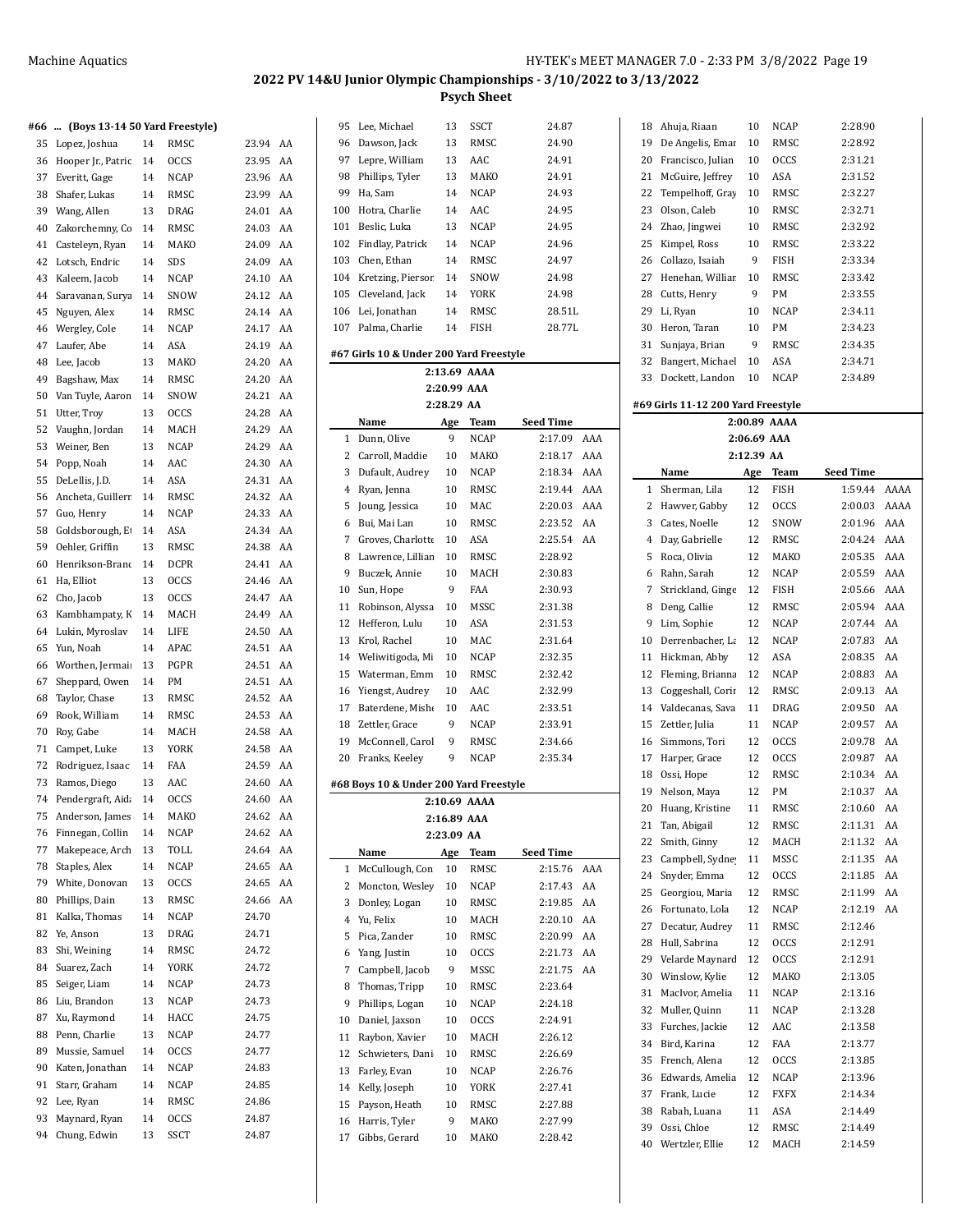$\overline{1}$ 

 $5:06.20$  AA 5:07.80 AA 5:08.90 AA 5:09.21 AA 5:09.68 AA  $5:10.51$  AA 5:10.89 AA 5:11.95 AA 5:12.20 AA 5:13.05 AA 4:37.90L 4:52.99L  $4:55.57L$  $4:56.63L$ 

**Seed Time**  $4:12.47$  $4:17.73$ 4:20.98  $4:21.17$  $4:22.41$ 4:27.39  $4:27.80$  $4:28.77$  $4:32.13$ 4:33.38  $4:33.43$ 4:34.91  $4:35.02$  $4:36.42$ 4:37.88 4:38.15 4:38.23 4:39.19  $4:40.55$  $4:52.24$ 

**Seed Time** 4:07.65 4:07.74 4:09.87  $4:15.66$  $4:17.47$  $4:17.87$  $4:23.12$  $4:24.20$  $4:27.47$ 4:27.88  $4:30.13$ 4:32.86 4:33.38 4:39.95 4:42.09 4:45.22  $4:47.01$  $4:48.60$  $4:50.22$  $4\mathrm{:}50.82$  $4:51.45$  $5:19.04$ 

# **2022 PV 14&U Junior Olympic Championships - 3/10/2022 to 3/13/2022**

**Psych Sheet**

|  |  |  | #69  (Girls 11-12 200 Yard Freestyle) |  |
|--|--|--|---------------------------------------|--|
|  |  |  |                                       |  |

| . . <i>.</i> | $\ldots$ requires the 12 200 rate increases. |    |             |         |
|--------------|----------------------------------------------|----|-------------|---------|
| 41           | Killian, Renee                               | 11 | FAA         | 2:14.82 |
| 42           | Rabe, Skylar                                 | 11 | <b>NCAP</b> | 2:15.01 |
| 43           | Ament, Josephin                              | 12 | RMSC        | 2:15.01 |
| 44           | Shumate, Kate                                | 12 | MACH        | 2:15.11 |
|              | 45 Wu. Eva                                   | 12 | RMSC        | 2:15.12 |
| 46           | Adler, Layla                                 | 12 | BWST        | 2:15.34 |
| 47           | Epifanio, Allyson                            | 12 | <b>OCCS</b> | 2:15.48 |
| 48           | McGee, Grace                                 | 12 | ASA         | 2:15.56 |
| 49           | McCarty, Natalie                             | 11 | RMSC        | 2:15.69 |
| 50           | Winston, Sarah                               | 12 | <b>MACH</b> | 2:15.73 |
| 51           | Stack. Samantha                              | 12 | RMSC        | 2:15.89 |
| 52           | Glass, Mia                                   | 12 | <b>OCCS</b> | 2:15.91 |
| 53           | Sidawy, Natalie                              | 12 | RMSC        | 2:15.97 |
|              | $\sqrt{70}$ Deve 11 12 200 Vand Expectede    |    |             |         |

#### **#70 Boys 11-12 200 Yard Freestyle 1:56.79 AAAA**

|                |                   |             | <b>BB</b>   |           |     |
|----------------|-------------------|-------------|-------------|-----------|-----|
|                |                   | 2:02.39 AAA |             |           |     |
|                |                   | 2:07.89 AA  |             |           |     |
|                | Name              | Age         | <b>Team</b> | Seed Time |     |
| $\mathbf 1$    | Edwards, Mark     | 12          | MACH        | 1:57.79   | AAA |
| $\overline{2}$ | Vaonakis, Phoeni  | 12          | RMSC        | 1:57.89   | AAA |
| 3              | Martinez, Lionel  | 12          | <b>OCCS</b> | 1:58.96   | AAA |
| $\overline{4}$ | Donley, Trevor    | 12          | RMSC        | 1:59.69   | AAA |
| 5              | Drews, Roman      | 12          | RMSC        | 1:59.72   | AAA |
| 6              | Liberty, Nicholas | 12          | RMSC        | 2:00.85   | AAA |
| 7              | Yiengst, Jonas    | 12          | <b>TANK</b> | 2:03.02   | AA  |
| 8              | Bartholomew, La   | 12          | RMSC        | 2:03.98   | AA  |
| 9              | Reber, Cruz       | 12          | PM          | 2:05.51   | AA  |
| 10             | Nurit, Leopold    | 12          | <b>NCAP</b> | 2:05.60   | AA  |
| 11             | Windt, Aleksand   | 12          | RMSC        | 2:05.77   | AA  |
| 12             | Salvado, Bautista | 12          | RMSC        | 2:06.80   | AA  |
| 13             | Campello, Ander   | 12          | <b>NCAP</b> | 2:07.05   | AA  |
| 14             | Zenyuh, Quinn     | 12          | PM          | 2:07.26   | AA  |
| 15             | Mascott, Everett  | 12          | <b>NCAP</b> | 2:07.39   | AA  |
| 16             | Lavedas, Liam     | 12          | <b>OCCS</b> | 2:07.90   |     |
| 17             | Roscetti, Nichola | 12          | ASA         | 2:07.96   |     |
| 18             | Xu, Joseph        | 11          | RMSC        | 2:08.10   |     |
| 19             | Bailey, Matthew   | 11          | ASA         | 2:08.30   |     |
| 20             | Scott, Ned        | 12          | SDS         | 2:08.30   |     |
| 21             | Iimi, Shou        | 11          | <b>RMSC</b> | 2:08.85   |     |
| 22             | Smith, Marcos     | 12          | <b>ERSC</b> | 2:09.02   |     |
| 23             | Bockman, Isaac    | 12          | <b>FISH</b> | 2:09.40   |     |
| 24             | Thiede, George    | 12          | ASA         | 2:09.72   |     |
| 25             | Germosen, Jeren   | 11          | RMSC        | 2:10.12   |     |
| 26             | Chen, Kevin       | 12          | RMSC        | 2:10.97   |     |
| 27             | Humphreys, Cha    | 11          | RMSC        | 2:11.85   |     |
| 28             | McKenna, Pierce   | 12          | ASA         | 2:11.95   |     |
| 29             | Stubner, John     | 12          | <b>RMSC</b> | 2:12.02   |     |
| 30             | Sobecke, Ryan     | 12          | <b>OCCS</b> | 2:12.03   |     |
| 31             | Maready, Mason    | 11          | RMSC        | 2:12.24   |     |
| 32             | Travers, Aden     | 12          | HACC        | 2:12.31   |     |
| 33             | Loeffert, Clark   | 12          | PM          | 2:12.58   |     |
| 34             | Nedd, Christophe  | 12          | RMSC        | 2:12.62   |     |
| 35             | Augustine, Zach   | 12          | <b>OCCS</b> | 2:12.91   |     |
| 36             | Ritchotte, Gavin  | 12          | RMSC        | 2:12.95   |     |
| 37             | Adebiyi, Alexand  | 12          | RMSC        | 2:12.96   |     |
| 38             | Kee, Caleb        | 12          | <b>NCAP</b> | 2:13.27   |     |
| 39             | Portner, Sully    | 12          | AAC         | 2:13.30   |     |
| 40             | Chang, Kevin      | 12          | SNOW        | 2:13.42   |     |
| 41             | Sharabi, Noah     | 12          | PM          | 2:13.51   |     |
|                |                   |             |             |           |     |

| 42           | Averill, Nathan                    | 12         | RMSC         | 2:13.58                   |             | 15 | Kauffman, Matth                       | 14 | MACH        |
|--------------|------------------------------------|------------|--------------|---------------------------|-------------|----|---------------------------------------|----|-------------|
| 43           | Strickland, Owen                   | 11         | <b>NCAP</b>  | 2:13.64                   |             | 16 | Li, Kyle                              | 14 | DRAG        |
| 44           | Harris, Nick                       | 12         | MAKO         | 2:13.82                   |             | 17 | Albert, Ryan                          | 14 | ASA         |
| 45           | Kollet, Cal                        | 11         | PM           | 2:14.18                   |             | 18 | Groves, Cam                           | 14 | ASA         |
| 46           | Humphreys, Coll                    | 11         | RMSC         | 2:14.23                   |             | 19 | Sims, Doug                            | 13 | <b>NCAP</b> |
| 47           |                                    | 12         | <b>FISH</b>  |                           |             | 20 | Char, Matthew                         | 13 | <b>NCAP</b> |
|              | Koay, Kyle                         |            |              | 2:14.68                   |             |    |                                       |    |             |
| 48           | Fry, Daniel                        | 11         | RMSC         | 2:36.45L                  |             | 21 | Craft, Landon                         | 14 | <b>NCAP</b> |
| 49           | Kemp, Bobby                        | 12         | RMSC         | 2:37.21L                  |             | 22 | Beltram, Isaiah                       | 14 | <b>NCAP</b> |
| 50           | Pino, Dylan                        | 11         | RMSC         | 2:38.45L                  |             | 23 | Begin, Charlie                        | 13 | RMSC        |
|              | #71 Girls 13-14 500 Yard Freestyle |            |              |                           |             | 24 | Hooper Jr., Patric                    | 14 | <b>OCCS</b> |
|              |                                    |            |              | 4:59.99 NCSA NCSA Orlando |             | 25 | Zhou, Michael                         | 14 | <b>NCAP</b> |
|              |                                    |            | 5:06.99 AAAA |                           |             | 26 | Jiminez, Patrick                      | 13 | FISH        |
|              |                                    |            |              |                           |             | 27 | Yang, Jayden                          | 13 | <b>OCCS</b> |
|              |                                    |            | 5:08.79 SECT |                           |             |    | 28 Lutz, Oliver                       | 14 | RMSC        |
|              |                                    |            | 5:21.69 AAA  |                           |             |    |                                       |    |             |
|              |                                    | 5:36.29 AA |              |                           |             |    | #73 Girls 11-12 400 Yard Medley Relay |    |             |
|              | Name                               | Age        | Team         | <b>Seed Time</b>          |             |    | Team                                  |    | Relay       |
| $\mathbf{1}$ | Simmons, Madel                     | 14         | ASA          | 5:04.67                   | AAAA        |    | 1 RMSC                                |    | A           |
| $\mathbf{2}$ | Caiazza-Blum, Al                   | 14         | RMSC         | 5:08.38                   | <b>SECT</b> |    | 2 OCCS                                |    | A           |
|              | 3 Watts. Emma                      | 13         | <b>FISH</b>  | 5:09.24                   | AAA         | 3  | RMSC                                  |    | B           |
| 4            | Webb, Addison                      | 13         | RMSC         | 5:10.94                   | AAA         |    | 4 ASA                                 |    | A           |
| 5            | Orlic, Anastasia                   | 14         | <b>NCAP</b>  | 5:16.87                   | AAA         |    | 5 NCAP                                |    | A           |
| 6            | De, Lara                           | 14         | <b>NCAP</b>  | 5:17.33                   | AAA         |    | 6 NCAP                                |    | B           |
| 7            | Dean, Skylar                       | 14         | RMSC         | 5:19.04                   | AAA         | 7  | YORK                                  |    | A           |
| 8            | McCarthy, Clara                    | 14         | AAC          | 5:19.96                   | AAA         | 8  | RMSC                                  |    | C           |
| 9            | Carswell, McKen                    | 13         | RMSC         | 5:20.36 AAA               |             | 9  | MACH                                  |    | A           |
| 10           | Siraj, Hannah                      | 14         | HACC         | 5:20.41                   | AAA         | 10 | <b>OCCS</b>                           |    | B           |
| 11           | Robinette, Ally                    | 14         | <b>OCCS</b>  | 5:22.50                   | AA          |    | 11 NCAP                               |    | C           |
| 12           |                                    |            | RMSC         |                           | AA          |    | 12 PM                                 |    | A           |
|              | Chang, Charlotte                   | 14         |              | 5:22.51                   |             |    |                                       |    |             |
| 13           | Ivanovskaya, Tai:                  | 13         | RMSC         | 5:23.20                   | AA          | 13 | FISH                                  |    | A           |
| 14           | Nguyen, Lien                       | 13         | PM           | 5:23.38                   | AA          |    | 14 ASA                                |    | B           |
| 15           | Ramey, Addi                        | 14         | SNOW         | 5:24.36                   | AA          |    | 15 YORK                               |    | B           |
| 16           | Buehler, Taylor                    | 14         | <b>NCAP</b>  | 5:24.49                   | AA          |    | 16 FXFX                               |    | A           |
| 17           | Du, Madelyn                        | 14         | MACH         | 5:25.29                   | AA          |    | 17 MACH                               |    | B           |
| 18           | Kincaid, Kellie                    | 13         | RMSC         | 5:25.50                   | AA          |    | 18 FAA                                |    | A           |
| 19           | Henry, Paige                       | 13         | RMSC         | 5:26.41                   | AA          |    | 19 BWST                               |    | A           |
| 20           | Ridge, Siri                        | 14         | <b>OCCS</b>  | 5:26.70                   | AA          |    | 20 HACC                               |    | A           |
| 21           | Weliwitigoda, So                   | 14         | <b>NCAP</b>  | 5:26.86                   | AA          |    |                                       |    |             |
| 22           | Fulton, Elsa                       | 14         | RMSC         | 5:28.09 AA                |             |    | #74 Boys 11-12 400 Yard Medley Relay  |    |             |
| 23           | Traister, Sedonal                  | 13         | <b>OCCS</b>  | 4:55.07L                  |             |    | Team                                  |    | Relay       |
|              |                                    |            |              |                           |             |    | 1 RMSC                                |    | A           |
|              | #72 Boys 13-14 500 Yard Freestyle  |            |              |                           |             |    | 2 NCAP                                |    | A           |
|              |                                    |            |              | 4:39.59 NCSA NCSA Orlando |             |    | 3 MACH                                |    | A           |
|              |                                    |            | 4:48.39 SECT |                           |             |    | 4 RMSC                                |    | B           |
|              |                                    |            | 4:49.99 AAAA |                           |             |    | 5 PM                                  |    | A           |
|              |                                    |            | 5:03.79 AAA  |                           |             |    | 6 OCCS                                |    | A           |
|              |                                    | 5:17.59 AA |              |                           |             |    | 7 RMSC                                |    | C           |
|              | Name                               | Age        | Team         | <b>Seed Time</b>          |             |    | 8 NCAP                                |    | B           |
| $\mathbf{1}$ | Svensson, Casper                   | 14         | ASA          | 4:46.39                   | <b>SECT</b> |    | 9 ASA                                 |    | A           |
|              | 2 Jia, Aaron                       | 14         | DRAG         | 4:47.25                   | <b>SECT</b> |    | 10 MACH                               |    | B           |
| 3            | Bishop, Anderso:                   | 14         | ASA          | 4:50.34 AAA               |             |    | 11 FISH                               |    | A           |
| 4            | Golembiewski, G                    | 14         | <b>OCCS</b>  | 4:58.44 AAA               |             |    | 12 YORK                               |    | A           |
| 5            | Rooney, Seamus                     | 13         | RMSC         | 4:58.57                   | AAA         |    | 13 NCAP                               |    | C           |
| 6            | Murphy, Taiyo                      | 14         | ASA          | 4:59.57                   | AAA         |    | 14 ASA                                |    | B           |
| 7            | Garvin, Parris                     | 14         | NCAP         | 5:02.40 AAA               |             |    | 15 SNOW                               |    | A           |
|              |                                    |            |              |                           |             |    |                                       |    |             |
| 8            | Rose, Matthew                      | 14         | NCAP         | 5:04.02 AA                |             |    | 16 BWST                               |    | A           |
| 9            | Jarczynski, Justin                 | 14         | RMSC         | 5:04.87                   | AA          |    | 17 AAC                                |    | A           |
| 10           | Du Lac, Miles                      | 13         | RMSC         | 5:04.97                   | AA          |    | 18 OCCS                               |    | B           |
| 11           | Phillips, Dain                     | 13         | RMSC         | 5:05.11                   | AA          |    | 19 ASA                                |    | C           |
| 12           | Dawson, Jack                       | 13         | RMSC         | 5:05.59 AA                |             |    | 20 FISH                               |    | B           |
| 13           | Rook, William                      | 14         | RMSC         | 5:05.86 AA                |             |    | 21 YORK                               |    | B           |
| 14           |                                    |            |              |                           |             |    | 22 HACC                               |    |             |
|              | Morgan, Kirk                       | 13         | ASA          | 5:05.92 AA                |             |    |                                       |    | A           |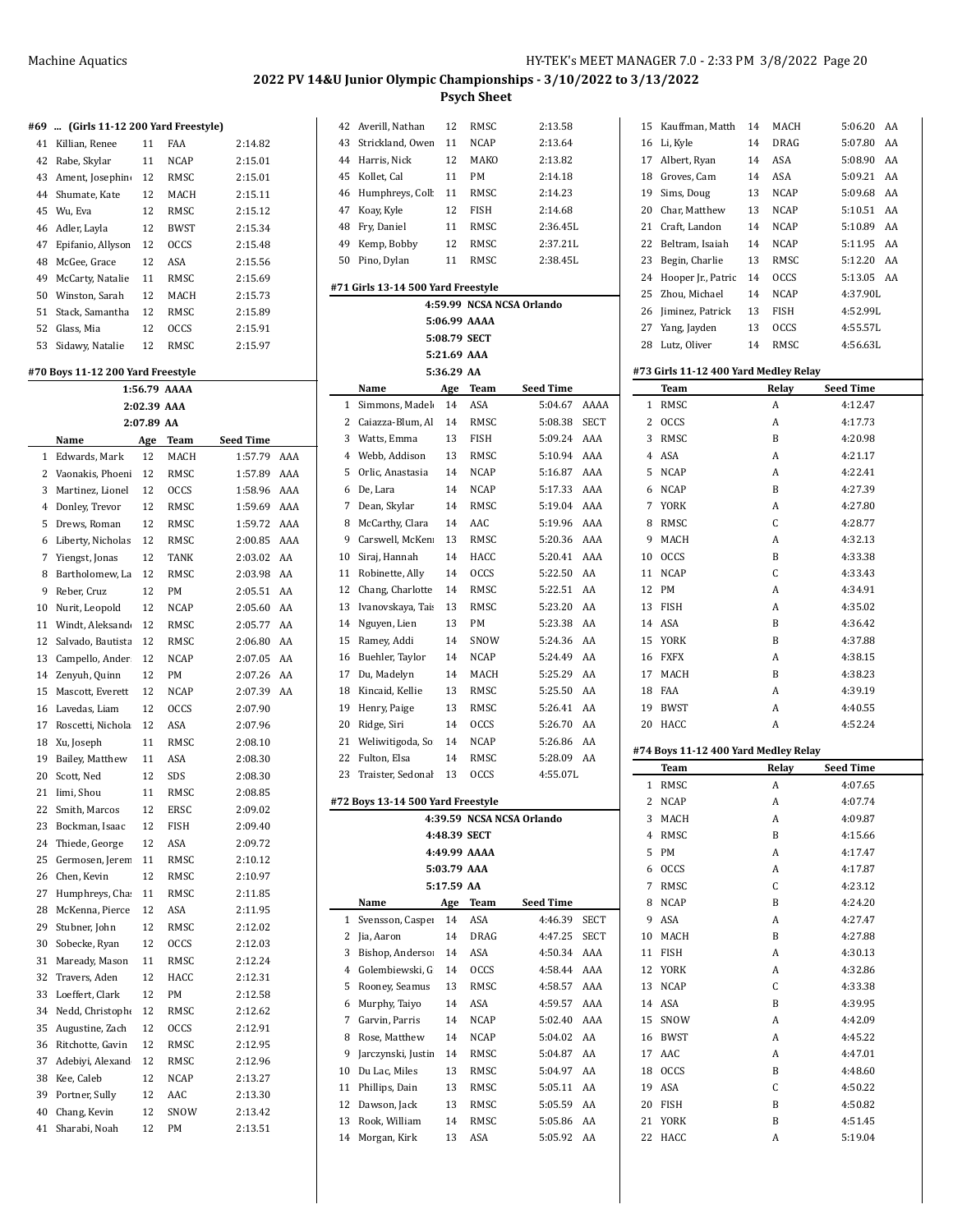|   |                  |                                            |                    |             | 5 ASA   | Α                                         | 2:16.89          |    | 21 FXFX          | A                                        | 4:15.14            |  |
|---|------------------|--------------------------------------------|--------------------|-------------|---------|-------------------------------------------|------------------|----|------------------|------------------------------------------|--------------------|--|
|   |                  | #75 Girls 13-14 400 Yard Medley Relay      |                    |             | 6 MACH  | Α                                         | 2:17.88          | 22 | ASA              | C                                        | 4:15.30            |  |
|   |                  | 3:55.09 NCSA NCSA Orlando                  |                    |             | 7 RMSC  | C                                         | 2:20.98          | 23 | BWST             | A                                        | 4:15.55            |  |
|   |                  | 4:12.29 SECT                               |                    |             | 8 NCAP  | C                                         | 2:21.49          |    | 24 HACC          | A                                        | 4:15.79            |  |
|   | <b>Team</b>      | Relay                                      | <b>Seed Time</b>   |             | 9 YORK  | A                                         | 2:23.02          |    | 25 DRAG          | A                                        | 4:15.89            |  |
|   | 1 RMSC           | A                                          | 3:57.14 SECT       |             | 10 ASA  | B                                         | 2:23.48          |    |                  |                                          |                    |  |
|   | 2 NCAP           | A                                          | 3:57.79 SECT       |             | 11 PM   | A                                         | 2:24.03          |    |                  | #80 Boys 11-12 400 Yard Freestyle Relay  |                    |  |
|   | 3 MACH           | А                                          | 3:58.17 SECT       |             | 12 MACH | B                                         | 2:24.54          |    | Team             | Relay                                    | <b>Seed Time</b>   |  |
|   | 4 NCAP           | B                                          | 4:01.87            | <b>SECT</b> | 13 STJS | A                                         | 2:27.91          |    | 1 RMSC           | A                                        | 3:39.07            |  |
|   | 5 NCAP           | C                                          | 4:03.89 SECT       |             | 14 TOLL | A                                         | 2:30.24          |    | 2 RMSC           | B                                        | 3:43.55            |  |
|   | 6 RMSC           | B                                          | 4:05.55 SECT       |             | 15 FISH | A                                         | 2:31.62          |    | 3 MACH           | A                                        | 3:46.90            |  |
|   | 7 ASA            | А                                          | 4:07.77            | <b>SECT</b> | 16 MAKO | A                                         | 2:31.72          |    | 4 RMSC           | C                                        | 3:47.66            |  |
|   | 8 FISH           | A                                          | 4:09.57            | <b>SECT</b> | 17 OCCS | A                                         | 2:31.98          |    | 5 OCCS           | Α                                        | 3:47.78            |  |
| 9 | DRAG             | A                                          | 4:10.27            | SECT        | 18 YORK | B                                         | 2:33.63          |    | 6 PM             | A                                        | 3:48.79            |  |
|   | 10 OCCS          | A                                          | 4:11.25 SECT       |             | 19 AAC  | A                                         | 2:34.06          |    | 7 NCAP           | A                                        | 3:49.84            |  |
|   | 11 YORK          | А                                          | 4:12.39            |             | 20 MAC  | A                                         | 2:34.07          |    | 8 ASA            | A                                        | 3:57.22            |  |
|   | 12 RMSC          | C                                          | 4:13.44            |             | 21 ASA  | C                                         | 2:35.85          |    | 9 NCAP           | B                                        | 3:59.76            |  |
|   | 13 MACH          | B                                          | 4:14.53            |             |         |                                           |                  |    | 10 MACH          | $\boldsymbol{B}$                         | 4:02.24            |  |
|   | 14 AAC           | A                                          | 4:14.99            |             |         | #78 Boys 10 & Under 200 Yard Medley Relay |                  |    | 11 FISH          | A                                        | 4:02.67            |  |
|   | 15 SNOW          | A                                          | 4:15.29            |             | Team    | Relay                                     | <b>Seed Time</b> |    | 12 YORK          | A                                        | 4:05.13            |  |
|   | 16 PM            | A                                          | 4:16.32            |             | 1 RMSC  | A                                         | 2:08.78          |    | 13 MAKO          | A                                        | 4:06.33            |  |
|   | 17 OCCS          | B                                          | 4:17.69            |             | 2 NCAP  | A                                         | 2:09.84          |    | 14 NCAP          | C                                        | 4:06.72            |  |
|   | 18 AAC           | B                                          | 4:24.36            |             | 3 YORK  | A                                         | 2:13.11          |    | 15 ASA           | $\boldsymbol{B}$                         | 4:10.02            |  |
|   | 19 ASA           | B                                          | 4:25.33            |             | 4 RMSC  | B                                         | 2:14.33          | 16 | DRAG             | A                                        | 4:10.10            |  |
|   | 20 DRAG          | B                                          | 4:27.05            |             | 5 NCAP  | B                                         | 2:16.05          |    | 17 AAC           | A                                        | 4:11.47            |  |
|   | 21 FXFX          | A                                          | 4:30.51            |             | 6 ASA   | A                                         | 2:16.53          |    | 18 FISH          | B                                        | 4:11.68            |  |
|   | 22 SDS           | A                                          | 4:30.65            |             | 7 OCCS  | A                                         | 2:19.23          |    | 19 YORK          | B                                        | 4:15.40            |  |
|   | 23 OCCS          | C                                          | 4:30.85            |             | 8 MACH  | A                                         | 2:19.99          | 20 | <b>BWST</b>      | Α                                        | 4:15.55            |  |
|   | 24 HACC          | A                                          | 4:45.49            |             | 9 RMSC  | C                                         | 2:20.67          |    | 21 HACC          | A                                        | 4:25.54            |  |
|   |                  |                                            |                    |             | 10 NCAP | C                                         | 2:21.52          |    | 22 SNOW          | A                                        | 4:26.45            |  |
|   |                  | #76 Boys 13-14 400 Yard Medley Relay       |                    |             | 11 MAKO | A                                         | 2:23.50          |    |                  |                                          |                    |  |
|   |                  | 3:36.09 NCSA NCSA Orlando                  |                    |             | 12 TOLL | A                                         | 2:26.79          |    |                  | #81 Girls 13-14 400 Yard Freestyle Relay |                    |  |
|   |                  |                                            |                    |             |         |                                           |                  |    |                  |                                          |                    |  |
|   |                  | 3:46.99 SECT                               |                    |             | 13 PM   | A                                         | 2:27.77          |    | Team             | Relay                                    | <b>Seed Time</b>   |  |
|   | Team             | Relay                                      | <b>Seed Time</b>   |             | 14 SNOW | A                                         | 2:27.86          |    | 1 RMSC           | A                                        | 3:40.85            |  |
|   | 1 OCCS           | A                                          | 3:36.68 SECT       |             | 15 ASA  | B                                         | 2:27.99          |    | 2 NCAP           | A                                        | 3:41.65            |  |
|   | 2 NCAP           | A                                          | 3:41.06 SECT       |             | 16 FISH | A                                         | 2:29.96          |    | 3 MAKO           | Α                                        | 3:42.53            |  |
|   | 3 MACH           | A                                          | 3:42.95 SECT       |             | 17 AAC  | A                                         | 2:30.09          |    | 4 MACH           | A                                        | 3:43.98            |  |
|   | 4 DRAG           | A                                          | 3:44.95 SECT       |             | 18 YORK | B                                         | 2:32.35          |    | 5 NCAP           | B                                        | 3:44.08            |  |
|   | 5 NCAP           | B                                          | 3:45.40 SECT       |             | 19 AAC  | B                                         | 2:35.27          |    | 6 RMSC           | B                                        | 3:44.55            |  |
|   | 6 RMSC           | Α                                          | 3:45.79            | <b>SECT</b> |         |                                           |                  |    | 7 ASA            | A                                        | 3:45.01            |  |
|   | 7 ASA            | A                                          | 3:46.49 SECT       |             |         | #79 Girls 11-12 400 Yard Freestyle Relay  |                  |    | 8 YORK           | A                                        | 3:45.42            |  |
|   | 8 SNOW           | A                                          | 3:49.26            |             | Team    | Relay                                     | <b>Seed Time</b> |    | 9 OCCS           | Α                                        | 3:46.17            |  |
|   | 9 NCAP           | С                                          | 3:49.74            |             | 1 OCCS  | A                                         | 3:49.84          |    | 10 NCAP          | C                                        | 3:46.38            |  |
|   | 10 YORK          | A                                          | 3:50.88            |             | 2 MAKO  | A                                         | 3:54.12          |    | 11 DRAG          | A                                        | 3:46.87            |  |
|   | 11 MACH          | B                                          | 3:51.20            |             | 3 RMSC  | A                                         | 3:54.45          |    | 12 FISH          | A                                        | 3:47.46            |  |
|   | 12 OCCS          | B                                          | 3:52.77            |             | 4 ASA   | A                                         | 3:56.53          |    | 13 RMSC          | C                                        | 3:48.77            |  |
|   | 13 RMSC          | B                                          | 3:53.55            |             | 5 NCAP  | A                                         | 3:58.10          |    | 14 PM            | A                                        | 3:48.92            |  |
|   | 14 FISH          | A                                          | 3:57.31            |             | 6 MACH  | A                                         | 3:58.60          |    | 15 MACH          | B                                        | 3:49.43            |  |
|   | 15 ASA           | B                                          | 3:57.48            |             | 7 RMSC  | B                                         | 3:58.77          |    | 16 SNOW          | A                                        | 3:51.34            |  |
|   | 16 OCCS          | C                                          | 3:58.43            |             | 8 OCCS  | B                                         | 4:00.25          |    | 17 AAC           | A                                        | 3:52.14            |  |
|   | 17 RMSC          | C                                          | 4:01.22            |             | 9 RMSC  | С                                         | 4:02.34          |    | 18 OCCS          | B                                        | 3:52.85            |  |
|   | 18 AAC           | A                                          | 4:05.07            |             | 10 FISH | A                                         | 4:02.76          |    | 19 FXFX          | A                                        | 4:00.89            |  |
|   | 19 SNOW          | B                                          | 4:05.53            |             | 11 NCAP | B                                         | 4:03.36          |    | 20 ASA           | B                                        | 4:01.13            |  |
|   | 20 ASA           | C                                          | 4:08.63            |             | 12 MACH | B                                         | 4:03.72          |    | 21 SDS           | A                                        | 4:02.67            |  |
|   | 21 TOLL          | A                                          | 4:09.84            |             | 13 YORK | A                                         | 4:04.20          |    | 22 HACC          | A                                        | 4:09.99            |  |
|   | 22 HACC          | A                                          | 4:20.49            |             | 14 NCAP | С                                         | 4:05.63          |    |                  |                                          |                    |  |
|   |                  |                                            |                    |             | 15 ASA  | B                                         | 4:06.27          |    |                  | #82 Boys 13-14 400 Yard Freestyle Relay  |                    |  |
|   |                  | #77 Girls 10 & Under 200 Yard Medley Relay |                    |             | 16 PM   | A                                         | 4:08.81          |    | Team             | Relay                                    | <b>Seed Time</b>   |  |
|   | Team             | Relay                                      | <b>Seed Time</b>   |             | 17 YORK | B                                         | 4:13.04          |    | 1 OCCS           | Α                                        | 3:17.01            |  |
|   | 1 RMSC           | A                                          | 2:08.85            |             | 18 MAKO | B                                         | 4:13.94          |    | 2 MACH           | A                                        | 3:21.02            |  |
|   | 2 NCAP           | A                                          | 2:10.26            |             | 19 FAA  | A                                         | 4:14.12          |    | 3 RMSC           | Α                                        | 3:23.29            |  |
|   | 3 RMSC<br>4 NCAP | B<br>B                                     | 2:14.54<br>2:16.68 |             | 20 AAC  | A                                         | 4:14.88          |    | 4 NCAP<br>5 YORK | A<br>A                                   | 3:23.93<br>3:25.66 |  |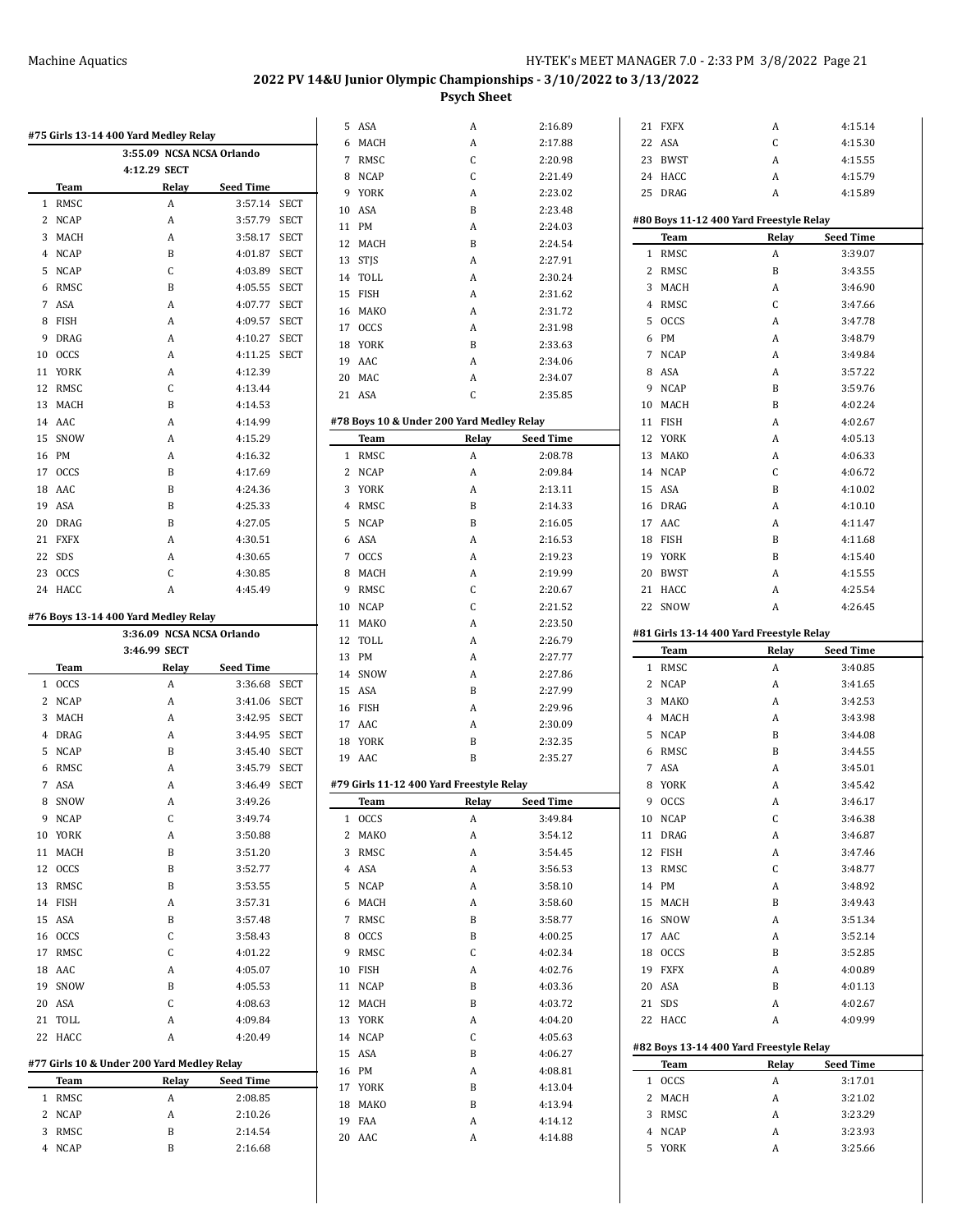## Machine Aquatics MEET MANAGER 7.0 - 2:33 PM 3/8/2022 Page 22

**2022 PV 14&U Junior Olympic Championships - 3/10/2022 to 3/13/2022**

**Psych Sheet**

AAC B 2:17.31

| #82            | (Boys 13-14 400 Yard Freestyle Relay)                       |       |                  |
|----------------|-------------------------------------------------------------|-------|------------------|
|                | 6 ASA                                                       | A     | 3:26.68          |
| $7^{\circ}$    | SNOW                                                        | A     | 3:26.68          |
| 8              | RMSC                                                        | B     | 3:27.65          |
|                | 9 NCAP                                                      | B     | 3:28.10          |
|                | 10 DRAG                                                     | A     | 3:28.49          |
| 11             | <b>OCCS</b>                                                 | B     | 3:29.34          |
|                | 12 NCAP                                                     | C     | 3:30.86          |
| 13             | MAKO                                                        | A     | 3:31.47          |
|                | 14 FISH                                                     | A     | 3:32.02          |
| 15             | RMSC                                                        | C     | 3:32.11          |
|                | 16 MACH                                                     | B     | 3:32.37          |
|                | 17 ASA                                                      | B     | 3:33.79          |
|                | 18 OCCS                                                     | C     | 3:33.83          |
|                | 19 AAC                                                      | A     | 3:37.84          |
|                | 20 ASA                                                      | C     | 3:43.75          |
|                | 21 SDS                                                      | A     | 3:48.99          |
| 22             | HACC                                                        | A     | 3:53.08          |
|                |                                                             |       |                  |
|                | #83 Girls 10 & Under 200 Yard Freestyle Relay<br>Team       | Relay | <b>Seed Time</b> |
| 1              | RMSC                                                        | A     | 1:52.16          |
| 2              | <b>NCAP</b>                                                 | A     | 1:56.24          |
| 3              | RMSC                                                        | B     | 1:56.45          |
|                | 4 RMSC                                                      | C     | 2:00.87          |
| 5              | NCAP                                                        | B     | 2:01.50          |
|                | 6 MACH                                                      | А     | 2:01.91          |
|                | 7 NCAP                                                      | C     | 2:04.29          |
| 8              | ASA                                                         | A     | 2:04.66          |
|                | 9 YORK                                                      | A     | 2:05.11          |
|                | 10 MACH                                                     | B     | 2:06.45          |
| 11             | STJS                                                        | A     | 2:09.33          |
|                | 12 PM                                                       | А     | 2:11.14          |
|                | 13 ASA                                                      | B     | 2:12.48          |
|                | 14 FISH                                                     | A     | 2:13.06          |
| 15             | AAC                                                         | A     | 2:13.25          |
|                | 16 TOLL                                                     | А     | 2:13.40          |
| 17             | MAC                                                         | А     | 2:14.28          |
| 18             | YORK                                                        | B     | 2:19.31          |
|                |                                                             |       |                  |
|                | #84 Boys 10 & Under 200 Yard Freestyle Relay<br><b>Team</b> | Relay | <b>Seed Time</b> |
| 1              | RMSC                                                        | A     | 1:51.69          |
| 2              | RMSC                                                        | B     | 1:55.74          |
| 3              | <b>NCAP</b>                                                 | A     | 1:57.06          |
| $\overline{4}$ | RMSC                                                        | C     | 1:59.70          |
| 5              | <b>NCAP</b>                                                 | B     | 2:00.55          |
| 6              | MACH                                                        | A     | 2:01.07          |
| 7              | ASA                                                         | A     | 2:01.25          |
| 8              | <b>OCCS</b>                                                 | A     | 2:01.44          |
| 9              | MAKO                                                        | A     | 2:02.19          |
| 10             | YORK                                                        | A     | 2:03.46          |
| 11             | <b>NCAP</b>                                                 | C     | 2:04.48          |
| 12             | PM                                                          | A     | 2:06.28          |
| 13             | AAC                                                         | A     | 2:07.68          |
| 14             | SNOW                                                        | A     | 2:08.80          |
| 15             | TOLL                                                        | A     | 2:09.99          |
| 16             | <b>STJS</b>                                                 | A     | 2:10.14          |
| 17             | ASA                                                         | B     | 2:10.22          |
| 18             | <b>FISH</b>                                                 | A     | 2:12.30          |
| 19             | YORK                                                        | B     | 2:12.68          |
|                |                                                             |       |                  |

|    | #85 Mixed 13-14 200 Yard Freestyle Relay   |     |             |                  |
|----|--------------------------------------------|-----|-------------|------------------|
|    | Team                                       |     | Relay       | <b>Seed Time</b> |
| 1  | <b>YORK</b>                                |     | A           | 1:35.65          |
| 2  | <b>OCCS</b>                                |     | A           | 1:35.68          |
| 3  | MACH                                       |     | A           | 1:36.35          |
| 4  | <b>NCAP</b>                                |     | A           | 1:36.95          |
| 5  | DRAG                                       |     | A           | 1:37.17          |
| 6  | RMSC                                       |     | A           | 1:37.38          |
| 7  | MAKO                                       |     | A           | 1:38.96          |
| 8  | <b>FISH</b>                                |     | A           | 1:39.94          |
| 9  | SDS                                        |     | A           | 1:42.45          |
| 10 | HACC                                       |     | A           | 1:44.64          |
| 11 | ASA                                        |     | A           | 1:55.00          |
|    | #86 Mixed 11-12 200 Yard Freestyle Relay   |     |             |                  |
|    | Team                                       |     | Relay       | <b>Seed Time</b> |
| 1  | RMSC                                       |     | A           | 1:32.89          |
| 2  | <b>OCCS</b>                                |     | A           | 1:42.72          |
| 3  | MACH                                       |     | A           | 1:42.85          |
| 4  | PM                                         |     | A           | 1:45.17          |
| 5  | <b>NCAP</b>                                |     | A           | 1:46.85          |
| 6  | <b>FISH</b>                                |     | A           | 1:47.43          |
| 7  | <b>YORK</b>                                |     | A           | 1:47.64          |
| 8  | <b>DRAG</b>                                |     | A           | 1:49.03          |
| 9  | MAC                                        |     | A           | 1:52.74          |
| 10 | SDS                                        |     | A           | 1:53.69          |
| 11 | HACC                                       |     | A           | 1:54.37          |
| 12 | ASA                                        |     | A           | 1:55.00          |
|    |                                            |     |             |                  |
|    | #87 Girls 12 & Under 200 Yard Breaststroke |     |             |                  |
|    | Name                                       | Age | Team        | Seed Time        |
| 1  | Sunjaya, Viona                             | 12  | RMSC        | 2:24.63          |
| 2  | Lacson, Aleah                              | 12  | RMSC        | 2:35.21          |
| 3  | Lee, Audrey                                | 12  | RMSC        | 2:35.39          |
| 4  | Groves, Caitlin                            | 12  | ASA         | 2:37.22          |
| 5  | Fleming, Brianna                           | 12  | <b>NCAP</b> | 2:39.39          |
| 6  | Zawitoski, Lulu                            | 12  | <b>TANK</b> | 2:42.34          |
| 7  | Munchel, Dylan                             | 12  | <b>NCAP</b> | 2:42.37          |
| 8  | Valdecanas, Sava                           | 11  | <b>DRAG</b> | 2:44.83          |
| 9  | Decatur, Audrey                            | 11  | RMSC        | 2:45.45          |
| 10 | Bird, Karina                               | 12  | <b>FAA</b>  | 2:45.59          |
| 11 | Roth, Laura                                | 11  | MAKO        | 2:45.86          |
| 12 | In, Emily                                  | 12  | MAC         | 2:46.30          |
| 13 | Andrews, Abby                              | 12  | NCAP        | 2:46.57          |
| 14 | Colwill, Jackie                            | 12  | MAKO        | 2:46.92          |
| 15 | Roy, Asha                                  | 12  | NCAP        | 2:47.14          |
| 16 | Wu, Eva                                    | 12  | RMSC        | 2:47.44          |
| 17 | Sun, Faith                                 | 12  | FAA         | 2:48.19          |
| 18 | Domonkos, Lili                             | 12  | SNOW        | 2:48.41          |
| 19 | Kar, Shreya                                | 12  | RMSC        | 2:48.69          |
| 20 | Watson, Natalie                            | 12  | RMSC        | 2:48.71          |
| 21 | McCarney, Maya                             | 11  | NCAP        | 2:49.06          |
| 22 | Potter, Addison                            | 12  | RMSC        | 2:49.25          |
| 23 | Bailey, Alysa                              | 12  | RMSC        | 2:49.56          |
| 24 | Gharakhanian, A                            | 12  | YORK        | 2:49.90          |
| 25 | Moore, Cate                                | 11  | SNOW        | 2:50.76          |
| 26 | Laughlin, Bridget                          | 11  | MACH        | 2:51.73          |
| 27 | Snyder, Emma                               | 12  | OCCS        | 2:52.21          |
| 28 | Valasco, Anna                              | 12  | NCAP        | 2:52.36          |
| 29 | Chehadeh, Adelir                           | 12  | NCAP        | 2:52.74          |
| 30 | Le, Rosaphi                                | 12  | OCCS        | 2:53.27          |

| 31             | Samsot, Alex                              | 12          | NCAP         | 2:53.38                   |
|----------------|-------------------------------------------|-------------|--------------|---------------------------|
| 32             | Thai, Natalie                             | 12          | <b>NCAP</b>  | 2:53.45                   |
|                | 33 Rabe, Skylar                           | 11          | NCAP         | 2:53.63                   |
|                | 34 Fargo, Emmy                            | 12          | NCAP         | 2:53.95                   |
|                |                                           |             |              |                           |
|                | #88 Boys 12 & Under 200 Yard Breaststroke |             |              |                           |
|                | Name                                      | Age         | Team         | <b>Seed Time</b>          |
| 1              | Shi, Justin                               | 12          | DRAG         | 2:22.95                   |
| 2              | Dionne, Luc                               | 12          | NCAP         | 2:26.32                   |
| 3              | Martinez, Lionel                          | 12          | <b>OCCS</b>  | 2:31.02                   |
| 4              | Bui, Olivier                              | 12          | RMSC         | 2:32.14                   |
| 5              | Chen, Kevin                               | 12          | RMSC         | 2:33.84                   |
| 6              | Liberty, Nicholas                         | 12          | RMSC         | 2:34.09                   |
| 7              | Li, Andy                                  | 12          | NCAP         | 2:37.72                   |
| 8              | Iimi, Shou                                | 11          | RMSC         | 2:39.50                   |
| 9              | Garcia Rivera, Le                         | 12          | MAKO         | 2:39.84                   |
| 10             | Ohtani, Haruki                            | 11          | RMSC         | 2:42.45                   |
| 11             | Iavarone, Christi                         | 12          | RMSC         | 2:44.06                   |
| 12             | Tofilon. Matthew                          | 12          | NCAP         | 2:44.98                   |
| 13             | Reber, Cruz                               | 12          | PM           | 2:46.48                   |
| 14             | Bhardwaj, Avi                             | 12          | ASA          | 2:46.52                   |
| 15             | Chavez, Marco                             | 12          | MACH         | 2:47.01                   |
| 16             | Testani, Nick                             | 12          | MACH         | 2:47.41                   |
| 17             | Marchand, Luc                             | 12          | NCAP         | 2:47.49                   |
| 18             | Kee, Caleb                                | 12          | NCAP         | 2:47.68                   |
| 19             | Chang, Kevin                              | 12          | SNOW         | 2:48.40                   |
| 20             | Bravery, Jackson                          | 11          | MACH         | 2:48.61                   |
| 21             | Stoian, Teddy                             | 11          | ASA          | 2:48.66                   |
| 22             | Thornton, Sandr                           | 12          | MACH         | 2:49.20                   |
| 23             | Hayden, Blake                             | 12          | NCAP         | 2:49.41                   |
| 24             | Alfonso-Frank, Si                         | 12          | NCAP         | 2:49.54                   |
| 25             |                                           | 12          | ASA          | 2:49.91                   |
| 26             | Choi, Anthony                             |             |              |                           |
|                | Mascott, Everett                          | 12          | NCAP         | 2:51.95                   |
| 27             | White, Greyson                            | 12          | NCAP         | 2:52.21                   |
| 28             | Matsuki, Hiroto                           | 12          | FISH         | 2:52.26                   |
| 29             | Bailey, Matthew                           | 11          | ASA          | 2:52.41                   |
| 30             | Pak, Karson                               | 11          | <b>OCCS</b>  | 2:53.07                   |
| 31             | Daniels, Gavin                            | 11          | <b>OCCS</b>  | 2:53.11                   |
| 32             | Bultema, Tyler                            | 12          | NCAP         | 2:53.19                   |
|                | #89 Girls 13-14 200 Yard Backstroke       |             |              |                           |
|                |                                           |             | 2:05.49 AAAA |                           |
|                |                                           |             |              | 2:05.99 NCSA NCSA Orlando |
|                |                                           |             | 2:09.09 SECT |                           |
|                |                                           | 2:11.49 AAA |              |                           |
|                |                                           | 2:17.39 AA  |              |                           |
|                | Name                                      | Age         | <b>Team</b>  | Seed Time                 |
| 1              | Sherman, Nora                             | 14          | FISH         | <b>NCSA</b><br>2:05.82    |
| $\overline{2}$ | Sagle, Alyssa                             | 13          | <b>NCAP</b>  | 2:06.37<br><b>SECT</b>    |
| 3              | Kuang, Gloria                             | 14          | DRAG         | 2:06.40<br>SECT           |
| 4              | Bryan, Elizabeth                          | 13          | MACH         | 2:06.52<br>SECT           |
| 5              | Witt, Madalyn                             | 14          | NCAP         | 2:07.51<br>SECT           |
| 6              | Falzone, Ana                              | 14          | NCAP         | 2:09.04<br>SECT           |
| 7              | Kadoorie, Angela                          | 14          | RMSC         | 2:10.80<br>AAA            |
| 8              | Goff, Caitlin                             | 14          | MAKO         | AAA<br>2:10.91            |
| 9              | Inman, Maddie                             | 13          | NCAP         | AAA<br>2:10.95            |
| 10             | Cypher, Ella                              | 14          | NCAP         | AAA<br>2:11.47            |
| 11             | Park, Gianna                              | 13          | MAC          | AA<br>2:11.79             |
| 12             | Watkins, Celia                            | 13          | RMSC         | AA<br>2:11.95             |
| 13             | Santucci, Elle                            | 14          | SNOW         | 2:12.61<br>AA             |
| 14             | Daniel, Lucy                              | 14          | OCCS         | AA<br>2:12.85             |
| 15             | Linck, Elizabeth                          | 14          | RMSC         | 2:13.24<br>AA             |
|                |                                           |             |              |                           |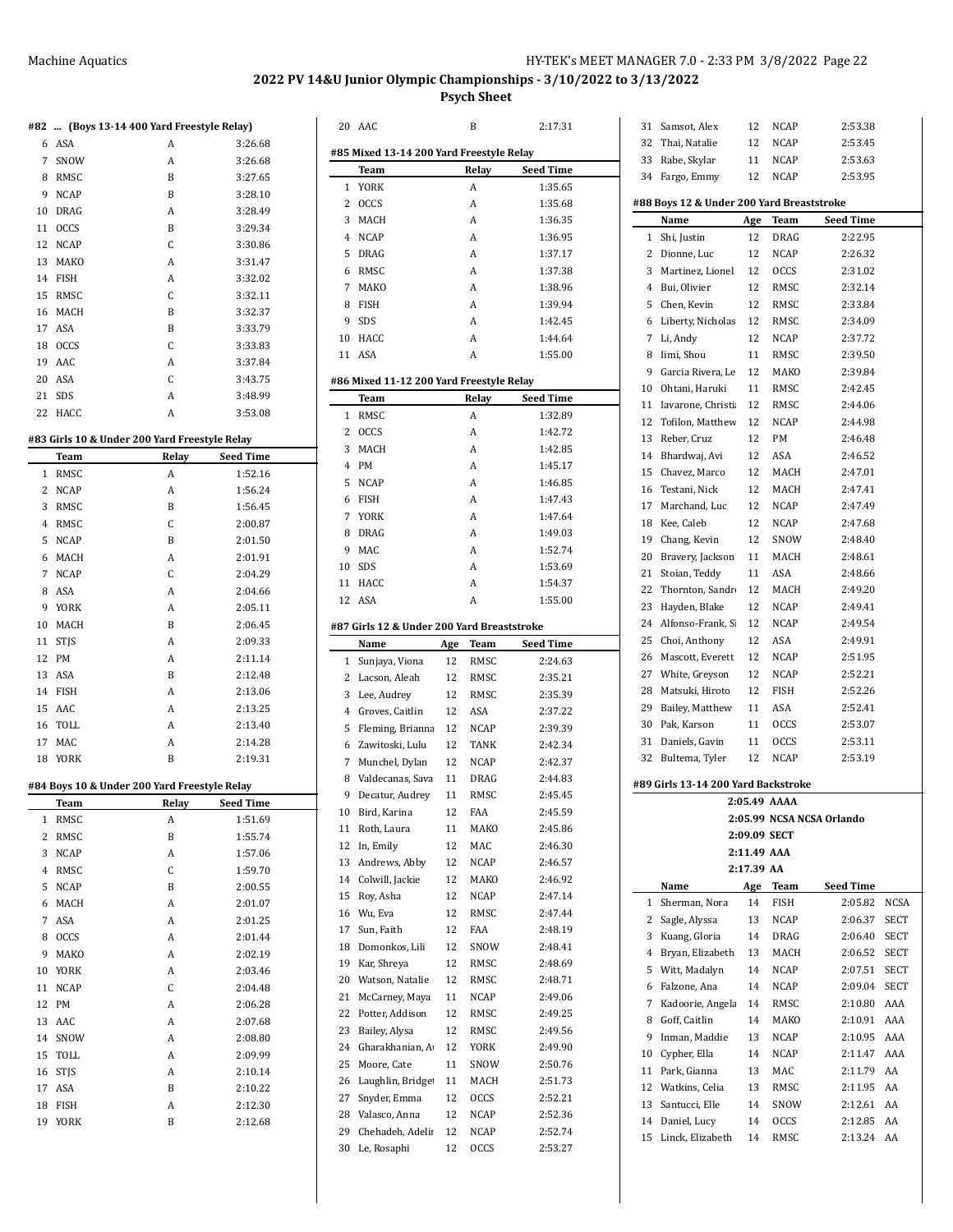23 McDonough, Ted 14 RMSC 2:06.79 AA

| #89            | (Girls 13-14 200 Yard Backstroke)  |             |              |                           |             |
|----------------|------------------------------------|-------------|--------------|---------------------------|-------------|
| 16             | Levine, Lauren                     | 14          | <b>NCAP</b>  | 2:13.30                   | AA          |
| 17             | Wu, Jingjing                       | 14          | <b>RMSC</b>  | 2:13.34                   | AA          |
| 18             | Gotting, Lauren                    | 14          | ASA          | 2:13.83                   | AA          |
| 19             | Yoon, Michelle                     | 14          | <b>NCAP</b>  | 2:13.99                   | AA          |
| 20             | Siraj, Hannah                      | 14          | HACC         | 2:14.38                   | AA          |
| 21             | Torrey, Katie                      | 14          | NCAP         | 2:14.46                   | AA          |
| 22             | Orlic, Anastasia                   | 14          | <b>NCAP</b>  | 2:14.60                   | AA          |
| 23             | Charters, Shanno                   | 14          | MACH         | 2:14.62                   | AA          |
| 24             | Feltrin, Isadora                   | 13          | RMSC         | 2:15.07                   | AA          |
| 25             | Young, Lindsay                     | 14          | <b>NCAP</b>  | 2:15.11                   | AA          |
| 26             | Swezey, Charlott                   | 13          | <b>NCAP</b>  | 2:15.15                   | AA          |
| 27             | Picardo, Nika                      | 14          | <b>OCCS</b>  | 2:15.29                   | AA          |
| 28             | Kincaid, Kellie                    | 13          | RMSC         | 2:15.37                   | AA          |
| 29             | Crown, Ella                        | 14          | RMSC         | 2:15.43                   | AA          |
| 30             | Menz, Madeline                     | 14          | <b>NCAP</b>  | 2:16.68                   | AA          |
| 31             | Richardson, Mad                    | 14          | <b>RIPS</b>  | 2:16.75                   | AA          |
| 32             | Devlin, Lyla                       | 13          | MAKO         | 2:16.86                   | AA          |
| 33             | Oliver, Olivia                     | 13          | <b>OCCS</b>  | 2:17.14                   | AA          |
| 34             | Hayward, Audrey                    | 13          | <b>NCAP</b>  | 2:17.30                   | AA          |
| 35             | Du, Madelyn                        | 14          | MACH         | 2:17.41                   |             |
| 36             | Reynolds, Kate                     | 13          | MACH         | 2:17.94                   |             |
| 37             | Clattenburg, Han                   | 13          | <b>NCAP</b>  | 2:17.99                   |             |
| 38             | Huang, Sophie                      | 14          | DRAG         | 2:40.31L                  |             |
| 39             | McGee, Zoe                         | 14          | <b>RMSC</b>  | 2:41.14L                  |             |
| 40             | Ridge, Siri                        | 14          | <b>OCCS</b>  | 2:41.44L                  |             |
| 41             | Fiery, Eden                        | 14          | RMSC         | 2:41.45L                  |             |
| 42             | Hastings, Clara                    | 14          | PM           | 2:41.49L                  |             |
| 43             | Traister, Sedonal                  | 13          | <b>OCCS</b>  | 2:42.04L                  |             |
| 44             | Miller, Lili                       | 14          | RMSC         | 2:42.50L                  |             |
| 45             | Weliwitigoda, So                   | 14          | <b>NCAP</b>  | 2:42.63L                  |             |
|                |                                    |             |              |                           |             |
|                | #90 Boys 13-14 200 Yard Backstroke |             |              | 1:54.79 NCSA NCSA Orlando |             |
|                |                                    |             | 1:57.79 AAAA |                           |             |
|                |                                    |             | 1:59.39 SECT |                           |             |
|                |                                    | 2:03.49 AAA |              |                           |             |
|                |                                    | 2:09.09 AA  |              |                           |             |
|                | Name                               | Age         | Team         | <b>Seed Time</b>          |             |
| $\mathbf{1}$   | Zhou, Michael                      | 14          | <b>NCAP</b>  | 1:54.81                   | AAAA        |
| $\overline{2}$ | Tishler, Jackson                   | 14          | NCAP         | 1:55.09                   | AAAA        |
| 3              | Barnett, Brig                      | 14          | RMSC         | 1:55.35                   | AAAA        |
| 4              | Grocholski, Alex                   | 14          | <b>OCCS</b>  | 1:57.37                   | AAAA        |
| 5              | Jia, Aaron                         | 14          | <b>DRAG</b>  | 1:57.77                   | AAAA        |
| 6              | Rooney, Seamus                     | 13          | <b>RMSC</b>  | 1:58.48                   | <b>SECT</b> |
| 7              | Lingafelt, Sean                    | 14          | <b>OCCS</b>  | 1:59.29                   | <b>SECT</b> |
| 8              | Vanas, Andrew                      | 13          | NCAP         | 2:01.73                   | AAA         |

 Murphy, Taiyo 14 ASA 2:01.97 AAA 10 Bishop, Anderson 14 ASA 2:02.27 AAA Wester, Christian 14 SNOW 2:02.32 AAA 12 Henrikson-Brand 14 DCPR 2:02.60 AAA 13 Pahlevanpour, Al 14 SNOW 2:03.13 AAA Svensson, Casper 14 ASA 2:03.26 AAA Rabe, Chase 13 NCAP 2:03.94 AA Lee, Vincent 14 JFD 2:04.51 AA Lopez, Joshua 14 RMSC 2:04.52 AA Ho, CJ 14 MACH 2:04.61 AA Begin, Charlie 13 RMSC 2:04.93 AA Williams, Henry 13 MACH 2:05.28 AA Wong, Aiden 14 NCAP 2:05.53 AA Daniels, Trent 14 OCCS 2:05.81 AA

| 24 | Devinney, Maxim                          | 13          | ASA                 | 2:06.98<br>AA               |  |
|----|------------------------------------------|-------------|---------------------|-----------------------------|--|
| 25 | Everitt, Gage                            | 14          | <b>NCAP</b>         | 2:07.34<br>AA               |  |
| 26 | Zakorchemny, Co                          | 14          | RMSC                | 2:07.43<br>AA               |  |
| 27 | Rowan, Graham                            | 13          | YORK                | 2:07.44<br>AA               |  |
| 28 | Chethan, Neel                            | 14          | <b>NCAP</b>         | 2:07.68<br>AA               |  |
| 29 | Page, Rece                               | 14          | MAKO                | 2:07.98<br>AA               |  |
| 30 | Xin, Jason                               | 13          | DRAG                | 2:08.15<br>AA               |  |
| 31 | Yun, Noah                                | 14          | APAC                | 2:08.19<br>AA               |  |
| 32 | Zipperer, Hunter                         | 14          | YORK                | AA<br>2:08.21               |  |
| 33 | Beltram, Isaiah                          | 14          | <b>NCAP</b>         | 2:08.45<br>AA               |  |
| 34 | Palma, Charlie                           | 14          | FISH                | AA<br>2:08.50               |  |
| 35 | Oehler, Griffin                          | 13          | RMSC                | 2:08.52<br>AA               |  |
| 36 | Kalinin, Nikolai                         | 14          | RMSC                | 2:08.68<br>AA               |  |
| 37 | Mettler, Colton                          | 13          | RMSC                | 2:08.71<br>AA               |  |
| 38 | Groves, Cam                              | 14          | ASA                 | 2:08.85<br>AA               |  |
| 39 | Saravanan, Surya                         | 14          | SNOW                | AA<br>2:09.07               |  |
| 40 | Rodriguez, Isaac                         | 14          | FAA                 | 2:09.16                     |  |
| 41 | Nagao, Kazuki                            | 14          | RMSC                | 2:09.19                     |  |
| 42 | Liu, Brandon                             | 13          | <b>NCAP</b>         | 2:09.30                     |  |
| 43 | Jarczynski, Justin                       | 14          | RMSC                | 2:09.66                     |  |
| 44 | May, Trevor                              | 14          | TIBU                | 2:09.81                     |  |
| 45 | Mutter, David                            | 14          | RMSC                | 2:10.07                     |  |
| 46 | Goldsborough, E                          | 14          | ASA                 | 2:10.19                     |  |
| 47 | Miceli, Jack                             | 13          | <b>NCAP</b>         | 2:10.29                     |  |
| 48 | Haggard, Bruno                           | 14          | FISH                | 2:10.38                     |  |
| 49 | Curb, Tristan                            | 13          | NCAP                | 2:10.45                     |  |
| 50 | Arluck, Alex                             | 13          | NCAP                | 2:10.62                     |  |
| 51 | Lopez, Lucas                             | 13          | NCAP                | 2:10.66                     |  |
| 52 | Starr, Graham                            | 14          | NCAP                | 2:10.73                     |  |
| 53 | Brady, Ryan                              | 14          | MAKO                | 2:10.94                     |  |
| 54 | Utter, Troy                              | 13          | <b>OCCS</b>         | 2:11.36                     |  |
|    |                                          |             |                     |                             |  |
| 55 | Deshmukh, Ayaa                           | 13          | <b>OCCS</b>         | 2:11.65                     |  |
| 56 | Na, Elijah                               | 14          | YORK                | 2:32.19L                    |  |
| 57 | Ustundag, Sarp                           | 14          | NCAP                | 2:35.27L                    |  |
|    |                                          |             |                     |                             |  |
|    | #91 Girls 10 & Under 100 Yard Backstroke |             |                     |                             |  |
|    |                                          |             | 1:07.99 AAAA        |                             |  |
|    |                                          | 1:11.79 AAA |                     |                             |  |
|    |                                          | 1:15.59 AA  |                     |                             |  |
| 1  | Name<br>Dunn, Olive                      | Age<br>9    | Team<br><b>NCAP</b> | Seed Time<br>1:10.31<br>AAA |  |
| 2  | Carroll, Maddie                          | 10          | MAKO                | AAA<br>1:11.67              |  |
| 3  | Harms, Stella                            | 10          | NCAP                | 1:12.90<br>AA               |  |
| 4  | Kuzmenko, Alina                          | 10          | RMSC                | 1:13.40<br>AA               |  |
| 5  | Patel, Meera                             | 10          | RMSC                | AA<br>1:13.53               |  |
| 6  | Ferullo, Blake                           | 10          | RMSC                | 1:14.07<br>AA               |  |
| 7  | Groves, Charlotte                        | 10          | ASA                 | 1:14.09<br>AA               |  |
| 8  | Tolar, Mary Mac                          | 10          | NCAP                | AA<br>1:14.26               |  |
| 9  | Masten, Kennedy                          | 9           | MACH                | 1:14.55<br>AA               |  |
| 10 | Wilson, Mara                             | 10          | MACH                | AA<br>1:15.12               |  |
| 11 | Bell, Ainsley                            | 10          | ASA                 | 1:15.15<br>AA               |  |
| 12 | Weliwitigoda, Mi                         | 10          | NCAP                | 1:15.65                     |  |
| 13 | Mullen, Violet                           | 10          | NCAP                | 1:15.66                     |  |
| 14 | Joung, Jessica                           | 10          | MAC                 | 1:16.16                     |  |
| 15 | Edwards, Sophia                          | 10          | MACH                | 1:17.17                     |  |
| 16 | Robinson, Alyssa                         | 10          | MSSC                | 1:17.49                     |  |
| 17 | Ahearn, Mara                             | 10          | RMSC                | 1:17.81                     |  |
| 18 | Quach, Giselle                           | 9           | RMSC                | 1:18.00                     |  |
| 19 | Schestopol, Celia                        | 10          | ASA                 | 1:18.09                     |  |
| 20 | Mancari, Emerso                          | 10          | PМ                  | 1:18.12                     |  |
| 21 | Devlin, Carleigh                         | 10          | MAKO                | 1:18.36                     |  |

| 22          | Cushman, Addisc                         | 10          | <b>NCAP</b>  | 1:18.77            |      |
|-------------|-----------------------------------------|-------------|--------------|--------------------|------|
| 23          | Bhardwaj, Adya                          | 10          | ASA          | 1:18.87            |      |
| 24          | Cho, Livi                               | 10          | MACH         | 1:19.03            |      |
| 25          | Luo, Angelina                           | 10          | RMSC         | 1:19.15            |      |
| 26          | Paradise, Theres                        | 10          | NCAP         | 1:19.32            |      |
| 27          | Lawrence, Lilliar                       | 10          | RMSC         | 1:19.61            |      |
| 28          | Cai, Cindy                              | 10          | NCAP         | 1:19.66            |      |
| 29          | Bett, Colleen                           | 10          | AAC          | 1:19.68            |      |
| 30          | Pai, Divya                              | 10          | MACH         | 1:19.76            |      |
| 31          | Waterman, Emm                           | 10          | RMSC         | 1:19.94            |      |
| 32          | Lee, Lauren                             | 10          | NCAP         | 1:20.09            |      |
| 33          | Yiengst, Audrey                         | 10          | AAC          | 1:20.38            |      |
| 34          | Matthews, Aubre                         | 10          | NCAP         | 1:20.52            |      |
| 35          | Franklin, Emha                          | 10          | MACH         | 1:20.86            |      |
| 36          | Sun, Hope                               | 9           | FAA          | 1:21.15            |      |
| 37          | Young, Andie                            | 9           | RMSC         | 1:21.23            |      |
| 38          | Shi, Emma                               | 10          | RMSC         | 1:21.24            |      |
| 39          | Shive, Keira                            | 10          | NCAP         | 1:21.38            |      |
| 40          | Lei, Sophie                             | 10          | RMSC         | 1:21.62            |      |
|             |                                         |             |              |                    |      |
| 41          | Moats, Jamie                            | 10          | <b>OCCS</b>  | 1:21.65            |      |
| 42          | Baterdene, Misho                        | 10          | AAC          | 1:21.74            |      |
| 43          | Hull, Christine                         | 9           | OCCS         | 1:21.74            |      |
| 44          | Li, Sophie                              | 10          | FISH         | 1:21.75            |      |
| 45          | Shu, Elaine                             | 10          | RMSC         | 1:22.17            |      |
|             | #92 Boys 10 & Under 100 Yard Backstroke |             |              |                    |      |
|             |                                         |             | 1:08.69 AAAA |                    |      |
|             |                                         | 1:12.19 AAA |              |                    |      |
|             |                                         | 1:15.69 AA  |              |                    |      |
|             | Name                                    |             | Age Team     | Seed Time          |      |
| $\mathbf 1$ | Horner, Colton                          | 9           | SNOW         | 1:08.20            | AAAA |
|             |                                         |             |              |                    |      |
|             | 2 Gravell, John                         | 10          | RMSC         | 1:09.91            | AAA  |
| 3           | Phillips, Logan                         | 10          | NCAP         | 1:11.69            | AAA  |
| 4           | Yu, Felix                               | 10          | MACH         | 1:13.04            | AA   |
| 5           | Cory, Maddox                            | 10          | YORK         | 1:13.63            | AA   |
| 6           | De Angelis, Emar                        | 10          | RMSC         | 1:13.71            | AA   |
| 7           | Madden, James                           | 10          | NCAP         | 1:14.26            | AA   |
| 8           | Yang, Justin                            | 10          | <b>OCCS</b>  | 1:14.61            | AA   |
| 9           | Daniel, Jaxson                          | 10          | <b>OCCS</b>  | 1:14.80            | AA   |
| 10          | Barnett, Mitchell                       | 10          | RMSC         | 1:14.94            | AA   |
| 11          | Nielsen, Grant                          | 10          | YORK         | 1:15.49            | AA   |
| 12          |                                         | 10          | RMSC         |                    |      |
| 13          | Tempelhoff, Gray                        |             | <b>OCCS</b>  | 1:15.74            |      |
|             | Klump, Thomas                           | 10<br>10    | <b>NCAP</b>  | 1:16.18<br>1:16.51 |      |
| 14          | Fortunato, Chase                        |             |              |                    |      |
| 15          | Farley, Evan                            | 10          | <b>NCAP</b>  | 1:16.74<br>1:18.48 |      |
| 16          | Guo, Peter                              | 10          | RMSC         |                    |      |
| 17          | Francisco, Julian                       | 10          | OCCS         | 1:18.79            |      |
| 18          | Dockett, Landon                         | 10          | NCAP         | 1:18.81            |      |
| 19          | Mourad, Suleima                         | 10          | SNOW         | 1:19.18            |      |
| 20          | Collazo, Isaiah                         | 9           | FISH         | 1:19.19            |      |
| 21          | Ahuja, Riaan                            | 10          | NCAP         | 1:19.26            |      |
| 22          | Edwards, Henry                          | 9           | MACH         | 1:19.44            |      |
| 23          | Hillman, Logan                          | 10          | NCAP         | 1:19.62            |      |
| 24          | Xie, Grant                              | 10          | FISH         | 1:19.80            |      |
| 25          | Bell, Zachary                           | 10          | NCAP         | 1:19.83            |      |
| 26          | Frend, Jack                             | 9           | ASA          | 1:19.97            |      |
| 27          | Henehan, Williar                        | 10          | RMSC         | 1:19.97            |      |
| 28          | Soundappan, Jay                         | 10          | NCAP         | 1:20.12            |      |
| 29          | Russell, Wyatt                          | 10          | YORK         | 1:20.21            |      |
| 30          | Kottak, Danis                           | 9           | ASA          | 1:20.24            |      |
| 31<br>32    | Lyden, Ryan<br>Sultan, Noah             | 10<br>10    | SNOW<br>NCAP | 1:20.53<br>1:20.59 |      |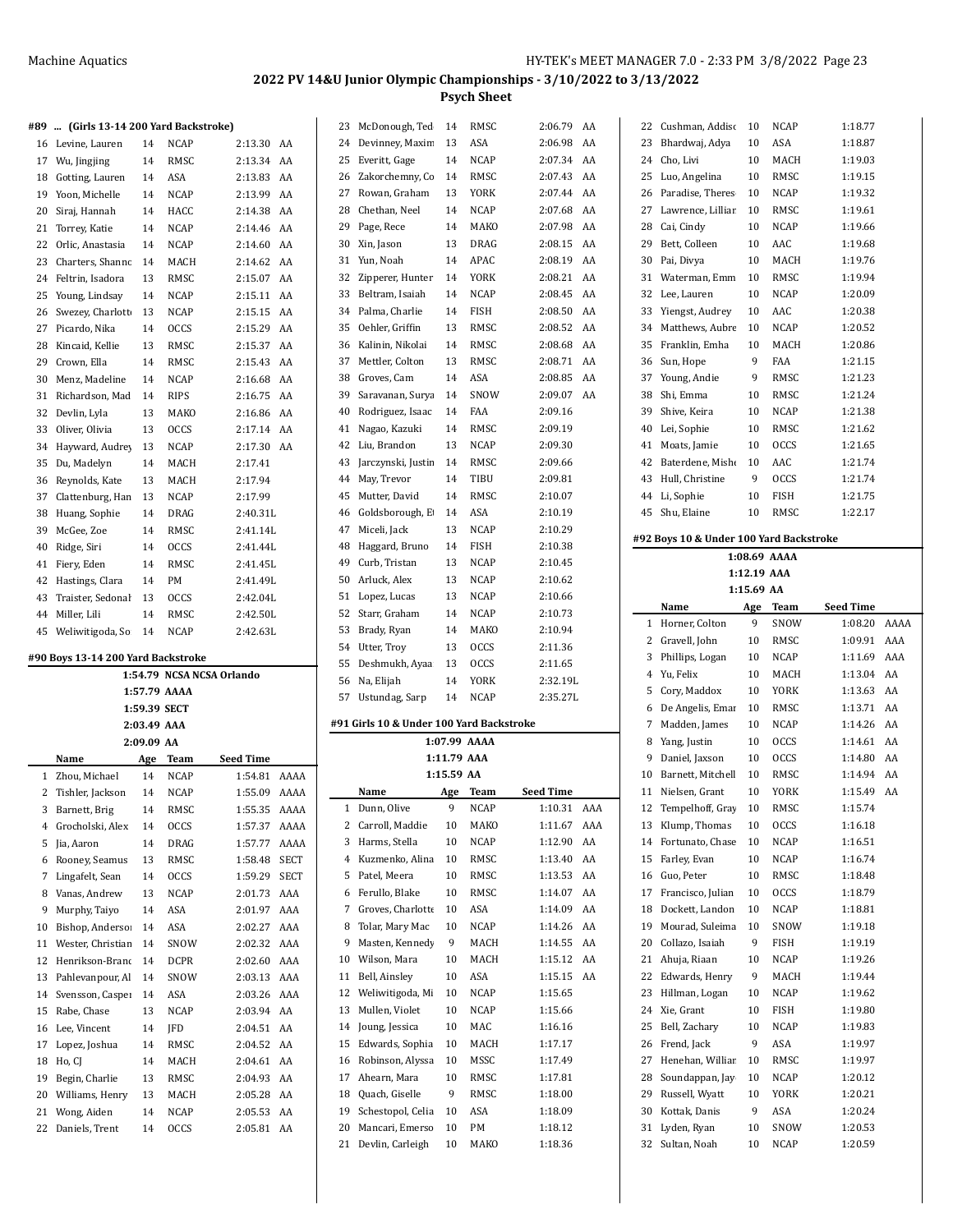| #92 | (Boys 10 & Under 100 Yard Backstroke)<br>$\cdots$ |                           |              |           |      |
|-----|---------------------------------------------------|---------------------------|--------------|-----------|------|
| 33  | Rawson, Rory                                      | 9                         | ASA          | 1:20.60   |      |
| 34  | Sunjaya, Brian                                    | 9                         | RMSC         | 1:20.60   |      |
| 35  | Gibbs, Gerard                                     | 10                        | MAKO         | 1:20.64   |      |
| 36  | Rall. Preston                                     | 10                        | NCAP         | 1:20.94   |      |
| 37  | Moten, Karon                                      | 10                        | <b>NCAP</b>  | 1:21.29   |      |
| 38  | Byford, WillS                                     | 10                        | ASA          | 1:21.50   |      |
| 39  | Reber, Casen                                      | 10                        | PM           | 1:21.56   |      |
| 40  | Nigri, Eli                                        | 10                        | <b>NCAP</b>  | 1:21.64   |      |
| 41  | Jauss, Henry                                      | 10                        | NCAP         | 1:21.76   |      |
| 42  | Cooke, Adam                                       | 10                        | NCAP         | 1:21.99   |      |
| 43  | Cleary, Patrick                                   | 10                        | MAKO         | 1:22.10   |      |
| 44  | Hernandez, Jorda                                  | 9                         | RMSC         | 1:22.25   |      |
| 45  | Hua, Jason                                        | 10                        | RMSC         | 1:22.48   |      |
| 46  | Li, Ryan                                          | 10                        | NCAP         | 1:37.07L  |      |
|     | #93 Girls 11-12 100 Yard Backstroke               |                           |              |           |      |
|     |                                                   |                           | 1:01.69 AAAA |           |      |
|     |                                                   | 1:05.09 AAA<br>1:08.39 AA |              |           |      |
|     | Name                                              | Age                       | <b>Team</b>  | Seed Time |      |
| 1   | Buckley, Sadie                                    | 12                        | MAKO         | 59.22     | AAAA |
| 2   | Sherman, Lila                                     | 12                        | FISH         | 1:00.35   | AAAA |
| 3   | Chen, Elizabeth                                   | 12                        | RMSC         | 1:00.55   | AAAA |
| 4   | Cory, McKenzie                                    | 11                        | YORK         | 1:02.64   | AAA  |
| 5   | Aldeguer, Ariana                                  | 12                        | <b>OCCS</b>  | 1:02.72   | AAA  |
| 6   | Frank, Lucie                                      | 12                        | <b>FXFX</b>  | 1:04.38   | AAA  |
| 7   | Kim, Eurie                                        | 12                        | <b>NCAP</b>  | 1:05.15   | AA   |
| 8   | Rushton, Harper                                   | 12                        | ASA          | 1:05.17   | AA   |
| 9   | Rowan, Elliott                                    | 12                        | <b>YORK</b>  | 1:05.24   | AA   |
| 10  | Petronello, Hadle                                 | 12                        | NCAP         | 1:05.28   | AA   |
| 11  | Mercer, Maddie                                    | 12                        | <b>OCCS</b>  | 1:05.29   | AA   |
| 12  | Deng, Callie                                      | 12                        | RMSC         | 1:05.43   | AA   |
| 13  | Hull, Sabrina                                     | 12                        | <b>OCCS</b>  | 1:05.80   | AA   |
| 14  | Ji, KaiLi                                         | 12                        | ASA          | 1:05.93   | AA   |
| 15  | Kass, Erin                                        | 11                        | MACH         | 1:06.06   | AA   |
| 16  | MacIvor, Amelia                                   | 11                        | <b>NCAP</b>  | 1:06.67   | AA   |
| 17  | Fortunato, Lola                                   | 12                        | <b>NCAP</b>  | 1:06.76   | AA   |
| 18  | Roemer, Samantl                                   | 12                        | NCAP         | 1:07.20   | AA   |
| 19  | Strickland, Ginge                                 | 12                        | FISH         | 1:07.26   | AA   |
| 20  | Morrison, Lexie                                   | 11                        | FAA          | 1:07.34   | AA   |
| 21  | Hickman, Abby                                     | 12                        | ASA          | 1:08.18   | AA   |
| 22  | Ossi, Chloe                                       | 12                        | RMSC         | 1:08.44   |      |
| 23  | Derrenbacher, La                                  | 12                        | <b>NCAP</b>  | 1:08.48   |      |
| 24  | Tan, Abigail                                      | 12                        | RMSC         | 1:08.51   |      |
| 25  | Hymans, Aubrey                                    | 12                        | MACH         | 1:08.59   |      |
| 26  | Smith, Ginny                                      | 12                        | MACH         | 1:08.60   |      |
| 27  | Edwards, Amelia                                   | 12                        | <b>NCAP</b>  | 1:08.75   |      |
| 28  | Bedford, Molly                                    | 12                        | <b>NCAP</b>  | 1:08.88   |      |
| 29  | Huang, Kristine                                   | 11                        | RMSC         | 1:08.91   |      |
| 30  | Yangas, Alicia                                    | 12                        | FAA          | 1:09.25   |      |
| 31  | Zettler, Julia                                    | 11                        | NCAP         | 1:09.26   |      |
| 32  | Liu, Ashley                                       | 11                        | <b>NCAP</b>  | 1:09.27   |      |
| 33  | Kraft, Allison                                    | 12                        | RMSC         | 1:09.31   |      |
| 34  | Adler, Layla                                      | 12                        | BWST         | 1:09.55   |      |
| 35  | Bagley, Kate                                      | 11                        | MACH         | 1:09.64   |      |
| 36  | Rahn, Sarah                                       | 12                        | NCAP         | 1:09.68   |      |
| 37  | Kovacs, Hanna                                     | 12                        | HACC         | 1:09.70   |      |
| 38  | O'Donnell, Audre                                  | 12                        | RMSC         | 1:09.72   |      |
| 39  | Winston, Sarah                                    | 12                        | MACH         | 1:09.80   |      |
| 40  | Na, Audrey                                        | 12                        | NCAP         | 1:09.85   |      |

| 41 | Ma, Enya                           | 12          | RMSC        | 1:09.88          |      |   |
|----|------------------------------------|-------------|-------------|------------------|------|---|
| 42 | Stark, Kiera                       | 12          | FXFX        | 1:09.92          |      |   |
| 43 | Velarde Maynard                    | 12          | <b>OCCS</b> | 1:09.95          |      |   |
| 44 | Codding, Cally                     | 12          | MAKO        | 1:10.00          |      |   |
| 45 | Furches, Jackie                    | 12          | AAC         | 1:10.07          |      |   |
| 46 | Anderson, Natali                   | 12          | YORK        | 1:10.10          |      |   |
| 47 | Boyko, Sophia                      | 12          | AAC         | 1:10.20          |      |   |
| 48 | Roche, Madeline                    | 12          | YORK        | 1:10.33          |      |   |
| 49 | Vanlandingham,                     | 12          | NCAP        | 1:10.43          |      |   |
| 50 | Rabah, Luana                       | 11          | ASA         | 1:10.44          |      |   |
| 51 | Chehadeh, Adelir                   | 12          | <b>NCAP</b> | 1:10.47          |      |   |
| 52 | Kwon, Donna                        | 11          | MAC         | 1:10.50          |      |   |
| 53 | Rosade, Elyse                      | 11          | <b>NCAP</b> | 1:10.57          |      |   |
|    |                                    |             |             |                  |      |   |
| 54 | French, Alena                      | 12          | <b>OCCS</b> | 1:10.63          |      |   |
| 55 | Shumate, Kate                      | 12          | MACH        | 1:10.64          |      |   |
| 56 | Ramchandran, A                     | 12          | YORK        | 1:10.64          |      |   |
| 57 | Armstrong, Katel                   | 12          | MACH        | 1:10.67          |      |   |
| 58 | Bartholomew, Ha                    | 11          | RMSC        | 1:10.68          |      |   |
| 59 | Norris, Shilah                     | 12          | NCAP        | 1:10.71          |      |   |
| 60 | Hubert, Abby                       | 12          | NCAP        | 1:10.76          |      |   |
| 61 | Magro, Sienna                      | 11          | RMSC        | 1:10.78          |      |   |
| 62 | Marshall, Vivi                     | 11          | <b>BWST</b> | 1:10.86          |      |   |
| 63 | Wolfington, Anni                   | 12          | JFD         | 1:10.88          |      | # |
| 64 | Sanchez-Castella                   | 12          | RMSC        | 1:10.89          |      |   |
| 65 | Zhang, Ava                         | 12          | DRAG        | 1:10.92          |      |   |
|    | 66 Winslow, Kylie                  | 12          | MAKO        | 1:10.96          |      |   |
| 67 | McNichols, Mary                    | 12          | NCAP        | 1:10.97          |      |   |
| 68 | Kuzmenko, Krist                    | 12          | RMSC        | 1:21.45L         |      |   |
|    |                                    |             |             |                  |      |   |
|    | #94 Boys 11-12 100 Yard Backstroke |             |             |                  |      |   |
|    |                                    |             |             |                  |      |   |
|    |                                    |             | 59.59 AAAA  |                  |      |   |
|    |                                    | 1:02.79 AAA |             |                  |      |   |
|    |                                    | 1:06.09 AA  |             |                  |      |   |
|    | Name                               | Age         | Team        | <b>Seed Time</b> |      |   |
| 1  | Camet, Caleb                       | 12          | PM          | 56.10            | AAAA |   |
| 2  | Edwards, Mark                      | 12          | MACH        | 59.64            | AAA  |   |
| 3  | Kominski, Tyler                    | 12          | NCAP        | 1:01.42          | AAA  |   |
| 4  | Tovornik, Jack                     | 12          | RMSC        | 1:01.89          | AAA  |   |
| 5  | Donley, Trevor                     | 12          | RMSC        | 1:02.58          | AAA  |   |
| 6  | Drews, Roman                       | 12          | RMSC        | 1:02.72          | AAA  |   |
| 7  | Gadsby, Kyle                       | 12          | NCAP        | 1:03.87          | AA   |   |
| 8  | Ngo, Henry                         | 12          | RMSC        | 1:03.97          | AA   |   |
| 9  | Li, Andy                           | 12          | NCAP        | 1:04.84          | AA   |   |
| 10 | Tian, Brandon                      | 12          | RMSC        | 1:04.96          | AA   |   |
| 11 | Bartholomew, La                    | 12          | RMSC        | 1:05.07          | AA   |   |
| 12 | Lavedas, Liam                      | 12          | OCCS        | 1:05.09          | AA   |   |
| 13 | Gaddi, Landon                      | 12          | NCAP        | 1:05.18          | AA   |   |
| 14 | Landwehr, Todd                     | 12          | <b>YORK</b> | 1:05.74          | AA   |   |
| 15 | Xu, Joseph                         | 11          | RMSC        | 1:06.32          |      |   |
| 16 | Thorpe, Jacob                      | 12          | <b>OCCS</b> | 1:06.41          |      |   |
| 17 | Maready, Mason                     | 11          | RMSC        | 1:06.69          |      |   |
| 18 | Zenyuh, Quinn                      | 12          | PM          | 1:06.97          |      |   |
| 19 | Maher, Manu                        | 11          | YORK        | 1:07.38          |      |   |
| 20 | Smith, Marcos                      | 12          | ERSC        | 1:07.45          |      |   |
| 21 | Rossman, Henry                     | 12          | FISH        | 1:07.65          |      |   |
| 22 |                                    | 12          |             |                  |      |   |
|    | Davis, Wyatt                       |             | NCAP        | 1:07.65          |      |   |
| 23 | Stubner, John                      | 12          | RMSC        | 1:08.04          |      |   |
| 24 | Iavarone, Christi                  | 12          | RMSC        | 1:08.29          |      |   |
| 25 | Beares, Gordon                     | 12          | NCAP        | 1:08.39          |      |   |
| 26 | Loeffert, Clark                    | 12          | PM          | 1:08.41          |      |   |
| 27 | Harris, Nick                       | 12          | MAKO        | 1:08.56          |      |   |
| 28 | Wizenberg, Griffi                  | 11          | NCAP        | 1:08.59          |      |   |

| 29       | Bak, Joshua                        | 11         | MACH        | 1:08.81                 |          |  |  |
|----------|------------------------------------|------------|-------------|-------------------------|----------|--|--|
| 30       | Warin, Paxton                      | 12         | NCAP        | 1:08.85                 |          |  |  |
| 31       | Kee, Caleb                         | 12         | NCAP        | 1:09.02                 |          |  |  |
| 32       | Ritchotte, Gavin                   | 12         | RMSC        | 1:09.20                 |          |  |  |
| 33       | Sebunia, Griffin                   | 12         | YORK        | 1:09.27                 |          |  |  |
| 34       | Campello, Ander                    | 12         | NCAP        | 1:09.36                 |          |  |  |
| 35       | Goede, Noah                        | 12         | <b>STJS</b> | 1:09.69                 |          |  |  |
| 36       | Devinney, Jay Col                  | 11         | ASA         | 1:09.73                 |          |  |  |
| 37       | Nunes Fuller, Ma                   | 11         | MAC         | 1:09.83                 |          |  |  |
| 38       | Portner, Sully                     | 12         | AAC         | 1:09.90                 |          |  |  |
| 39       | Sharabi, Noah                      | 12         | PМ          | 1:09.93                 |          |  |  |
| 40       | Supon, Jack                        | 12         | OCCS        | 1:10.15                 |          |  |  |
| 41       | Sobecke, Ryan                      | 12         | OCCS        | 1:10.25                 |          |  |  |
| 42       | Kotowicz, Jasper                   | 12         | NCAP        | 1:10.27                 |          |  |  |
| 43       | Liu, Winfred                       | 12         | <b>NCAP</b> | 1:10.30                 |          |  |  |
| 44       | Kollet, Cal                        | 11         | PM          | 1:10.34                 |          |  |  |
| 45       | Clado, Eli                         | 11         | RMSC        | 1:10.50                 |          |  |  |
| 46       | Kuang, Aaron                       | 11         | DRAG        | 1:10.52                 |          |  |  |
| 47       | Moy-Jacobs, Dud                    | 11         | MAKO        | 1:10.73                 |          |  |  |
|          |                                    |            |             | 1:10.74                 |          |  |  |
| 48       | Strickland, Ower                   | 11         | NCAP        |                         |          |  |  |
| 49       | Kominski, John                     | 12         | CSC         | 1:10.76                 |          |  |  |
| 50       | Hanson, Gabe                       | 11         | MACH        | 1:10.95                 |          |  |  |
|          | #95 Girls 13-14 100 Yard Freestyle |            |             |                         |          |  |  |
|          |                                    |            |             | 52.39 NCSA NCSA Orlando |          |  |  |
|          |                                    |            | 53.09 AAAA  |                         |          |  |  |
|          |                                    |            |             |                         |          |  |  |
|          |                                    | 53.09 SECT |             |                         |          |  |  |
|          |                                    | 55.69 AAA  |             |                         |          |  |  |
| 58.19 AA |                                    |            |             |                         |          |  |  |
|          | Name                               | Age        | Team        | Seed Time               |          |  |  |
| 1        | Hammond, Haile                     | 14         | NCAP        | 52.56                   | AAAA     |  |  |
|          |                                    |            |             |                         |          |  |  |
| 2        | Schwieters, Julie                  | 14         | RMSC        | 53.42                   | AAA      |  |  |
| 3        | Bryan, Elizabeth                   | 13         | MACH        | 53.64                   | AAA      |  |  |
| 4        | Sherman, Nora                      | 14         | FISH        | 53.84                   | AAA      |  |  |
| 5        | Nishnianidze, An                   | 14         | RMSC        | 54.62                   | AAA      |  |  |
| 6        | Siraj, Hannah                      | 14         | HACC        | 54.81                   | AAA      |  |  |
| 7        | Watts, Emma                        | 13         | FISH        | 54.82                   | AAA      |  |  |
| 8        | Swanson, Esther                    | 14         | UN-YK       | 54.83                   | AAA      |  |  |
| 9        | Wilbur, Lilla                      | 13         | NCAP        | 55.00                   | AAA      |  |  |
| 10       | Simmons, Madel                     | 14         | ASA         | 55.09                   | AAA      |  |  |
| 11       | De, Lara                           | 14         | NCAP        | 55.11                   | AAA      |  |  |
|          | 12 Caiazza-Blum, Al                | 14         | RMSC        | 55.17                   | AAA      |  |  |
| 13       | Small, Sara                        | 14         | MAKO        | 55.25                   | AAA      |  |  |
| 14       | Clattenburg, Han                   | 13         | NCAP        | 55.25                   | AAA      |  |  |
| 15       | Wu, Jingjing                       | 14         | RMSC        | 55.27                   | AAA      |  |  |
| 16       | Kaiser, Gabriela                   | 14         | RMSC        | 55.35                   | AAA      |  |  |
| 17       | Webb, Addison                      | 13         | RMSC        | 55.36                   | AAA      |  |  |
| 18       | Witt, Makenzie                     | 14         | NCAP        | 55.58                   | AAA      |  |  |
|          |                                    |            |             |                         |          |  |  |
| 19       | Morse, Tory                        | 14         | ASA         | 55.71                   | AA       |  |  |
| 20       | Gudana, Sophie                     | 13         | <b>NCAP</b> | 55.71                   | AA       |  |  |
| 21       | Levine, Lauren                     | 14         | NCAP        | 55.74                   | AA       |  |  |
| 22       | Koroma, Sophie                     | 14         | NCAP        | 55.87                   | AA       |  |  |
| 23       | Cotton, Rachel                     | 14         | NCAP        | 55.94                   | AA       |  |  |
| 24       | Augustine, Ashly                   | 14         | <b>OCCS</b> | 55.94                   | AA       |  |  |
| 25       | van Baars, Addis                   | 14         | MAKO        | 55.96                   | AA       |  |  |
| 26       | McCarthy, Clara                    | 14         | AAC         | 55.97                   | AA       |  |  |
| 27       | Heath, Briana                      | 14         | NCAP        | 56.10                   | AA       |  |  |
| 28       | Dean, Skylar                       | 14         | RMSC        | 56.19                   | AA       |  |  |
| 29       | Corderman, Devo                    | 14         | YORK        | 56.19                   | AA       |  |  |
| 30       | Mikell, Megan                      | 14         | YORK        | 56.20                   | AA       |  |  |
| 31       | Henry, Paige<br>Alguard, Kiana     | 13         | RMSC        | 56.22<br>56.25          | AA<br>AA |  |  |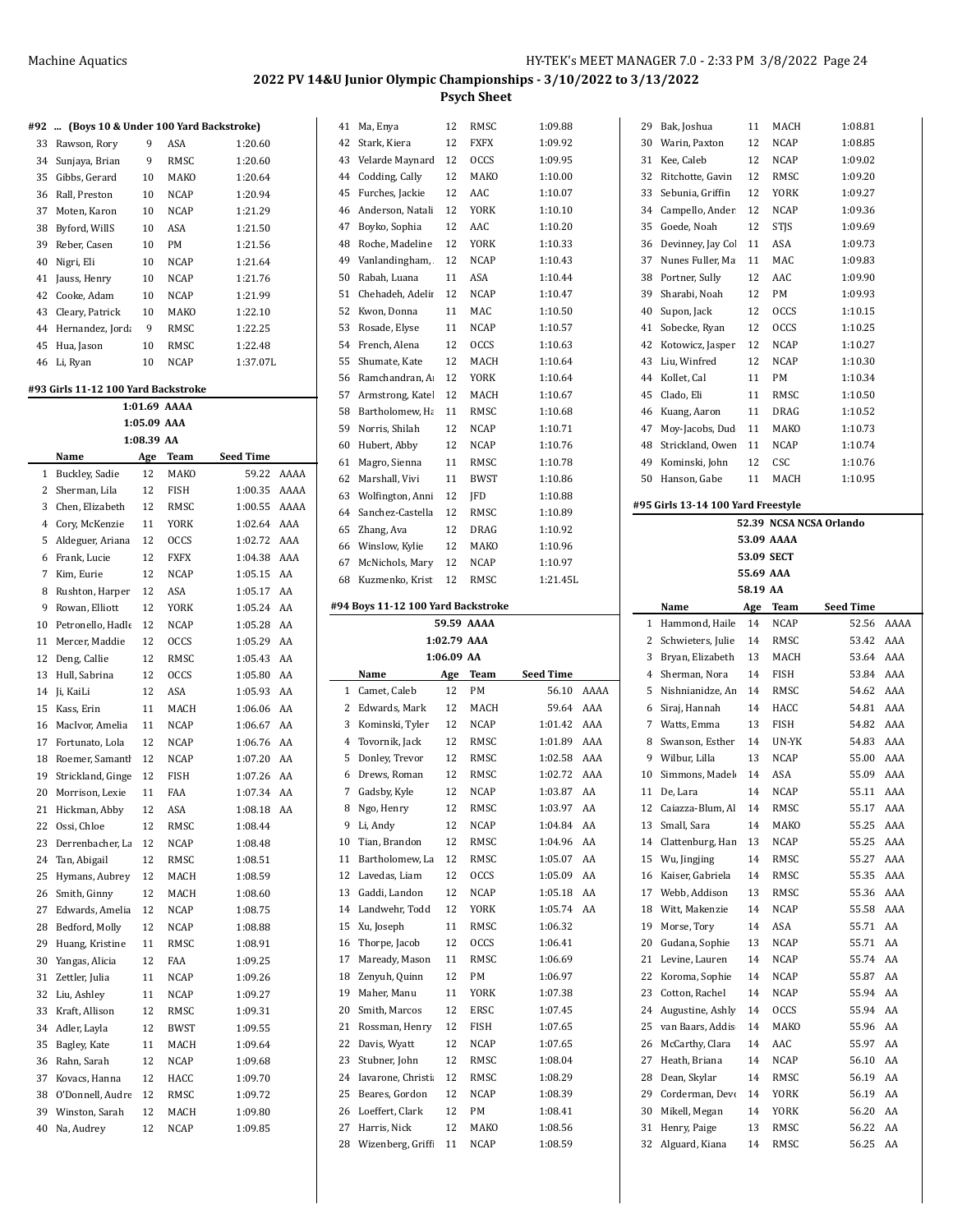|          | #95  (Girls 13-14 100 Yard Freestyle) |           |                            |                         |            |          | 13 Harriot, Jackson            | 14       | MACH         | 50.24 AAA         |     |     | 75 Dawson, Jack                        | 13        | RMSC        | 53.42 AA         |     |
|----------|---------------------------------------|-----------|----------------------------|-------------------------|------------|----------|--------------------------------|----------|--------------|-------------------|-----|-----|----------------------------------------|-----------|-------------|------------------|-----|
| 33       | Belknap, Penelop                      | 13        | ASA                        | 56.30 AA                |            | 14       | Chang, Ken                     | 14       | SNOW         | 50.32             | AAA | 76  | Lei, Jonathan                          | 14        | RMSC        | 53.43            | AA  |
| 34       | Baumann, Alyssa                       | 14        | RMSC                       | 56.34 AA                |            | 15       | O'Shea, Calum                  | 14       | <b>NCAP</b>  | 50.34 AAA         |     |     | 77 Popp, Noah                          | 14        | AAC         | 53.45 AA         |     |
|          | 35 Mulkey, Anne                       | 13        | NCAP                       | 56.41 AA                |            |          | 16 Hickey, Liam                | 14       | MACH         | 50.55             | AAA |     | 78 Kambhampaty, K                      | 14        | MACH        | 53.45 AA         |     |
|          | 36 Carswell, McKen                    | 13        | RMSC                       | 56.41 AA                |            | 17       | Lakso, Justin                  | 14       | RMSC         | 50.67             | AAA | 79  | Phillips, Tyler                        | 13        | MAKO        | 53.45 AA         |     |
| 37       | Jaoude, Mia                           | 13        | UN                         | 56.46 AA                |            | 18       | Svensson, Casper               | 14       | ASA          | 51.14             | AAA | 80  | Suarez, Zach                           | 14        | <b>YORK</b> | 53.45            | AA  |
| 38       | Lim, Charlotte                        | 14        | MAKO                       | 56.48 AA                |            | 19       | Sislen, Leonardo               | 14       | <b>NCAP</b>  | 51.14             | AAA | 81  | Henrikson-Brand                        | 14        | <b>DCPR</b> | 53.47 AA         |     |
| 39       | Gary, Morgan                          | 14        | NCAP                       | 56.52                   | AA         | 20       | McGill, Dawson                 | 14       | <b>STJS</b>  | 51.17             | AAA |     | 82 Findlay, Patrick                    | 14        | <b>NCAP</b> | 53.48 AA         |     |
| 40       | Charters, Shanno                      | 14        | MACH                       | 56.53                   | AA         |          | 21 Wong, Aiden                 | 14       | <b>NCAP</b>  | 51.18             | AAA |     | 83 Li, Kyle                            | 14        | DRAG        | 53.51 AA         |     |
|          | 41 Kelly, Bridgett                    | 14        | UN                         | 56.56 AA                |            | 22       | Garvin, Parris                 | 14       | <b>NCAP</b>  | 51.31             | AAA |     | 84 May, Trevor                         | 14        | TIBU        | 53.51 AA         |     |
| 42       | Hayden, Sophie                        | 14        | <b>NCAP</b>                | 56.68                   | AA         | 23       | Golembiewski, G                | 14       | <b>OCCS</b>  | 51.34             | AAA | 85  | Utter, Trov                            | 13        | <b>OCCS</b> | 53.53            | AA  |
| 43       | Chang, Charlotte                      | 14        | RMSC                       | 56.77 AA                |            | 24       | Joseph, Sulaiman               | 14       | <b>DCPR</b>  | 51.45             | AAA | 86  | Mussie, Samuel                         | 14        | <b>OCCS</b> | 53.56            | AA  |
|          | 44 Fleck, Kristina                    | 14        | DRAG                       | 56.78                   | AA         | 25       | Begin, Charlie                 | 13       | RMSC         | 51.49             | AAA | 87  | Kaleem, Jacob                          | 14        | <b>NCAP</b> | 53.59 AA         |     |
|          | 45 Douglas, Kate                      | 14        | AAC                        | 56.79                   | AA         | 26       | Kauffman, Matth                | 14       | MACH         | 51.58             | AAA | 88  | Guo, Henry                             | 14        | <b>NCAP</b> | 53.59 AA         |     |
|          | 46 Chen, Sunny                        | 13        | NCAP                       | 56.81 AA                |            | 27       | Lingafelt, Sean                | 14       | <b>OCCS</b>  | 51.58             | AAA | 89  | Wester, Christian                      | 14        | SNOW        | 53.59 AA         |     |
|          | 47 De Souza, Paige                    | 13        | RMSC                       | 56.81                   | AA         | 28       | Clabeaux, Ben                  | 14       | <b>YORK</b>  | 51.59             | AAA | 90  | Lotsch, Endric                         | 14        | SDS         | 53.60            | AA  |
| 48       | Falzone, Ana                          | 14        | <b>NCAP</b>                | 56.86 AA                |            | 29       | Page, Rece                     | 14       | MAKO         | 51.90             | AA  | 91  | Chen, Ethan                            | 14        | RMSC        | 53.63            | AA  |
| 49       | Harris, Madison                       | 14        | MACH                       | 56.87                   | AA         | 30       | Laufer, Abe                    | 14       | ASA          | 51.91             | AA  | 92  | Seiger, Liam                           | 14        | <b>NCAP</b> | 53.65 AA         |     |
| 50       | Thaivalappil, Ma                      | 13        | NCAP                       | 56.90                   | AA         | 31       | Bermudez, Lucas                | 14       | <b>NCAP</b>  | 51.91             | AA  | 93  | Worthen, Jermai:                       | -13       | PGPR        | 53.66 AA         |     |
|          | 51 Xiao, Alice                        | 14        | NCAP                       | 56.91 AA                |            | 32       | Sites, Thomas                  | 14       | <b>VLAC</b>  | 51.96             | AA  | 94  | Sutherland, Jack                       | 14        | PM          | 53.68 AA         |     |
| 52       | Gondi, Zoe                            | 14        | RMSC                       | 56.91                   | AA         | 33       | Wang, Allen                    | 13       | <b>DRAG</b>  | 52.09             | AA  | 95  | Goldsborough, E                        | 14        | ASA         | 53.71 AA         |     |
| 53       | Inman, Maddie                         | 13        | <b>NCAP</b>                | 57.02                   | AA         | 34       | Chethan, Neel                  | 14       | <b>NCAP</b>  | 52.10             | AA  | 96  | Lee, James                             | 14        | <b>NCAP</b> | 53.76            | AA  |
| 54       | Carpenter, Kenda                      | 14        | MACH                       | 57.03                   | AA         | 35       | Casteleyn, Ryan                | 14       | MAKO         | 52.11             | AA  | 97  | Sheppard, Owen                         | 14        | PM          | 53.82 AA         |     |
| 55       | Watkins, Celia                        | 13        | RMSC                       | 57.09                   | AA         | 36       | Hooper Jr., Patric             | 14       | <b>OCCS</b>  | 52.17 AA          |     | 98  | Van Tuyle, Aaron                       | 14        | SNOW        | 53.91            |     |
|          | 56 Bedford, Madiso                    | 14        | NCAP                       | 57.10 AA                |            | 37       | Devinney, Maxim                | 13       | ASA          | 52.18             | AA  | 99  | Pendergraft, Aid:                      | 14        | <b>OCCS</b> | 53.93            |     |
|          | 57 Ferris, Joey                       | 13        | MACH                       | 57.14 AA                |            | 38       | Penn, Charlie                  | 13       | <b>NCAP</b>  | 52.19             | AA  | 100 | Shi, Weining                           | 14        | RMSC        | 53.98            |     |
| 58       | Robinette, Ally                       | 14        | <b>OCCS</b>                | 57.17 AA                |            | 39       | Nagao, Kazuki                  | 14       | RMSC         | 52.25             | AA  | 101 | Phillips, Dain                         | 13        | RMSC        | 53.99            |     |
| 59       | Chan, Catherine                       | 14        | RMSC                       | 57.18                   | AA         | 40       | Oehler, Griffin                | 13       | RMSC         | 52.30             | AA  | 102 | Kim, Jayden                            | 14        | <b>NCAP</b> | 1:00.84L AA      |     |
| 60       | Whelan, Abby                          | 14        | MACH                       | 57.29                   | AA         | 41       | Lopez, Joshua                  | 14       | RMSC         | 52.40             | AA  |     | 103 Anderson, James                    | 14        | MAKO        | 1:02.99L         |     |
|          | 61 Huang, Sophie                      | 14        | DRAG                       | 57.37                   | AA         | 42       | Owen, Jacob                    | 14       | <b>NCAP</b>  | 52.50             | AA  |     | #97 Girls 10 & Under 50 Yard Freestyle |           |             |                  |     |
| 62       | Balderrama, Isab                      | 14        | RMSC                       | 57.37                   | AA         | 43       | Shafer, Lukas                  | 14       | RMSC         | 52.50             | AA  |     |                                        |           | 27.69 AAAA  |                  |     |
| 63       | Buehler, Taylor                       | 14        | <b>NCAP</b>                | 57.39                   | AA         | 44       | Murphy, Taiyo                  | 14       | ASA          | 52.52             | AA  |     |                                        | 28.89 AAA |             |                  |     |
| 64       | Arias, Samantha                       | 14        | RMSC                       | 57.39                   | AA         | 45       | Xin, Jason                     | 13       | DRAG         | 52.54 AA          |     |     |                                        | 30.19 AA  |             |                  |     |
| 65       | Cigna, Emma                           | 13        | PM                         | 57.43                   | AA         | 46<br>47 | Parkzes, Mason<br>Morgan, Kirk | 14<br>13 | UN-NC<br>ASA | 52.56 AA<br>52.58 | AA  |     | Name                                   | Age       | <b>Team</b> | <b>Seed Time</b> |     |
|          | 66 Fiery, Eden                        | 14        | RMSC                       | 57.46 AA                |            | 48       | Ancheta, Guillerr              | 14       | RMSC         | 52.61             | AA  |     | 1 Busen, McKinley                      | 10        | <b>YORK</b> | 27.95 AAA        |     |
| 67<br>68 | Edenberg, Haley<br>Radcliffe, Emily   | 13<br>13  | <b>NCAP</b><br><b>FXFX</b> | 57.47 AA<br>57.48 AA    |            | 49       | Craft, Landon                  | 14       | <b>NCAP</b>  | 52.68             | AA  |     | 2 Ryan, Jenna                          | 10        | RMSC        | 28.31 AAA        |     |
| 69       | Helms, Anna                           | 13        | MAKO                       | 57.50                   | AA         | 50       | Millsaps, Ian                  | 13       | <b>OCCS</b>  | 52.71             | AA  |     | 3 Dunn, Olive                          | 9         | <b>NCAP</b> | 28.39            | AAA |
|          | 70 Schultz, Eva                       | 14        | PAC                        | 57.50                   | AA         | 51       | Kalinin, Nikolai               | 14       | RMSC         | 52.71 AA          |     |     | 4 Mullen, Violet                       | 10        | <b>NCAP</b> | 28.85            | AAA |
|          | 71 Bu, Catherine                      | 13        | <b>NCAP</b>                | 57.51 AA                |            | 52       | Everitt, Gage                  | 14       | <b>NCAP</b>  | 52.80             | AA  |     | 5 Diaz, Juli                           | 10        | RMSC        | 28.89            | AAA |
|          | 72 Russell, Cecelia                   | 13        | <b>NCAP</b>                | 57.56 AA                |            |          | 53 Lee, Ryan                   | 14       | RMSC         | 52.80             | AA  |     | 6 Bartley, Leah                        | 10        | RMSC        | 29.14 AA         |     |
|          |                                       |           |                            |                         |            | 54       | Sims, Doug                     | 13       | <b>NCAP</b>  | 52.85             | AA  | 7   | Carroll, Maddie                        | 10        | MAKO        | 29.31            | AA  |
|          | #96 Boys 13-14 100 Yard Freestyle     |           |                            |                         |            | 55       | Maynard, Ryan                  | 14       | <b>OCCS</b>  | 52.88 AA          |     |     | 8 Masten, Kennedy                      | 9         | MACH        | 29.40 AA         |     |
|          |                                       |           |                            | 47.09 NCSA NCSA Orlando |            | 56       | Palma, Charlie                 | 14       | <b>FISH</b>  | 52.93 AA          |     |     | 9 Lindley, Elena                       | 10        | RMSC        | 29.44 AA         |     |
|          |                                       |           | 48.69 SECT                 |                         |            | 57       | Southern, Ryan                 | 14       | <b>NCAP</b>  | 52.98 AA          |     |     | 10 Dufault, Audrey                     | 10        | <b>NCAP</b> | 29.45 AA         |     |
|          |                                       |           | 49.19 AAAA                 |                         |            | 58       | Layden, Carter                 | 14       | <b>NCAP</b>  | 53.02 AA          |     |     | 11 Shifflett, Jillian                  | 10        | NCAP        | 29.55 AA         |     |
|          |                                       | 51.59 AAA |                            |                         |            | 59       | Waterman, Clayt                | 14       | <b>NCAP</b>  | 53.03 AA          |     |     | 12 Emery, Marlo                        | 10        | NCAP        | 29.73 AA         |     |
|          |                                       | 53.89 AA  |                            |                         |            | 60       | Saravanan, Surya               | 14       | SNOW         | 53.05 AA          |     |     | 13 Marm, Reagan                        | 10        | <b>NCAP</b> | 29.88 AA         |     |
|          |                                       | Age       | Team                       | <b>Seed Time</b>        |            | 61       | Wergley, Cole                  | 14       | NCAP         | 53.11 AA          |     | 14  | McAtee, Tenley                         | 10        | <b>NCAP</b> | 30.26            |     |
|          | Name                                  |           |                            |                         |            |          |                                |          |              |                   |     | 15  | Brenner, Ellie                         | 9         | <b>NCAP</b> | 30.28            |     |
|          | 1 Zipperer, Hunter                    | 14        | <b>YORK</b>                |                         | 47.33 SECT | 62       | Bagshaw, Max                   | 14       | RMSC         | 53.13 AA          |     |     |                                        |           |             |                  |     |
|          | 2 Jensen, Matt                        | 14        | <b>OCCS</b>                | 47.47                   | SECT       | 63       | Weiner, Ben                    | 13       | <b>NCAP</b>  | 53.14 AA          |     |     | 16 Edwards, Sophia                     | 10        | MACH        | 30.48            |     |
| 3        | Menz, Mason                           | 14        | NCAP                       | 47.99                   | SECT       | 64       | Taylor, Chase                  | 13       | RMSC         | 53.17 AA          |     | 17  | Baterdene, Misho                       | 10        | AAC         | 30.61            |     |
| 4        | Vanas, Andrew                         | 13        | NCAP                       | 48.05                   | SECT       | 65       | Roy, Gabe                      | 14       | MACH         | 53.18 AA          |     | 18  | Wilson, Mara                           | 10        | MACH        | 30.84            |     |
| 5        | Grendysz, Aiden                       | 14        | <b>OCCS</b>                |                         | 48.46 SECT | 66       | Char, Matthew                  | 13       | <b>NCAP</b>  | 53.18 AA          |     | 19  | Conn, Olivia                           | 10        | <b>NCAP</b> | 30.84            |     |
| 6        | Weber, Billy                          | 14        | MACH                       | 49.15                   | AAAA       | 67       | Ramos, Diego                   | 13       | AAC          | 53.19 AA          |     | 20  | Bell, Ainsley                          | 10        | ASA         | 30.92            |     |
|          | 7 Donovan, Josh                       | 14        | TANK                       | 49.66 AAA               |            | 68       | McDonough, Ted                 | 14       | RMSC         | 53.27 AA          |     |     | 21 Van Dongen, Emi                     | 10        | SNOW        | 30.98            |     |
| 8        | Rooney, Seamus                        | 13        | RMSC                       | 49.73 AAA               |            | 69       | Campet, Luke                   | 13       | YORK         | 53.29             | AA  |     | 22 Lee, Lauren                         | 10        | <b>NCAP</b> | 31.00            |     |
| 9        | Mourad, Omar                          | 14        | SNOW                       | 49.73                   | AAA        |          | 70 Ha, Elliot                  | 13       | <b>OCCS</b>  | 53.35 AA          |     | 23  | Cho, Livi                              | 10        | MACH        | 31.19            |     |
| 10       | Kueh, Michael                         | 14        | RMSC                       | 49.99                   | AAA        |          | 71 Yun, Noah                   | 14       | APAC         | 53.39 AA          |     | 24  | Lama, Sehana                           | 10        | MACH        | 31.28            |     |
| 11       | Eriksen, Alex                         | 14        | NCAP                       | 50.03                   | AAA        |          | 72 White, Donovan              | 13       | <b>OCCS</b>  | 53.39 AA          |     | 25  | Quach, Giselle                         | 9         | RMSC        | 31.28            |     |
|          | 12 Shin, Ethan                        | 14        | FISH                       | 50.21 AAA               |            |          | 73 Xu, Raymond                 | 14       | HACC         | 53.42 AA          |     |     | 26 Buczek, Annie<br>27 Mancari, Emerso | 10<br>10  | MACH<br>PM  | 31.33<br>31.35   |     |

Liu, Brandon 13 NCAP 53.42 AA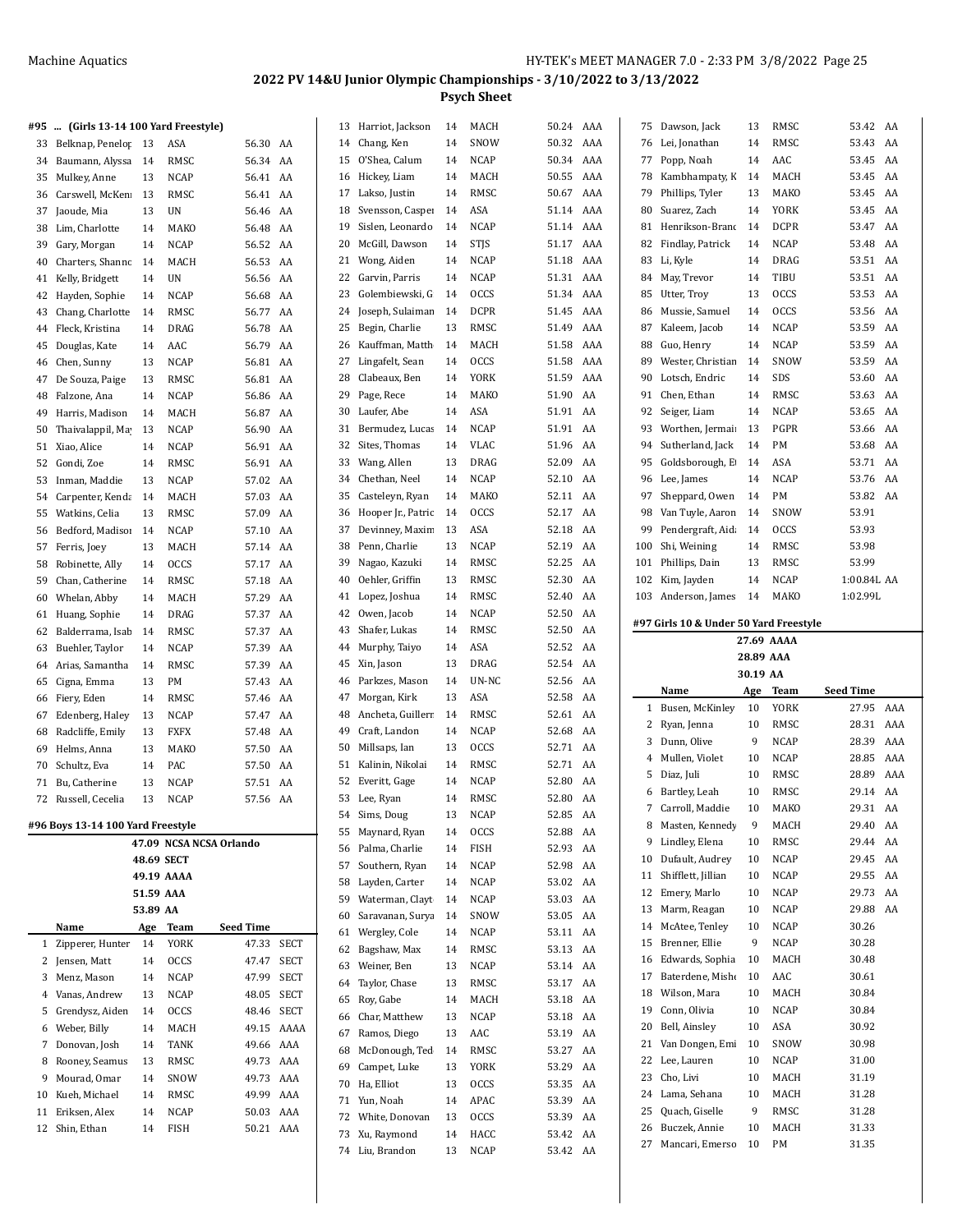#### **#97 ... (Girls 10 & Under 50 Yard Freestyle)**

| <b>***</b> | (GHTS TO & OHUEL 30 TATU Preestyle)   |    |             |        |
|------------|---------------------------------------|----|-------------|--------|
| 28         | Leonard, Eleanor                      | 10 | CSC         | 31.43  |
| 29         | DeLuca, Ryan                          | 10 | ASA         | 31.52  |
| 30         | Velasquez, Mia                        | 10 | RMSC        | 31.64  |
| 31         | Decareau. Samm                        | 10 | <b>STIS</b> | 31.65  |
| 32         | Kominski, Harpe                       | 10 | <b>NCAP</b> | 31.77  |
| 33         | McConnell, Carol                      | 9  | RMSC        | 31.78  |
| 34         | Han, Riley                            | 10 | TOLL        | 31.84  |
| 35         | Nguyen, Sloane                        | 8  | MACH        | 31.85  |
| 36         | Wofford, Elise                        | 10 | RMSC        | 31.87  |
| 37         | Hergenroeder, Sy                      | 10 | PM          | 31.87  |
| 38         | Yiengst, Audrey                       | 10 | AAC         | 31.93  |
| 39         | Li, Sophie                            | 10 | FISH        | 31.93  |
| 40         | King, Caroline                        | 10 | MACH        | 31.99  |
| 41         | Myers, Reese                          | 9  | STIS        | 32.03  |
| 42         | Chen, Bella                           | 10 | <b>NCAP</b> | 32.11  |
| 43         | Krol, Rachel                          | 10 | MAC         | 32.14  |
| 44         | Paradise, Theres                      | 10 | <b>NCAP</b> | 32.15  |
| 45         | Hefferon, Lulu                        | 10 | ASA         | 32.16  |
| 46         | Pintauro, Emery                       | 10 | <b>YORK</b> | 32.18  |
| 47         | Lei, Sophie                           | 10 | RMSC        | 32.20  |
| 48         | Zhao, Alice                           | 10 | <b>NCAP</b> | 32.24  |
| 49         | Chang, Sydney                         | 9  | RMSC        | 32.24  |
| 50         | Luo, Angelina                         | 10 | RMSC        | 32.34  |
| 51         | Donnelly, Gabrie                      | 10 | <b>YORK</b> | 32.37  |
| 52         | Driscoll, Margare                     | 10 | <b>NCAP</b> | 32.38  |
| 53         | Weliwitigoda, Mi                      | 10 | <b>NCAP</b> | 32.48  |
| 54         | Devlin, Carleigh                      | 10 | MAKO        | 32.51  |
| 55         | Franklin, Emha                        | 10 | MACH        | 32.52  |
| 56         | Sun, Hope                             | 9  | <b>FAA</b>  | 32.60  |
| 57         | Springer, Summe                       | 9  | YORK        | 32.61  |
| 58         | Showalter, Ellie                      | 10 | MACH        | 32.63  |
| 59         | Peterson, Grace                       | 10 | RMSC        | 32.66  |
| 60         | Zettler, Grace                        | 9  | NCAP        | 36.49L |
|            | #98 Boys 10 & Under 50 Yard Freestyle |    |             |        |
|            |                                       |    | 27.39 AAAA  |        |
|            |                                       |    |             |        |

|                | 28.59 AAA         |          |             |                  |     |  |  |  |
|----------------|-------------------|----------|-------------|------------------|-----|--|--|--|
|                |                   | 29.79 AA |             |                  |     |  |  |  |
|                | Name              | Age      | Team        | <b>Seed Time</b> |     |  |  |  |
| 1              | Stone, William    | 10       | ASA         | 27.86            | AAA |  |  |  |
| 2              | Gravell, John     | 10       | RMSC        | 28.10            | AAA |  |  |  |
| 3              | Moncton, Wesley   | 10       | <b>NCAP</b> | 28.61            | AA  |  |  |  |
| $\overline{4}$ | Raybon, Xavier    | 10       | MACH        | 28.63            | AA  |  |  |  |
| 5              | Madden, James     | 10       | <b>NCAP</b> | 28.85            | AA  |  |  |  |
| 6              | McCullough, Con   | 10       | RMSC        | 28.90            | AA  |  |  |  |
| 7              | Pica, Zander      | 10       | RMSC        | 28.90            | AA  |  |  |  |
| 8              | Campbell, Jacob   | 9        | <b>MSSC</b> | 29.27            | AA  |  |  |  |
| 9              | Hillman, Logan    | 10       | <b>NCAP</b> | 29.39            | AA  |  |  |  |
| 10             | Donley, Logan     | 10       | RMSC        | 29.41            | AA  |  |  |  |
| 11             | Harris, Tyler     | 9        | MAKO        | 29.71            | AA  |  |  |  |
| 12             | Barnett, Mitchell | 10       | RMSC        | 29.76            | AA  |  |  |  |
| 13             | Skelton, Finn     | 10       | <b>NCAP</b> | 29.77            | AA  |  |  |  |
| 14             | Cory, Maddox      | 10       | <b>YORK</b> | 29.80            |     |  |  |  |
| 15             | Fortunato, Chase  | 10       | <b>NCAP</b> | 29.83            |     |  |  |  |
| 16             | Mikhailov-Bakke   | 10       | NCAP        | 29.91            |     |  |  |  |
| 17             | Yu, Felix         | 10       | MACH        | 29.93            |     |  |  |  |
| 18             | Silva, Deshan     | 10       | TOLL        | 29.95            |     |  |  |  |
| 19             | Hernandez, Jorda  | 9        | RMSC        | 30.04            |     |  |  |  |
| 20             | Jauss, Henry      | 10       | <b>NCAP</b> | 30.08            |     |  |  |  |
| 21             | Stephens, Alex    | 10       | <b>MAKO</b> | 30.15            |     |  |  |  |
|                |                   |          |             |                  |     |  |  |  |

| 22 | Schwieters, Dani  | 10 | RMSC        | 30.16 |
|----|-------------------|----|-------------|-------|
| 23 | Francisco, Julian | 10 | OCCS        | 30.20 |
| 24 | Thomas, Tripp     | 10 | RMSC        | 30.21 |
| 25 | Klump, Thomas     | 10 | OCCS        | 30.23 |
| 26 | Flanagan, Jack    | 10 | NCAP        | 30.38 |
| 27 | Nguyen, Declan    | 10 | MACH        | 30.67 |
| 28 | Heron, Taran      | 10 | PМ          | 30.73 |
| 29 | McGuire, Jeffrey  | 10 | ASA         | 30.76 |
| 30 | Kim, Dylan        | 10 | APAC        | 30.78 |
| 31 | Hartman, Charlie  | 9  | AAC         | 30.82 |
| 32 | Moten, Karon      | 10 | <b>NCAP</b> | 30.82 |
| 33 | Dockett, Landon   | 10 | NCAP        | 30.83 |
| 34 | Yuryev, Clement   | 10 | TOLL        | 30.87 |
| 35 | Kottak, Danis     | 9  | ASA         | 30.94 |
| 36 | Kelly, Joseph     | 10 | YORK        | 30.96 |
| 37 | Cooke, Adam       | 10 | NCAP        | 30.97 |
| 38 | Cleary, Patrick   | 10 | MAKO        | 31.05 |
| 39 | Butnick, Cade     | 10 | RMSC        | 31.06 |
| 40 | Tempelhoff, Gray  | 10 | RMSC        | 31.10 |
| 41 | Russell, Wyatt    | 10 | YORK        | 31.21 |
| 42 | Kojanov, Daniil   | 9  | <b>NCAP</b> | 31.25 |
| 43 | Gibbs, Gerard     | 10 | MAKO        | 31.28 |
| 44 | Guo, Peter        | 10 | RMSC        | 31.36 |
| 45 | Rall, Preston     | 10 | NCAP        | 31.43 |
| 46 | Sanders, Kevin    | 10 | RMSC        | 31.46 |
| 47 | Nielsen, Grant    | 10 | YORK        | 31.49 |
| 48 | Sunjaya, Brian    | 9  | RMSC        | 31.50 |
| 49 | Britton, Dexter   | 9  | NCAP        | 31.61 |
| 50 | Reber, Casen      | 10 | PМ          | 31.65 |
| 51 | Turner, Tyler     | 10 | <b>STJS</b> | 31.71 |
| 52 | Henehan, Williar  | 10 | RMSC        | 31.79 |
| 53 | DiNicola, Rowan   | 10 | MACH        | 31.84 |
| 54 | Dyson, Zach       | 10 | NCAP        | 31.84 |
| 55 | Baxter, Jacob     | 10 | RMSC        | 31.85 |
| 56 | Zand, David       | 10 | <b>NCAP</b> | 31.87 |
| 57 | Cutts, Henry      | 9  | PМ          | 31.89 |
| 58 | Olson, Caleb      | 10 | RMSC        | 31.98 |
| 59 | Friend, Joshua    | 10 | AAC         | 32.00 |
| 60 | Haymond, Brady    | 10 | PМ          | 32.01 |
| 61 | Edwards, Henry    | 9  | MACH        | 32.04 |
| 62 | McDonald, Ethan   | 10 | NCAP        | 32.04 |
| 63 | Xie, Grant        | 10 | FISH        | 32.05 |
| 64 | Bolgiano, Tyler   | 9  | ASA         | 32.06 |
| 65 | McCroskey, Chris  | 10 | STJS        | 32.07 |
| 66 | Johnson, Jason    | 9  | DCPR        | 32.12 |
| 67 | Charnoubi, Colto  | 10 | STJS        | 32.12 |
| 68 | Morse, Sachin     | 10 | MSSC        | 32.15 |
| 69 | Chung, Eugene     | 10 | SSCT        | 32.15 |
| 70 | Bangert, Michael  | 10 | ASA         | 32.17 |
| 71 | Maramzin, Rolan   | 10 | SNOW        | 32.25 |
| 72 | Hambey, Max       | 10 | PМ          | 32.25 |
| 73 | Soundappan, Jay   | 10 | <b>NCAP</b> | 32.26 |
| 74 | Truong, Owen      | 9  | RMSC        | 32.28 |
| 75 | Gonzalez, Vikas   | 9  | AAC         | 32.31 |
| 76 | Lee, Colin        | 8  | MAC         | 32.37 |
| 77 | Zemek, Luke       | 9  | <b>NCAP</b> | 32.40 |
| 78 | Sayasithsena, Vir | 10 | NCAP        | 32.45 |
| 79 | Whritenour, Pax   | 10 | MAKO        | 32.46 |
| 80 | Mehdizadeh, Rya   | 9  | NCAP        | 32.48 |
| 81 | Frend, Jack       | 9  | ASA         | 32.52 |
| 82 | Arredondo, Max    | 10 | occs        | 32.52 |
| 83 | Payson, Heath     | 10 | RMSC        | 32.54 |
|    |                   |    |             |       |

| 84             | Abbott, Timmy                     | 10        | AAC         | 32.55     |      |  |  |  |  |
|----------------|-----------------------------------|-----------|-------------|-----------|------|--|--|--|--|
| 85             | Park, Dylan                       | 9         | YORK        | 32.57     |      |  |  |  |  |
|                |                                   |           |             |           |      |  |  |  |  |
|                | #99 Girls 11-12 50 Yard Freestyle |           |             |           |      |  |  |  |  |
|                |                                   |           | 25.59 AAAA  |           |      |  |  |  |  |
|                |                                   | 26.79 AAA |             |           |      |  |  |  |  |
|                | 27.89 AA                          |           |             |           |      |  |  |  |  |
|                | Name                              | Age       | Team        | Seed Time |      |  |  |  |  |
| 1              | Day, Gabrielle                    | 12        | RMSC        | 25.11     | AAAA |  |  |  |  |
| $\overline{2}$ | Campbell, Sydne                   | 11        | MSSC        | 25.21     | AAAA |  |  |  |  |
| 3              | Hawver, Gabby                     | 12        | <b>OCCS</b> | 25.31     | AAAA |  |  |  |  |
| 4              |                                   | 12        | MAKO        | 25.80     | AAA  |  |  |  |  |
|                | Buckley, Sadie                    |           |             |           |      |  |  |  |  |
| 5              | Kim, Eurie                        | 12        | <b>NCAP</b> | 25.96     | AAA  |  |  |  |  |
| 6              | Petronello, Hadle                 | 12        | NCAP        | 26.22     | AAA  |  |  |  |  |
| 7              | Cai, Anika                        | 12        | RMSC        | 26.32     | AAA  |  |  |  |  |
| 8              | Wertzler, Ellie                   | 12        | MACH        | 26.33     | AAA  |  |  |  |  |
| 9              | Lacson, Aleah                     | 12        | RMSC        | 26.40     | AAA  |  |  |  |  |
| 10             | Roemer, Samantl                   | 12        | NCAP        | 26.46     | AAA  |  |  |  |  |
| 11             | Schreiber, Kate                   | 12        | NCAP        | 26.78     | AAA  |  |  |  |  |
| 12             | Shumate, Kate                     | 12        | MACH        | 26.87     | AA   |  |  |  |  |
| 13             | Bedford, Molly                    | 12        | NCAP        | 26.90     | AA   |  |  |  |  |
| 14             | Kass, Erin                        | 11        | MACH        | 26.91     | AA   |  |  |  |  |
| 15             | Ohara, Kalyn                      | 12        | <b>YORK</b> | 26.92     | AA   |  |  |  |  |
| 16             | Lim, Sophie                       | 12        | <b>NCAP</b> | 26.93     | AA   |  |  |  |  |
| 17             | Sun, Faith                        | 12        | FAA         | 26.95     | AA   |  |  |  |  |
| 18             | Thomas, Ellie                     | 11        | ASA         | 26.97     | AA   |  |  |  |  |
|                |                                   |           |             |           | AA   |  |  |  |  |
| 19             | Epifanio, Allyson                 | 12        | OCCS        | 26.99     |      |  |  |  |  |
| 20             | Sidawy, Natalie                   | 12        | RMSC        | 27.01     | AA   |  |  |  |  |
| 21             | Deigan, Charlotte                 | 12        | NCAP        | 27.03     | AA   |  |  |  |  |
| 22             | In, Emily                         | 12        | MAC         | 27.05     | AA   |  |  |  |  |
| 23             | Strickland, Ginge                 | 12        | FISH        | 27.06     | AA   |  |  |  |  |
| 24             | Cory, McKenzie                    | 11        | YORK        | 27.06     | AA   |  |  |  |  |
| 25             | Boyd, Tatum                       | 12        | MACH        | 27.11     | AA   |  |  |  |  |
| 26             | Dinh, Lam                         | 12        | MACH        | 27.13     | AA   |  |  |  |  |
| 27             | Bailey, Alysa                     | 12        | RMSC        | 27.16     | AA   |  |  |  |  |
| 28             | Nelson, Maya                      | 12        | PM          | 27.19     | AA   |  |  |  |  |
| 29             | Thrash, Alexa                     | 12        | YORK        | 27.27     | AA   |  |  |  |  |
| 30             | Roca, Olivia                      | 12        | MAKO        | 27.30     | AA   |  |  |  |  |
| 31             | Cushman, McKin                    | 12        | <b>NCAP</b> | 27.31     | AA   |  |  |  |  |
| 32             | Valdecanas, Sava                  | 11        | DRAG        | 27.42     | AA   |  |  |  |  |
| 33             | Huang, Kristine                   | 11        | RMSC        | 27.43     | AA   |  |  |  |  |
| 34             | Mercer, Maddie                    | 12        | OCCS        | 27.46     | AA   |  |  |  |  |
| 35             | Mason, Izabella                   | 11        | RMSC        | 27.51     | AA   |  |  |  |  |
|                |                                   |           |             | 27.52     |      |  |  |  |  |
| 36             | Liu, Rachael                      | 12        | RMSC        |           | AA   |  |  |  |  |
| 37             | Trinh, Ellie                      | 11        | NCAP        | 27.56     | AA   |  |  |  |  |
| 38             | Winston, Sarah                    | 12        | MACH        | 27.58     | AA   |  |  |  |  |
| 39             | Rowan, Elliott                    | 12        | YORK        | 27.58     | AA   |  |  |  |  |
| 40             | Derrenbacher, La                  | 12        | NCAP        | 27.60     | AA   |  |  |  |  |
| 41             | Bird, Karina                      | 12        | FAA         | 27.65     | AA   |  |  |  |  |
| 42             | Coggeshall, Corir                 | 12        | RMSC        | 27.65     | AA   |  |  |  |  |
| 43             | Armstrong, Katel                  | 12        | MACH        | 27.68     | AA   |  |  |  |  |
| 44             | Fortunato, Lola                   | 12        | NCAP        | 27.69     | AA   |  |  |  |  |
| 45             | Davy-Brown, Lay                   | 11        | NCAP        | 27.72     | AA   |  |  |  |  |
| 46             | Bishop, Lexie                     | 12        | ASA         | 27.74     | AA   |  |  |  |  |
| 47             | Thomas, Abygail                   | 11        | RMSC        | 27.76     | AA   |  |  |  |  |
| 48             | Fleming, Brianna                  | 12        | NCAP        | 27.79     | AA   |  |  |  |  |
| 49             | Potter, Addison                   | 12        | RMSC        | 27.80     | AA   |  |  |  |  |
| 50             | Francis, Annabel                  | 12        | STJS        | 27.80     | AA   |  |  |  |  |
| 51             | Deng, Callie                      | 12        | RMSC        | 27.84     | AA   |  |  |  |  |
| 52             | Le, Rosaphi                       | 12        | <b>OCCS</b> | 27.87     | AA   |  |  |  |  |
| 53             | Colon, Ava                        | 12        | TANK        | 27.89     | AA   |  |  |  |  |
|                |                                   |           |             |           |      |  |  |  |  |
| 54             | Muller, Quinn                     | 11        | NCAP        | 27.91     |      |  |  |  |  |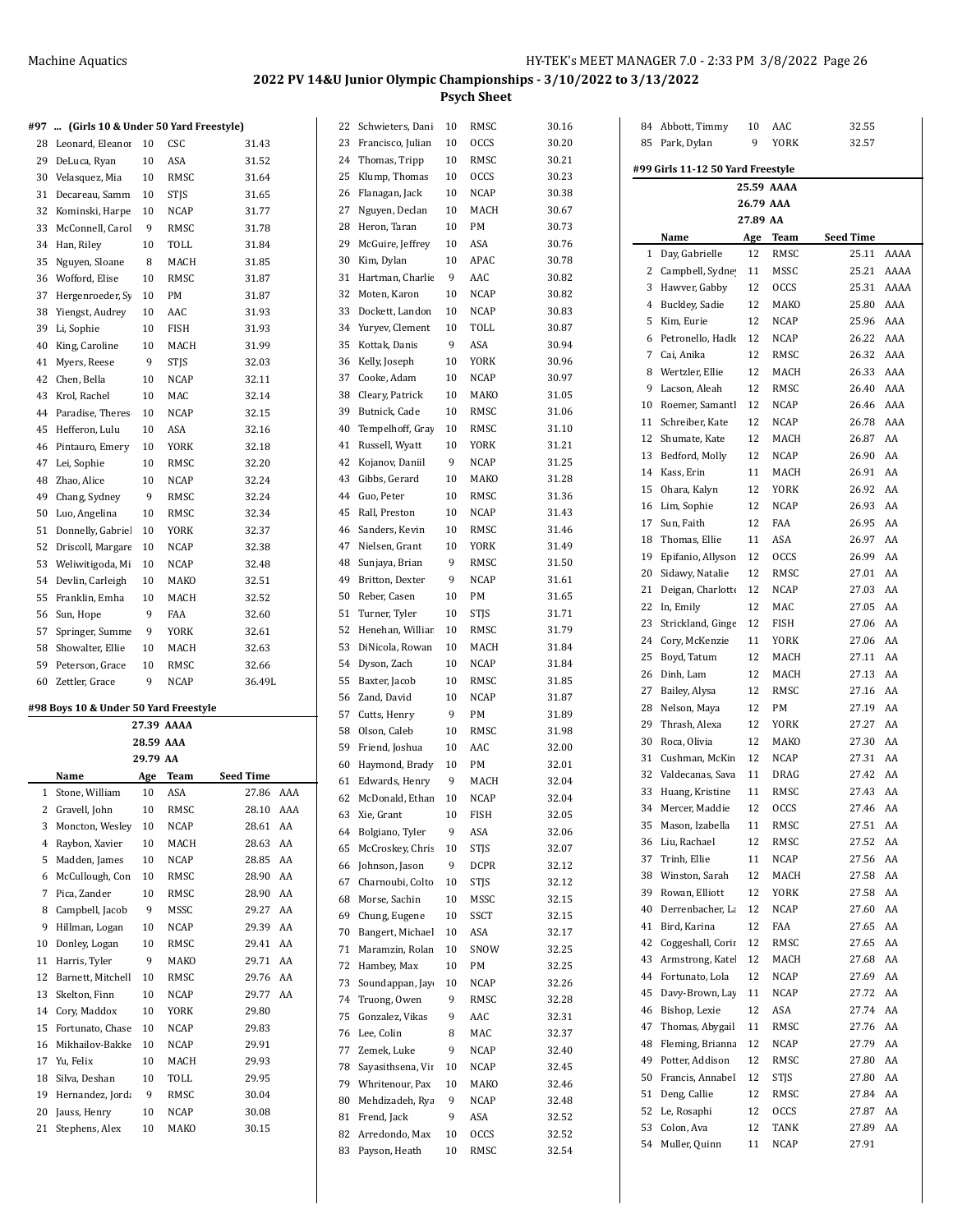14 Abdelwahab, Kar 12 LIFE 26.57 AA

#### **#99 ... (Girls 11-12 50 Yard Freestyle)**

| 55 | McNichols, Mary                   | 12                    | NCAP        | 27.91                     |     |
|----|-----------------------------------|-----------------------|-------------|---------------------------|-----|
| 56 | Rabah, Luana                      | 11                    | ASA         | 27.92                     |     |
| 57 | Block, Jessica                    | 12                    | <b>NCAP</b> | 27.93                     |     |
| 58 | Hull, Sabrina                     | 12                    | OCCS        | 27.96                     |     |
| 59 | Marshall, Vivi                    | 11                    | BWST        | 27.99                     |     |
| 60 | Johnston, Maggie                  | 11                    | <b>NCAP</b> | 28.01                     |     |
| 61 | Roy, Asha                         | 12                    | NCAP        | 28.02                     |     |
| 62 | MacIvor, Amelia                   | 11                    | NCAP        | 28.03                     |     |
| 63 | Georgiou, Maria                   | 12                    | RMSC        | 28.03                     |     |
| 64 | Gaines, Laila                     | 12                    | PM          | 28.03                     |     |
| 65 | Sanchez-Castella                  | 12                    | RMSC        | 28.04                     |     |
| 66 | Adler, Layla                      | 12                    | BWST        | 28.06                     |     |
| 67 | Kownacki, Aidan                   | 12                    | CSC         | 28.11                     |     |
| 68 | Bagley, Kate                      | 11                    | MACH        | 28.11                     |     |
| 69 | Kemp, Josie                       | 12                    | RMSC        | 28.11                     |     |
| 70 | Bartholomew, Ha                   | 11                    | RMSC        | 28.11                     |     |
| 71 | Kovacs, Hanna                     | 12                    | HACC        | 28.13                     |     |
| 72 | Hymans, Aubrey                    | 12                    | MACH        | 28.16                     |     |
| 73 | Ossi, Hope                        | 12                    | RMSC        | 28.17                     |     |
| 74 | Anderson, Claire                  | 11                    | MAKO        | 28.18                     |     |
| 75 | Boyko, Sophia                     | 12                    | AAC         | 28.19                     |     |
| 76 | Hooker, Marion                    | 11                    | RMSC        | 28.19                     |     |
| 77 | Levine, Sydney                    | 12                    | YORK        | 28.20                     |     |
| 78 | Laughlin, Bridge                  | 11                    | MACH        | 28.21                     |     |
| 79 | Kottak, Nadja                     | 11                    | ASA         | 28.23                     |     |
| 80 | Taylor, Jessica                   | 12                    | RMSC        | 28.23                     |     |
| 81 | Cortez-Martinez                   | 12                    | <b>NCAP</b> | 28.25                     |     |
| 82 | Mitin, Veronica                   | 12                    | RMSC        | 28.25                     |     |
| 83 | Cota-Robles, Isal                 | 11                    | <b>NCAP</b> | 28.26                     |     |
| 84 | Coughlin, Megha                   | 12                    | MACH        | 28.29                     |     |
| 85 | Fargo, Emmy                       | 12                    | NCAP        | 28.30                     |     |
| 86 | King, Anna                        | 11                    | MACH        | 28.31                     |     |
| 87 | Dewhirst, Emma                    | 12                    | NCAP        | 28.32                     |     |
| 88 | Lundy, Olivia                     | 12                    | MACH        | 28.34                     |     |
| 89 | Frank, Lucie                      | 12                    | <b>FXFX</b> | 28.36                     |     |
| 90 | Shen, Taylor                      | 12                    | YORK        | 28.37                     |     |
| 91 | McCarty, Natalie                  | 11                    | RMSC        | 32.15L                    |     |
| 92 | Ren, Samantha                     | 11                    | RMSC        | 32.17L                    |     |
| 93 | Decatur, Audrey                   | 11                    | RMSC        | 32.27L                    |     |
| 94 | Saunders, Riley                   | 12                    | PM          | 32.65L                    |     |
| 95 | Beggan, Berkleig                  | 12                    | HACC        | 32.74L                    |     |
|    |                                   |                       |             |                           |     |
|    | #100 Boys 11-12 50 Yard Freestyle |                       |             |                           |     |
|    |                                   |                       | 24.49 AAAA  |                           |     |
|    |                                   | 25.59 AAA<br>26.79 AA |             |                           |     |
|    |                                   |                       | <b>Team</b> |                           |     |
| 1  | Name<br>Martinez, Lionel          | Age<br>12             | <b>OCCS</b> | <b>Seed Time</b><br>24.50 | AAA |
| 2  | Thompson, Max                     | 12                    | MACH        | 24.69                     | AAA |
| 3  | Edwards, Mark                     | 12                    | MACH        | 24.96                     | AAA |
| 4  | Kominski, Tyler                   | 12                    | NCAP        | 25.00                     | AAA |
| 5  | Tovornik, Jack                    | 12                    | RMSC        | 25.08                     | AAA |
| 6  | Mourad, Ibrahim                   | 12                    | SNOW        | 25.48                     | AAA |
| 7  | Supon, Jack                       | 12                    | <b>OCCS</b> | 25.92                     | AA  |
| 8  | Nurit, Leopold                    | 12                    | NCAP        | 26.10                     | AA  |
| 9  | O'Neill, Connor                   | 12                    | NCAP        | 26.16                     | AA  |
| 10 | Reber, Cruz                       | 12                    | PM          | 26.20                     | AA  |
| 11 | Germosen, Jeren                   | 11                    | RMSC        | 26.22                     | AA  |
| 12 | Campello, Ander                   | 12                    | NCAP        | 26.41                     | AA  |
| 13 | Cocker, George                    | 12                    | YORK        | 26.50                     | AA  |
|    |                                   |                       |             |                           |     |

| 15       | Roscetti, Nichola | 12       | ASA          | 26.60 | AA |
|----------|-------------------|----------|--------------|-------|----|
| 16       | Garver, Andrew    | 12       | MACH         | 26.68 | AA |
| 17       | Thornton, Sandr   | 12       | MACH         | 26.76 | AA |
| 18       | McKenna, Pierce   | 12       | ASA          | 26.82 |    |
| 19       | Bailey, Matthew   | 11       | ASA          | 26.84 |    |
| 20       | Lee, Seine        | 11       | RMSC         | 26.86 |    |
| 21       | Loeffert, Clark   | 12       | PМ           | 26.91 |    |
| 22       | Mascott, Everett  | 12       | NCAP         | 26.95 |    |
|          |                   |          |              |       |    |
| 23       | Strickland, Owen  | 11       | <b>NCAP</b>  | 27.06 |    |
| 24       | Sharabi, Noah     | 12       | PМ           | 27.14 |    |
| 25       | Averill, Nathan   | 12       | RMSC         | 27.16 |    |
| 26       | Landwehr, Todd    | 12       | <b>YORK</b>  | 27.16 |    |
| 27       | Sturgill, Josiah  | 11       | MACH         | 27.36 |    |
| 28       | Kuang, Aaron      | 11       | DRAG         | 27.39 |    |
| 29       | Goldsborough, E   | 12       | ASA          | 27.40 |    |
| 30       | Nguyen, Ethan     | 12       | FISH         | 27.42 |    |
| 31       | Scott, Ned        | 12       | SDS          | 27.47 |    |
| 32       | Bockman, Isaac    | 12       | FISH         | 27.49 |    |
| 33       | Garcia Rivera, Le | 12       | MAKO         | 27.56 |    |
| 34       | Green, Nick       | 12       | TOLL         | 27.66 |    |
| 35       | Helfers, Teague   | 12       | MACH         | 27.70 |    |
| 36       | Clegg, K.C.       | 12       | <b>BWST</b>  | 27.71 |    |
| 37       | Salvado, Bautista | 12       | RMSC         | 27.72 |    |
| 38       | Burimski, Dennis  | 11       | RMSC         | 27.74 |    |
| 39       | Chavez, Marco     | 12       | MACH         | 27.77 |    |
| 40       | Testani, Nick     | 12       | MACH         | 27.80 |    |
| 41       | Adebiyi, Alexand  | 12       | RMSC         | 27.80 |    |
| 42       | Harris, Nick      | 12       | MAKO         | 27.81 |    |
| 43       | Gorban, Lev       | 12       | RMSC         | 27.81 |    |
| 44       | Maher, Manu       | 11       | YORK         | 27.83 |    |
| 45       | Gangemi, Cole     | 12       | YORK         | 27.84 |    |
| 46       | Jacobs, Ben       | 12       | NCAP         | 27.85 |    |
| 47       | Nedd, Christophe  | 12       | RMSC         | 27.90 |    |
| 48       | Augustine, Zach   | 12       | <b>OCCS</b>  | 27.91 |    |
|          |                   |          |              | 27.92 |    |
| 49<br>50 | Wentland, Phoen   | 11<br>12 | NCAP<br>NCAP | 27.97 |    |
|          | Beares, Gordon    | 11       |              |       |    |
| 51       | Park, Jacob       |          | ASA          | 27.98 |    |
| 52       | Bhardwaj, Avi     | 12       | ASA          | 27.98 |    |
| 53       | Nunes Fuller, Ma  | 11       | MAC          | 28.04 |    |
| 54       | Maready, Mason    | 11       | RMSC         | 28.05 |    |
| 55       | Hong, Tyler       | 12       | AAC          | 28.07 |    |
| 56       | Pino, Dylan       | 11       | RMSC         | 28.08 |    |
| 57       | Johnson, Finn     | 11       | SDS          | 28.09 |    |
| 58       | Long, Dante       | 12       | RMSC         | 28.10 |    |
| 59       | King, Daniel      | 12       | SNOW         | 28.10 |    |
| 60       | Engstrom, Russe   | 12       | YORK         | 28.10 |    |
| 61       | Badmus, Nathan    | 11       | UN-DR        | 28.11 |    |
| 62       | Greer, Christian  | 12       | <b>NCAP</b>  | 28.12 |    |
| 63       | Sebunia, Griffin  | 12       | YORK         | 28.12 |    |
| 64       | Torrico, Peter    | 12       | NCAP         | 28.13 |    |
| 65       | Joung, Luke       | 12       | MAC          | 28.16 |    |
| 66       | Reeves, Kaz       | 12       | PAC          | 28.16 |    |
| 67       | Maranchi, Krisha  | 12       | RMSC         | 28.17 |    |
| 68       | Moy-Jacobs, Dud   | 11       | MAKO         | 28.19 |    |
| 69       | Donohue, J.T.     | 12       | NCAP         | 28.21 |    |
| 70       | Yang, Jayden      | 12       | TOLL         | 28.22 |    |
| 71       | Hughes, Cayden    | 12       | NCAP         | 28.25 |    |
| 72       | Abel, Lucas       | 12       | FISH         | 28.29 |    |
| 73       | Koay, Kyle        | 12       | FISH         | 28.30 |    |
| 74       | Dilber, Sarp      | 12       | FISH         | 28.30 |    |
| 75       | Hanson, Gabe      | 11       | MACH         | 28.30 |    |
|          |                   |          |              |       |    |

| 76                                  | Lam, Alan         | 12           | FISH         | 28.32                     |  |  |  |
|-------------------------------------|-------------------|--------------|--------------|---------------------------|--|--|--|
| 77                                  | Sobecke, Ryan     | 12           | <b>OCCS</b>  | 28.34                     |  |  |  |
| 78                                  | Hayden, Blake     | 12           | NCAP         | 28.35                     |  |  |  |
| 79                                  | O'Shea, Finn      | 11           | NCAP         | 28.36                     |  |  |  |
| 80                                  | Humphreys, Coll   | 11           | <b>RMSC</b>  | 28.37                     |  |  |  |
|                                     |                   |              |              |                           |  |  |  |
| 81                                  | Kollet, Cal       | 11           | PМ           | 28.37                     |  |  |  |
| 82                                  | Reilly, Dylan     | 11           | NCAP         | 28.38                     |  |  |  |
| 83                                  | Kemp, Bobby       | 12           | RMSC         | 32.00L                    |  |  |  |
| 84                                  | Fry, Daniel       | 11           | RMSC         | 32.51L                    |  |  |  |
| 85                                  | Curtis, Cooper    | 11           | RMSC         | 32.52L                    |  |  |  |
|                                     |                   |              |              |                           |  |  |  |
| #101 Girls 13-14 200 Yard Butterfly |                   |              |              |                           |  |  |  |
|                                     |                   |              |              | 2:06.39 NCSA NCSA Orlando |  |  |  |
|                                     |                   |              | 2:07.59 AAAA |                           |  |  |  |
|                                     |                   | 2:12.49 SECT |              |                           |  |  |  |
|                                     |                   | 2:13.59 AAA  |              |                           |  |  |  |
|                                     |                   | 2:19.69 AA   |              |                           |  |  |  |
|                                     |                   |              |              |                           |  |  |  |
|                                     | Name              | Age          | Team         | Seed Time                 |  |  |  |
| 1                                   | Webb, Maria       | 14           | RMSC         | 2:02.68<br><b>NCSA</b>    |  |  |  |
| 2                                   | Hammond, Haile    | 14           | NCAP         | 2:04.10<br><b>NCSA</b>    |  |  |  |
| 3                                   | Schwieters, Julie | 14           | RMSC         | 2:06.45<br>AAAA           |  |  |  |
| 4                                   | Simmons, Madel    | 14           | ASA          | 2:07.22<br>AAAA           |  |  |  |
| 5                                   | Kadoorie, Angela  | 14           | RMSC         | 2:07.30<br>AAAA           |  |  |  |
| 6                                   | Kuang, Gloria     | 14           | DRAG         | 2:07.35<br>AAAA           |  |  |  |
| 7                                   | Fredericks, Soph  | 14           | MACH         | 2:09.79<br><b>SECT</b>    |  |  |  |
| 8                                   |                   | 14           | RMSC         | 2:12.87<br>AAA            |  |  |  |
|                                     | Chang, Charlotte  |              |              |                           |  |  |  |
| 9                                   | Harris, Savannah  | 13           | <b>NCAP</b>  | 2:13.34<br>AAA            |  |  |  |
| 10                                  | McGee, Zoe        | 14           | RMSC         | 2:15.08<br>AA             |  |  |  |
| 11                                  | Agee, Caroline    | 14           | NCAP         | 2:15.45<br>AA             |  |  |  |
| 12                                  | Mulkey, Anne      | 13           | NCAP         | 2:15.90<br>AA             |  |  |  |
| 13                                  | Yang, Julie       | 13           | NCAP         | 2:16.09<br>AA             |  |  |  |
| 14                                  | Kaiser, Gabriela  | 14           | RMSC         | 2:17.29<br>AA             |  |  |  |
| 15                                  | Menz, Madeline    | 14           | NCAP         | 2:17.96<br>AA             |  |  |  |
| 16                                  | Li, Julia         | 14           | DRAG         | 2:18.14<br>AA             |  |  |  |
|                                     |                   |              |              | AA                        |  |  |  |
| 17                                  | Falzone, Ana      | 14           | NCAP         | 2:18.67                   |  |  |  |
| 18                                  | Gilman, Heidi     | 14           | NCAP         | 2:18.96<br>AA             |  |  |  |
| 19                                  | Zalalutdinov, Dar | 14           | RMSC         | 2:19.63<br>AA             |  |  |  |
| 20                                  | Ramey, Addi       | 14           | SNOW         | 2:19.73                   |  |  |  |
| 21                                  | Marks, Stephanie  | 14           | RMSC         | 2:20.25                   |  |  |  |
| 22                                  | Yoon, Michelle    | 14           | NCAP         | 2:20.36                   |  |  |  |
| 23                                  | Park, Gianna      | 13           | MAC          | 2:20.72                   |  |  |  |
|                                     | 24 Picardo, Nika  | 14           | <b>OCCS</b>  | 2:20.96                   |  |  |  |
| 25                                  | Baumann, Alyssa   | 14           | RMSC         | 2:21.52                   |  |  |  |
| 26                                  | Traister, Sedonal | 13           | <b>OCCS</b>  | 2:22.21                   |  |  |  |
| 27                                  | Long, Piper       | 14           | RMSC         | 2:22.37                   |  |  |  |
|                                     |                   |              |              |                           |  |  |  |
| 28                                  | Nguyen, Lien      | 13           | PM           | 2:22.40                   |  |  |  |
| 29                                  | Oliver, Olivia    | 13           | OCCS         | 2:22.75                   |  |  |  |
| 30                                  | Cigna, Emma       | 13           | PM           | 2:24.04                   |  |  |  |
| 31                                  | Chen, Sunny       | 13           | NCAP         | 2:24.22                   |  |  |  |
| 32                                  | Cosgrove, Eileen  | 14           | RMSC         | 2:24.40                   |  |  |  |
| 33                                  | Walker, Mia       | 14           | RMSC         | 2:24.51                   |  |  |  |
| 34                                  | Xiao, Alice       | 14           | NCAP         | 2:25.43                   |  |  |  |
| 35                                  | Torrey, Katie     | 14           | NCAP         | 2:25.43                   |  |  |  |
| 36                                  | Chi, Riley        | 13           | SDS          | 2:25.64                   |  |  |  |
|                                     |                   |              |              |                           |  |  |  |
| 37                                  | Lesly, Hannah     | 14           | <b>OCCS</b>  | 2:25.88                   |  |  |  |
| 38                                  | DeLuca, Campbe    | 14           | YORK         | 2:26.15                   |  |  |  |
| 39                                  | Mascott, Avery    | 14           | NCAP         | 2:26.83                   |  |  |  |
| 40                                  | Williams, Jill    | 13           | NCAP         | 2:26.93                   |  |  |  |
| 41                                  | Crown, Katherin   | 14           | NCAP         | 2:27.27                   |  |  |  |
| 42                                  | Wilson, Geneviey  | 13           | MACH         | 2:27.43                   |  |  |  |
| 43                                  | Bober, Ella       | 14           | SNOW         | 2:27.69                   |  |  |  |
| 44                                  | Propper, Ella     | 13           | NCAP         | 2:27.74                   |  |  |  |
|                                     |                   |              |              |                           |  |  |  |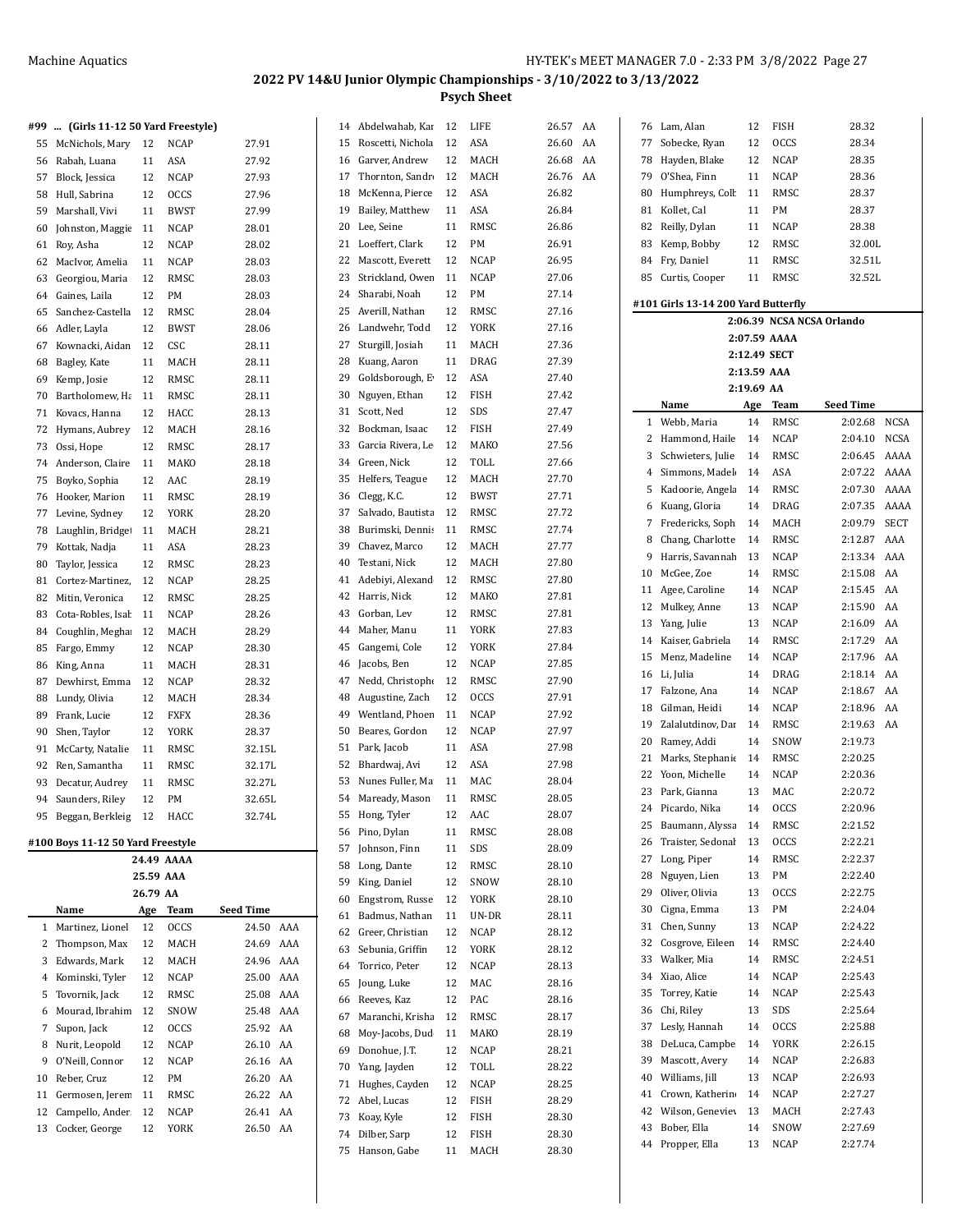J.

|                                                                 | #101  (Girls 13-14 200 Yard Butterfly) |          |                            |                             |              |  |  |
|-----------------------------------------------------------------|----------------------------------------|----------|----------------------------|-----------------------------|--------------|--|--|
| 45                                                              | Miller, Lili                           | 14       | RMSC                       | 2:27.85                     |              |  |  |
| #102 Boys 13-14 200 Yard Butterfly<br>1:54.89 NCSA NCSA Orlando |                                        |          |                            |                             |              |  |  |
|                                                                 |                                        |          |                            |                             |              |  |  |
|                                                                 |                                        |          | 1:58.79 AAAA               |                             |              |  |  |
|                                                                 |                                        |          | 2:01.19 SECT               |                             |              |  |  |
|                                                                 |                                        |          | 2:04.39 AAA                |                             |              |  |  |
| 2:10.09 AA                                                      |                                        |          |                            |                             |              |  |  |
|                                                                 | Name                                   | Age      | <b>Team</b><br><b>NCAP</b> | <b>Seed Time</b><br>1:55.78 | AAAA         |  |  |
| 1<br>2                                                          | Tishler, Jackson                       | 14       | RMSC                       |                             |              |  |  |
| 3                                                               | Kueh, Michael                          | 14       |                            | 1:56.69<br>1:56.99          | AAAA<br>AAAA |  |  |
| 4                                                               | Grendysz, Aiden<br>Jensen, Matt        | 14<br>14 | <b>OCCS</b><br><b>OCCS</b> | 1:58.69                     | AAAA         |  |  |
| 5                                                               | Jia, Aaron                             | 14       | DRAG                       | 2:03.24                     | AAA          |  |  |
| 6                                                               | Zhou, Michael                          | 14       | NCAP                       | 2:03.52                     | AAA          |  |  |
| 7                                                               | Nguyen, Alex                           | 14       | RMSC                       | 2:04.66                     | AA           |  |  |
| 8                                                               | Morgan, Kirk                           | 13       | ASA                        | 2:05.27                     | AA           |  |  |
| 9                                                               | Lee, Vincent                           | 14       | <b>IFD</b>                 | 2:05.41                     | AA           |  |  |
| 10                                                              | Kim, Jayden                            | 14       | <b>NCAP</b>                | 2:05.47                     | AA           |  |  |
| 11                                                              | Waterman, Clayt                        | 14       | NCAP                       | 2:05.55                     | AA           |  |  |
| 12                                                              | Garvin, Parris                         | 14       | NCAP                       | 2:05.83                     | AA           |  |  |
| 13                                                              | Lakso, Justin                          | 14       | RMSC                       | 2:05.83                     | AA           |  |  |
| 14                                                              | Sislen, Leonardo                       | 14       | <b>NCAP</b>                | 2:06.06                     | AA           |  |  |
| 15                                                              | Haggard, Bruno                         | 14       | FISH                       | 2:07.44                     | AA           |  |  |
| 16                                                              | Lee, Ethan                             | 14       | RMSC                       | 2:07.78                     | AA           |  |  |
| 17                                                              | O'Shea, Calum                          | 14       | NCAP                       | 2:08.08                     | AA           |  |  |
| 18                                                              | Steider, Jax                           | 14       | MACH                       | 2:08.15                     | AA           |  |  |
| 19                                                              | Maynard, Ryan                          | 14       | <b>OCCS</b>                | 2:09.12                     | AA           |  |  |
| 20                                                              | Southern, Ryan                         | 14       | NCAP                       | 2:09.29                     | AA           |  |  |
| 21                                                              | Jarczynski, Justir                     | 14       | RMSC                       | 2:09.35                     | AA           |  |  |
| 22                                                              | Laufer, Abe                            | 14       | ASA                        | 2:10.00                     | AA           |  |  |
| 23                                                              | Sites, Thomas                          | 14       | VLAC                       | 2:10.75                     |              |  |  |
| 24                                                              | Du Lac, Miles                          | 13       | RMSC                       | 2:10.77                     |              |  |  |
| 25                                                              | Albert, Ryan                           | 14       | ASA                        | 2:10.80                     |              |  |  |
| 26                                                              | Taylor, Chase                          | 13       | RMSC                       | 2:11.17                     |              |  |  |
| 27                                                              | Lopez, Lucas                           | 13       | NCAP                       | 2:11.45                     |              |  |  |
| 28                                                              | Kauffman, Matth                        | 14       | MACH                       | 2:11.56                     |              |  |  |
| 29                                                              | Na, Elijah                             | 14       | YORK                       | 2:11.84                     |              |  |  |
| 30                                                              | Phillips, Dain                         | 13       | RMSC                       | 2:11.90                     |              |  |  |
| 31                                                              | Guo, Henry                             | 14       | <b>NCAP</b>                | 2:11.96                     |              |  |  |
| 32                                                              | Penn, Charlie                          | 13       | NCAP                       | 2:12.41                     |              |  |  |
| 33                                                              | Jungbluth, Alexar                      | 13       | RMSC                       | 2:13.36                     |              |  |  |
| 34                                                              | Guthrie, Hunter                        | 14       | <b>FISH</b>                | 2:13.39                     |              |  |  |
| 35                                                              | Liu. Brandon                           | 13       | <b>NCAP</b>                | 2:13.59                     |              |  |  |
| 36                                                              | Fulwiler, Levi                         | 13       | NCAP                       | 2:13.61                     |              |  |  |
| 37                                                              | Lee, James                             | 14       | NCAP                       | 2:14.09                     |              |  |  |
| 38                                                              | Piccolo, Ethan                         | 14       | MACH                       | 2:14.65                     |              |  |  |
| 39                                                              | Saunders, Danny                        | 14       | HACC                       | 2:14.91                     |              |  |  |
| 40                                                              | Ancheta, Guillerr                      | 14       | RMSC                       | 2:15.12                     |              |  |  |
| 41                                                              | Doan, Kevin                            | 14       | RMSC                       | 2:15.27                     |              |  |  |
| 42                                                              | Groves, Cam                            | 14       | ASA                        | 2:15.28                     |              |  |  |
| 43                                                              | Pendergraft, Aid.                      | 14       | <b>OCCS</b>                | 2:15.28                     |              |  |  |
| 44                                                              | Eachus, Robert                         | 14       | MACH                       | 2:15.34                     |              |  |  |
| 45                                                              | Wergley, Cole                          | 14       | <b>NCAP</b>                | 2:15.36                     |              |  |  |
| 46                                                              | Meledick, Ryan                         | 13       | FAST                       | 2:15.99                     |              |  |  |
| 47                                                              | Cantrell, William                      | 14       | MACH                       | 2:16.04                     |              |  |  |
| 48                                                              | Kim, Lucas                             | 13       | RMSC                       | 2:16.31                     |              |  |  |
| 49                                                              | Rabe, Chase                            | 13       | NCAP                       | 2:16.70                     |              |  |  |
| 50                                                              | Sims, Doug                             | 13       | NCAP                       | 2:16.72                     |              |  |  |
| 51                                                              | Ustundag, Sarp                         | 14       | NCAP                       | 2:16.88                     |              |  |  |

| 52 | Hooper Jr., Patric                       | 14          | <b>OCCS</b>  | 2:16.88   |     |
|----|------------------------------------------|-------------|--------------|-----------|-----|
| 53 | Beltram, Isaiah                          | 14          | <b>NCAP</b>  | 2:17.26   |     |
| 54 |                                          | 14          | MAKO         | 2:17.49   |     |
|    | Anderson, James                          |             |              |           |     |
| 55 | Smith, Jordan                            | 14          | <b>FAST</b>  | 2:17.72   |     |
| 56 | Laine, Chase                             | 14          | NCAP         | 2:17.82   |     |
| 57 | Hejmo, Alex                              | 14          | MACH         | 2:17.86   |     |
| 58 | Wong, Harrison                           | 13          | RMSC         | 2:41.79L  |     |
|    |                                          |             |              |           |     |
|    | #103 Girls 10 & Under 100 Yard Butterfly |             |              |           |     |
|    |                                          |             | 1:09.19 AAAA |           |     |
|    |                                          | 1:14.19 AAA |              |           |     |
|    |                                          | 1:19.19 AA  |              |           |     |
|    | Name                                     | Age         | <b>Team</b>  | Seed Time |     |
| 1  | Busen, McKinley                          | 10          | YORK         | 1:12.44   | AAA |
| 2  | Groves, Charlotte                        | 10          | ASA          | 1:14.86   | AA  |
| 3  | Diaz, Juli                               | 10          | RMSC         | 1:15.25   | AA  |
| 4  | Van Dongen, Emi                          | 10          | SNOW         | 1:15.92   | AA  |
| 5  | Shifflett, Jillian                       | 10          | NCAP         | 1:15.99   | AA  |
| 6  | Ferullo, Blake                           | 10          | RMSC         | 1:16.15   | AA  |
|    |                                          |             |              | 1:16.86   |     |
| 7  | Schotter, Charlot                        | 10          | NCAP         |           | AA  |
| 8  | Kuzmenko, Alina                          | 10          | RMSC         | 1:17.31   | AA  |
| 9  | Tolar, Mary Mac                          | 10          | NCAP         | 1:18.40   | AA  |
| 10 | Bhardwaj, Adya                           | 10          | ASA          | 1:18.59   | AA  |
| 11 | Bui, Mai Lan                             | 10          | RMSC         | 1:19.06   | AA  |
| 12 | Pai, Divya                               | 10          | MACH         | 1:19.18   | AA  |
| 13 | Quach, Giselle                           | 9           | RMSC         | 1:19.43   |     |
| 14 | Marm, Reagan                             | 10          | NCAP         | 1:19.84   |     |
| 15 | Nguyen, Sloane                           | 8           | MACH         | 1:20.87   |     |
| 16 | Cai, Cindy                               | 10          | NCAP         | 1:21.06   |     |
| 17 | Robinson, Alyssa                         | 10          | MSSC         | 1:21.12   |     |
| 18 | Hallissey, Shoshi                        | 10          | TOLL         | 1:21.32   |     |
|    |                                          |             |              |           |     |
| 19 | Hefferon, Lulu                           | 10          | ASA          | 1:21.63   |     |
| 20 | Leonard, Eleanor                         | 10          | CSC          | 1:22.23   |     |
| 21 | Patel, Meera                             | 10          | RMSC         | 1:22.29   |     |
| 22 | Chen, Bella                              | 10          | NCAP         | 1:22.44   |     |
| 23 | Kominski, Harpe                          | 10          | NCAP         | 1:22.95   |     |
| 24 | Shu, Elaine                              | 10          | RMSC         | 1:23.19   |     |
| 25 | Cushman, Addisc                          | 10          | NCAP         | 1:23.96   |     |
| 26 | Wilson, Mara                             | 10          | MACH         | 1:24.79   |     |
| 27 | Schestopol, Celia                        | 10          | ASA          | 1:25.44   |     |
| 28 | Shive, Keira                             | 10          | NCAP         | 1:25.65   |     |
| 29 | Chang, Sydney                            | 9           | RMSC         | 1:25.84   |     |
| 30 | Epperson, Cassid                         | 10          | MACH         | 1:25.90   |     |
| 31 | Mulkey, Katelyn                          | 10          | NCAP         | 1:25.96   |     |
| 32 | Conn, Olivia                             | 10          | NCAP         | 1:26.27   |     |
|    |                                          |             |              |           |     |
| 33 | Hawver, Allie                            | 9           | OCCS         | 1:26.33   |     |
| 34 | Krol, Rachel                             | 10          | MAC          | 1:26.59   |     |
| 35 | Chi, Mara                                | 10          | SDS          | 1:27.52   |     |
| 36 | Haddad, Julianne                         | 10          | ASA          | 1:27.94   |     |
| 37 | Shi, Emma                                | 10          | RMSC         | 1:27.96   |     |
| 38 | Duan, Jacy                               | 10          | RMSC         | 1:28.00   |     |
| 39 | Wu, Judy                                 | 10          | RMSC         | 1:28.89   |     |
| 40 | Lopez Murphy, E                          | 10          | SDS          | 1:29.00   |     |
| 41 | Melluzzo, Saman                          | 9           | RMSC         | 1:29.49   |     |
| 42 | Wong, Arianna                            | 9           | SNOW         | 1:29.51   |     |
| 43 | Shin, Diane                              | 10          | NCAP         | 1:29.68   |     |
| 44 | Hutson, Kate                             | 10          | ASA          | 1:29.92   |     |
|    |                                          |             |              |           |     |
| 45 | Sun, Hope                                | 9           | FAA          | 1:30.04   |     |
| 46 | Liang, Joy                               | 9           | RMSC         | 1:30.06   |     |
| 47 | Cho, Livi                                | 10          | MACH         | 1:30.18   |     |
| 48 | Beares, Caroline                         | 10          | NCAP         | 1:30.23   |     |
|    |                                          |             |              |           |     |

| #104 Boys 10 & Under 100 Yard Butterfly |                                     |              |             |                  |      |  |  |  |
|-----------------------------------------|-------------------------------------|--------------|-------------|------------------|------|--|--|--|
| 1:09.09 AAAA                            |                                     |              |             |                  |      |  |  |  |
| 1:13.89 AAA                             |                                     |              |             |                  |      |  |  |  |
|                                         |                                     | 1:18.69 AA   |             |                  |      |  |  |  |
|                                         | Name                                | Age          | Team        | <b>Seed Time</b> |      |  |  |  |
| 1                                       | Stone, William                      | 10           | ASA         | 1:10.20          | AAA  |  |  |  |
| 2                                       | Ahuja, Riaan                        | 10           | <b>NCAP</b> | 1:11.95          | AAA  |  |  |  |
| 3                                       | Raybon, Xavier                      | 10           | MACH        | 1:12.61          | AAA  |  |  |  |
| 4                                       | McCullough, Con                     | 10           | RMSC        | 1:12.97          | AAA  |  |  |  |
| 5                                       | Moncton, Wesley                     | 10           | <b>NCAP</b> | 1:12.98          | AAA  |  |  |  |
| 6                                       | Horner, Colton                      | 9            | SNOW        | 1:13.39          | AAA  |  |  |  |
| 7                                       | Campbell, Jacob                     | 9            | <b>MSSC</b> | 1:14.09          | AA   |  |  |  |
| 8                                       | Phillips, Logan                     | 10           | <b>NCAP</b> | 1:14.57          | AA   |  |  |  |
| 9                                       | Daniel, Jaxson                      | 10           | <b>OCCS</b> | 1:15.00          | AA   |  |  |  |
| 10                                      | Nigri, Eli                          | 10           | <b>NCAP</b> | 1:16.01          | AA   |  |  |  |
|                                         |                                     |              |             |                  | AA   |  |  |  |
| 11                                      | Kelly, Joseph                       | 10           | YORK        | 1:16.15          |      |  |  |  |
| 12                                      | Payson, Heath                       | 10           | RMSC        | 1:18.20          | AA   |  |  |  |
| 13                                      | Bangert, Michael                    | 10           | ASA         | 1:19.72          |      |  |  |  |
| 14                                      | Bell, Zachary                       | 10           | <b>NCAP</b> | 1:19.72          |      |  |  |  |
| 15                                      | Nguyen, Declan                      | 10           | MACH        | 1:22.06          |      |  |  |  |
| 16                                      | Skelton, Finn                       | 10           | <b>NCAP</b> | 1:22.26          |      |  |  |  |
| 17                                      | Mikhailov-Bakke                     | 10           | <b>NCAP</b> | 1:22.52          |      |  |  |  |
| 18                                      | Harris, Tyler                       | 9            | <b>MAKO</b> | 1:23.09          |      |  |  |  |
| 19                                      | Zemek, Luke                         | 9            | <b>NCAP</b> | 1:23.26          |      |  |  |  |
| 20                                      | Lee, Colin                          | 8            | MAC         | 1:23.41          |      |  |  |  |
| 21                                      | Salvado, Ignacio                    | 10           | RMSC        | 1:23.46          |      |  |  |  |
| 22                                      | Sanders, Kevin                      | 10           | RMSC        | 1:24.33          |      |  |  |  |
| 23                                      | Sultan, Noah                        | 10           | NCAP        | 1:24.95          |      |  |  |  |
| 24                                      | Li, Ryan                            | 10           | <b>NCAP</b> | 1:24.99          |      |  |  |  |
| 25                                      | Dyson, Zach                         | 10           | <b>NCAP</b> | 1:25.08          |      |  |  |  |
| 26                                      | Huynh, Jaden                        | 10           | <b>OCCS</b> | 1:25.52          |      |  |  |  |
| 27                                      | Rubin, Jack                         | 10           | AAC         | 1:25.70          |      |  |  |  |
| 28                                      | McGuire, Jeffrey                    | 10           | ASA         | 1:26.03          |      |  |  |  |
| 29                                      | Heron, Taran                        | 10           | PM          | 1:26.37          |      |  |  |  |
| 30                                      | Xie, Grant                          | 10           | <b>FISH</b> | 1:26.38          |      |  |  |  |
| 31                                      | Zand, David                         | 10           | <b>NCAP</b> | 1:26.48          |      |  |  |  |
| 32                                      |                                     | 10           | <b>RMSC</b> | 1:26.80          |      |  |  |  |
|                                         | Goldman, Eli                        |              |             |                  |      |  |  |  |
| 33                                      | Pino, Brandon                       | 9            | RMSC        | 1:26.85          |      |  |  |  |
| 34                                      | Bolgiano, Tyler                     | 9            | <b>ASA</b>  | 1:27.71          |      |  |  |  |
| 35                                      | Kimpel, Ross                        | 10           | RMSC        | 1:27.76          |      |  |  |  |
| 36                                      | Soundappan, Jay                     | 10           | <b>NCAP</b> | 1:28.13          |      |  |  |  |
| 37                                      | Goldman, Nico                       | 9            | NCAP        | 1:28.46          |      |  |  |  |
| 38                                      | Abbott, Timmy                       | 10           | AAC         | 1:28.56          |      |  |  |  |
| 39                                      | Zochowski, TJ                       | 10           | YORK        | 1:28.68          |      |  |  |  |
| 40                                      | Tajima, Aki                         | 10           | FISH        | 1:28.83          |      |  |  |  |
| 41                                      | Cherryholmes, C                     | 10           | MACH        | 1:29.29          |      |  |  |  |
| 42                                      | Huang, Christopl                    | 9            | RMSC        | 1:29.60          |      |  |  |  |
| 43                                      | Zhang, Eric                         | 9            | RMSC        | 1:30.08          |      |  |  |  |
| 44                                      | Dockett, Landon                     | 10           | <b>NCAP</b> | 1:30.23          |      |  |  |  |
| 45                                      | Charnoubi, Colto                    | 10           | <b>STIS</b> | 1:30.67          |      |  |  |  |
| 46                                      | Windust, Sebasti                    | 10           | SNOW        | 1:30.93          |      |  |  |  |
| 47                                      | Thai, Brandon                       | 9            | NCAP        | 1:30.95          |      |  |  |  |
|                                         | #105 Girls 11-12 100 Yard Butterfly |              |             |                  |      |  |  |  |
|                                         |                                     | 1:01.29 AAAA |             |                  |      |  |  |  |
|                                         |                                     | 1:04.69 AAA  |             |                  |      |  |  |  |
|                                         |                                     | 1:08.09 AA   |             |                  |      |  |  |  |
|                                         | Name                                | Age          | Team        | Seed Time        |      |  |  |  |
| 1                                       | Cai, Anika                          | 12           | RMSC        | 1:00.44          | AAAA |  |  |  |
| 2                                       | Hawver, Gabby                       | 12           | <b>OCCS</b> | 1:00.89          | AAAA |  |  |  |
| 3                                       | Chen, Elizabeth                     | 12           | RMSC        | 1:01.30          | AAA  |  |  |  |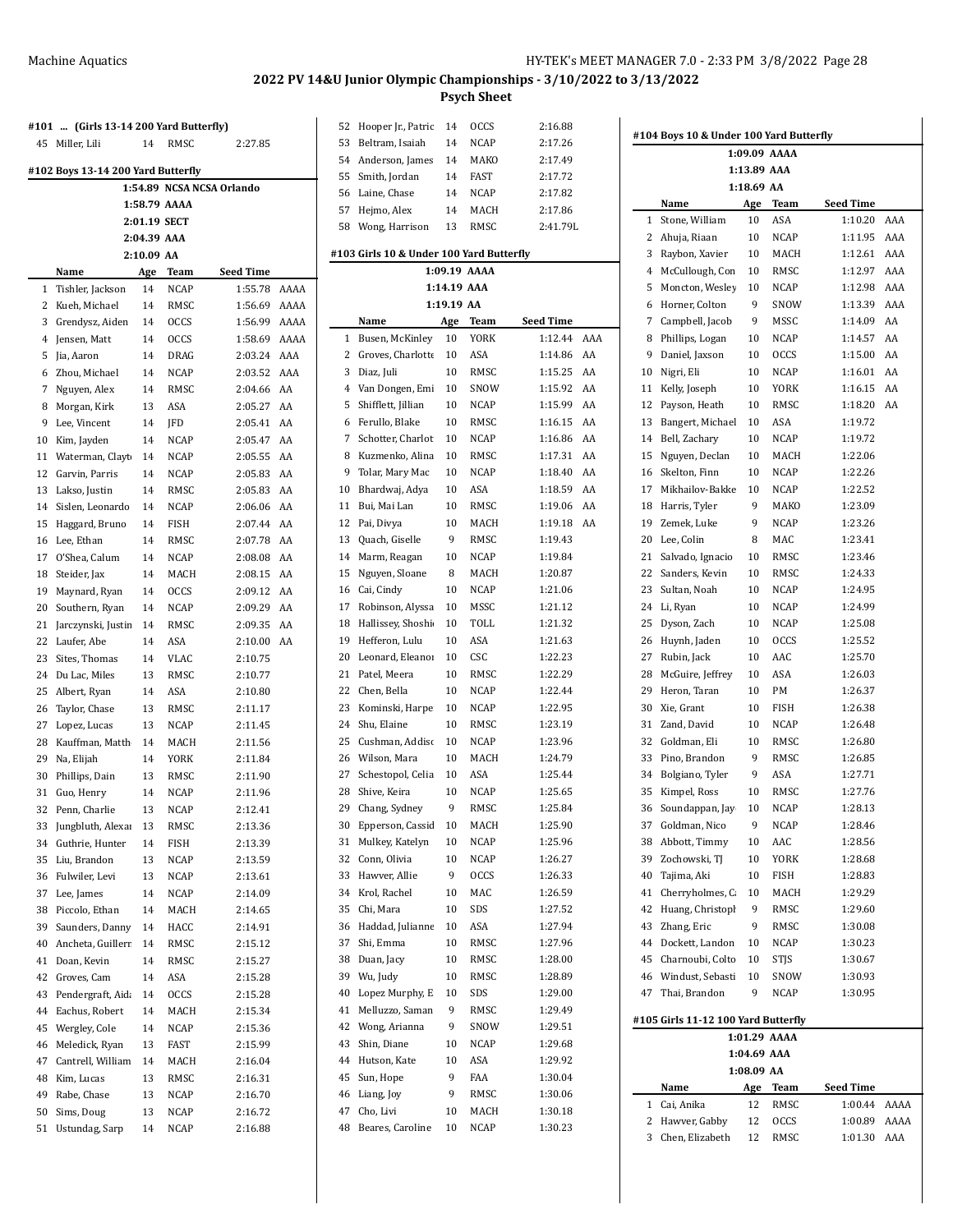Kuzmenko, Kristina 12 RMSC 1:23.61L

#### **#105 ... (Girls 11-12 100 Yard Butterfly)**

| 105            | (Girls 11-12 100 Yard Butterfly) |    |             |         |     |  |
|----------------|----------------------------------|----|-------------|---------|-----|--|
| $\overline{4}$ | Groves, Caitlin                  | 12 | ASA         | 1:01.81 | AAA |  |
| 5              | Morrison, Lexie                  | 11 | FAA         | 1:03.53 | AAA |  |
| 6              | Rahn, Sarah                      | 12 | <b>NCAP</b> | 1:03.53 | AAA |  |
| 7              | Simmons, Tori                    | 12 | <b>OCCS</b> | 1:04.21 | AAA |  |
| 8              | Thomas, Ellie                    | 11 | ASA         | 1:04.39 | AAA |  |
| 9              | Zawitoski, Lulu                  | 12 | <b>TANK</b> | 1:04.92 | AA  |  |
| 10             | Sunjaya, Viona                   | 12 | RMSC        | 1:05.01 | AA  |  |
| 11             | Day, Gabrielle                   | 12 | RMSC        | 1:05.14 | AA  |  |
| 12             | Ji, KaiLi                        | 12 | ASA         | 1:05.27 | AA  |  |
| 13             | Cushman, McKin                   | 12 | <b>NCAP</b> | 1:05.96 | AA  |  |
| 14             | Kim, Eurie                       | 12 | <b>NCAP</b> | 1:06.11 | AA  |  |
| 15             | Rushton, Harper                  | 12 | <b>ASA</b>  | 1:06.57 | AA  |  |
| 16             | Campbell, Sydne                  | 11 | MSSC        | 1:06.66 | AA  |  |
| 17             | Bishop, Lexie                    | 12 | ASA         | 1:07.35 | AA  |  |
| 18             | Codding, Cally                   | 12 | MAKO        | 1:07.49 | AA  |  |
| 19             | Furches, Jackie                  | 12 | AAC         | 1:07.72 | AA  |  |
| 20             | Killian, Renee                   | 11 | FAA         | 1:08.00 | AA  |  |
| 21             | Ossi, Hope                       | 12 | RMSC        | 1:08.04 | AA  |  |
| 22             | Sidawy, Natalie                  | 12 | RMSC        | 1:08.10 |     |  |
| 23             | Gaines, Laila                    | 12 | PM          | 1:08.13 |     |  |
| 24             | Liu, Rachael                     | 12 | RMSC        | 1:08.31 |     |  |
| 25             | Zettler, Julia                   | 11 | <b>NCAP</b> | 1:08.56 |     |  |
|                |                                  |    |             | 1:08.63 |     |  |
| 26             | Lee, Audrey                      | 12 | RMSC        |         |     |  |
| 27             | Bedford, Molly                   | 12 | <b>NCAP</b> | 1:08.64 |     |  |
| 28             | Nelson, Maya                     | 12 | PM          | 1:08.73 |     |  |
| 29             | Tan, Abigail                     | 12 | RMSC        | 1:08.80 |     |  |
| 30             | Shen, Taylor                     | 12 | YORK        | 1:09.19 |     |  |
| 31             | Coughlin, Megha                  | 12 | MACH        | 1:09.20 |     |  |
| 32             | Ma, Enya                         | 12 | RMSC        | 1:09.21 |     |  |
| 33             | O'Donnell, Audre                 | 12 | RMSC        | 1:09.24 |     |  |
| 34             | Lahr, Leah                       | 12 | PM          | 1:09.38 |     |  |
| 35             | Snyder, Emma                     | 12 | <b>OCCS</b> | 1:09.49 |     |  |
| 36             | In, Emily                        | 12 | MAC         | 1:09.63 |     |  |
| 37             | Beggan, Berkleig                 | 12 | HACC        | 1:09.65 |     |  |
| 38             | Block, Jessica                   | 12 | NCAP        | 1:09.96 |     |  |
| 39             | Edwards, Amelia                  | 12 | NCAP        | 1:09.99 |     |  |
| 40             | Dewhirst, Emma                   | 12 | <b>NCAP</b> | 1:10.19 |     |  |
| 41             | Epifanio, Allyson                | 12 | <b>OCCS</b> | 1:10.27 |     |  |
| 42             | Lee, Christina                   | 11 | NCAP        | 1:10.30 |     |  |
| 43             | Thomas, Emma                     | 11 | <b>FXFX</b> | 1:10.33 |     |  |
|                | 44 LeFaivre, Blair               | 11 | <b>NCAP</b> | 1:10.38 |     |  |
| 45             | Fitzgerald, Maya                 | 12 | AAC         | 1:10.55 |     |  |
| 46             | Deigan, Charlotte                | 12 | NCAP        | 1:10.58 |     |  |
| 47             | Liu, Ashley                      | 11 | NCAP        | 1:10.63 |     |  |
| 48             | Kemp, Josie                      | 12 | RMSC        | 1:10.86 |     |  |
| 49             | King, Anna                       | 11 | MACH        | 1:10.90 |     |  |
| 50             | Wu, Eva                          | 12 | RMSC        | 1:10.95 |     |  |
| 51             | Velarde Maynard                  | 12 | OCCS        | 1:10.97 |     |  |
| 52             | Cota-Robles, Isal                | 11 | NCAP        | 1:11.02 |     |  |
| 53             | Hymans, Aubrey                   | 12 | MACH        | 1:11.11 |     |  |
| 54             | Andrews, Abby                    | 12 | <b>NCAP</b> | 1:11.15 |     |  |
| 55             | Norris, Shilah                   | 12 | NCAP        | 1:11.32 |     |  |
| 56             | Stegmaier, Shanr                 | 11 | MAKO        | 1:11.40 |     |  |
| 57             | Winslow, Kylie                   | 12 | MAKO        | 1:11.40 |     |  |
| 58             | Adler, Layla                     | 12 | BWST        | 1:11.44 |     |  |
| 59             | Gavino, Alessand                 | 12 | NCAP        | 1:11.49 |     |  |
| 60             | Miller, Etta                     | 12 | NCAP        | 1:11.55 |     |  |
| 61             | Rosade, Elyse                    | 11 | NCAP        | 1:11.64 |     |  |
| 62             | Roche, Madeline                  | 12 | YORK        | 1:11.79 |     |  |
| 63             | Colon, Ava                       | 12 | TANK        | 1:11.94 |     |  |

|             |                                   |            | 59.39 AAAA   |                    |            |
|-------------|-----------------------------------|------------|--------------|--------------------|------------|
| 1:02.79 AAA |                                   |            |              |                    |            |
|             |                                   | 1:06.19 AA |              |                    |            |
|             | Name                              | Age        | Team         | Seed Time          |            |
| 1           | Camet, Caleb                      | 12         | PM           | 56.68              | AAAA       |
| 2<br>3      | Shi, Justin                       | 12         | DRAG         | 58.95              | AAAA       |
| 4           | Thompson, Max<br>Vaonakis, Phoeni | 12<br>12   | MACH<br>RMSC | 1:00.45<br>1:00.55 | AAA<br>AAA |
| 5           |                                   | 12         |              | 1:01.21            | AAA        |
| 6           | Gadsby, Kyle                      | 12         | NCAP         | 1:01.37            | AAA        |
| 7           | Drews, Roman<br>Windt, Aleksand   | 12         | RMSC<br>RMSC | 1:02.49            | AAA        |
| 8           | Donley, Trevor                    | 12         | RMSC         | 1:03.12            | AA         |
| 9           | Thiede, George                    | 12         | ASA          | 1:03.67            | AA         |
| 10          | O'Neill, Connor                   | 12         | <b>NCAP</b>  | 1:03.81            | AA         |
| 11          | Zenyuh, Quinn                     | 12         | PM           | 1:04.08            | AA         |
| 12          | Sturgill, Josiah                  | 11         | MACH         | 1:04.78            | AA         |
| 13          | Davis, Wyatt                      | 12         | NCAP         | 1:05.83            | AA         |
| 14          | McKenna, Pierce                   | 12         | ASA          | 1:05.92            | AA         |
| 15          | Gaddi, Landon                     | 12         | <b>NCAP</b>  | 1:06.29            |            |
| 16          | Lam, Alan                         | 12         | FISH         | 1:06.40            |            |
| 17          | Germosen, Jerem                   | 11         | RMSC         | 1:06.40            |            |
| 18          | Thorpe, Jacob                     | 12         | <b>OCCS</b>  | 1:06.45            |            |
| 19          | Badmus, Nathan                    | 11         | UN-DR        | 1:06.48            |            |
| 20          | Roscetti, Nichola                 | 12         | ASA          | 1:06.62            |            |
| 21          | Robinson, Mitche                  | 12         | NCAP         | 1:06.75            |            |
| 22          | Ngo, Henry                        | 12         | RMSC         | 1:07.08            |            |
| 23          | Pino, Dylan                       | 11         | RMSC         | 1:07.17            |            |
| 24          | Goldsborough, E                   | 12         | ASA          | 1:07.46            |            |
| 25          | Xu, Joseph                        | 11         | RMSC         | 1:07.97            |            |
| 26          | Kuang, Aaron                      | 11         | DRAG         | 1:08.11            |            |
| 27          | Parkhomenko, C.                   | 12         | NCAP         | 1:08.14            |            |
| 28          | Braccia, Sammy                    | 12         | MACH         | 1:08.17            |            |
| 29          | Clado, Eli                        | 11         | RMSC         | 1:08.18            |            |
| 30          | Bockman, Isaac                    | 12         | FISH         | 1:08.26            |            |
| 31          | Ha, Joel                          | 12         | NCAP         | 1:08.26            |            |
| 32          | Iimi, Shou                        | 11         | RMSC         | 1:08.66            |            |
| 33          | Marchand, Luc                     | 12         | <b>NCAP</b>  | 1:09.07            |            |
| 34          | Barlotta, Connor                  | 12         | NCAP         | 1:09.10            |            |
| 35          | Jacobs, Ben                       | 12         | <b>NCAP</b>  | 1:09.17            |            |
| 36          | Clegg, K.C.                       | 12         | <b>BWST</b>  | 1:09.19            |            |
| 37          | Wizenberg, Griffi                 | 11         | <b>NCAP</b>  | 1:09.48            |            |
| 38          | Hughes, Cayden                    | 12         | NCAP         | 1:09.56            |            |
| 39          | White, Greyson                    | 12         | NCAP         | 1:09.57            |            |
| 40          | Engstrom, Russe                   | 12         | YORK         | 1:09.59            |            |
| 41          | Mourad, Ibrahim                   | 12         | SNOW         | 1:09.83            |            |
| 42          | Do, Ben                           | 12         | PM           | 1:10.36            |            |
| 43          | Portner, Sully                    | 12         | AAC          | 1:10.48            |            |
| 44          | Stubner, John                     | 12         | RMSC         | 1:10.48            |            |
| 45          | Smith, Marcos                     | 12         | ERSC         | 1:10.49            |            |
| 46          | Fiore, Leyton                     | 11         | NCAP         | 1:10.69            |            |
| 47          | Koay, Kyle                        | 12         | FISH         | 1:10.80            |            |
| 48          | Lavedas, Liam                     | 12         | <b>OCCS</b>  | 1:10.97            |            |
| 49          | Humphreys, Cha                    | 11         | RMSC         | 1:11.04            |            |
| 50          | Sebunia, Griffin                  | 12         | YORK         | 1:11.15            |            |
| 51          | Daniels, Gavin                    | 11         | <b>OCCS</b>  | 1:11.16            |            |
| 52          | Searight, Jameso                  | 12         | MACH         | 1:11.20            |            |
| 53          | Fry, Daniel                       | 11         | RMSC         | 1:11.37            |            |
| 54          | Donohue, J.T.                     | 12         | NCAP         | 1:11.50            |            |
| 55          | Tofilon, Matthew                  | 12         | NCAP         | 1:11.56            |            |

| 56     | Alfonso-Frank, Si                         | 12         | <b>NCAP</b>   | 1:11.59                        |
|--------|-------------------------------------------|------------|---------------|--------------------------------|
| 57     | Supon, Jack                               | 12         | <b>OCCS</b>   | 1:11.63                        |
| 58     | Scott, Ned                                | 12         | SDS           | 1:11.95                        |
| 59     | Frantz, Cayden                            | 11         | MACH          | 1:12.09                        |
| 60     | Warin, Paxton                             | 12         | NCAP          | 1:12.23                        |
| 61     | Reeves, Kaz                               | 12         | PAC           | 1:12.25                        |
|        |                                           |            |               |                                |
|        | #107 Girls 14 & Under 1000 Yard Freestyle |            |               |                                |
|        |                                           |            |               | 10:15.99 NCSA NCSA Orlando     |
|        |                                           |            | 10:39.79 SECT |                                |
|        | Name                                      | Age        | Team          | Seed Time                      |
| 1      | Fleck, Kristina                           | 14         | <b>DRAG</b>   | 10:45.92                       |
| 2      | Dean, Skylar                              | 14         | RMSC          | 10:47.60                       |
| 3      | Orlic, Anastasia                          | 14         | NCAP          | 10:54.10                       |
| 4      | De, Lara                                  | 14         | NCAP          | 10:56.68                       |
| 5      | Watts, Emma                               | 13         | FISH          | 10:58.08                       |
| 6      | Cates, Noelle                             | 12         | SNOW          | 10:58.99                       |
| 7      | Ivanovskaya, Tai:                         | 13         | RMSC          | 10:59.12                       |
| 8      | Webb, Addison                             | 13         | RMSC          | 10:59.50                       |
| 9      | Fulton, Elsa                              | 14         | RMSC          | 11:10.23                       |
| 10     | McCarthy, Clara                           | 14         | AAC           | 11:14.88                       |
| 11     | Kincaid, Kellie                           | 13         | RMSC          | 11:18.06                       |
| 12     | Ramey, Addi                               | 14         | SNOW          | 11:18.34                       |
| 13     | Ridge, Siri                               | 14         | <b>OCCS</b>   | 11:20.81                       |
| 14     | Robinette, Ally                           | 14         | <b>OCCS</b>   | 11:22.65                       |
| 15     | Feltrin, Isadora                          | 13         | RMSC          | 11:23.29                       |
| 16     | Henry, Paige                              | 13         | RMSC          | 11:31.90                       |
| 17     | Augustine, Ashly                          | 14         | <b>OCCS</b>   | 11:32.00                       |
| 18     | Gudana, Sophie                            | 13         | NCAP          | 11:32.81                       |
| 19     | Stein, Abby                               | 14         | FISH          | 11:34.49                       |
| 20     | Southerling, Sha                          | 13         | ASA           | 11:35.23                       |
| 21     | Lesly, Hannah                             | 14         | <b>OCCS</b>   | 11:38.61                       |
| 22     | Grabowski, Ariel                          | 14         | <b>OCCS</b>   | 10:32.48L                      |
|        |                                           |            |               |                                |
| 23     | Harper, Grace                             | 12         | <b>OCCS</b>   | 10:35.12L                      |
| 24     | McCarthy, Willa                           | 14         | AAC           | 10:38.75L                      |
|        | #108 Boys 14 & Under 1650 Yard Freestyle  |            |               |                                |
|        |                                           |            |               | 16:13.69 NCSA NCSA Orlando     |
|        |                                           |            | 16:43.99 SECT |                                |
|        | Name                                      | Age        | <b>Team</b>   | Seed Time                      |
| 1      | Grocholski, Alex                          | 14         | OCCS          | 16:23.63<br>SECT               |
| 2      | Golembiewski, G                           | 14         | <b>OCCS</b>   | 16:58.88                       |
| 3      |                                           | 14         | RMSC          | 17:12.87                       |
| 4      | Zakorchemny, Cc<br>Lutz, Oliver           | 14         | RMSC          | 17:48.82                       |
| 5      | Bishop, Anderso:                          | 14         | ASA           | 17:51.97                       |
| 6      | Albert, Ryan                              | 14         | ASA           | 18:20.66                       |
| 7      | Avelis, Theo                              | 14         | <b>OCCS</b>   | 18:21.32                       |
| 8      | Yiengst, Jonas                            | 12         | TANK          | 18:25.95                       |
| 9      | Donahue, Chase                            | 14         | <b>NCAP</b>   | 18:28.37                       |
| 10     | Jiminez, Patrick                          | 13         | FISH          | 18:29.57                       |
| 11     | Arluck, Alex                              | 13         | NCAP          | 18:42.71                       |
| 12     | Guthrie, Hunter                           | 14         | FISH          | 18:43.86                       |
| 13     | Jia, Chris                                | 14         | FISH          | 21:12.60L                      |
| 14     | Matabang, Gian                            | 14         | SNOW          | 21:32.28L                      |
|        |                                           |            |               |                                |
|        | #109 Girls 10 & Under 500 Yard Freestyle  |            |               |                                |
|        |                                           |            | 5:54.29 AAAA  |                                |
|        |                                           |            | 6:11.09 AAA   |                                |
|        |                                           | 6:27.99 AA |               |                                |
|        | Name                                      | Age        | Team          | Seed Time                      |
| 1      | Bui, Mai Lan                              | 10         | RMSC          | AAA<br>6:10.66                 |
| 2<br>3 | Ryan, Jenna<br>Joung, Jessica             | 10<br>10   | RMSC<br>MAC   | 6:12.58<br>AA<br>AA<br>6:16.09 |